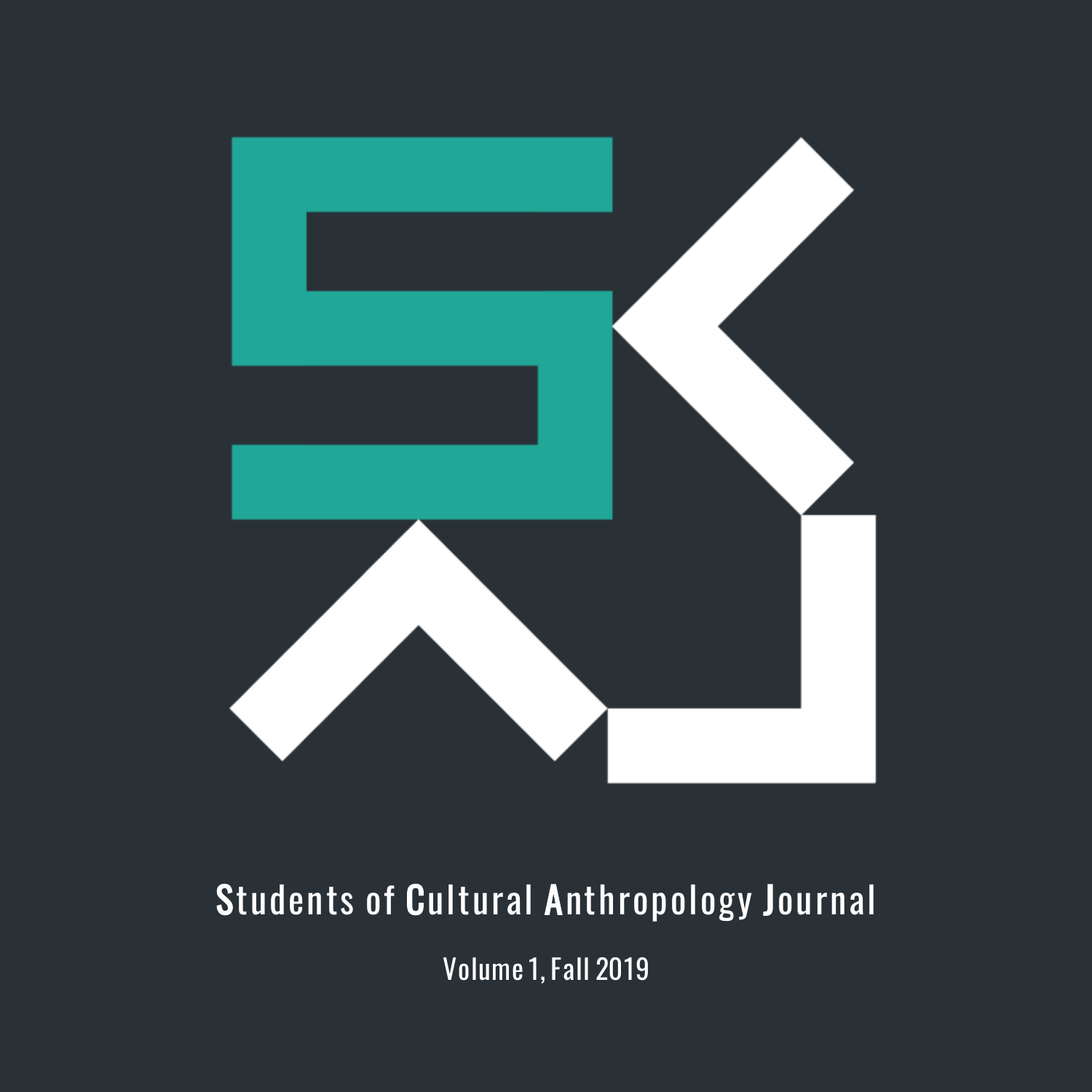탓

# COLOPHON

SCAJ appears annually.

#### Core team

Selma Blanken, Florian Nieuwendijk, Malou van de Noort, Machteld Nuiver, Tamar Oderwald, Sarah Salhany, Jaron Smedes van den Berg, Mette Veldhuis

#### Selection committee

Pam Ackermans, Tanne Appelo, Sandra Bood, Silke van Cassel, Yasser Forotan, Bart van Gils, Isanne ten Have, Dewi van der Kuip, Sanne Leenders, Myrthe Marres, Geerke Visser

#### Contact details

**Email:** scai.uu@gmail.com Website: www.studentsofculturalanthropologyjournal.com

#### Our goals

SCAJ strives to be an *inclusive* platform for showcasing work written by students for students from the department of Cultural Anthropology at Utrecht University. We encourage students from all backgrounds to submit their work, the only criterion being that it was written for an anthropology course. SCAJ aims to *represent* all anthropology students as such. In accordance, SCAJ strongly believes in the power of knowledge-sharing. Students hold the ability to *educate and inspire* fellow students by displaying their work.

#### Our values

SCAJ aspires to be *transparent* when it comes to methods and processes regarding the creating and publishing of the journal. Holding into account that SCAJ is an undergraduate/graduate journal, we have no intention of pretending to know more than our fellow students in the academic field. *Equality* between the core team, reviewers, authors, and readers is therefore strongly emphasized. SCAJ aims to be an accessible platform for both writers and readers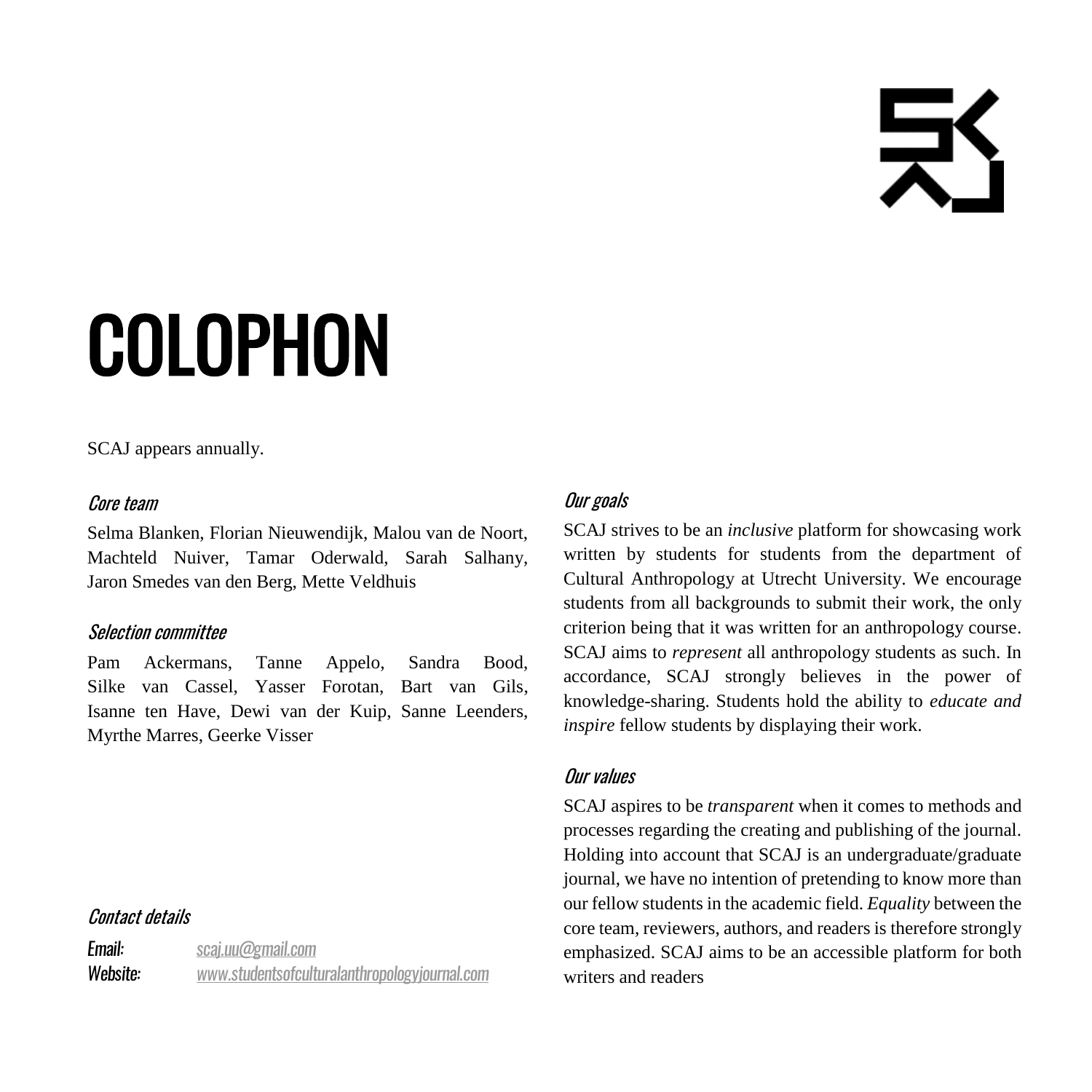# .Contents.

| 4 | <b>Before reading</b> |
|---|-----------------------|
|   | Machteld Nuiver       |
| O | muroqueuon            |

3 **Introduction**

5 **Intercommunal violence in Northern Ireland:** Sectarian spatial demarcation and the performance of masculinity

*Anna-Lea van Ooijen*

14 The New Gods: The Depiction of Religion in the Works of H. P. Lovecraft

*Ivan Dimitrov*

#### 2 5 **"Are you** *really* **this highly educated?"**

Confronting My Own Prejudice: An Exploration of Racism and the Dutch Cultural Archive

*Ellen Hobelman*

3 1 **Fast or Fashionable:** An Analysis of the Global, Local and Individual Scale of the Fast Fashion Industry

*Guusje Weber*

- 4 4 **The workings of Foucauldian power within occupied Palestine** *Mick Spaas*
- 5 3 **A Modern Fairytale**

*Robin Ravestein*

6 3 **The chain of Hydro-treated Vegetable Oil** Contemporary fault lines in the Roundtable Sustainable Palm Oil Certification Scheme

*Dineke Verkleij*

### 7 5 **Religion in Bethesda's: Elder Scrolls** *Ruben Pfeijffer*

## 8 6 **The "Voice of the People"**

Solutions on how to tackle climate change by the Guardian commentators

*Jasper Steggink*

- 9 5 **Further Information**
- 9 6 **Notes on the selection process**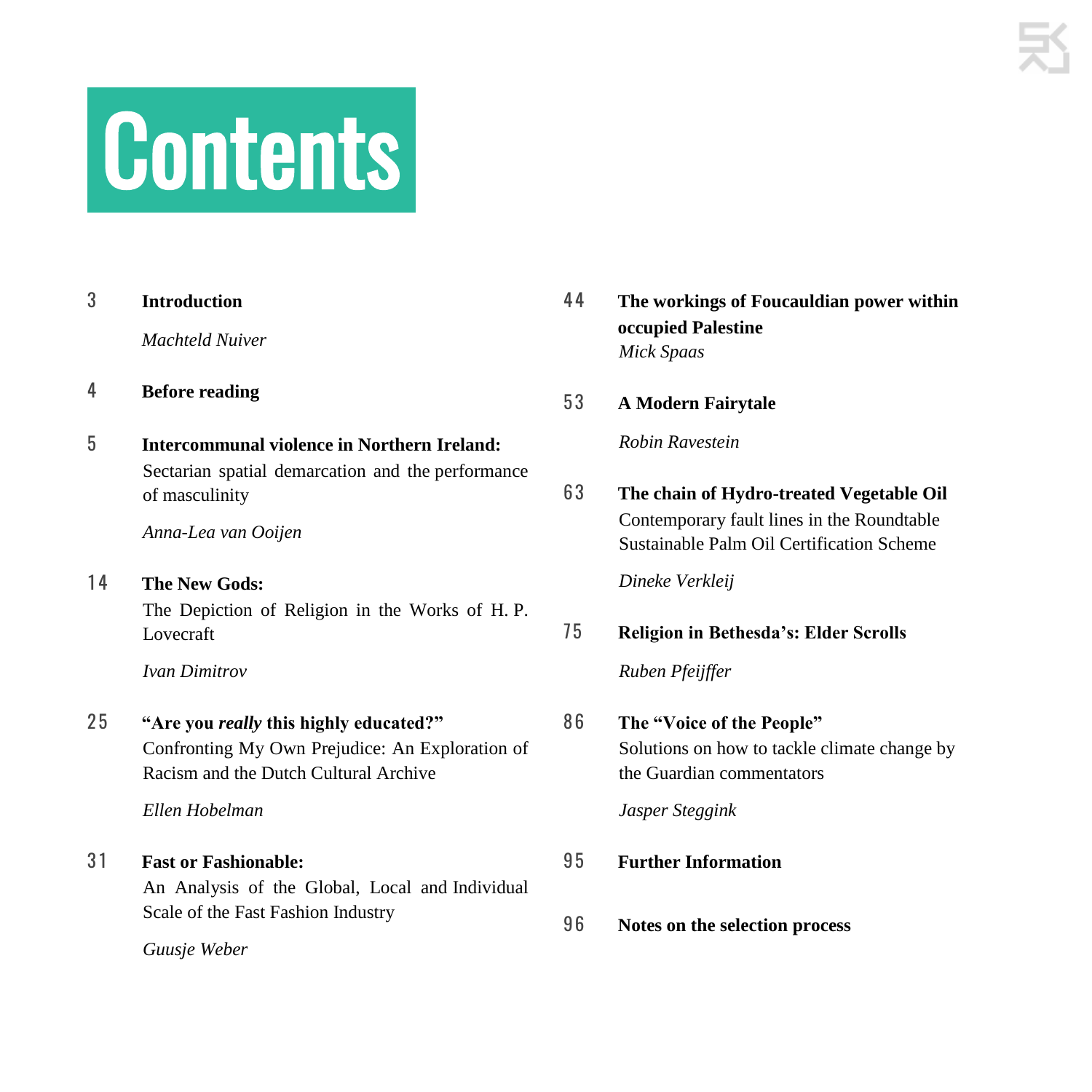# .Introduction.

Writing can be a paradoxically lonely process. Transferring words onto a page is a largely solitary endeavour, yet the expectation of those words being read and interpreted by another human being is why we put them there in the first place. I, for example, am presently writing this introduction in nobody's company. The imagined attention of you, the reader, is what drives me to entrust you with my words. For students there is the additional element of learning: through the practice of writing we gain knowledge about how to become part of that intellectual imaginary in which thoughts and ideas are verbalized, so to speak. As close-knit and devoted as many members of Utrecht's students of anthropology community might be, this practice of intellectual exchange more often than not remains limited to the exchange between the student and the teacher. We are asked to write a paper and are subsequently told whether or not we have done so successfully. In other words, our work is graded and then forced to live out its life at the bottom of a drawer, never to be spoken about again.

The Students of Cultural Anthropology Journal aims to change that. It is our core belief that transparency and visibility among students of the discipline will not only give us the confidence boost that is long overdue, but will in fact enhance our learning process. For there are so many different ways to go about writing an academic paper, yet most students usually follow the same format for every piece without knowing about other creative possibilities. Through this journal we wish to make a start in providing an overview of the incredible diversity of students' writing. Similarly, the

variety of topics and case-studies outlined in this journal might provide insight into the variety of themes in which students are interested, and might inspire others to look beyond their personal archives as well."

The beautiful thing about being editor-in-chief is that there are only so many ideas that you can implement yourself: what people are willing to share is completely up to them. I feel proud to announce that this first edition contains nine wonderful papers, all elegantly written in their own unique way. You will find a broad range of topics covered by authors from different years and fields of study within anthropology.

Before I give them the floor, I would like to express my deepest gratitude to the board for their endless enthusiasm and persistent dedication. The same goes for the team of reviewers who were brave enough to join and lend us their critical minds for the selection process. Thank you, also, to everybody else who invested their time, effort and ideas to help create this first edition.

Lastly, my sincerest gratitude goes out to *all* of the authors who sent in their papers. They make this journal possible more than anyone else. It takes courage to share your work. I feel safe in saying that I speak for all students of anthropology when I say that, more often than not, we have some kind of personal attachment to the people about whom we write. It is the reason we pick up the pen and start writing, however tentatively, however close to the deadline. Let us cherish this together!

> Machteld Nuiver *Editor-in-Chief*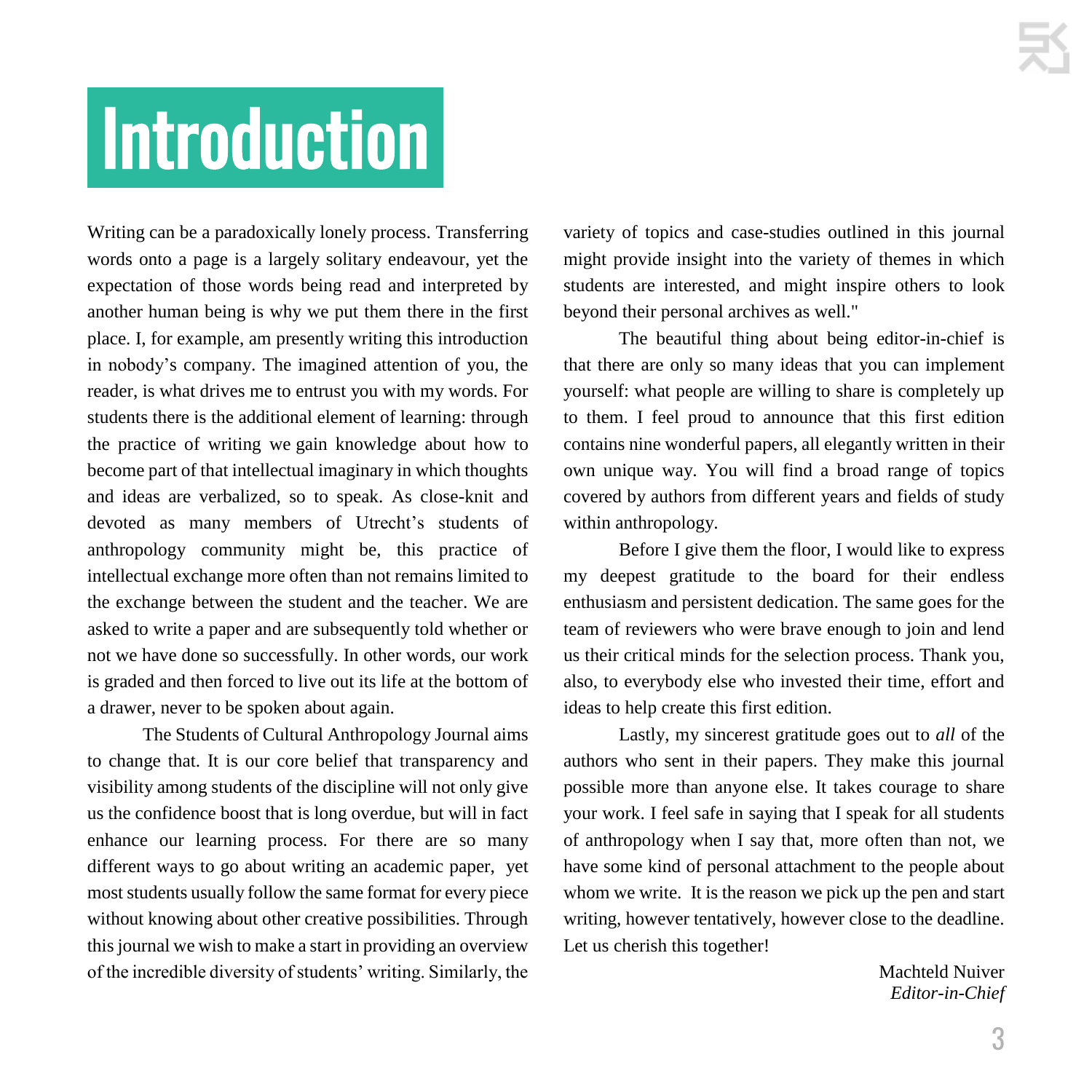# .Before reading.

Before you start reading the papers that have been selected for this first edition of SCAJ, we feel it is our place to share a few noteworthy comments.

First off, the core team of SCAJ would like to emphasize that the papers are entirely written by the authors themselves; the core team of SCAJ left their substance completely untouched. Furthermore, we have asked all authors to write a few words about why they are proud of their work or why they think it is worth reading. These motivations can be found below the author's name. Please note that these are not words from our core team or reviewers.

We would like you to be aware of the fact that referring to the content of this journal in your own academic work might not be encouraged by professors. The works published in SCAJ are written by cultural anthropology students who mainly built on theory of other scholars and are not (yet) considered credible sources themselves. If you are in doubt whether to refer to a certain article or essay published here, we advise you to consult your professor.

The order in which the articles are published in this journal is not based on our judgment of their respective qualities. Rather, we have tried to organize it in a way that is pleasant to read. This means we have tried to avoid placing articles with similar topics next to each other. Other than that, the arrangement of articles is completely random.

SCAJ is an independent platform that relies entirely on the work of students; we are not tied to the University of Utrecht. The papers published in SCAJ do not serve as example papers for the courses offered by the university, nor should they be taken as being fully representative of the university's curriculum. The papers may not be copied in any format whatsoever without explicit consent from the author.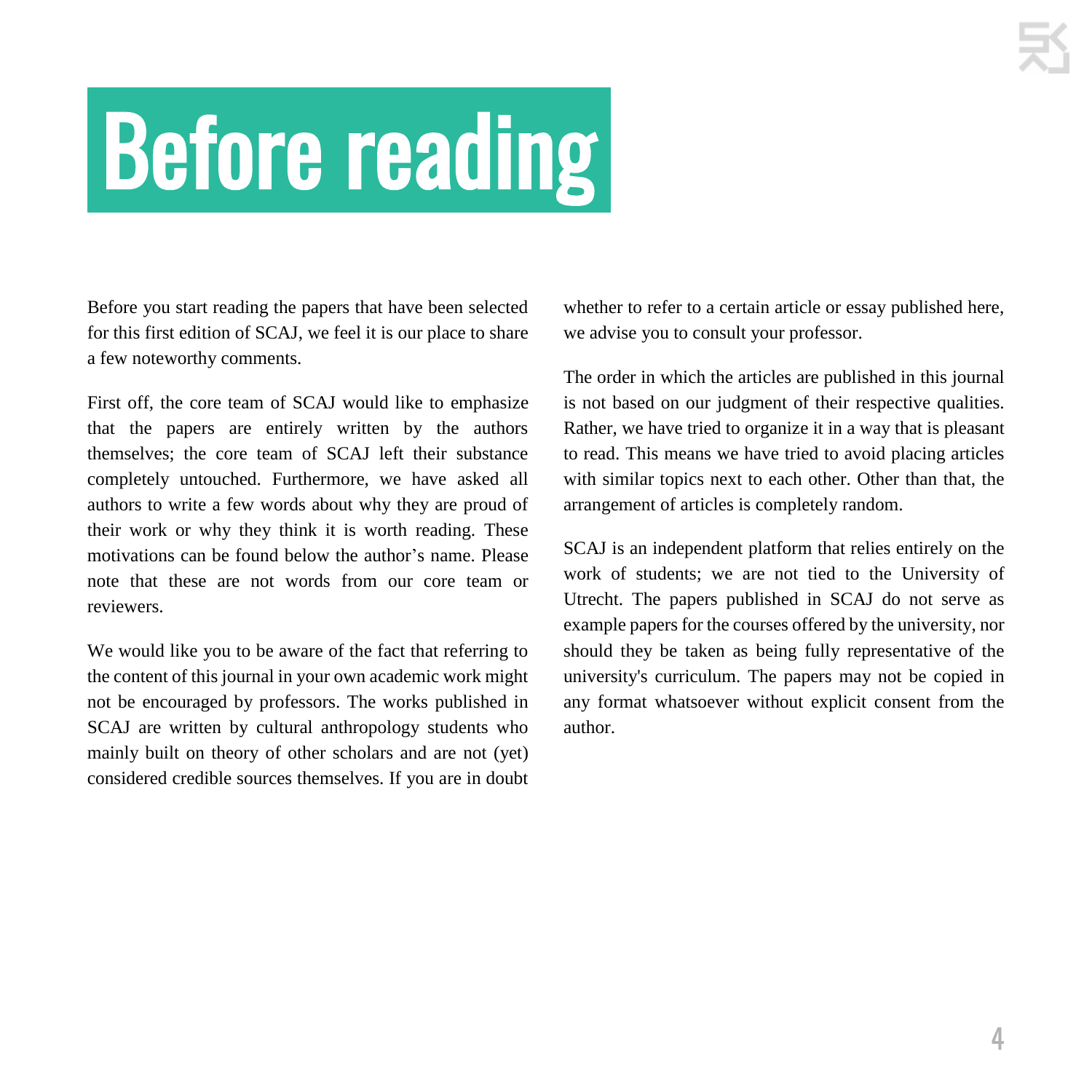# Intercommunal violence in Northern Ireland. Sectarian spatial demarcation and the performance of masculinity.

Anna-Lea van Ooijen

"The subject of my paper: the sectarian violence in Northern Ireland, instantly caught my interest. Because of this, I really enjoyed writing this paper. Moreover, I am truly proud of the final result. With that in mind, I am enthusiastic that my paper can now be read by a larger audience."

"*Where I live is a peace wall to keep Catholics and Protestants apart. There's always rioting and bricks and golf balls coming over the walls (…)."*

- Interview (Harland 2011, 421)

#### **Introduction**

Marching through the streets of Dublin, a small group of 30 boys called Na Fianna Éireann ("Warriors of Ireland" in English), consider themselves to be hardline Republican dissidents. They believe in a renewed armed struggle necessary to free Ireland from British occupation in the North (Vice News, published July 23, 2015). These young boys are marching within a contested sectarian space. This

is due to the long standing ethno-nationalist and religious conflict between the 'Protestant-Unionist/Loyalist-British', who want Northern Ireland to remain a part of the United Kingdom and the 'Catholic-Irish-Nationalist/Republican', who want to reunite Northern Ireland with The Republic of Ireland (Cairns and Darby 1998).

The Marching Season in Northern Ireland is associated with significant controversy and street disturbance linked to the sectarian demarcation of social space (Lysaght and Basten 2003). This is because, by marching through the streets, the members of communities lay claim over their territory; marching from the center of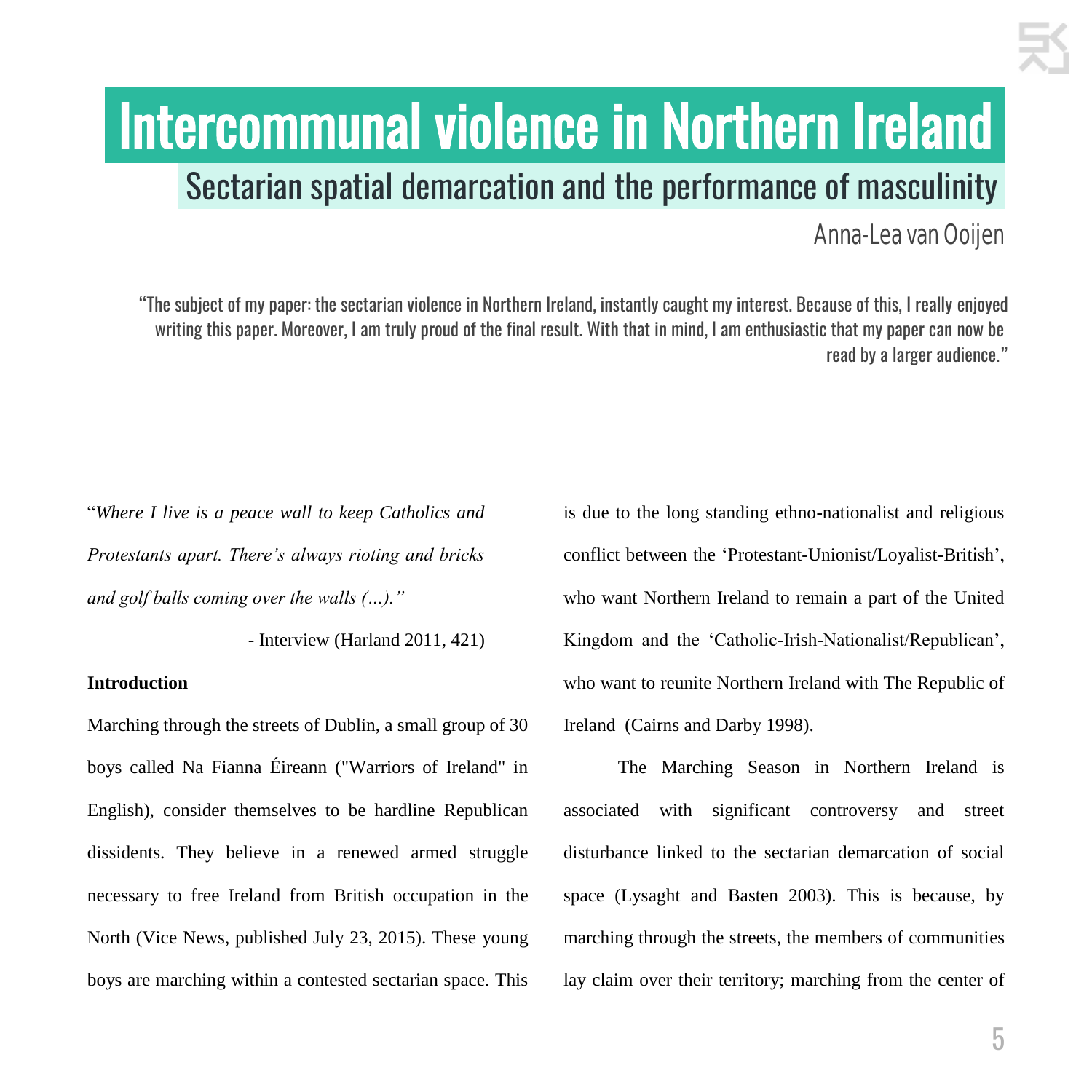their community to the boundaries that demarcate the adjacent community composed of the 'other' group (Feldman 1991). The boundary is then a confrontational space, between predominantly Protestant and predominantly Catholic communities, often called the 'interface' (Feldman 1991). It is here that the possibility of a sectarian violence arises.

What the example above here illustrates is that the Northern Ireland conflict is rooted in demarcations on ethno-nationalist and religious grounds. But the marches of the Na Fianna Éireann also show that the violent acts are mainly generated by men. Nonetheless, as sociologists Harland and Ashe (2014, 747) explain, *"…due to the primacy of ethno-nationalist frameworks of analysis in research on the conflict, the relationships between gender and men's violence have been under-theorized."* Therefore in this paper I want to put focus on this, by analyzing how the interrelationship between sectarian spatial practices and the performance of masculinity can be seen when looking at intercommunal violence in Northern Ireland. In light of the recent announcement of the Brexit in 2016 it is important to shed light on the intercommunal violence as it is feared that the Brexit will reignite prior conflict. More insight on where the violent acts are taking place and who is generating them will hopefully prevent this.

In this paper I will briefly look at the segregated social space and the state in Northern Ireland. Secondly, I will look at the sectarian violence in Northern Ireland. Thirdly, I will give an understanding of ideal hegemonic masculinity during the conflict. After which, I will elaborate on the workings and performance of this idealized version of hegemonic masculinity within the context of demarcated sectarian space. Lastly, I will conclude this paper by linking the spatial demarcations in society and the performance of masculinity to the sectarian violence.

#### **Segregated social space; the building of peace walls**

The Northern Irish conflict, also called the Troubles, officially ended with the singing of the Good Friday Agreement in 1998 (Cairns and Dabry 1998). This started the peacemaking-progress, which went hand in hand with the constructions of peace-walls between the Protestant and Catholic communities, enhancing the segregation of the already divided communities in Northern Ireland. Boulton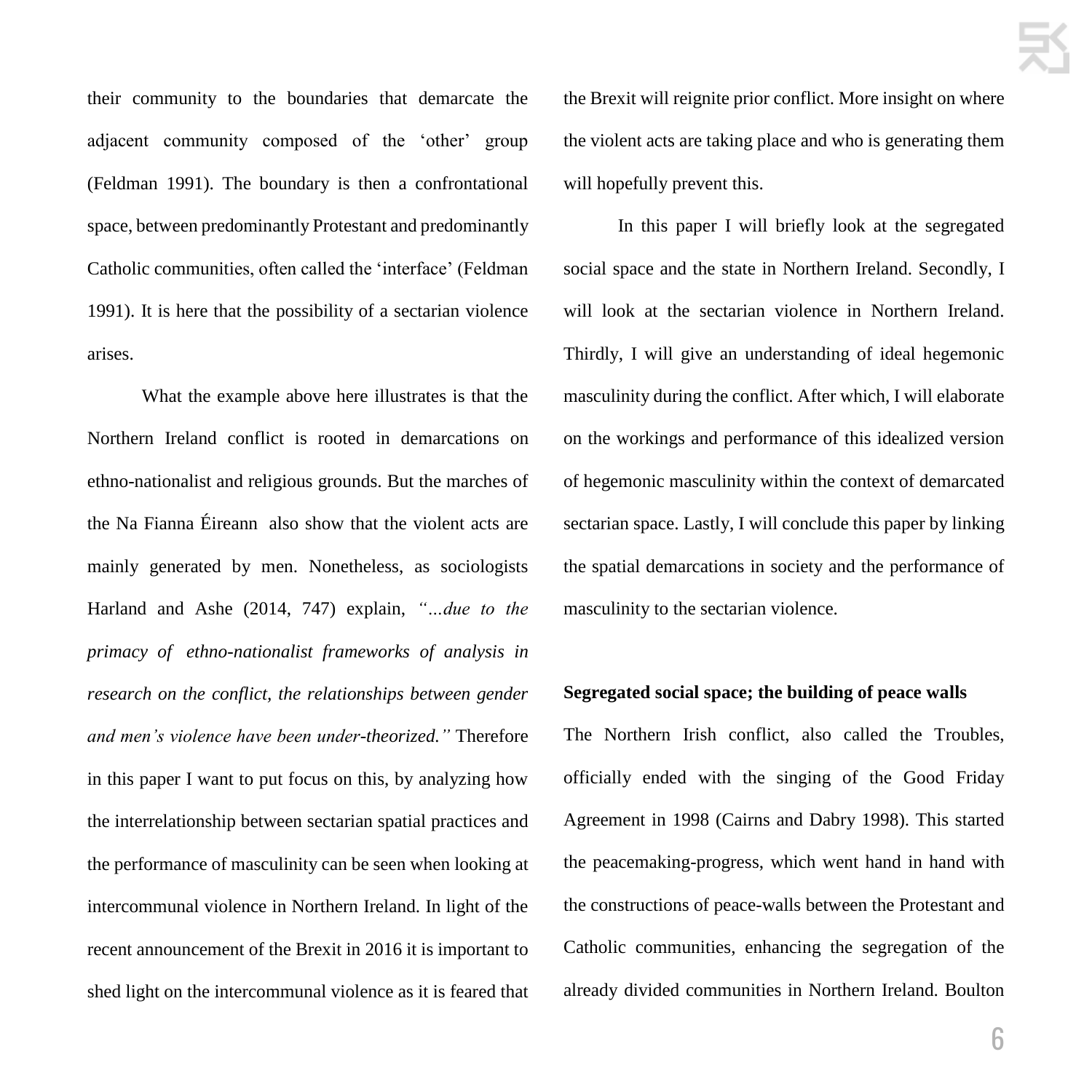(2014, 8) explains that peace walls were imposed by the state as formal separation of the Protestant and the Catholic communities to define and bureaucratize violent space by making it safe. It can be said that the Northern Irish state is trying to undertake a project of territorialization, by bringing the sectarian demarcated space under state logic. The concept of territorialization by the state is talked about by Hoffman (2011) in his book on the Kamajors in Sierra Leone and Liberia. Hoffman explains that: "*States undertake projects of distinguishing the legal from the illegal, the legitimate from the illegitimate [...]. States territorialize*." (2011, 9). The peace walls are a way for the state to code its citizenry in easily understandable categories and then assign them a place as belonging to one (ethnic) community.

While the peace walls were built to decrease the violence between the communities, one could argue that instead of decreasing violent acts, the walls only enhance the violence between the Protestant and Catholic communities, as the peace walls merely reinforce the distinction between the two communities. This contradiction should be further researched in another paper. For now it is important to note, that according to research on this topic, Northern Ireland still struggles with outbreaks of sectarian violence at the boundary of the communities. I will now look at this boundary between the communities and the sectarian violence that follows, to later pose wider questions about the performance of masculinity.

#### **Sectarian Violence at the interface**

The sectarian violence can best be understood by looking at the interface areas. Feldman (1991) explains that the interface is synonymous for the boundary between a predominantly Protestant/Unionist and a predominantly Catholic/ Nationalist area. According to Feldman, the boundary space is a contested space: "*…the 'interface' is a spatial construct preeminently linked to the performance of violence''* (1991, 28). This is because both factions want to have control over the social space they inhabit, as this space offers them security and opportunities. Feldman (1991) goes on to say that with this in mind violence becomes a deliberate tool of social engineering; to define space against invasions from the 'other' group and to gain new territory. Rioting at the interface is seen as a means to set and even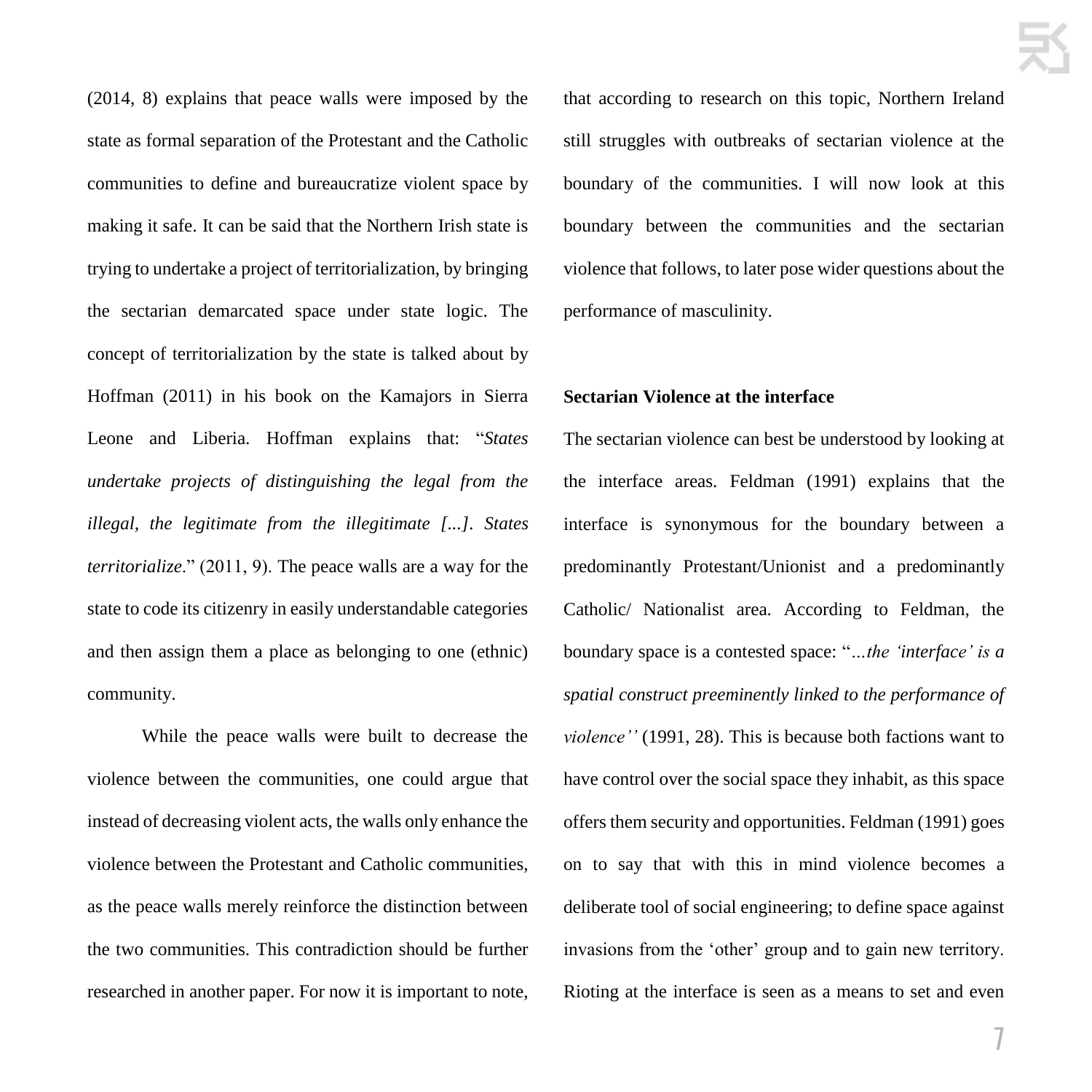extend territorial boundaries between Catholic and Protestant communities (Feldman 1991). It is then at the interface that violent acts, such as rioting, occur.

Jarman and O'Halloran (2001) look at this interface rioting. They explain how this rioting is generated by young people in a community. Within some communities there is a lack of essential social facilities, therefore the interface zones have become popular meeting point for young people. To relieve the boredom, the youths have established a routine pattern of behavior, something that Jarman and O'Halloran call 'recreational rioting'. *"It* [the recreational rioting] *has no obvious political inspiration, requires no spark (besides boredom) and is seen as exciting and enjoyable for the young people involved.*'' (Jarman and O'Halloran 2001, 7). As further noted by the authors, this recreational rioting is also a part of a wider experience of behavior surrounding the violent acts. Namely, as a tool for expressing one's identity by defining space against the 'other' group.

Lysaght and Basten (2003) look at violence and this expression of (ethnic) identity in relation to the sectarian spatial demarcations in society. They explain that due to fear

of sectarian violence, residents in Belfast have 'invisible' spatial practices when crossing the 'enemy's territory'. The people they interviewed overall aimed to "... use space 'intelligently' and thereby [...] achieve an 'unremarkable', near 'invisible' presence.'' (Lysaght and Basten 2003, 16). Examples of such coping mechanisms are: not wearing specific items of clothing (e.g. taking off school uniforms when walking in the shopping centers); not using certain language and change their names, as they may be easily associated with one ethnic group. These sectarian coping mechanisms can also be seen beyond the segregated residential areas, when people cross the 'no man's land'. Even these spaces become sectarianized. Here, specific behavior of negotiation one's (ethnic) identity as a defensive strategy comes to the fore, in order to reduce to likelihood of a violent assault taking place. In the next part of this paper I want to focus on how violent acts and the fear surrounding this at the interface zones, are interrelated to the fluidity of what constructs masculinity. First, however, I will give an understanding of the narrative on the ideal hegemonic masculinity in Northern Ireland.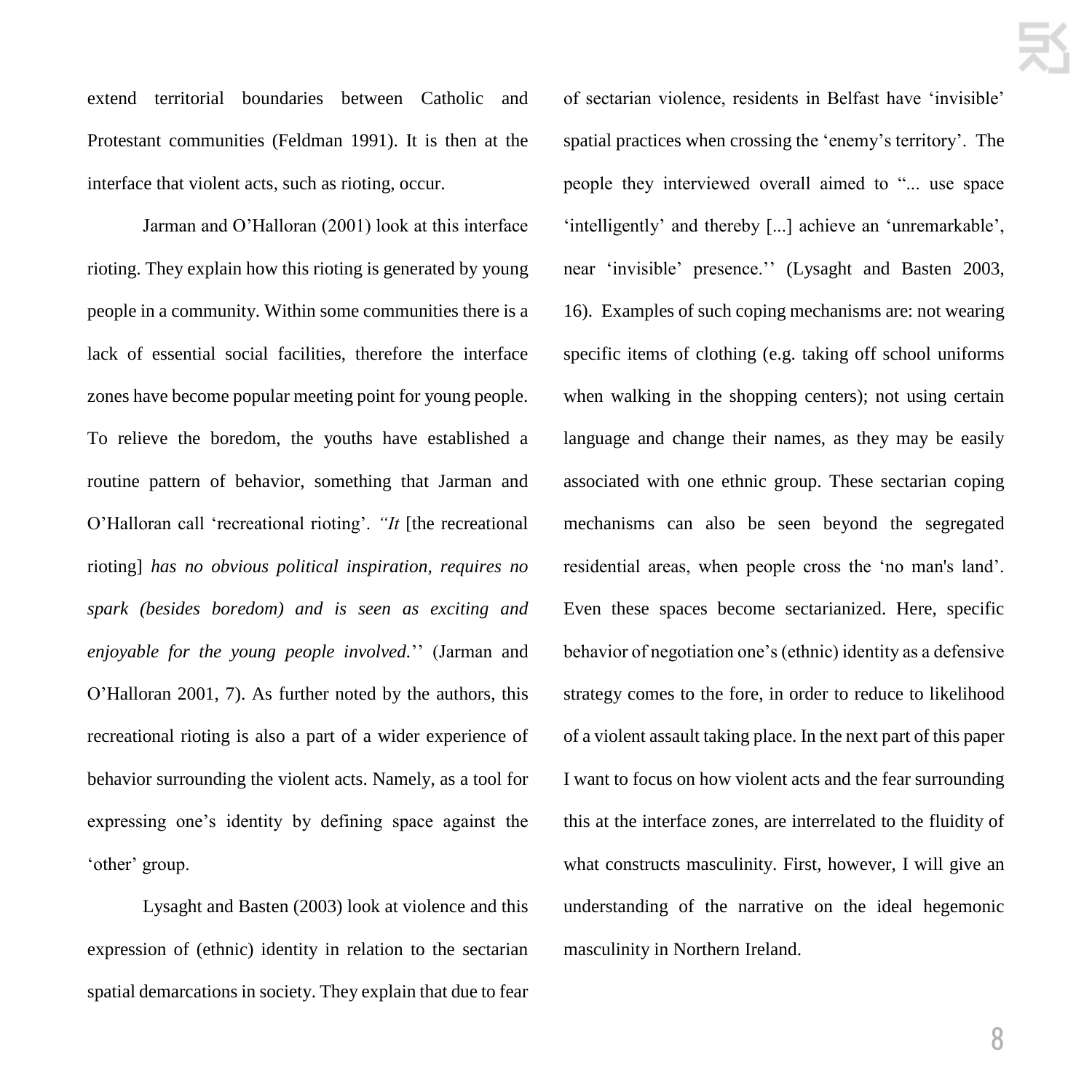#### **Masculinity and the Northern Ireland conflict**

Universally, gendered division of labor in war or conflict tends to be constituted as normative for men as opposed to women (Ashe 2012). This is echoed by Hutchings (2007), who explains that the gendered division of labor in war is an assumption that is often taken for granted. She furthermore explains that within the context of a conflict, hegemonic ideals of masculinity became apparent. Hutchings uses the definition of hegemonic masculinity given by Barret (2001): "*The term hegemonic masculinity refers to a particular idealized image of masculinity in relation to which images of femininity and other masculinities are marginalized and subordinated. The hegemonic ideal* […] *is a man who is independent, risk- taking, aggressive, heterosexual and rational''* (as cited in Hutchings 2007, 393).

During the Northern Ireland conflict an hegemonic ideal of masculinity can be seen. In an earlier published article, Ashe (2012) talks about the Northern Irish conflict and the ideals of masculinity that circled the Northern Irish society. She explains that the conflict was not only a call to arm, but also a call to manhood. In order to protect the respective ethnic group against the 'other group', men had to embrace ideal traits of masculinity, namely bravery, physical strength and violence. Ashe goes on to say that these traits are associated with nationhood, as term like honor, patriotism, and duty led to men joining the fight (2012). On top of that, the men feared being associated with cowardice and femininity if they did not join the conflict (Ashe 2012). In sum, it can be argued that the men in the Northern Irish conflict embrace a hegemonic ideal masculinity as described by Barret (2001) in Hutchings (2007). Nonetheless, the hegemonic ideal of masculinity is a site of contestation, as what constitutes masculinity is being reworked within a certain context, in this case within the sectarian demarcations of social space. I will focus on this now.

#### **Masculinity and sectarian spatial practices**

Roche (2012) focuses on the process of becoming 'hard' or the 'hardening' of man within the sectarian demarcated spaces of the communities. 'Hardness' and 'being hard' is described as a state that encompasses a masculine sense of self, of both being physical prowess and displaying a lack of vulnerability (Roche 2012). Being physically prowess is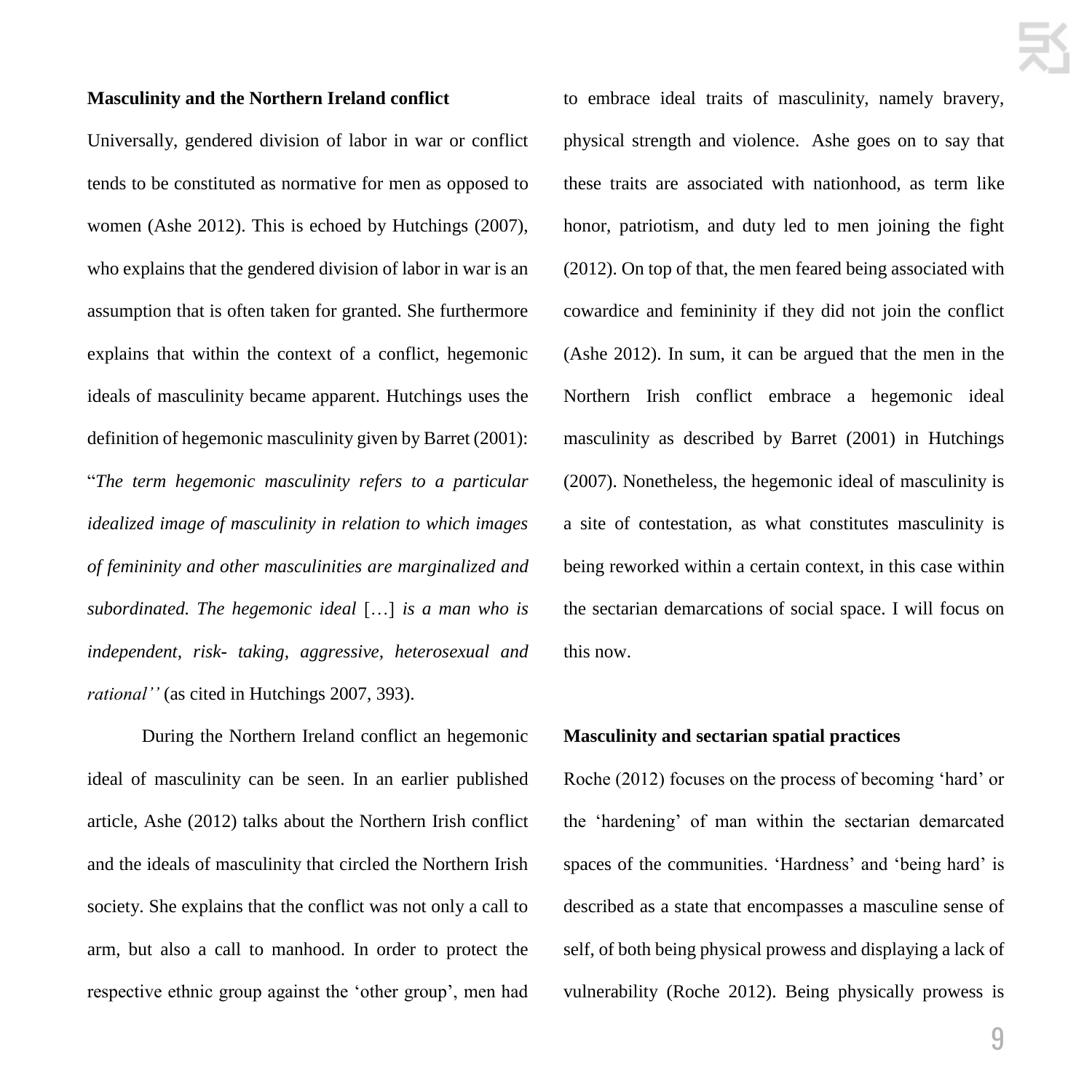something the young lads learn when growing up in the segregated residential areas. This is because fighting is seen as something you just do; it is ingrained in their way of life. One interviewee explains that if you don't want to be a wee lad, you have to learn how to be a hard one. In order to do so you have to be harder than those from the 'other' community; violence then becomes just the way to show this (Roche 2012). Displaying a lack of vulnerability is a recurring theme amongst youth in Northern Ireland, which is also being mentioned by Harland (2009). He explains that by showing emotions, young man fear to appear feminine, instead of masculine. In order for the young men to be 'hard man', the men have been taught to negotiate and use the sectarian cues. These cues can be used to align oneself with a particular side, which helps a man to position himself in an oncoming clash and provide him with backup from his own community – both physically and emotionally. In the words of an informant in Roche's research, the sectarian cues are used to give the situation a "w*ee bit more pow"* (2012, 201).

But who among the men in a community are the "hard men"? In her article Lysaght (2002) talks about hegemonic and subordinate masculinities in the Northern Irish communities. Lysaght explains that the combatant (paramilitary) men are mostly seen as belonging to the dominant hegemonic category of masculinity, whereas the non-combatant men belong to the subordinate category. Notwithstanding, the non-combatant men do think their manhood is superior as they are autonomous, holding their own and fighting one on one, unlike the combatant men who apparently need backup from the respective community (Lysaght 2002). This lack of independence, as mentioned before, is not in line with the ideal hegemonic masculinity, as explained by Hutchings (2007).

Besides these personal differences in opinion on who holds the hegemonic masculinity, the ideal of what constitutes masculinity also become blurred within the constraints of the sectarian social demarcations. This is because here, all men from one community are seen as a possible threat to the 'other' community. In order to defend oneself against possible sectarian violence or threats, the categories of masculinity are illuminated, as both men embrace a masculine sense of self as being 'hard men'.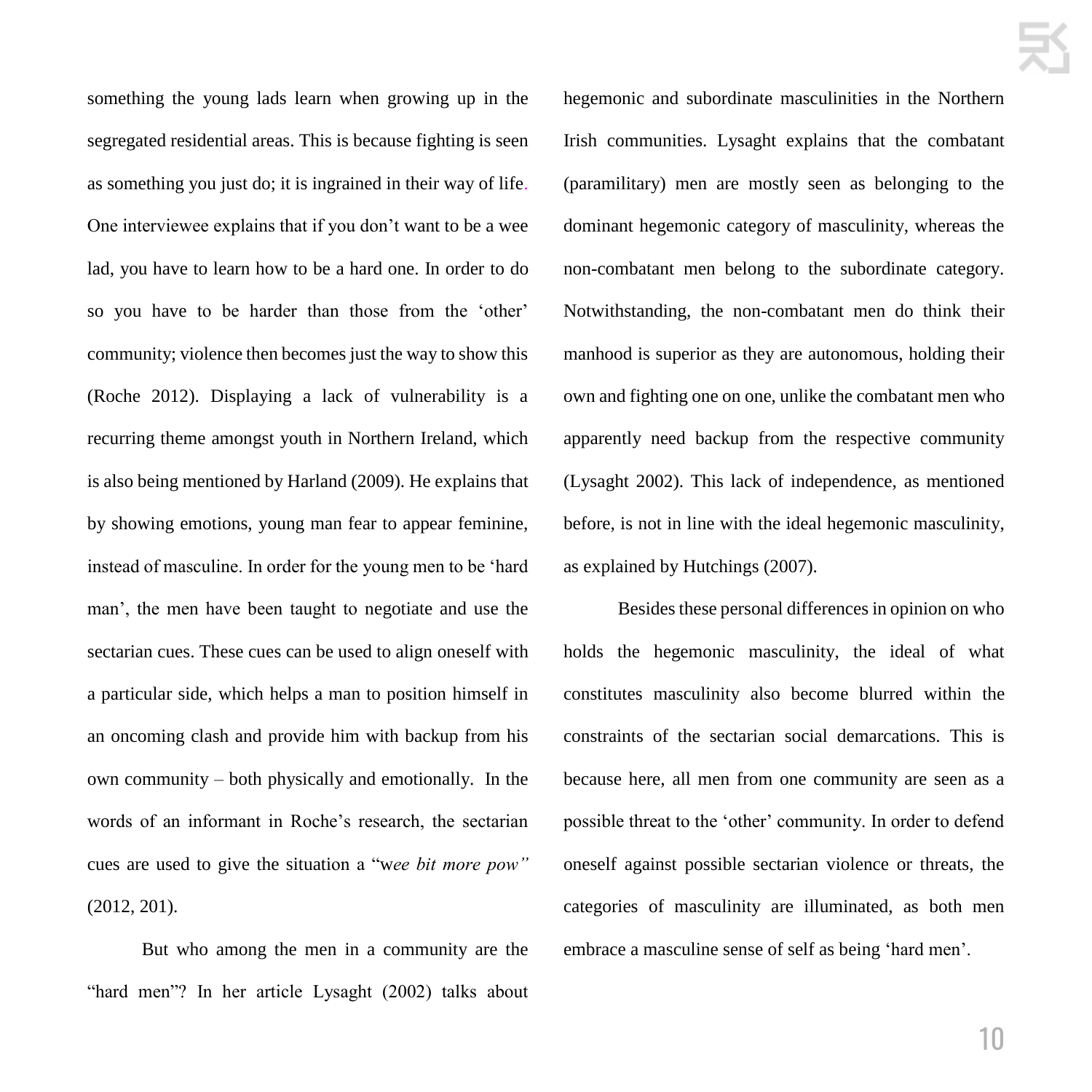Drawn upon work by Judith Butler (1990) on performativity of gender, Lysaght (2002) concludes that masculinity becomes a performance at the interface and beyond. Butler indicates that gender ideals are illusions, as "*..*.bodies are compelled to approximate, but never can" (1990, 146). With this in mind, Butler explains that gender is always a process of becoming. Gender is thus constructed in given locational and positional change, which can be seen at the boundary of the community, for here the construct of the idea and ideals of masculinity are relatively fluid. The fluidity of masculinity at the interface and beyond is echoed by Harland (2009). On the one hand men should be powerful and brave, while on the other hand feel powerless, due to the fear surrounding the threat of sectarian violence (Harland 2009). The question as to who among the men are then 'hard men' and conform to the hegemonic ideal of masculinity, is thus merely a social construct linked to spatial negotiations in Northern Ireland.

#### **Conclusion**

To conclude this paper, I would like to go back to where I started: the Marching Season. Because it is here that intercommunal violence takes place and the interrelationship between the sectarian spatial divide and masculinity can be draw. During the Marching Season, groups such as Na Fianna Éireann, march from the center of the their respective community to the edge of the community and beyond the interface areas. These interfaces are then preeminently linked to the performance of violence, as it is here that a confrontation with the 'other' community takes place. As I have shown, the violence at the interface is generated by a process of social engineering; whereby space is defined against the 'other' group. The boundaries of the communities then become places to define one's territory and to express one's ethnic identity in light of the 'other'. The cues of the sectarian spatial division are taken up by men in the communities and are used to harden themselves. Being a 'hard man' becomes a performance at the interface and beyond. As here, the possibility of violence leads to a blurring of the lines between dominant and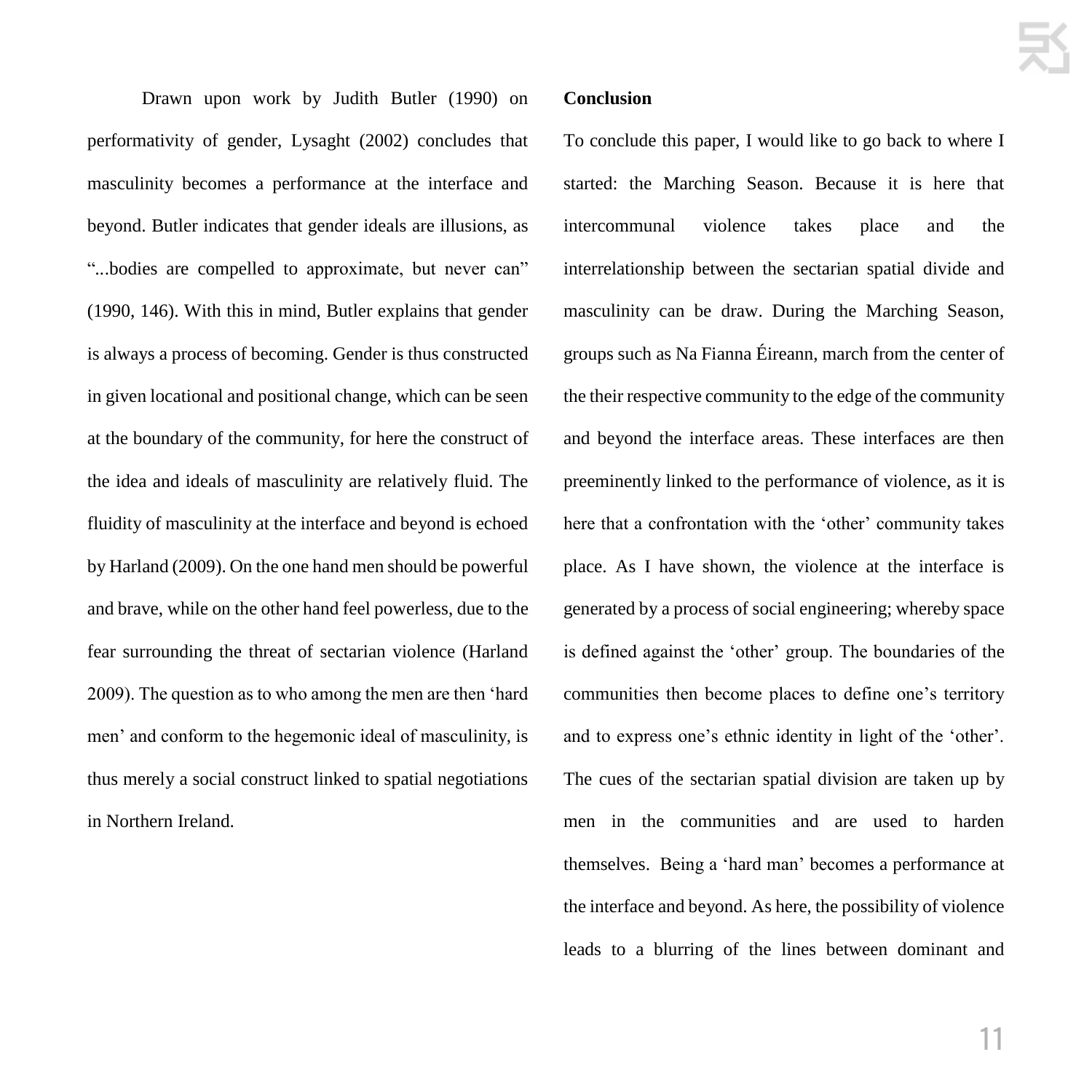subordinate masculinities and the ideal hegemonic masculinity becomes that of being 'hard men'.

The violent acts generated by the men at the community's edge are thus deeply ingrained in the sectarian spatial demarcations in the Northern Irish society. Therefore, I argue, much like Harland (2011), that when looking at the intercommunal violence in Northern Ireland, it can be said that the sectarian spatial divisions continue to be an integral and complex aspect of male identity formation in Northern Ireland. It is crucial to keep this in mind because the performance of the hegemonic ideal masculinity, that of being 'hard men', at the interface and beyond may lead to future outbreaks of sectarian violence.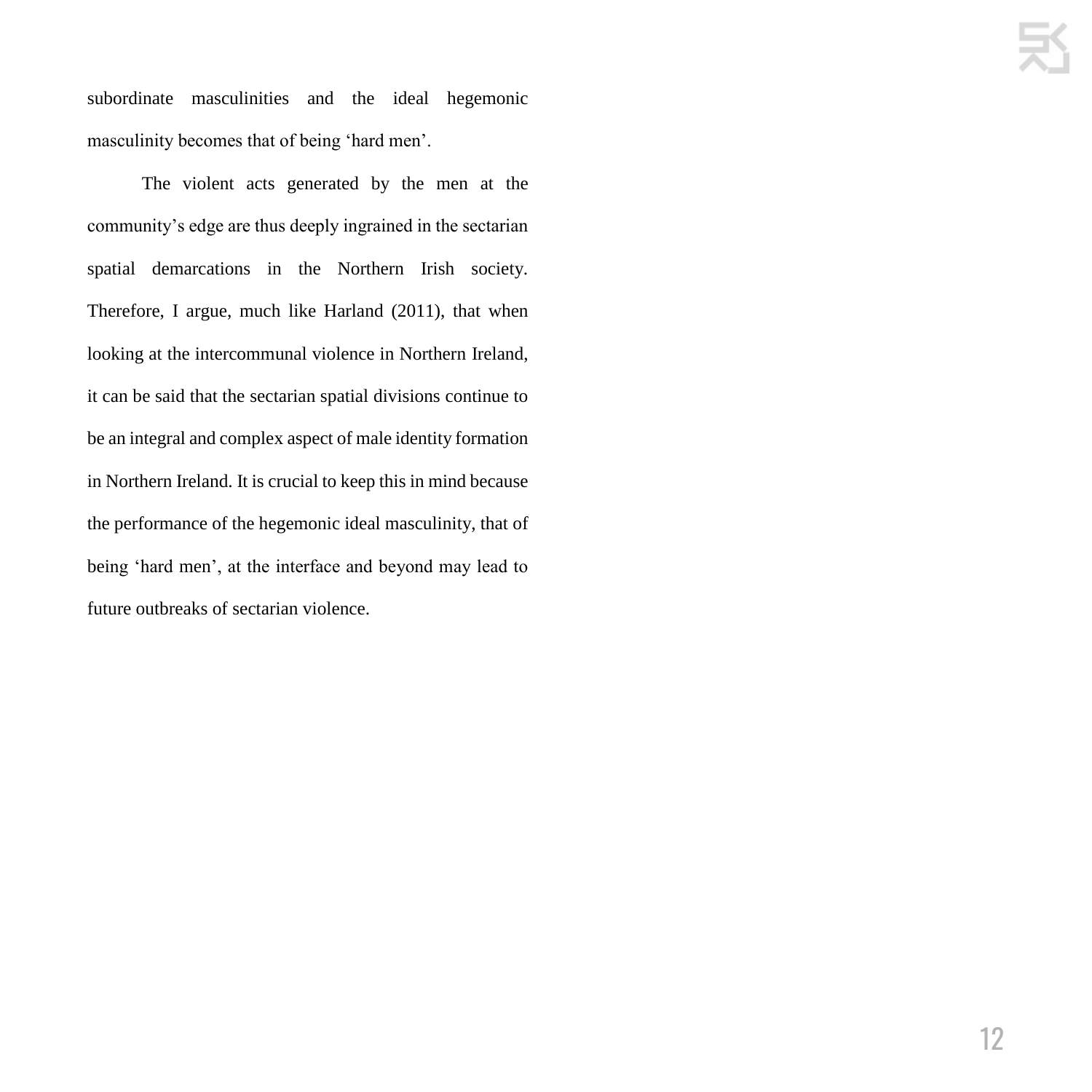**Bibliography for** *Intercultural violence in Northern Ireland: Sectarian spatial demarcation and the performance of masculinity*

#### Ashe, Fidelma.

2011. "Making Gender, Making War: Violence, Military and Peacekeeping Practices." In *Making Gender, Making War: Violence, Military and Peacekeeping Practices*, edited by Annica Kronsell and Erika Svedberg, 228-39. Routledge Advances in Feminist Studies and Intersectionality.Ashe, Fidelma.

#### Ashe, Fidelma.

2012.''Gendering War and Peace: Militarized Masculinities in Northern Ireland''. *Men and Masculinities.* 15(3): 230-248.

#### Ashe, Fidelma and Harland, Ken.

2014. "Troubling Masculinities: Changing Patterns of Violent Masculinities in a Society Emerging from Political Conflict

#### Barret, Frank J.

2001. "The Organizational Structure of Hegemonic Masculinity: The Case of the U.S. Navy" In: *The Masculinities Reader,* edited by S.M. Whitehead and F. J. Barrett, 77-99. Cambridge UK: Polity Press.

#### Boulton, Jack.

2014. ''Frontier Wars: Violence and Space in Belfast, Northern Ireland''. *The University of Western Ontario Journal of Anthropology* 22 (1): 101-113.

#### Butler, Judith.

1990. *Gender Trouble: Feminism and the Subversion of Identity.* London: Routledge.

#### Cairns, Ed and Darby John.

1998. ''The conflict in Northern Ireland: causes, consequences and controls''. *American Psychologist* 53(7): 754-760.

Feldman, Allen.

1991. "Spatial Formations of Violence." In *Formations of Violence: The Narrative of the Body and Political Terror in Northern Ireland*, 17-45. University of Chicago Press.

[Harland,](https://scholar-google-nl.proxy.library.uu.nl/citations?user=_JY50AoAAAAJ&hl=nl&oi=sra) Ken.

2009. ''Acting Tough: Young Men, Masculinity and the Development of Practice in Northern Ireland'' *International Encyclopaedia of Men and Masculinities*. Unknown: 1-9.

Hoffman, Danny.

2011. *The War Machines: Young Men and Violence in Sierra Leone and Liberia.* Durham: Duke University Press.

Hutchings, Kimberly.

2007. "Making Sense of Masculinity and War." *Men and Masculinities.* 10 (4): 389-404.

#### Lysaght, K.

2002. ''Dangerous friends and deadly foes: performances of masculinity in the divided city''. *Irish geography* 35 (1): 51- 59.

Lysaght, Karen and Basten, Anne.

2003. ''Violence, fear and 'the everyday': negotiating spatial practice in the city of Belfast''. In *The meaning of Violence*, edited by E.A. Stanko, 224-240. London: Routledge.

Jarman, Neil, and O'halloran, Chris.

2001. ''Recreational rioting: Young people, interface areas and violence''. *Child Care in Practice* 7(1): 2-16.

Red.

2015. "The Republic's Dissident Youth: Ireland's Young Warriors,". *VICE News*, July 23, 2015. Accessed October 1, 2018. https://news.vice.com/en\_us/article/vb8948/therepublics-dissident-youth-irelands-young-warriors.

Roche, Rosellen.

2012. ''Being "Made" Through Conflict: Masculine Hardening in Northern Ireland''. In *Young Men in Uncertain Times*, edited by V. Amit and N. Dyck, 187-211. New York: Berghahn Books.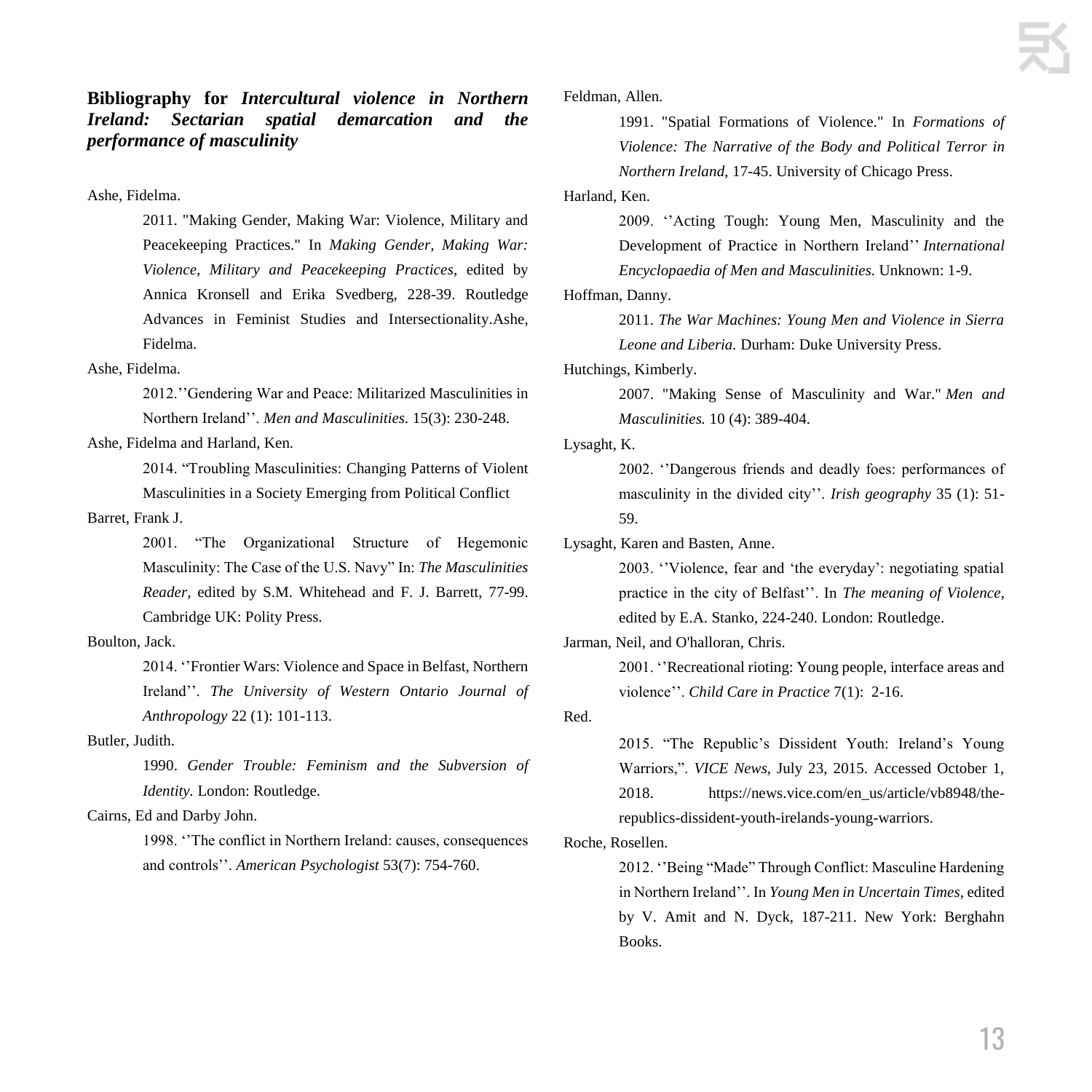# .The New Gods.

### The Depiction of Religion in the Works of H. P. Lovecraft.

Ivan Dimitrov

"I am proud of this paper because it is about Lovecraft and Lovecraft is a very interesting and influential author. I furthermore believe that I have succeeded in incorporating the theories. Above all, I am very pleased with the title (a reference to The Old Gods by Lovecraft)."

#### **Introduction**

The nature of religion has changed a lot in the  $21<sup>s</sup>$  century. Most developed countries now have a majority, or at least a significant atheist population. This development has been accompanied by a much greater freedom in religious belief as well. No one is required to adhere to a single religion, but in many countries people have the freedom to choose from a diverse palette of religions and religious beliefs. Despite these developments, depictions of religion and depictions associated with religion remain very widespread throughout

popular culture. Rather than seeing this as a decline of religion, many scholars have argued that there has been a change of religion (Hjarvard 2008, Klassen 2014, Taylor 2007). Klassen has pointed out that religion and popular culture are in a constant dialogue. Hjarvard poses that the media, as a separately developed institution, plays a big role in the changing and dissemination of religion into popular culture. Taylor has distinguished three grand phases in religion, which uniquely interact with and influence popular culture. I will elaborate on all of these later on. The question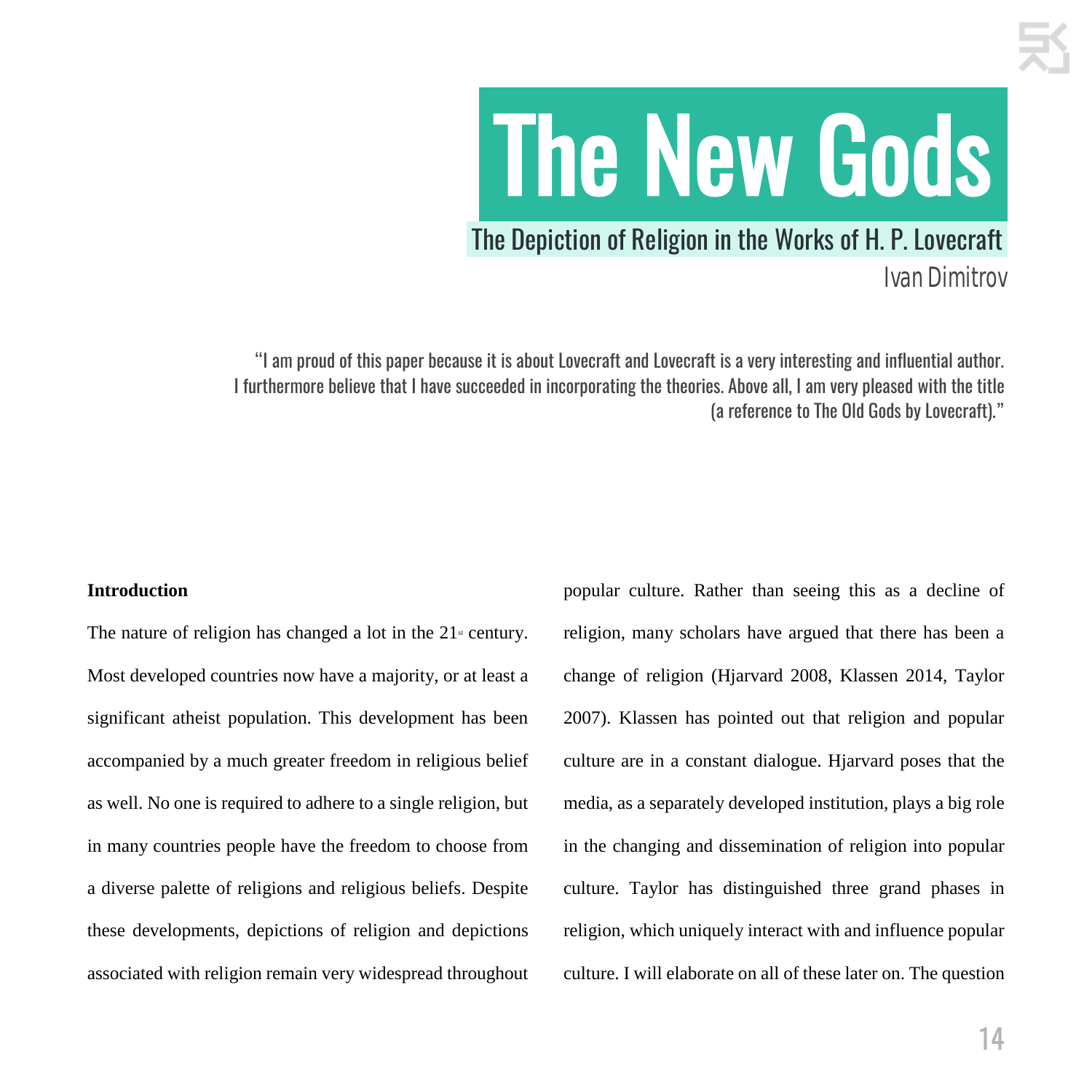that comes up is: how do religion and popular culture influence and change each other? This is a tricky question that is too broad to be comprehensively answered in this paper. Instead, I want to contribute a small amount to the existing ongoing discussion about the dialogue between religion and popular culture. I will focus on one piece of popular culture and attempt to thoroughly analyse its depiction of religion. Through the works of Howard Phillips Lovecraft (1890-1937), his story *Call of Cthulhu* in particular, and the wider extended universe known as the *Cthulhu Mythos*, I wish to illustrate the dynamic between religion and popular culture. The central research question is thus: how are religion and popular culture in dialogue in H. P. Lovecraft's works?

To answer this question, I will first argue that in Taylor's "post-Durkheimian dispensation," the mediatization of religion and ubiquity of "banal religion" in popular culture has allowed for a novel, individual construing of religious experience, which is not necessarily tied to traditional religious institutions (Hjarvard 2008, Klassen 2014). Afterwards I will elaborate on Lovecraft's genre: its use (or rather subversion) of the Burkean

"sublime" (Ralickas 2008), tying it to religious experience, and thus religion. I will pull examples directly from Lovecraft's stories to examine the ways in which they depict religion, and how they contribute to the dialogue between religion and popular culture. Finally I will relate Lovecraft's depictions to the individualization of religious experience and reiterate my main argument.

#### **Individualization of Religious Experience**

The theoretical framework that I will be arguing for is the, what I will call, individualization of religious experience. Building off of the work of Charles Taylor (2007) and Stig Hjarvard (2008), I employ their various insights and connect their theoretical frameworks to construct a novel way of looking at the state of religion and popular culture in Western countries today, which I will elaborate upon below.

#### *Radical Individualism*

As I mentioned earlier, Taylor (2007) distinguishes three phases, or what he calls dispensations, of religion in various societies today. He takes the work of Durkheim a step further and categorizes societies into either a paleo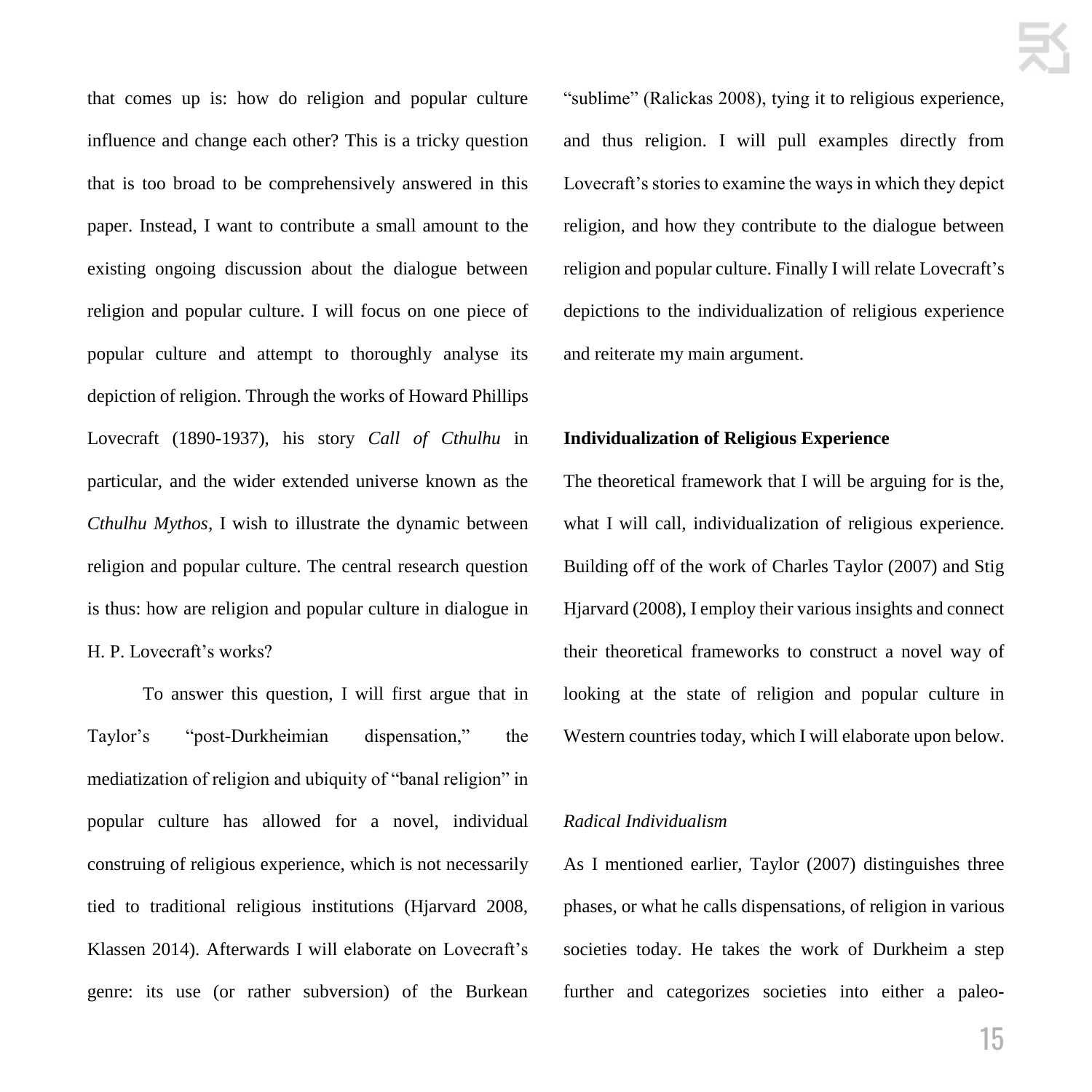Durkheimian, neo-Durkheimian, or post-Durkheimian dispensation. Under the paleo-Durkheimian dispensation, there is only one dominant religion in a society. All citizens are thus required to follow this religion, and it can be imposed by law. Under the neo-Durkheimian dispensation, multiple religions exist alongside each other in a society. The people have considerably more freedom and are free to choose which religion they wish to belong to, however, they are still bound by the existing institutions. Under the post-Durkheimian dispensation, people are not bound by any existing religion. The post-Durkheimian dispensation is one of "expressive individualism" (Taylor 2007). People do not have to choose to adhere to any established religion, but are free to construct their own, unique religious experience and understanding.

I propose that most countries in the developed Western world are under the post-Durkheimian dispensation. Multiple institutionalized religions coexist alongside each other, but people are not obliged to adhere to any of them. This is characteristic of the highly individualized Western culture, resulting in an individualization of religion as well. People are free to

express themselves in any way they see fit, and this includes a freedom to express their religious experience. The higher rates of atheists and nonbelievers in the world are a reflection of this. According to a 2010 poll, only half of the people in the European Union definitively believe there is a god, with 20% believing there is no god or supernatural force at all (Eurobarometer 2010). This does not necessarily mean a decline of religious feeling, but rather that individuals don't fit into the conceptions and practices of institutionalized religions. In fact, a more recent poll noted that many who described themselves as religiously unaffiliated, "still have various religious beliefs and practices" (Pew Forum 2012). This points to the individualization of religion under the post-Durkheimian dispensation of expressive individualism. Religion is constructed individually, differing from person to person, and many times differing from the constructions of established religions. I argue that the way this has happened is, at least in part, due to and closely intertwined with Hjarvard's (2008) *mediatization of religion*, which I will explain further below.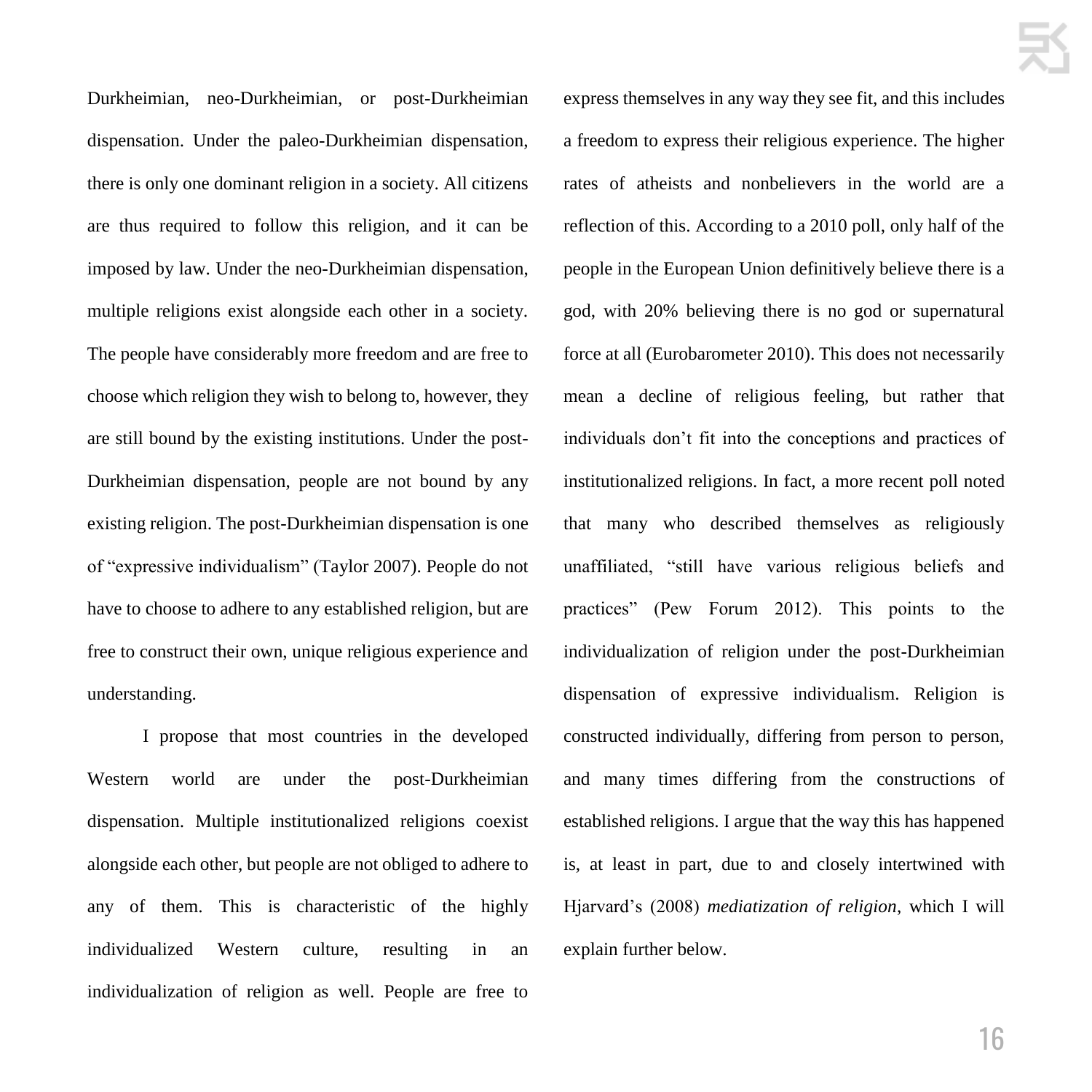However, it is still important to keep in mind the caveats to Taylor's framework. Although it does a good job of broadly interpreting religious development, it generalizes diverse sets of experiences and glosses over details to fit them into just the three categories. The dispensations may in fact be occurring in the same society, at the same time, but on a local scale. Furthermore, it has to be acknowledged that the three dispensations are by no means a universal social fact. The same Pew Forum poll also showed that the vast majority of atheists reside in Asia (Pew Forum 2012). It is by no means evident that Taylor's framework can be applied to other parts of the world, such as Asia, where there is a much longer tradition of non-religious spirituality, such as Buddhism or Confucianism. And even these are interpreted differently (as religious) in different societies in different times.

#### *Mediatization of Religion*

Hjarvard (2008) argues that institutionalized religions are no longer the sole actors in creating and distributing religious messages, morals, and narratives. He explores three dimensions of the media as an institution and its influence

on religion. He calls this development the "mediatization of religion." To substantiate this view, Hjarvard proposes the idea of "banal religious elements." Building off of Billig's *banal nationalism* (1995), Hjarvard argues that to understand religion, one has to look beyond the ideas, depictions and products of institutionalized religions, but to look at all those everyday symbols and conceptions that inform our religious imaginary. These banal elements are very broad and do not necessarily have to be linked to religion explicitly. Just like banal nationalism, many banal religious elements are not religious in nature, but can be mobilized for religious purposes and acquire a new set of meanings (Hjarvard 2008).

During the development of society, Hjarvard continues, religion became institutionalized, and religious professionals created religious narratives that selectively included and excluded certain banal religious elements (Hjarvard 2008). That is to say, even though some elements, such as vampires, or witchcraft, are deemed heresy and not part of actual religion by religious institutions, they nevertheless inform our religious imaginary of what is "right" and what is "wrong" religion. Nowadays, due to the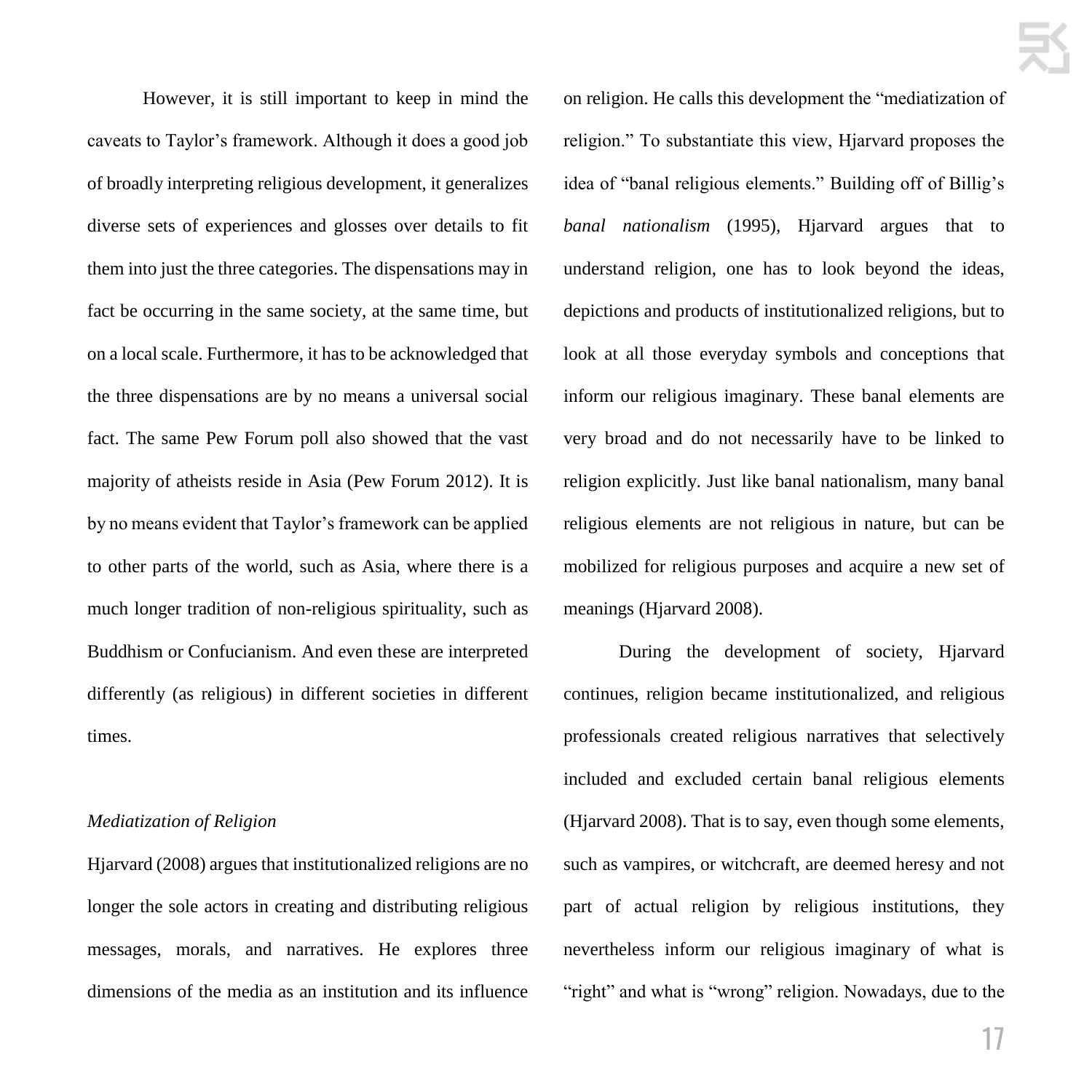mediatization of religion, religious institutions are no longer the sole creator of religious narratives. Media can, in various forms, include or exclude certain banal religious elements in their new narratives, and can mobilize them for religious purposes, among others.

Here as well it is important to keep in mind the shortcomings of Hjarvard's framework. I contend that banal religious elements may be so broad a category, that it becomes meaningless as an analytical distinction. As Hjarvard says, anything can become a banal religious symbol, even if it has no historical or otherwise connection to religion. Then every symbol in existence becomes a banal religious symbol. Furthermore, if it is not connected to religion, then why call it a religious symbol?

#### *Convergence*

These two theoretical frameworks complement each other really well. The convergence of these two theorists' ideas is an individualization of religion and religious experience. The mediatization of religion is characteristic of the post-Durkheimian dispensation, allowing for novel constructions of religious experience. It points to a decoupling of religion from religious institutions. This means that religion is no longer bounded by the narratives of institutionalized religion, allowing to people to form their own, individual, personalized religious narratives, making use of the wide array of banal religious elements, or creating new ones.

One may argue that the mediatization of religion does not empower the individual, but merely shifts the power to construct narratives from one institution to another. It is now bounded not by religious institutions, but by the media institutions. I contend however, that the great variety within media, and the lack of an overarching set of rules governing them (at least, for now), still allows individuals greater freedom to construct their own narratives. Indeed, as popular culture is a site of contestation (Klassen 2014), and popular culture is mainly the domain of the media, religious narratives created and transformed by the media are also constantly being contested. This only further proves the fallibility of traditional religious narratives, and the feasibility of alternative ways of construing religious experience, moving us closer to the post-Durkheimian dispensation.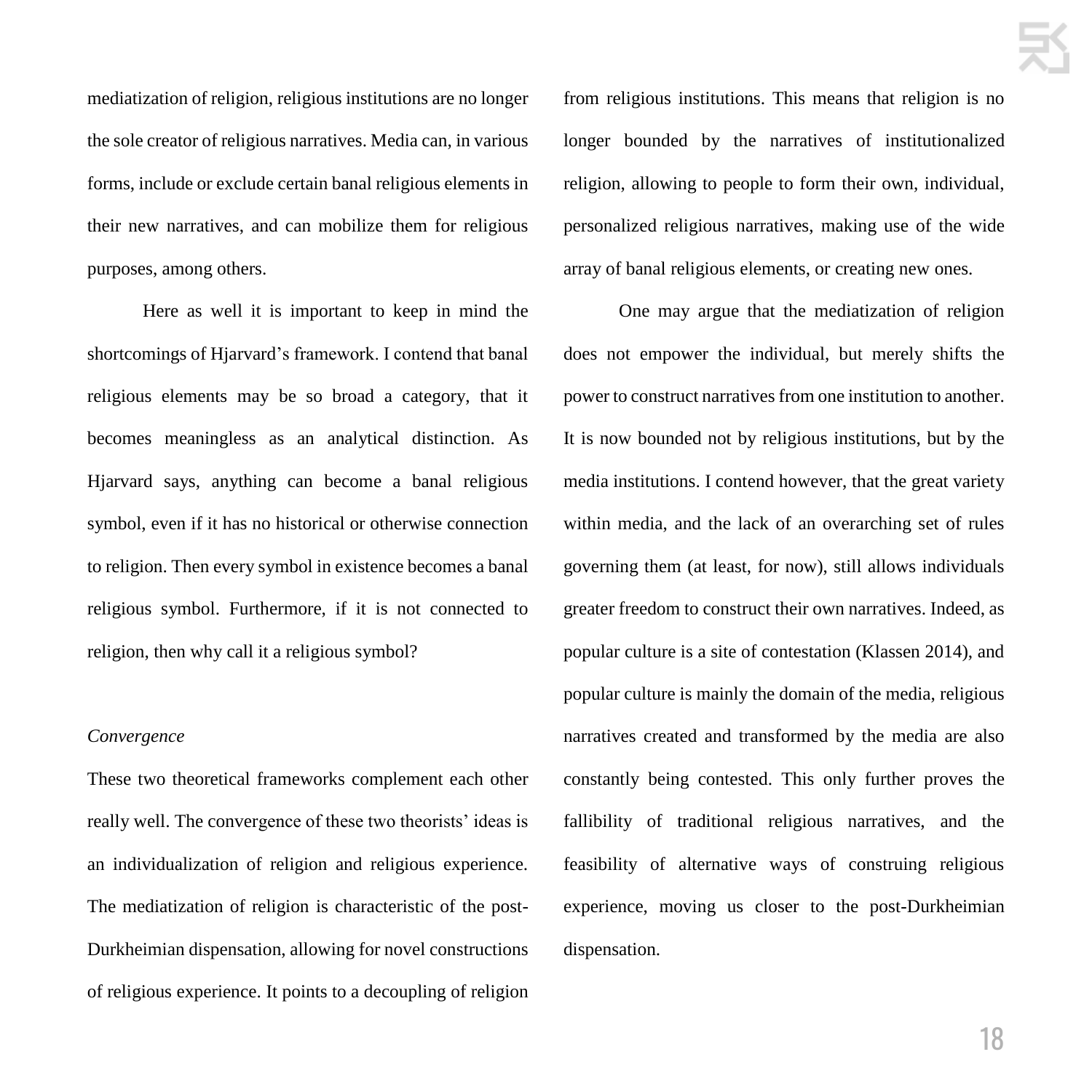#### **Lovecraft and Cosmic Horror**

Having grown up around the turn of the  $20<sup>th</sup>$  century, Howard Phillips Lovecraft lived a very peculiar life. Lovecraft may be described as the most overlooked (and underpaid) writer of the past century. He remains in obscurity, in his own time never having garnered any popularity or significant audience. Today still, he is not widely known or heard of, his infamy only being carried by a cult-like following around his stories. Yet despite this, Lovecraft has left a clear mark on literary history. His writings have had great influence and continue to greatly influence many writers and genres (Smith 2011). From fandoms to books to video games to movies, his influence has been undeniable, although he is rarely ever mentioned by name.

Lovecraft's work can only be described as *eldritch horror.* One characteristic of his works was his usage of really difficult, obscure words to give rich, vivid descriptions of the scenes he was painting. The word 'eldritch' (meaning unearthly, uncanny, weird) itself was only popularized because of Lovecraft. He used such rich language in often very long, complicated, but beautiful sentences. However, first and foremost Lovecraft's works

were horror, but of a different kind than was used to in his time. Lovecraft's horror often had a couple specific overarching themes. It sought to convey an existential fear of the size and unknowability of the universe. Humans and the human world are always portrayed as small and insignificant in comparison to the giant, *cosmic* horrors that they faced in his stories. What was scary was not simply the unknown, but the forever *unknowable* (Will 2002). This is reflected in passages such as "we live on a placid island of ignorance in the midst of black seas of infinity, and it was not meant that we should voyage far" (Lovecraft 2007, 34). Often in his stories, the insignificance of man, and his inability to grasp the terrifying truth is stressed. "Some day the piecing together of dissociated knowledge will open up such terrifying vistas of reality, and of our frightful position therein, that we shall either go mad from the revelation or flee from the light into the peace and safety of a new dark age" (Lovecraft 2007, 34). Characteristic of his stories is a first-person narration, in which often the narrator themselves are terrified or even insane, as if something is coming to get them because of the terrifying truth that they have come to know. *Dagon* ends with "The end is near. I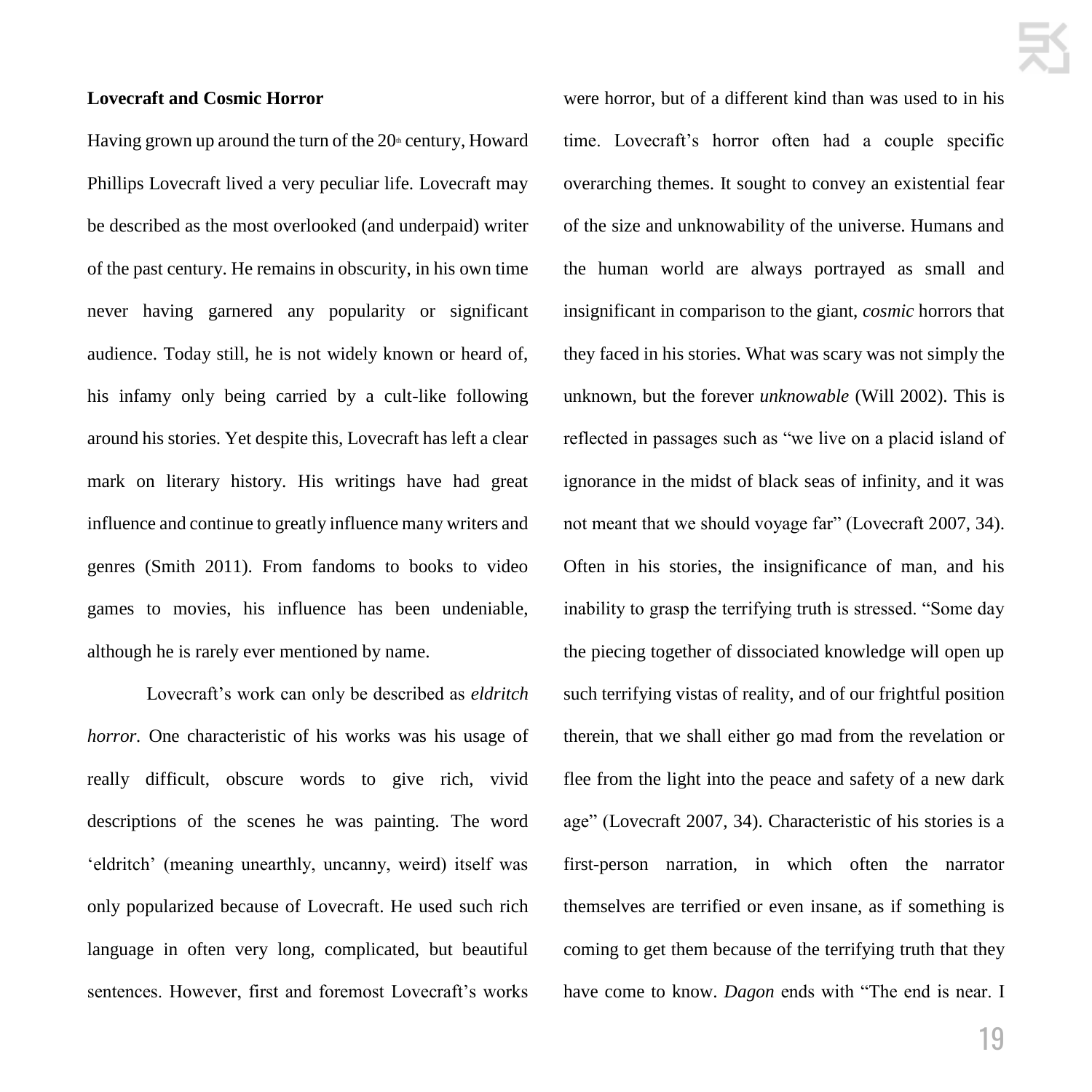hear a noise at the door, as of some immense slippery body lumbering against it. It shall not find me. God, *that hand!*  The window! The window!" (Lovecraft 2007, 7; emphasis in original). Lovecraft is sometimes seen as a pioneer of the 'unreliable narrator' trope, but I find that more often than not such themes are employed to enhance the horror and the narrator is meant to be reliable. Lastly, the defining feature of Lovecraft's work is human confrontation with incomprehensible monstrosities, that are cosmic in scale. "These Great Old Ones were not composed altogether of flesh and blood" (Lovecraft 2007, 47) tells us about otherworldly (eldritch one might say) creatures with a significantly longer lifespan than that of a human.

Lovecraft's writings have sparked the creation of a new genre, specifically for his works, called *cosmic horror*. Cosmic horror is "that fear and awe we feel when confronted by phenomena beyond our comprehension, whose scope extends beyond the narrow field of human affairs and boasts of cosmic significance" (Ralickas 2008, 364). Due to this, cosmic horror has many times been related to Edmund Burke's "sublime" (Nelson 1991, Will 2002). The Burkean sublime is also a sense of awe at something that cannot be entirely comprehended when confronted by it, something transcendent in nature. If we are to see Lovecraft's work as conveying a sense of the sublime – something transcendent – onto its readers, then we can easily make the connection to religion – as God is also transcendent, and the sublime was often used in relation to Him.

Ralickas (2008) however, points out the flaw in this direct comparison. The sublime is not only a sense of awe at something incomprehensible, but also carries with it an appreciation of some higher morality. Cosmic horror is rather a modernist mutation of sublimity, as all higher morality or beauty is thrown out the window. The incomprehensible horrors that Lovecraft writes of are monstrous, hideous, dangerous and devoid of any morality. "The time [for Cthulhu's rule of Earth] would be easy to know, for then mankind would have become as the Great Old Ones; free and wild and beyond good and evil, with laws and morals thrown aside and all men shouting and killing and revelling in joy. Then the liberated Old Ones would teach them new ways to shout and kill and revel and enjoy themselves, and all the earth would flame with a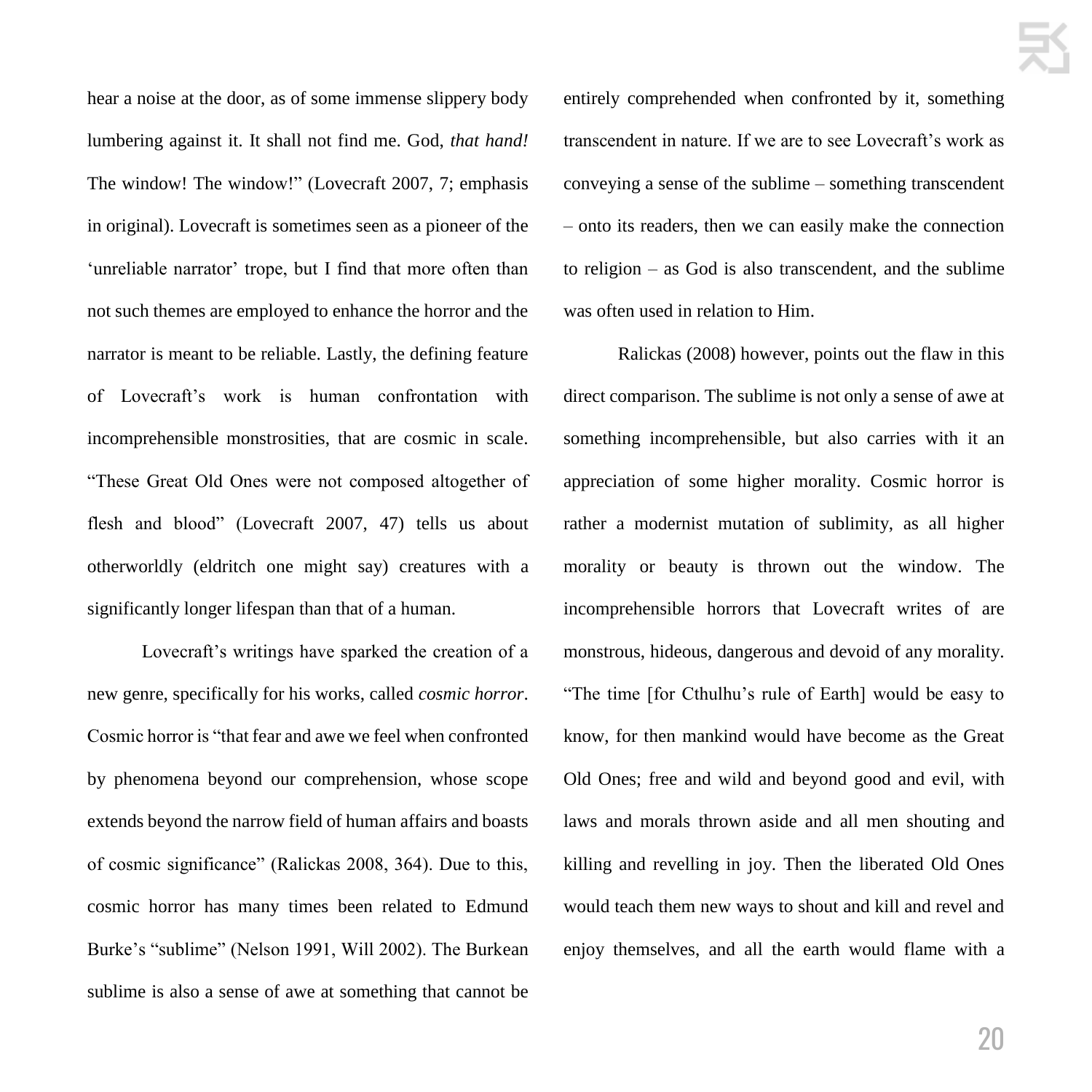*holocaust of ecstasy and freedom*" (Lovecraft 2007, 48; emphasis added).

Another interesting point is Lovecraft's relation to existentialism, specifically Camus' "absurd" (1955). Camus posits that there is a reality that we live in, but human representations can never fully encompass it. The absurd comes from the contradiction between these two. Lovecraft has clearly been concerned with this fact for a while before Camus, seeing that his stories are often characterized by the human inability to fully grasp reality: "The most merciful thing in the world, is the inability of the human mind to correlate all of its contents" (Lovecraft 2007, 34). Much is to be said about the gradual development of literary and philosophical movements, and about their often loose and diverse origins. Perhaps Lovecraft was a visionary slightly ahead of his time, but perhaps he contributed to a gradual development towards existentialism that was budding in his time. Regardless, this relation is a curious one.

#### **Religion in Lovecraft**

Having established what Lovecraft is about, it is time to more closely examine its dialogue with religion. Firstly, it is important to note that Lovecraft was a known atheist (Lovecraft 2010). This much is evident from his writings, subverting the idea of a merciful, anthropocentric God. Instead of conveying a sense of empowerment through God, readers are left feeling helpless and afraid. Superhuman forces in Lovecraft's work are not meant to serve humans or a human morality, but completely disregard them. Lovecraft employs, what Klassen (2014) calls, an oppositional reading of traditional religious messages, portraying something antithetical to what the catholic church might want people to think.

Lovecraft frequently uses cults in his stories and they are never described positively. In *The Call of Cthulhu*, the "Great Old Ones" need help from the outside to reawaken, so since the dawn of mankind have used their influence to maintain a cult that is devoted to them. These cults hold rituals that are described as "hellish," "diabolic" and often accompanied by otherworldly demons. The relation to religion and religious practices here is clear. What is interesting to note is their association with race. In the story the cult is (negatively) described as being "voodoo," which is a highly racialized Western construction (McGee 2012),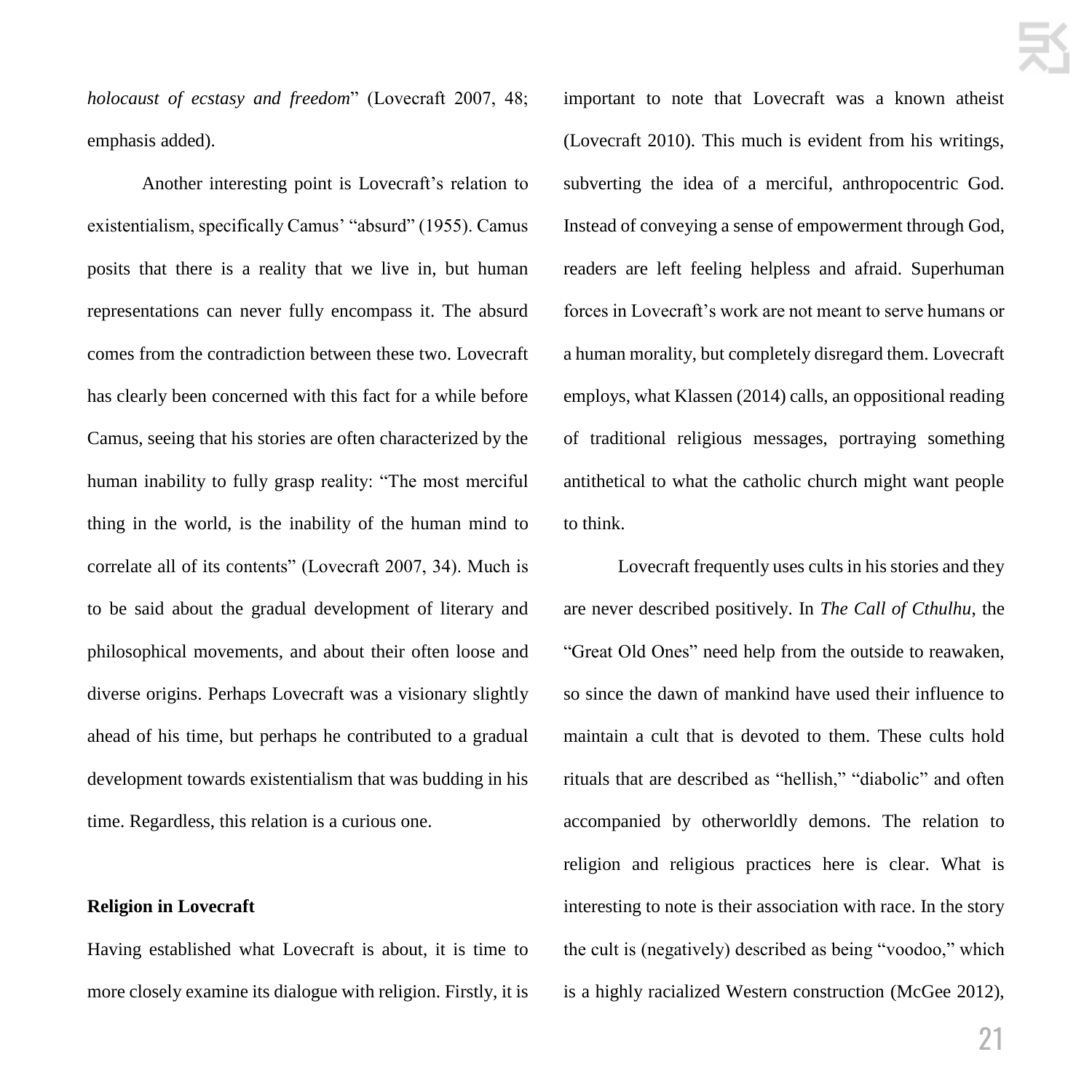and the region that the ritual is held in is peculiarly enough described as "unknown and untraversed by white men" (Lovecraft 2007, 44).

Cults are an example of the banal religion that informs our religious imaginary. While cults are definitely not seen as religious by religious institutions, they are nevertheless associated with religion, but in a negative way. Besides cults, Lovecraft often uses biblical, religiously laden words (diabolic, hellish) words to describe some of the monstrosities in his stories. Furthermore, monsters and religion are inextricable (Beal 2014). As monsters are part of religious texts and traditions worldwide, so religion is part of the modern horror genre. Lastly, Lovecraft often makes use of the mythopoetic idea of "Lost Worlds." This idea can be found throughout religions and myths, linking religion and popular culture (Taylor 2006).

#### **Conclusion**

We see how Lovecraft has taken elements of religion and transformed, subverted (sublimity of God), or kept (demons and monsters) them in his representations. We also see the use of diverse banal religious elements, which are not explicitly linked to religion, used in the portrayal of religion in his works. By employing (banal) religion inside popular culture in this way, Lovecraft has contributed a novel way of viewing religion, albeit a terrifying, pessimistic view. Contrary to the belief that religion is declining, we see that popular culture is riddled with religious elements. What's more, these productions of popular culture in turn inform our religious imaginary, transforming religious conceptions and creating new elements. This perfectly mirrors Klassen's "religion and popular culture in dialogue" (2014).

In conclusion, I have argued that expressive individualism under the post-Durkheimian dispensation has given way for an individualization of religion and religious experience, due to the mediatization of religion. Traditional religious institutions have lost their complete authority over construction of religious narratives, and now individuals have the ability to construct their own, personalized religious narratives, utilizing all banal religious elements available to them. Lovecraft is a good example of these banal religious elements being employed in a different, novel way. Religion is still well and alive in popular culture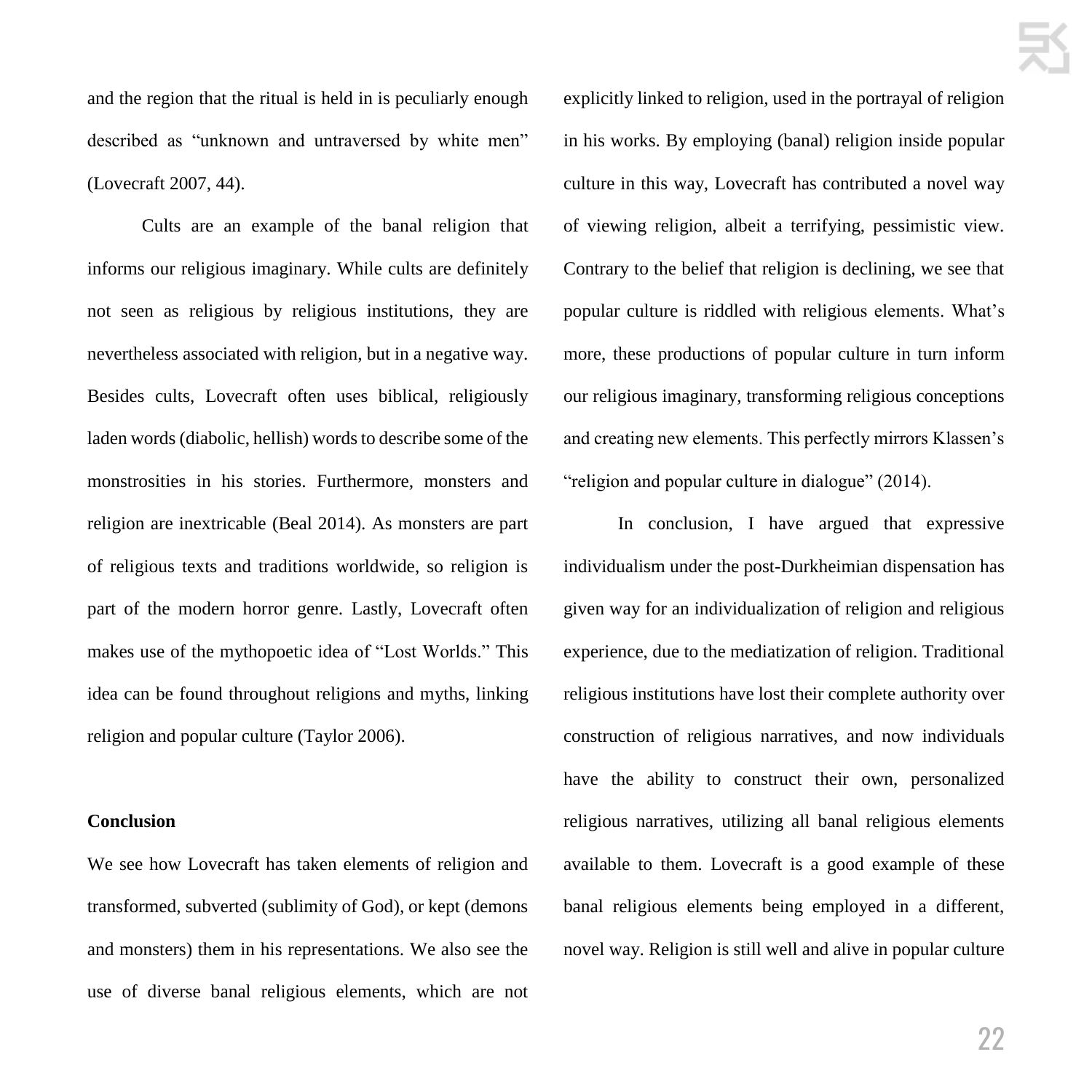today, but has changed form into something less distinct and unified.

Before I end, it is important to note possible points of discussion about my proposed framework. I have argued for an individualization of religious experience, but we can't ignore the nevertheless enduring power of collective religious imagining. It is not even entirely clear that religion is possible individualistically, as the power of religion has always been in its specifically collective function. Perhaps we see only a deterioration of old institutions and the forming of new ones. Only time can tell.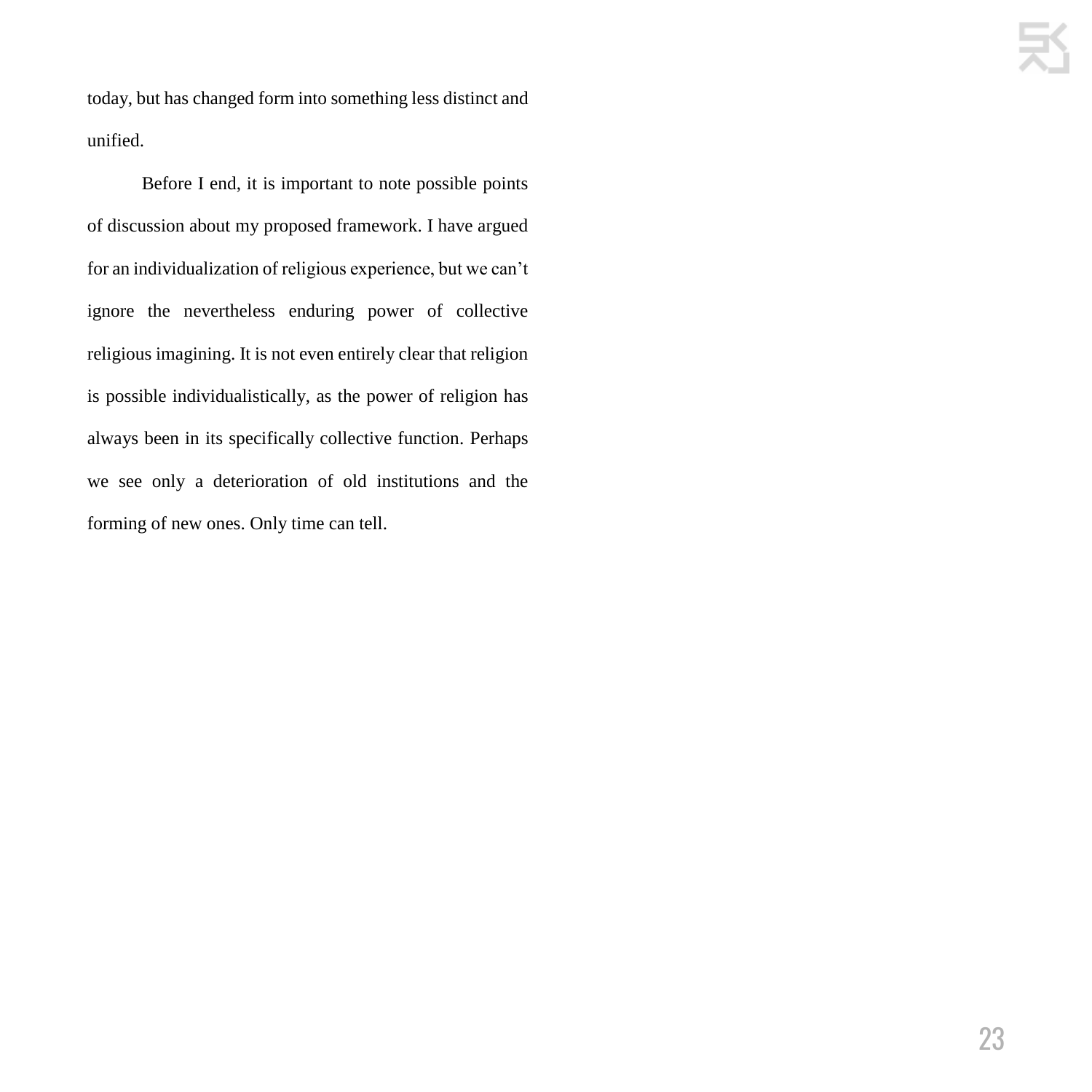#### **Bibliography for** *The New Gods: The Depiction of Religion in the Works of H. P. Lovecraft*

Beal, Timothy. K.

2014. *Religion and its Monsters*. New York: Routledge. Billig, Michael.

1995. *Banal Nationalism*. London: Sage.

Camus, Albert.

1955. "The myth of Sisyphus." *The myth of Sisyphus and other essays*. 88-91.

Eurobarometer, Special.

2010. "Biotechnology." *European Commission.*

https://web.archive.org/web/20101215001129/http://ec.europa .eu/public\_opinion/archives/ebs/ebs\_341\_en.pdf (Accessed January 5, 2019).

#### Hjarvard, Stig.

2008. "The Mediatization of Religion: A Theory of the Media as Agents of Religious Change." *Northern Lights: Film & Media Studies Yearbook*. 6(1): 9-26.

Klassen, Chris.

2014. Religion and Popular Culture: a Cultural Studies Approach. Oxford: Oxford University Press.

#### Lovecraft, H. P.

2007. *A Whisperer in Darkness.* Ed. M. J. Elliot. Hertfordshire: Wordsworth Editions Limited.

#### Lovecraft, H. P.

2010. *Against Religion: The Atheist Writings of HP Lovecraft*. Ed. S. T. Joshi. Lulu.com.

McGee, Adam, M.

2012. "Haitian Vodou and Voodoo: Imagined Religion and Popular Culture." *Studies in Religion/Sciences Religieuses* 41: 231.

Nelson, Dale J.

1991. "Lovecraft and the Burkean Sublime." *Lovecraft Studies.*  24: 2-5.

#### Pew Forum.

2012. "Religiously Unaffiliated." Pew Research Center. http://www.pewforum.org/2012/12/18/global-

religious-landscape-unaffiliated/ (Accessed January 5, 2019).

#### Ralickas, Vivian.

2008. ""Cosmic Horror" and the Question of the Sublime in Lovecraft." *Journal of the Fantastic in the Arts.* 18(3): 364.

Smith, Philip.

2011. "Re‐visioning Romantic‐Era Gothicism: An Introduction to Key Works and Themes in the Study of HP Lovecraft." *Literature Compass*. 8(11): 830-839.

#### Taylor, Bron.

2006. "Lost Worlds." *The Encyclopedia of Religion and Nature.* Ed. Bron Taylor. Continuum. *Oxford Reference.*  Accessed 8 December 2018.

#### Taylor, Charles.

2007. *A Secular Age.* Cambridge, Mass: Belknap Press of Harvard University Press. Chapter 13.

#### Will, Bradley A.

2002. "H. P. Lovecraft and the Semiotic Kantian Sublime." *Extrapolation: A Journal of Science Fiction and Fantasy.* 43: 7-21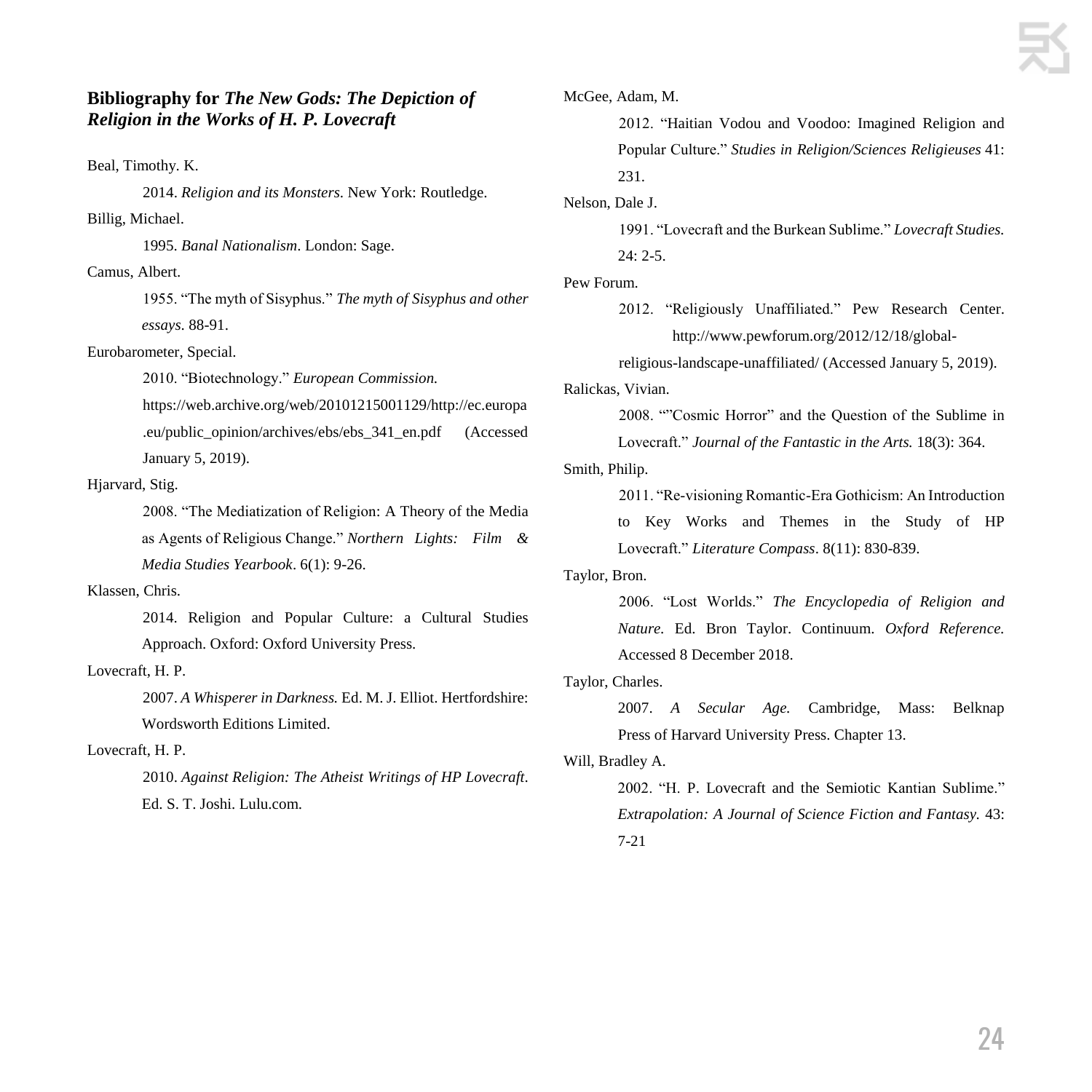# "Are you really this highly educated?"

## .Confronting My Own Prejudice: An Exploration of Racism and the Dutch Cultural Archive. Ellen Hobelman

"It's one of the first papers I am very proud of and it concerns a subject which I think is very important in today's society. It's a very personal paper and one I think (hope) could relate to many other people."

#### **January 2018, Greece.**

The winter cold is still tangible as I start my work for a Dutch NGO. Reluctantly I get up early, take a quick hot shower and get myself ready for another day in Greece's largest refugee camp Moria. Every day my task differs. Today I will be running the obviously improvised library, which is situated outside. For this specific shift I was asked to train one of the new librarians, a 22-year old man from Somalia – I will refer to him as G. I am genuinely anything but excited to be working outside in the cold. Feeling guilty, I get over myself, dress up warmly and as a finishing touch I add the obligatory NGO-vest to distinguish myself from Them.

Nearly simultaneously, G. and I arrive outside the walls of Moria right beside the rather confronting graffiti which reads 'Welcome to Prison'. He seems particularly amiable and as we start talking we get along immediately. Communication goes naturally as his English is above average - he tells me he recently finished his Master's degree at the University of Somalia. Surprisingly my initial response was a bit *too* startled ('Wow! Really?'). Gripped by shame about this prejudiced reflex I quickly continue the conversation trying to come across as open and neutral as possible, despite my flushed face.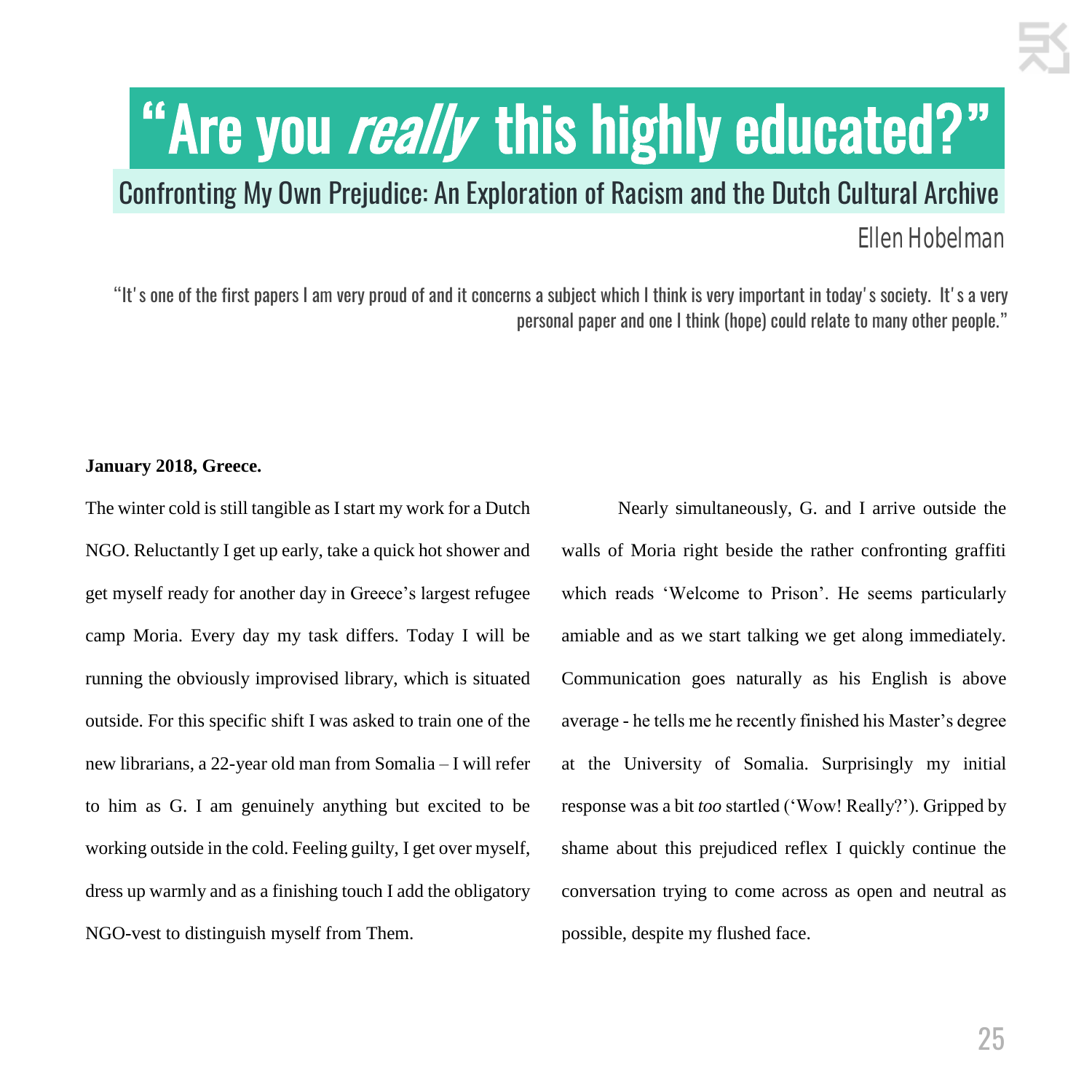This alleged intellectually inferior position of G. is an example of one the surprising and confrontational encounters with my racism. I assumed to know what G.'s educational background was based solely on the fact the he is not only a refugee, but more specifically a black refugee from Somalia. This illustrates an unconscious bias, which equates learnedness instinctively with whiteness. In this essay I am going to analyze this inherently innocent attitude when it comes to race and racism, and the denial thereof. I am going to do this based on Gloria Wekker's work on Dutch racism (2016), more specifically on her notions of the cultural archive and white innocence. Furthermore, I will use Francio Guadeloupe's discussion of the mentality of the islanders of Saint Martin/Sint Maarten to illustrate how institutionalized and systemic racism is (Guadeloupe 2009). I will finish by putting these two works next to each other and discussing their link to Dutch and, more specifically, my racism.

#### **White Innocence and The Cultural Archive**

The surprised reaction to my own racism illustrated above can be explained by Wekker's notion of the cultural archive and white innocence. Firstly, the cultural archive concerns "the memories, the knowledge, and affect with regard to race that were deposited within metropolitan populations and the power relations embedded within them" (Wekker 2016, 19). It is a literal, physical archive but more importantly it furthermore concerns an immaterial repository of documentation on 400 years of the Dutch imperial past (Stoler 2009 in Wekker 2016). It could be seen as a heritage of patterns and the way we see the world – our frames of reference based on our imperial history, or as quoted by Wekker as something "between our ears and in our hearts and souls" (2016, 19). Wekker emphasizes throughout her book that, due to the history of imperialism, race and racism are inherently embedded in the Dutch cultural archive.

Secondly, however paradoxically, race and racism seem to continuously lead to explicit and/or implicit denial and avoidance referred to as 'white innocence'. Innocence in this sense is associated with soft, harmless and childlike qualities and describes a dominant way of being in the world (Wekker 2016). Based on Wekker's understanding of the cultural archive I would argue that it is constructed and thus not set in stone. This could perhaps be related to Benedict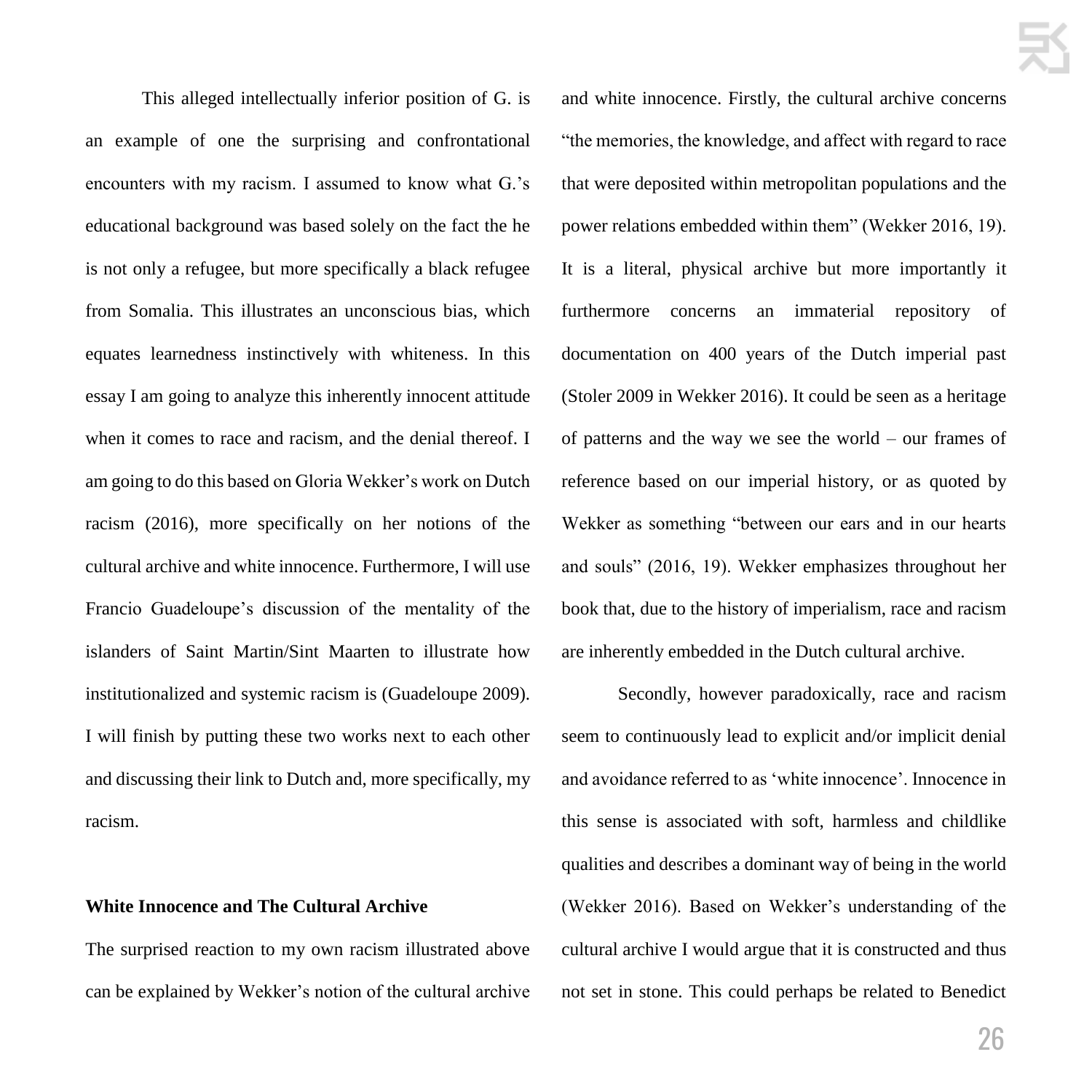Anderson's idea of how there can solely be one story of the nation – and for this story to be 'comfortable', some histories must be actively remembered and, in the case of imperialism, some must be actively forgotten or denied (Anderson 2006). In the case of the Netherlands a large part of its history has been whitewashed. It has put on a 'coat of colorblindness' and views itself as small, innocent and tolerant (Wekker 2016). "The Dutch do not relate to race, they simply do not do race" (Wekker in Jaffa 2018, 9) and they continue to deeply cherish an innocent antiracist self-representation (Wekker 2016). Wekker emphasizes white innocence as concerning both not-knowing and not attempting to know the world as being racist, resulting in white people profiting from the world's racial hierarchies (Wekker 2016; Sullivan and Tuana 2005 in Wekker 2016). White innocence is strongly defended by the Dutch to such a degree that race is, despite of and due to the Dutch cultural archive, not part of the prominent aspects of Dutch self-identification.

In my case, as illustrated by my encounter with G., apparently somewhere embedded in my white Dutch mentality is the assumption that a black refugee is more likely to be uneducated than well-educated, or at least this is worth some amazement. This could be explained due to the host of assumptions nested in the Dutch cultural archive. For example, being black is often associated with being uneducated and with naturally occupying a place lowest in society, also referred to as a 'natural order' (Van Sterkenburg 2011 in Wekker 2016). It exposes 'sufficient built-in racialized ordering principles' or 'conceptual maps' that provoke rejection of and aversion to a supposedly inferior someone (Wekker 2016, 63; Guadeloupe 2009, 221). This ordering seems part of the Dutch common-sense and illustrates a strong hierarchical, asymmetrical Us versus Them dichotomy.

#### **The Perpetuation of The System**

To further illustrate this unequal world order I will shortly turn to Guadeloupe who shows that white people, but black people too perpetuate this order. He illustrates among other things how prejudiced Western media is easily accessible on the island of Saint Martin/Sint Maarten and that it became well known how Westerners used to reduce black people to the stereotyping image of their bodies (Gilroy 2000; Hall 1997; Rony 1996; Wynter 1992 in Guadeloupe 2009). Race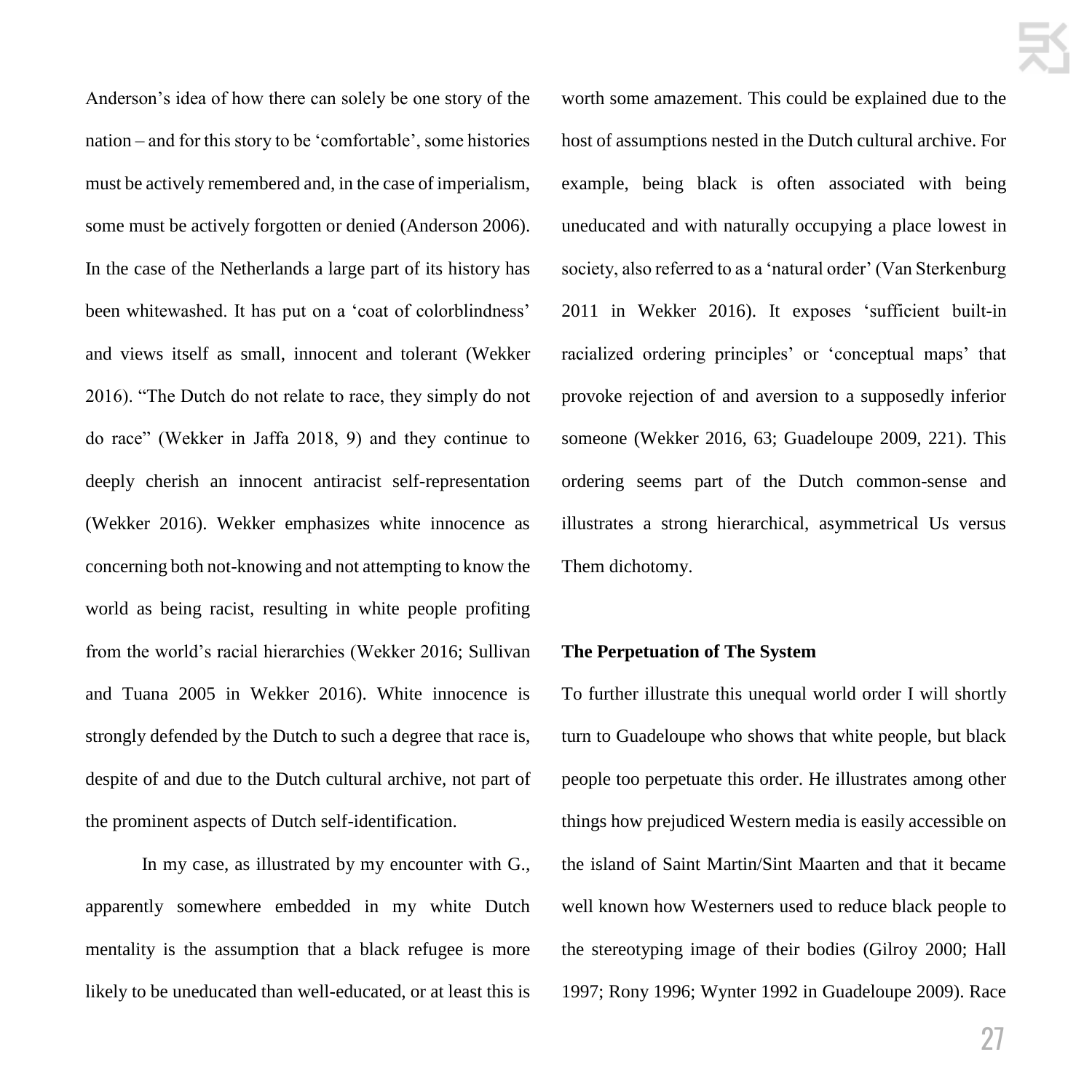remains an important structuring principle (Guadeloupe 2009). The islanders are well aware of the fact that they are thought of as unequal to the Westerners, but also that the West considers itself as superior and Western capitalists do dominate the island's economy. Confronting the Westerners with their racism would be disadvantageous and consequently the islanders place their pragmatism above their principles by engaging in social performances of Western-tourist friendly narratives to keep them satisfied (Guadeloupe 2009). Also supported by Wekker (2016, 39), it concerns a situation where white people as well as black people keep each other in a balance of denying and disavowing racism. Black people are obviously dealing with the white people profiting from the still existing racial hierarchies in the world. Not only Western nations like the Netherlands are implicated in the perpetuation of this system, but inevitably non-white people are as well. I am not arguing that black people themselves are responsible for racism, but that this natural world ordering sometimes leaves them with no other option than to play along.

#### **A Synthesis**

The world is suffering from a circular effect which keeps the asymmetrical, racialized world order intact. As exemplified by both works above, black people have been subordinated by Western imperialism and still have to live up to this unequal world order. Firstly, the Dutch cultural archive (and thus race and racism) is still evidently denied and/or (un)consciously ignored as the Netherlands positions itself as an inherently innocent antiracist nation (Wekker 2016). Secondly, the black, supposedly inferior Other should refrain from confrontation with white Westerners concerning racism (Guadeloupe 2009). I would argue that, by doing so, the white Westerners are in the privileged position of perpetuating certain racist assumptions with an attitude of white innocence, despite the history captured in the cultural archive. This results in a wide gap between Dutch selfrepresentation and the presence of race and racism, which in turn seems to maintain the existence of racism up until today.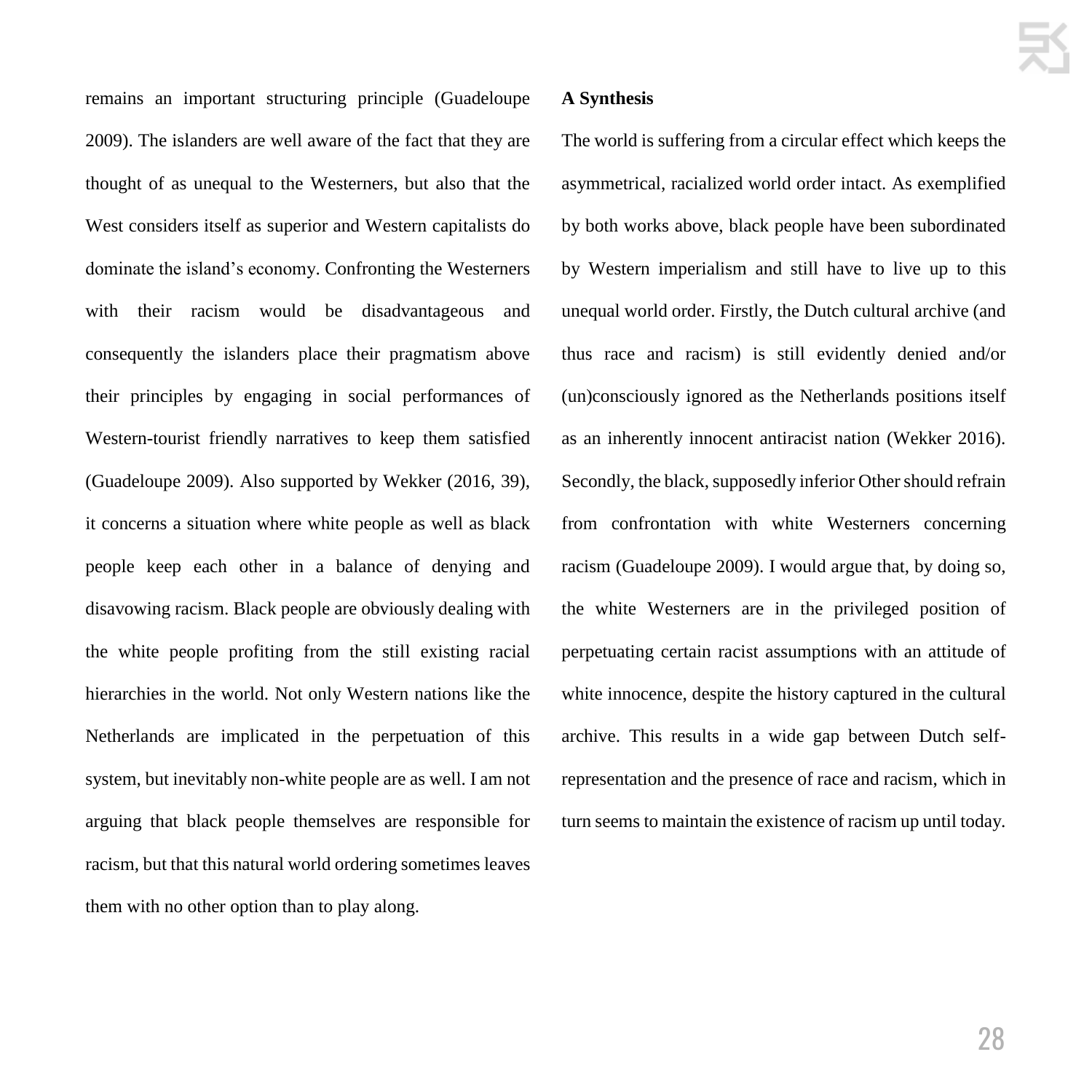#### **I am racist**

I realized that due to my white ethnocentrism I am privileged not to touch this uncomfortable Dutch cultural archive too often, and thus I am not confronted frequently with my own racist assumptions. The Netherlands strongly thinks of itself as being inherently color-blind. *I* am supposedly color-blind and I most certainly do not engage in racism: I am white and privileged, but more importantly I am an activist, a feminist and politically left. However, due to numerous confrontations much like my encounter with G., and through the work of Wekker as well as Guadeloupe, I was and still am affectively forced to transform my innocent nonracist self-image into one that accepts that I inherently am racist, and that I cannot deny or ignore the Dutch cultural archive.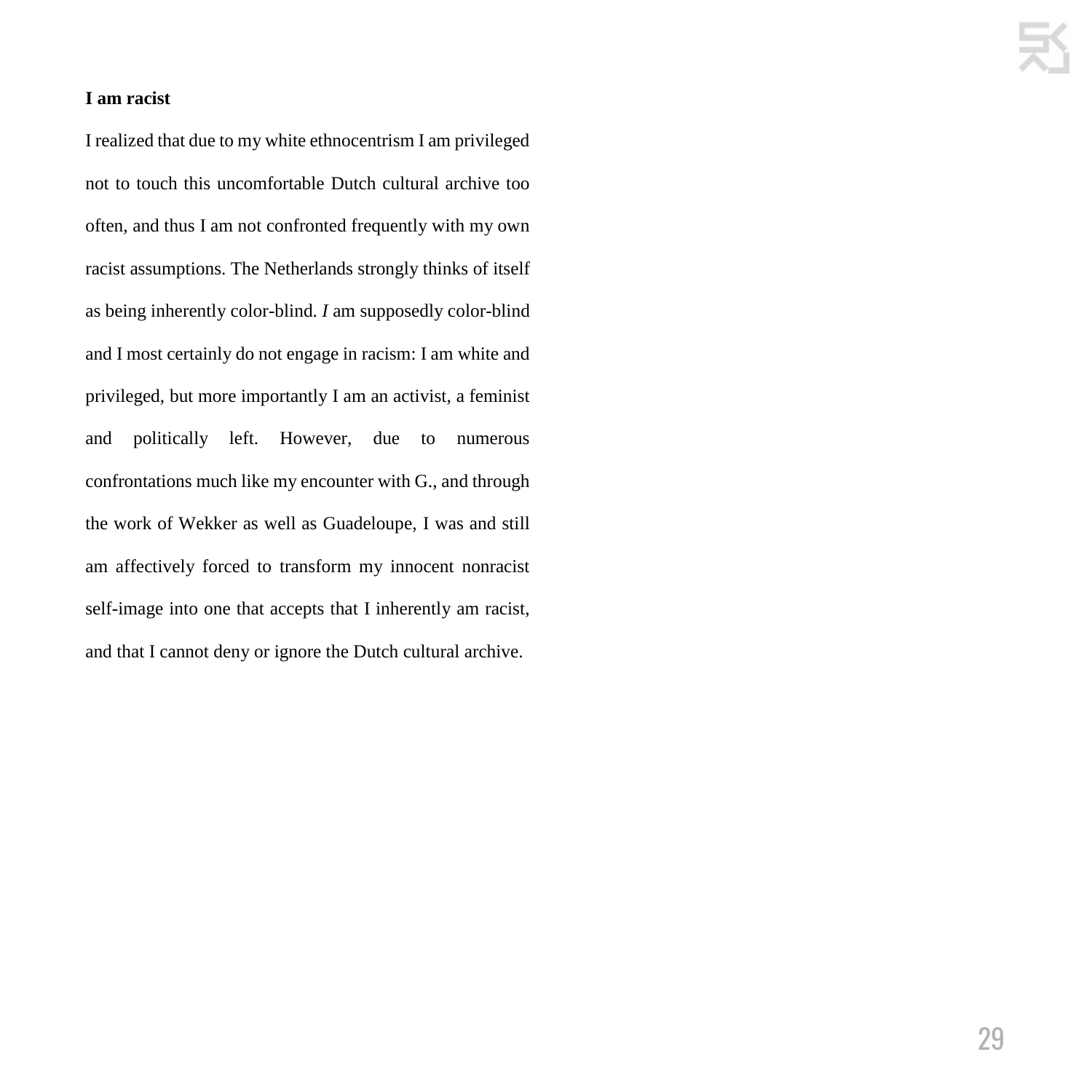#### **Bibliography for** *"Are you really this highly educated?" Confronting My Own Prejudice: An Exploration of Racism and the Dutch Cultural Archive*

#### Anderson, Benedict.

2016 [2006]. *Imagined Communities: Reflections on the Origin and Spread of Nationalism* [Revised Edition]. London: Verso Books.

#### Guadeloupe, Francio.

2009. *Chanting Down the New Jerusalem: Calypso, Christianity, and Capitalism in the Caribbean*. Berkeley: University of California Press.

#### Jaffe, Rivke.

2018. "A Conversation with Gloria Wekker." *Development and Change* 49 (2): 547-560.

#### Wekker, Gloria.

2016. *White Innocence: Paradoxes of Colonialism and Race*. Durham: Duke University Press.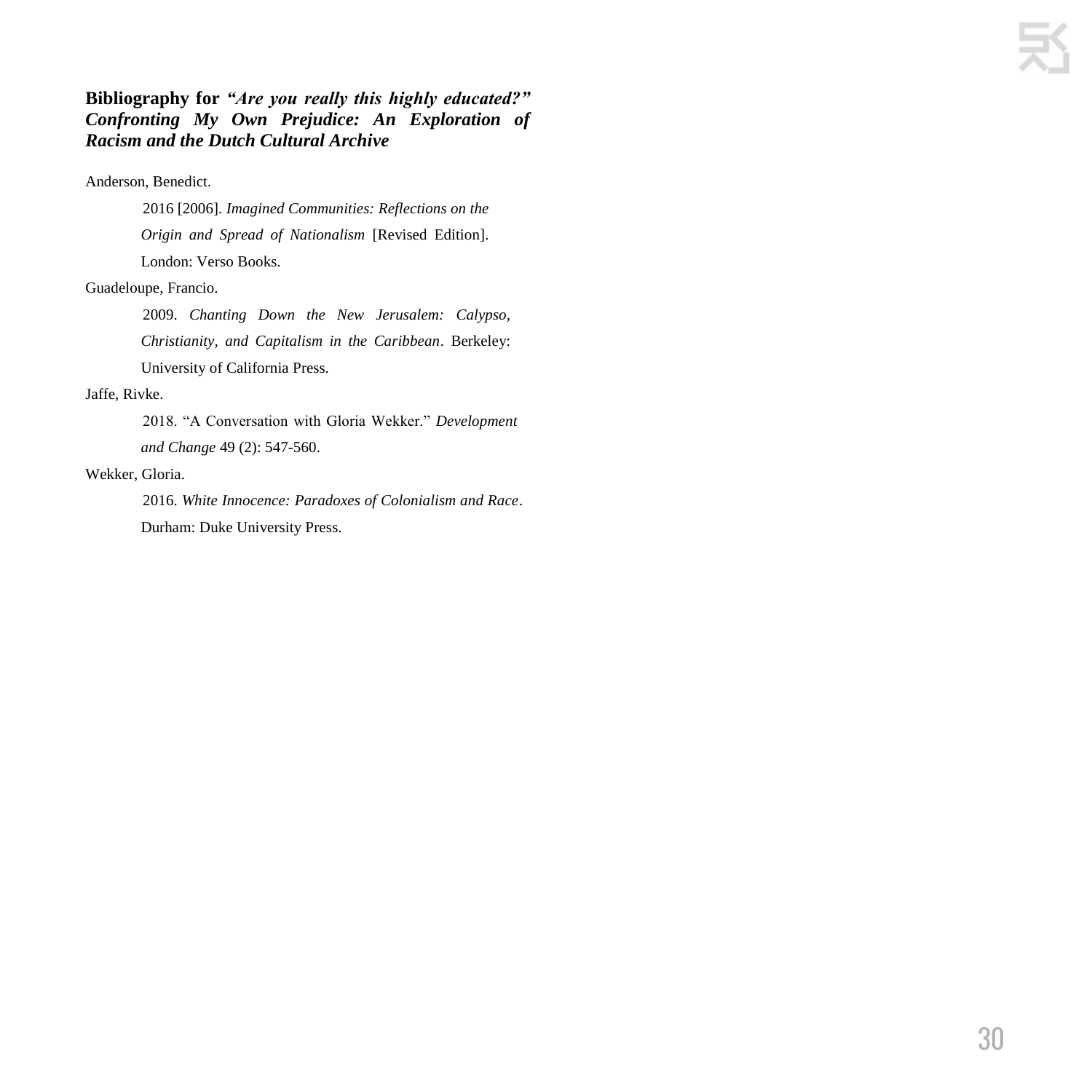# .Fast or Fashionable.

### .An Analysis of the Global, Local and Individual Scale of the Fast Fashion Industry.

### Guusje Weeber

"I believe that fast fashion is a relevant and currently important research subject that concerns many different people from different places. I hope to provide an anthropological perspective and awareness of the enormous complication that is the fast fashion industry, to shed some light on the multiple dimensions involved and affected, and to propose a few potential actions we (as consumers) can undertake."

*"My generation will save the planet. Reduce – Reuse – Recycle. #joinlife #pull&bear."*

(Pull&Bear 2019)

#### **Introduction**

Abovementioned quote and picture were found on the online store of young clothing retailer Pull&Bear, owned by Inditex, a Spanish clothing multinational. Other brands associated with Inditex include Zara and Bershka (Inditex, n.d.). The t-shirt is a piece of the 'Join Life' collection, which 'marks a new stage in the company's green communication strategy and sustainable development philosophy' (Fashion Network 2018, paragraph 3). Similar texts, such as 'Keep our oceans clean' and 'Defender of this world', are printed on other items of the collection.

Directed at youth, Pull&Bear wants to send its consumers a message regarding their sustainability policy and the manners in which both the company and its clientele can have a positive impact on the environmental problems that are related to the fashion industry. Despite the empowering message and the fact that Inditex' website provides us with an elaborate and seemingly transparent sustainability report, the multinational has been exposed as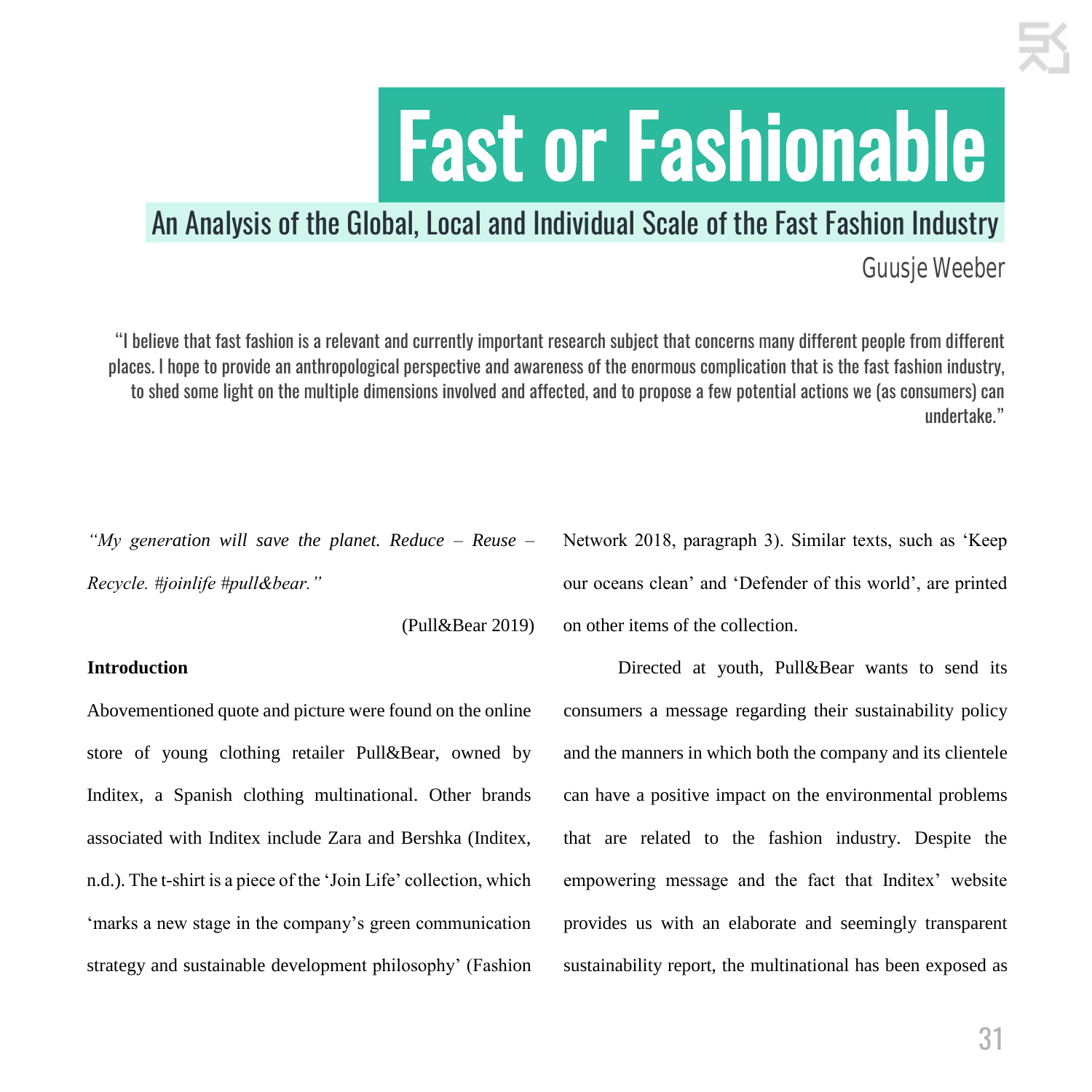contributor to various scandals in production cycles: accusations of employing slave labor (Forbes 2011), buying from highly polluting factories (The Independent 2017) and being otherwise 'socially irresponsible' (United Explanations 2014) have appeared in the news.

The contrast between these stories and the text being promoted on the t-shirt outstandingly illustrates one of many paradoxes existent in today's' fast fashion industry. This paper will draw attention to multiple of these contradictories in the fast fashion world with reference to debates on sustainability, consumerism, and several social and political aspects. The aim of this analysis to demonstrate both the foreseen and unforeseen consequences of the accelerated pace in which people buy and waste clothing. Subsequently, numerous scales will be examined in order to answer the following research question: What are relevant scales and dimensions of the modern fast fashion industry, and what are some contemporary fault lines?

The remainder of this paper will be organized as follows: first of all, the paper will be positioned within the academic debate, after which general definitions will be established in order to be consistently maintained throughout the argumentation. In the core of the article, different scales will be discussed: the global, the local and the individual. In each of these scales, the political and social dimension will be addressed. Finally, the findings on the research question will be summarized in the conclusion.

#### **Anthropological Relevance**

Various anthropologists and other scholars have analyzed phenomena within fast fashion and the social, political and environmental aspects that are related to this industry. To position this article in the academic debate, a number of studies will briefly be presented, derived from respectively the anthropological field, gender studies, and consumer studies.

Eriksen (2018) locates fast industries within the context of globalization and its effects on the social and economic lives of people. He writes: "to some, change offers job opportunities, peace, and improved infrastructure; to others, it means pollution, eviction and a loss of livelihood." (Eriksen 2018, paragraph 9). The diversity within meanings and perceptions of globalization is shown: once again, one of countless paradoxes.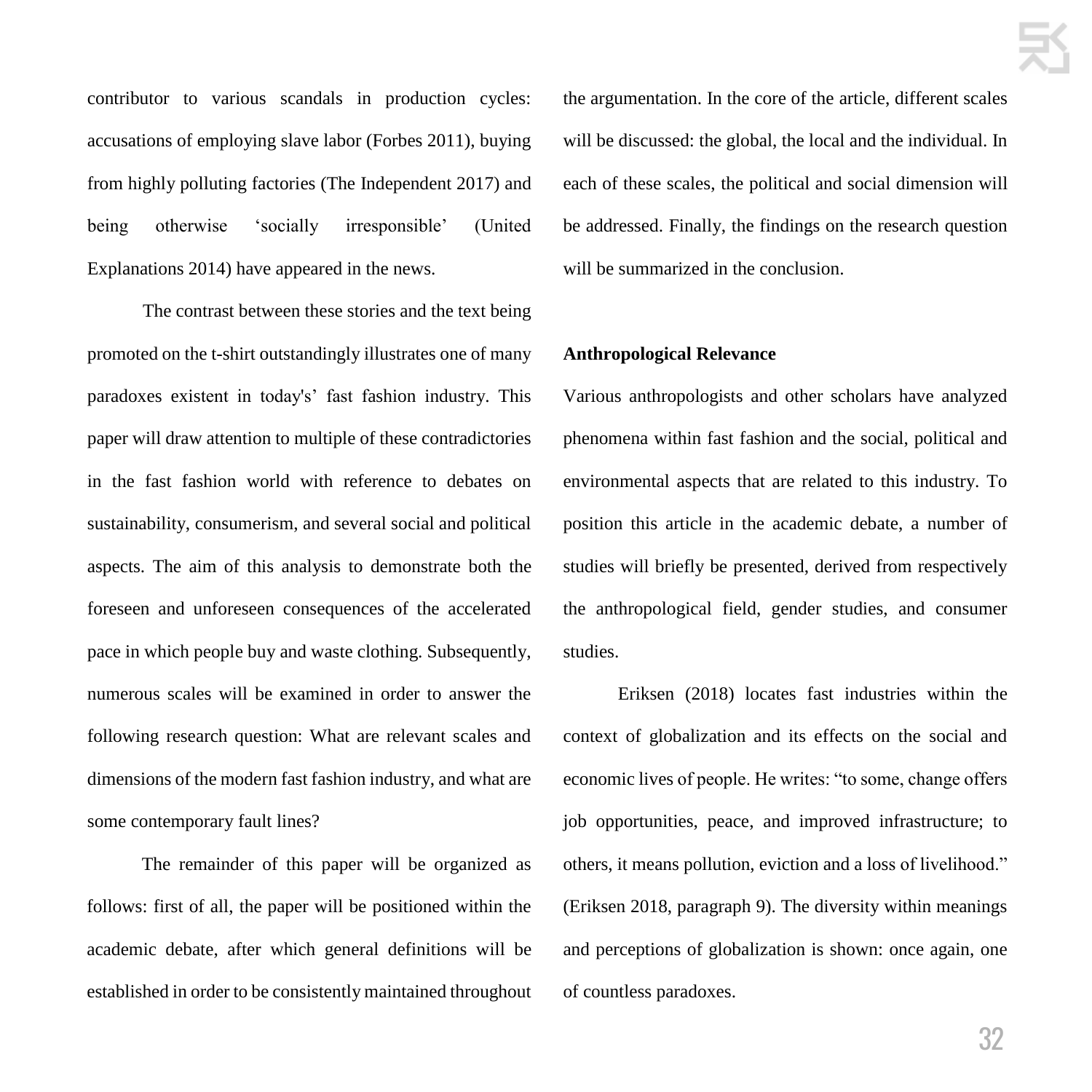In consonance with arguments presented later, Tokatli (2008) and Moisander (2007) analyze retailer- and consumer behavior in a context of a "global economy of socially and politically constructed competitive advantages" (Tokatli 2008, 36), its influence on consumers, and the question whether 'green consumerism' is a sensible lifestyle. Haug and Busch, too, argue that consumers are overseen actors (2016) in social and financial processes.

On a different note, as described by Siddiqi (2009), anthropologist Aihwa Ong contributed to a shift in studies with regards to third world workers, who play an instrumental role in keeping the fast fashion economy running. Moving beyond the endless considerations of contradictions generated by industries, she pleads for "[...]a greater emphasis on the lived experiences, cultural practices and modes of consent and resistance in the workplace and outside" (Siddiqi 2009, 157). The significance of individual aspects and particularity, which will be discussed further, is introduced here.

#### **General Definitions**

To avoid confusion between the definitions used in this paper and other meanings, two main concepts will be clarified in the following paragraph. First of all, Byun and Sternquist's definition of 'fast fashion' will be maintained: "the rapid delivery of latest fashion with a short renewal cycle and a deliberately limited supply" (2008, 145). Secondly, Haug and Busch define "ethical consumption" as the "avoidance of practices that are detrimental to other people, animals or the environment" (2016, 5).

It is understandable that there is no absolute opposition between the two abovementioned concepts. However, fast fashion remains a consequence of globalization, as well as the negligence of workers' rights (Ahmed and Peerlings 2009) and uncertainties in people's lives and in natural landscapes (Knowles 2015), which are correspondingly components of the fast fashion industry.

#### **The Global**

The first scale of the fast fashion industry that will be discussed is 'the global'. Within this broad term, globalized systems, big corporations and economic structures will be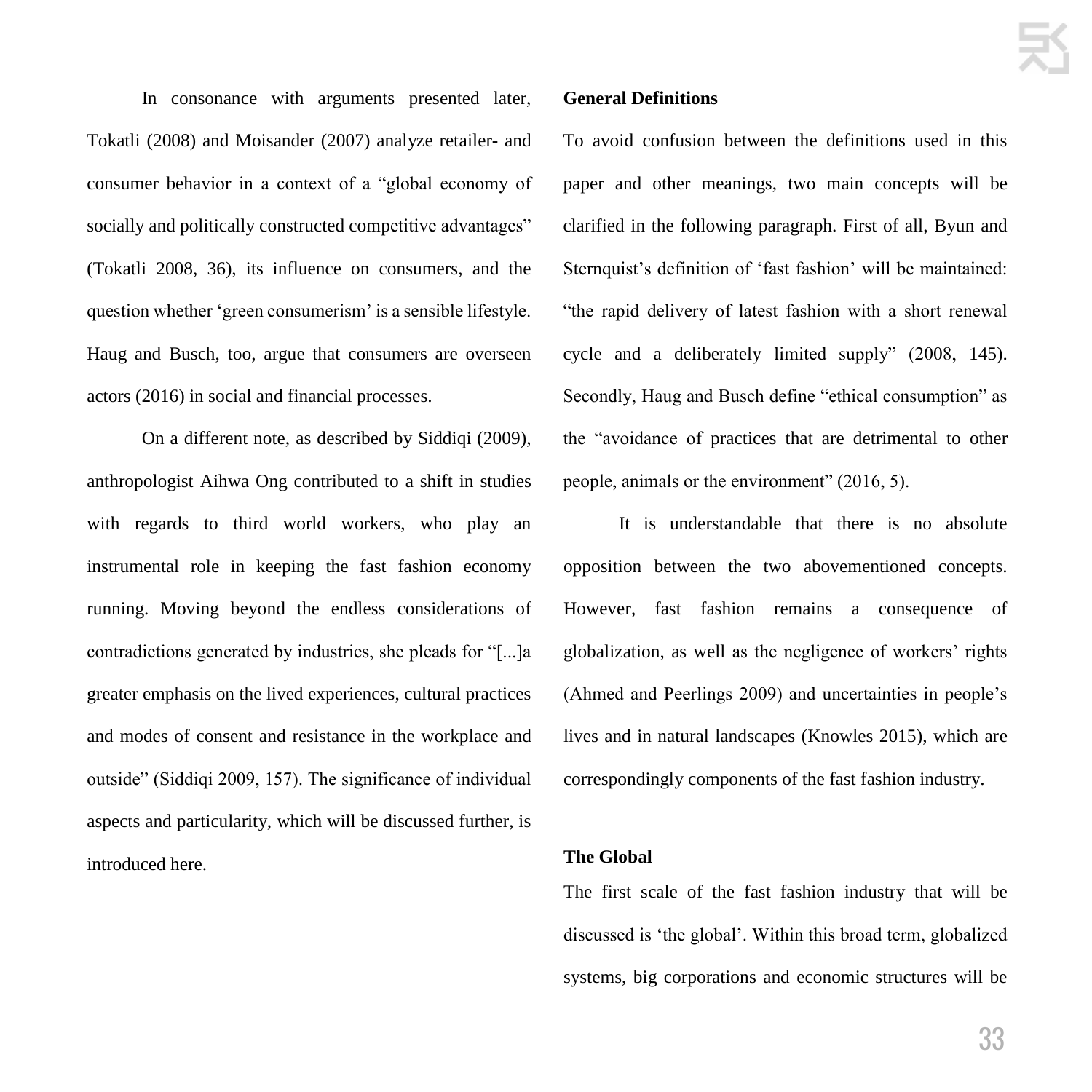covered. Acknowledging the fact that 'global' means much more than merely these aspects and that many inquiries on the global scale are far beyond our capacities to deal with or to solve, the needed attention will be given to the local and individual scale afterwards.

Politics and economy are inherently interconnected and subsequently interdependent of each other and of power structures. Especially in today's globalized context, industrial structures, such as the fast fashion industry, are transnational, corporate and complex. This complexity makes economies and related politics harder to control, understand and approach (Eriksen 2018). In the fast fashion industry, management, production and distribution hubs are located and relocated all across the globe. As industrial competition is characterized by speed and low costs, a risk of financial loss causes the appeal of prioritizing environmentally conscious options above cost-effective ones to decline (De Brito, Carbone and Blanquart 2008).

This risk is vastly shaped by the fact that the global economy is driven by the most universally accepted motivation in the world: economic growth (Fletcher 2010). An example of this extreme importance is that

environmental and social problems are often not or hardly tackled in the fashion industry, primarily because of the costs that come with it. With support from governments and companies, these costs could be reduced substantially (Ahmed and Peerlings 2009). Paradoxically, the people who have the power (i.e. financial means) to change, do not impose this idea of improvement upon power structures. It is overseen that improving the physical working conditions could improve the productivity of an economic system, which would ultimately cause an increase in production, employment and welfare (ibid.). On the other hand, there is the question whether economic growth will make us richer, or whether it will undermine social wealth and ultimately make us poorer (Fletcher 2010). Are these arguments just two sides of the same coin or do they contradict each other?

The interconnectedness of the global economy and global political power relations have large impact on the social aspect of global life. The focus will shift to individuals in one of the next paragraphs, yet let it be clear that connected peoples, social structures and terrains of everyday lives are globally powerful, too, in the sense that they are placed at the forefront in economic processes and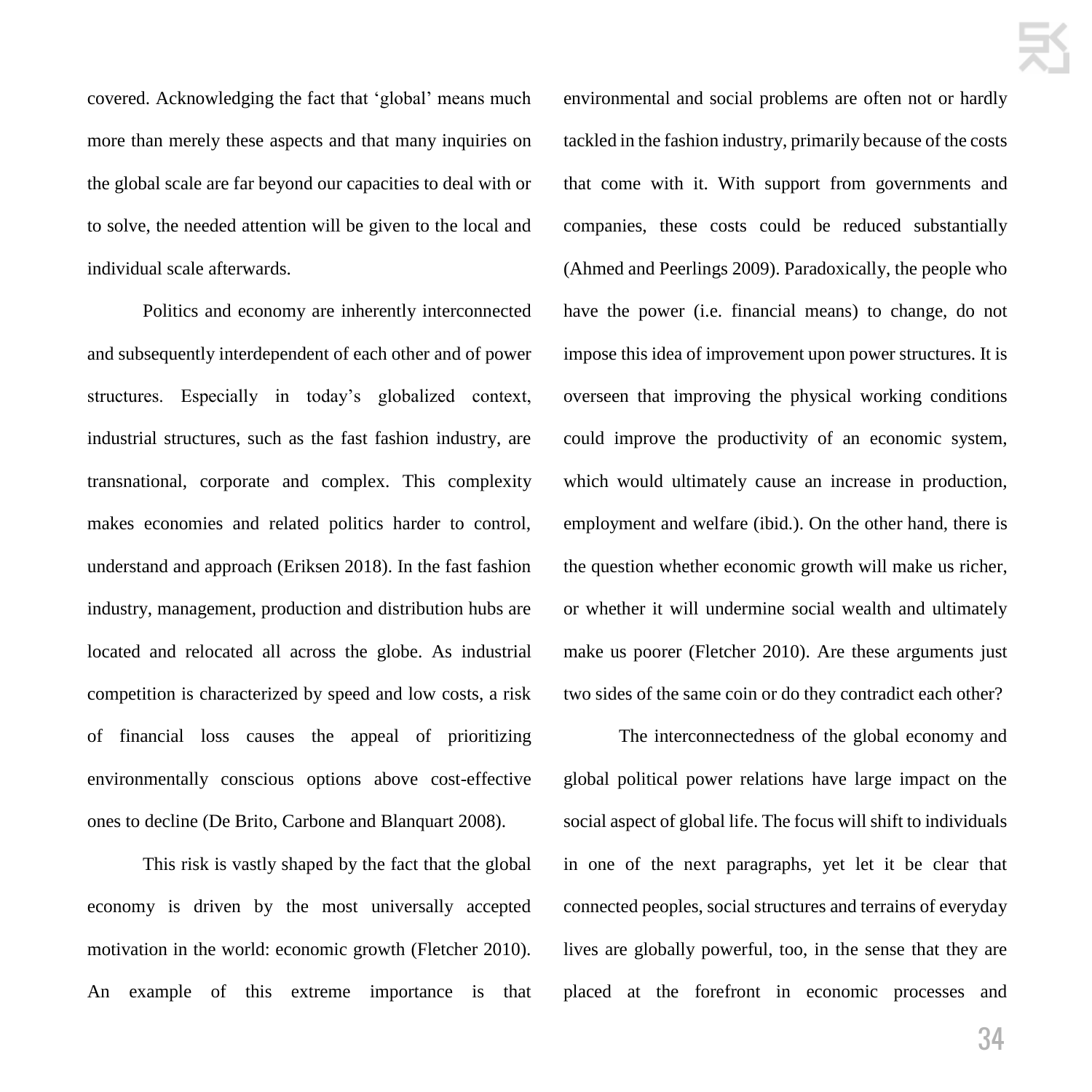commodity chains (Knowles 2015). Transnational legislation shapes, restricts and mobilizes people and economic and corporate systems have direct influence on the availability of jobs and labor, resources, capital and ownership (Partridge and Burda 2011). Partridge and Burda even argue that "transnationally active corporate entities are working out new modes for governing their global supply chains, which I argue are resulting in new forms of citizenship" (2011, 98). On top of that, global production is "producing them as different types of subjects, [...] reifying, if not augmenting, local and global social hierarchies" (ibid., 106).

On a concluding note, it remains a major challenge to oversee all ambiguities and contradictions present in today's globalized fashion world. The two main approaches that are described by De Brito to analyze economic trouble – the 'normative ('what should be done?') or instrumental ('which are the gains?') approach' (De Brito, Carbone and Blanquart 2008, 538) – sketch the ambiguous narratives that are constantly and simultaneously shaping the global discourse.

#### **The Local**

Under 'local', discussions that revolve around retailers, firms and brands will be categorized, as this is the location where paradoxes become visible firsthand. Inditex, the corporation discussed in the introduction, will be used as case study and as line of sight. Some contemporary contradictions will be presented, followed by examples of (social) countermovements.

Deriving from global policies and international competition, the main reason for refraining from improving the fast fashion industry (from within the industry retailers) is that 'increasing choice increases the competition for sales among retailers. The end result is gradually decreasing prices' (Anguelov 2015, 22). Competition among producers is based on price: For instance, the shelf life of clothing in stores is strategically shortened in order to replace older, less trendy items with new fashion quickly. This stimulates consumers to buy new products continuously (Byun and Sternquist 2008, 136). On top of that, the fashion industry is a sensitive business, as natural resources are exploited excessively and labor conditions are often unacceptable (De Brito, Carbone and Blanquart 2008, 537). What was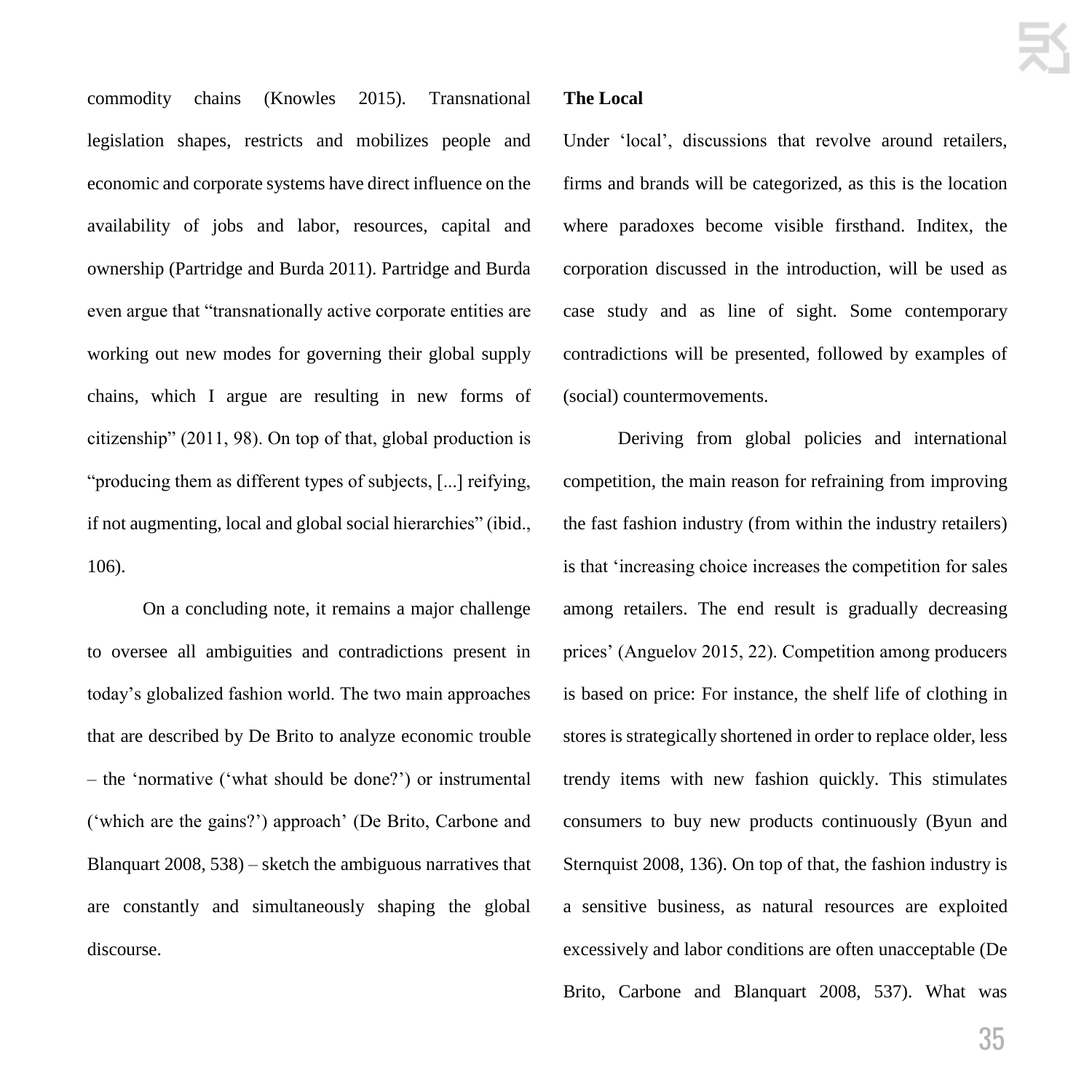described as 'risk' in the last paragraph, transforms within the local scale into a competitive, strategic and uncontrollable mobilization of retailers. Even sustainable regulations are mined for profit: some firms 'anticipate such legislative changes, in order to gain some competitive advantage from acting as first movers, and thus transforming a constraint into an opportunity' (ibid.) and others 'go beyond legal obligation to then encourage regulators to set higher standards, thereby increasing competitors' costs and barriers to entry' (ibid.).

To put things in perspective, retail store Zara, part of Inditex, once was set apart from its counterparts due to its manufacturers in Spain. Going against the mainstream, globalized patterns in the fashion world, they were supposedly 'demonstrating that market flexibility and lean inventories may be more important than cheap labor' (Tokatli 2008, 24). However, 'today Zara stores are full of garments made in India, Pakistan, Bangladesh, Sri Lanka and Indonesia' (ibid., 34). The promising ideals and successes of 'being contrarian' to industry norms seem abandoned. It should be noted that these findings are based on research conducted in 2008. In a more recent publication Inditex is put in a different light: the company demonstrates transparency, is described by Greenpeace as 'exemplary' (Rutter, Armstrong and Cano 2017, 21) and distances itself 'from the notion of fast fashion, preferring instead to be considered as a 'thoughtful' manufacturer of fashion' (ibid., 24).

Awareness and an 'optimistic trend towards sustainable practices' (Rutter, Armstrong and Cano 2017, 24) are growing, and with people 'recognizing that in order to change fashion, economic and social practices that shape, limit and give meaning to the sector have to be part of the debate' (Fletcher 2010, 264), several sustainability initiatives or even countermovements are arising. One instance is the Slow Fashion movement, driven by changing consumer wants and opinions, suggesting retailers embrace a more 'consumer-centered approach to sustainability' (Pookulangara and Shephard 2013, 204). However, since it is challenging for retailers to preserve both low costs and high-quality and sustainable fashion (ibid., 200), and since the movement goes beyond the prevailing growth-focused fashion system (Fletcher 2010, 263), 'slow' is extremely paradoxically and regrettably 'understood not for how it can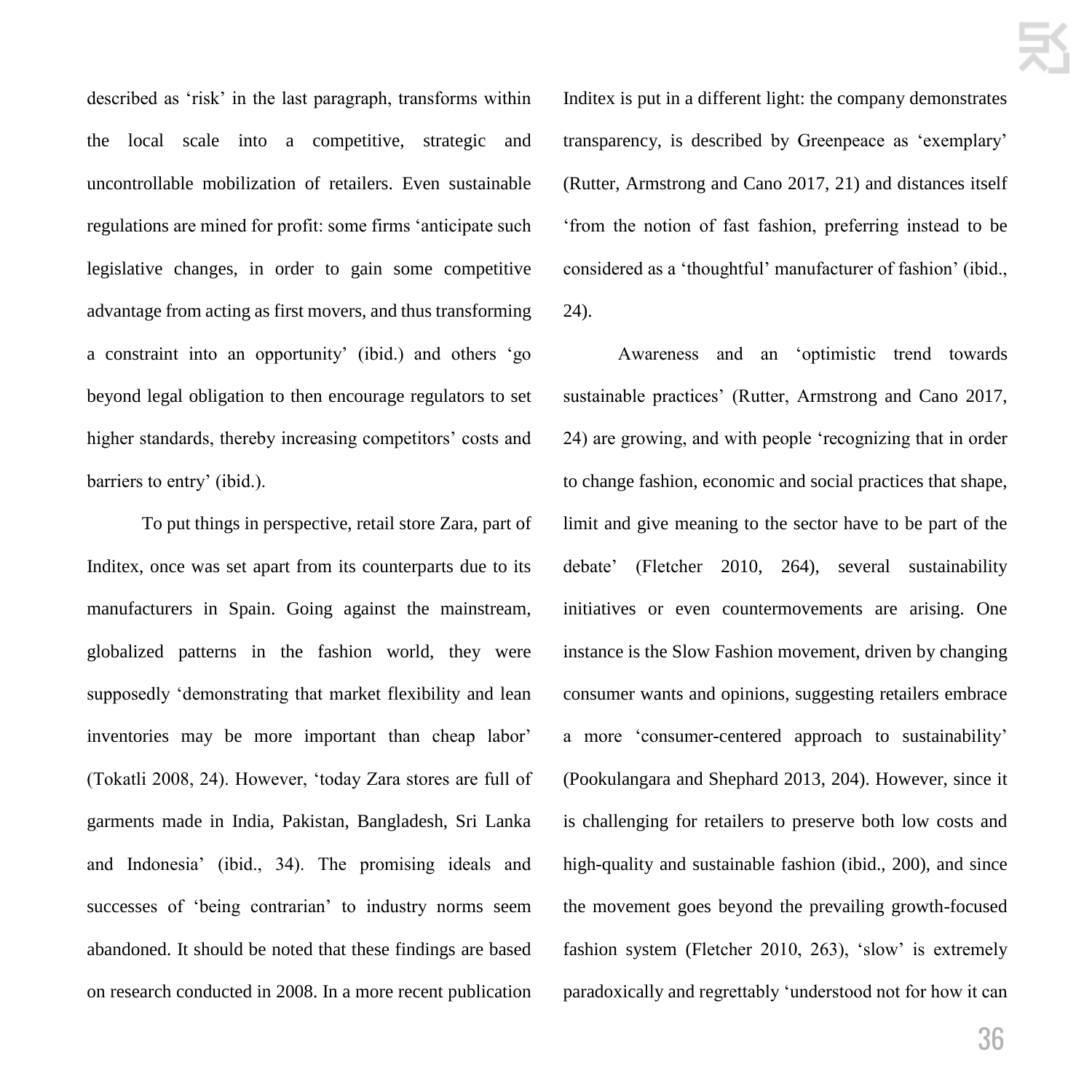transform the sector at root, but for how it can increase sales' (ibid.).

Other sustainable initiatives might neither be perfectly foolproof but are worth mentioning. H&M, for instance, has realized a sustainable, 'conscious' program, in which eco-material is used and promoted, sustainable manufacturing is adopted, green distribution and retailing, and educating consumers are promoted (Shen 2014, 6246). More systematically, Haug and Busch mention an initiative that they suggest might provide a partial solution. 'High fashion providers should be highly aware that they to some extent set the standard for fast fashion in the sense that this fashion mimics the trends defined by high fashion' (2016, 15). The ultimate goal is to make 'ethics' an 'indispensable part of what is fashionable' (ibid., 16).

Concluding this paragraph, although small-scale initiatives might be beneficial to some extent, Fletcher argues that 'big' movements such as Slow Fashion offer a 'changed set of power relations between fashion creators and consumers', and invites us 'to think about systems change in the fashion sector and to question the role of economic growth, underlying values, and worldviews in fashion'

(2010, 264). This is in line with the first section of 'the local': where common emphasis is consistently put on profit and maximization, De Brito proposes a comparable option in the form of the 'corporate responsibility' movement: 'firms are to serve the needs of all those affected or affecting the firm, and not only maximize profit' (De Brito, Carbone and Blanquart 2008, 537).

# **The Individual**

In the previous paragraphs, global paradoxes and large-scale debates were presented in line with the research question. However, in a manner befitting an anthropological paper, the following focus will lay upon the individual, for both the worker and the consumer are significant actors in the process of fast fashion. Obviously, '*the* worker' and '*the* consumer' do not solely exist within this identification, and they certainly are not the only individuals relevant to fast fashion: the Inditex CEO, the Pull&Bear employee and the Slow Fashion activist are not forgotten, however neither are they highlighted in this paragraph.

The competitive nature of industries, depicted in 'the local', results in unpleasant situations for factory workers,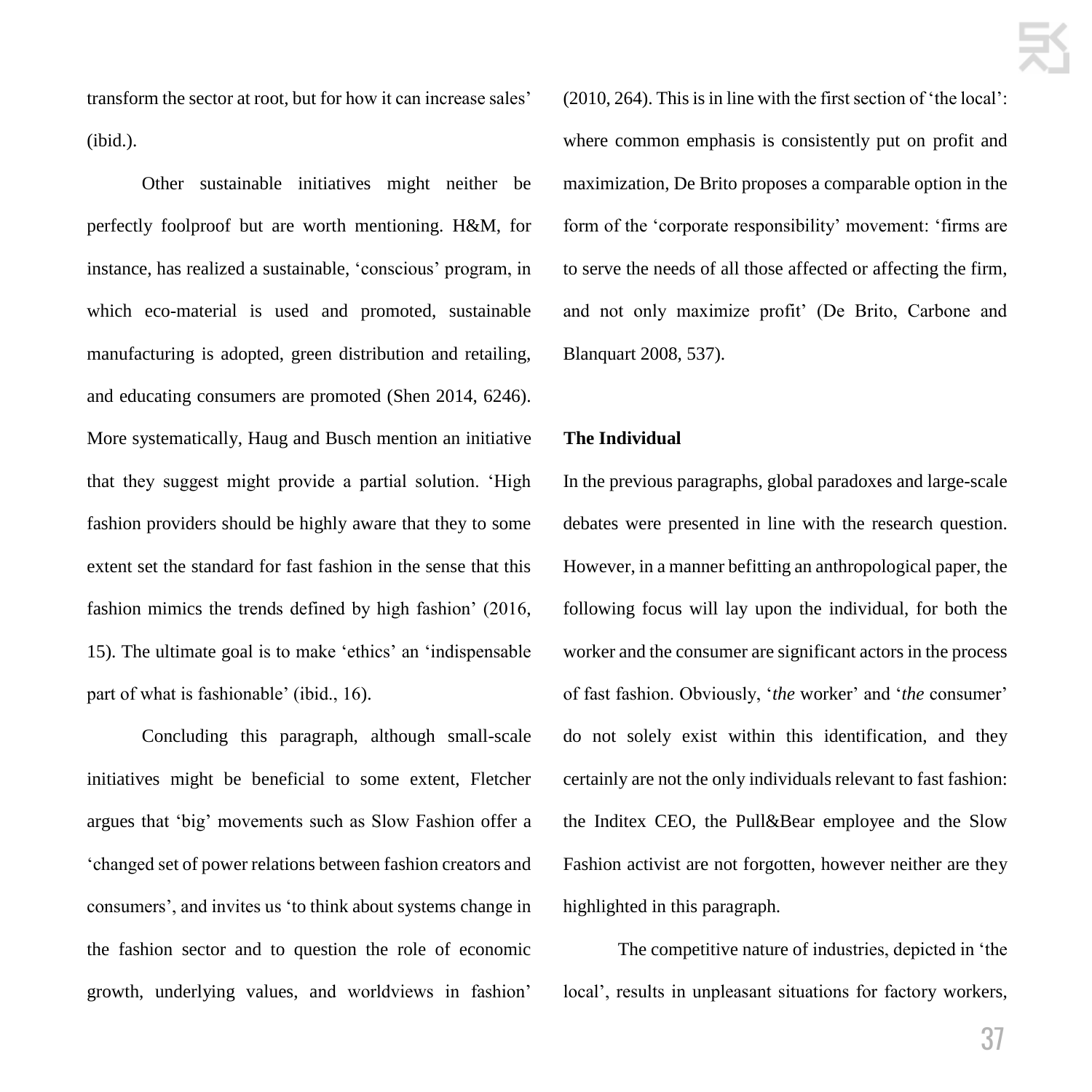such as 'poor physical working conditions, low wages, and use of child labor' (Ahmed and Peerlings 2009, 661). By this means, a crucial human right is violated: certain standards for "decent work" include 'conditions of freedom, equity, security and human dignity' (ibid., 662). The concept of risk once again returns as explanation for the underinvestment in working conditions. Many of the earlier remarked paradoxes come together: 'costs must be made before the benefits can be reaped, [...] it is uncertain whether the benefits will actually occur, [...] [there are] low entrance levels in the industry, making competition strong.' (ibid., 668). Although 'questions about ethics have been raised and workers' rights are addressed more extensively than before', (ibid., 661), another fault line is presented by Siddiqi (2009). Due to globalization, the poor working conditions in factories receive more attention and support than, for example, the agricultural sector: their part in the production cycle 'is less visible or concrete while the products of 'sweatshops' [...] were everyday items to which consumers could relate more readily' (Kabeer in Siddiqi 2009, 156).

Siddiqi goes on describing relations between the worker and the consumer. 'Particularities of place, people and the specificity of localized power structures disappeared in such globalizing frameworks' (2009, 157). And, in line with the notion that the consumer is an overseen actor (see introduction), most of the activism and actual change that is happening in the fashion world is initiated and inspired by the consumer, as will become clear in the following examples. However, on this scale too, many fault lines still hinder the progress.

By monitoring their consumption and by being confronted with unfair wages, slavery and child labor, 'consumers in rich nations are increasingly savvy activists' (Partridge and Burda 2011, 101). Corporations try to conform to the demands of consumers, NGOs, factory- and agricultural workers, and activists, which are all increasingly visible through media representations (ibid., 102). However, a large gap still exists between the 'ethical claims of corporate agendas and the lives of the actual people who work in factories' (ibid.). This is the result of three issues concerning fast fashion in relation to consumers, as elaborated by Haug and Busch (2016).

The first issue is the difficulties that come with the communication between production and consumer (Haug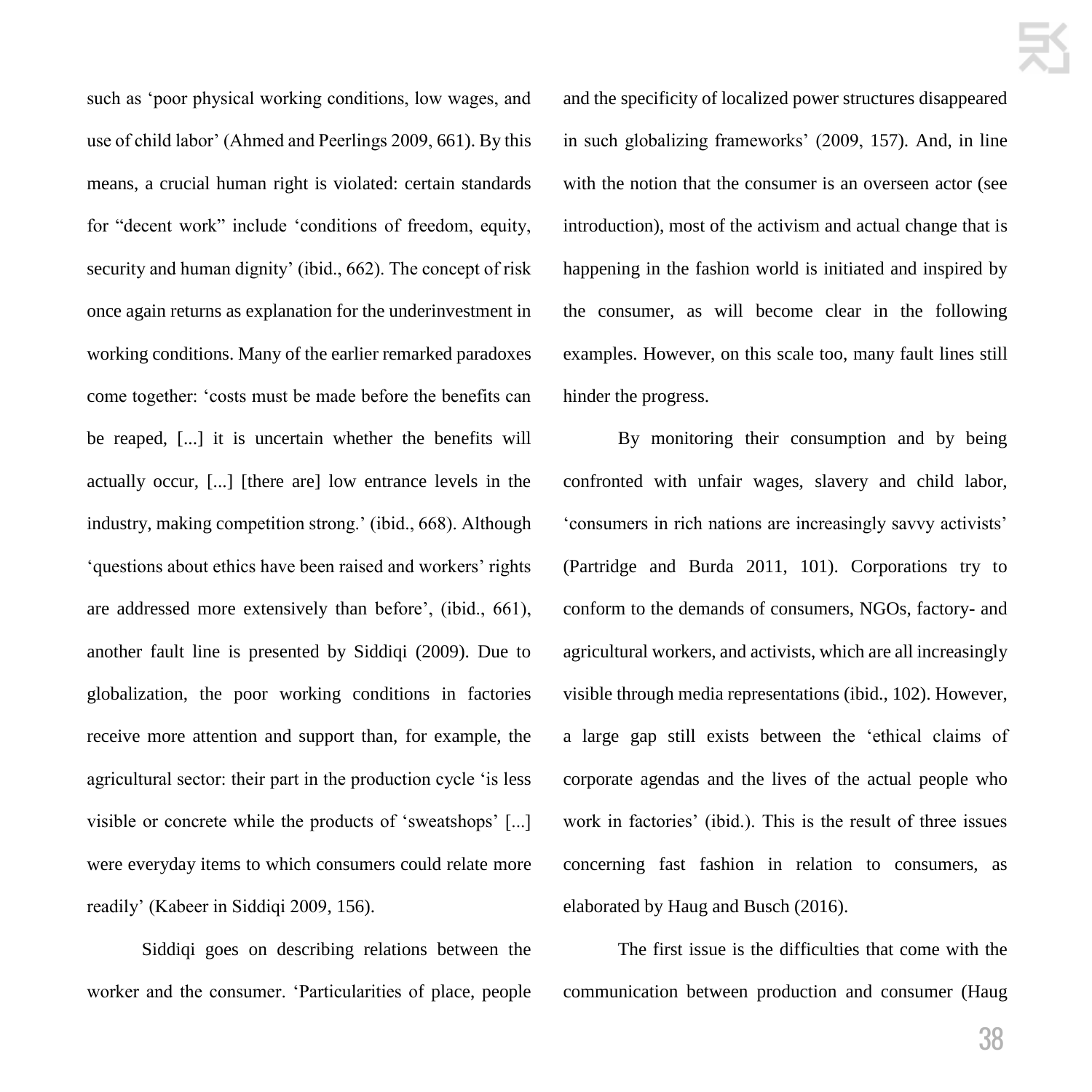and Busch 2016, 5). For example, not all brands succeed in conveying the relevant ethical information to consumers without them needing to be experts on ethical consumption (ibid., 6). It can be hard for consumers to 'identify the brands that are truly environmentally friendly (ibid.). Besides, not all consumers possess adequate knowledge to make informed purchases. This ultimately amplifies the challenge for producers, 'since consumer demand for sustainable fashion, such as slow fashion, depends on a knowledge and understanding of the issues impacting sustainability' (Pookulangara and Shephard 2013, 204).

The second addressed issue is that 'consumers do not always act in accordance with their values' (Haug and Busch 2016, 6; Joy et al. 2012, 280). Fast, inexpensive fashions continue to be preferred over sustainable options (Pookulangara and Shephard 2013, 200).

The third issue is the process of individualization in society, which supports short-term and self-expressive consumption (Haug and Busch 2016, 7). This focus on the individual consumer is not in line with the emphasis on responsibility and long-term benefits that apply to ethical consumption (ibid.). This is partly due to the marketing strategies of brands to create an image or identity belonging to the brand and to individual consumers (Anguelov 2015, 22). Especially young people are easily influenced by materialistic values to define who they are and to belong to certain groups (Haug and Busch 2016, 12). Even improvements in the fast fashion industry often start with feelings of guilt of the consumer, instead of a desire for global equality (Partridge and Burda 2011, 98). Another consequence of individualization is that some consumers take up too large a responsibility to bear. The idea of 'green consumerism' as a private lifestyle of a single individual needs to be problematized (Moisander 2007, 404). It takes collective action: 'there is a need to create opportunities for co-operation and collective action at the grassroots level' (ibid., 408).

So, why is it important to take the individual into account? According to Eriksen, 'the scalar gaps between decisions-makers and those who are affected by their decisions are growing' (2018, paragraph 5), thus new measures must look at *all* scales. The conclusion of this paragraph can be phrased as following. Consumers can have an influence on fast fashion; unfortunately, their motivations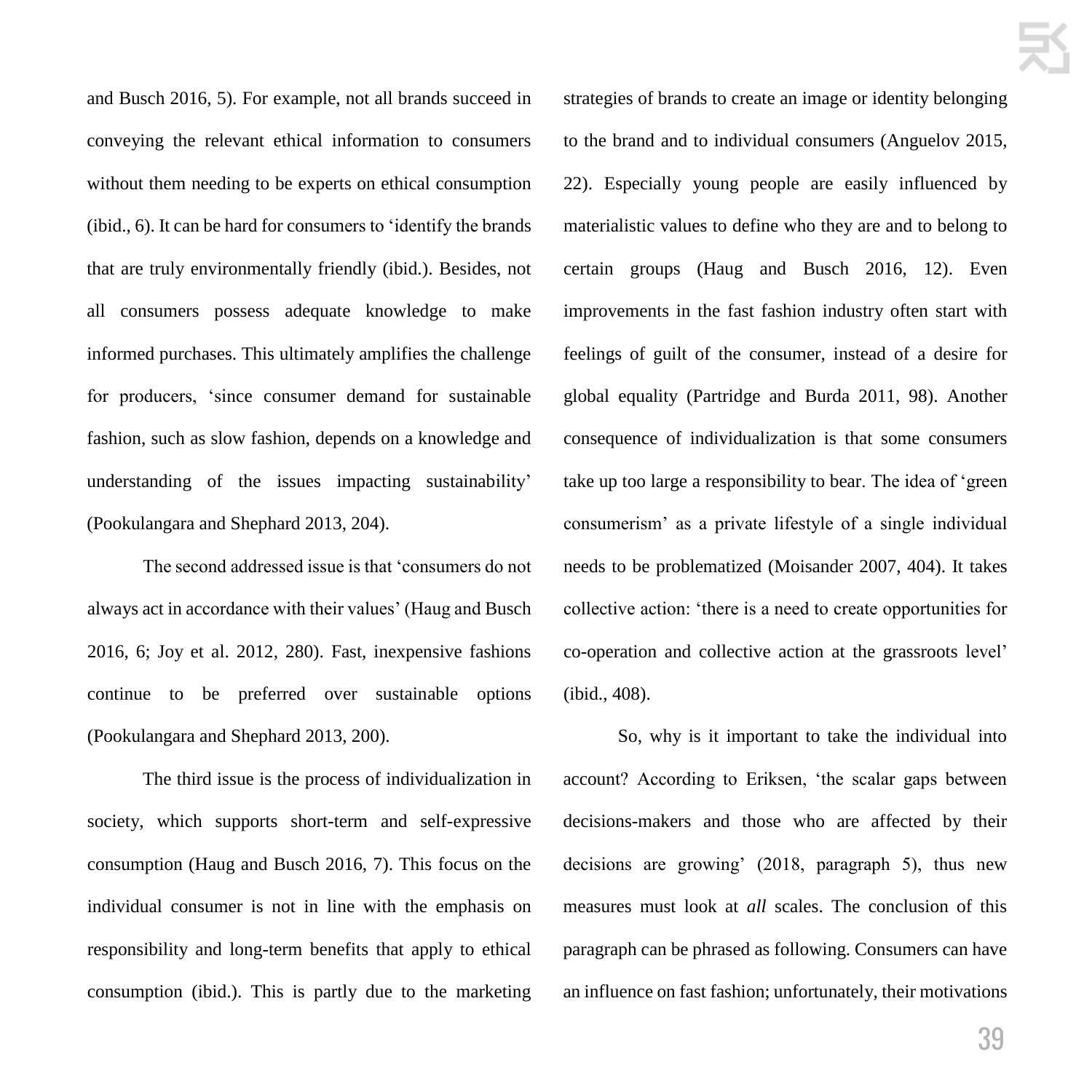are diminished as the 'effects of choosing non-ethically produced products are too abstract by virtue of being too far removed in space from the consumer' (Haug and Busch 2016, 13). More paradoxes arise: for example, are consumers the (only) ones responsible for a transition to more ethical fashion?

# **Conclusion**

After analyzing and demonstrating a considerable amount of fault lines in the fast fashion industry, some conclusions can be deduced. Unsurprisingly, while many cited authors offer solutions for these fault lines, none seem to be concrete or all-encompassing. However, a common suggestion is a grand shift in the fast fashion culture, on all of the scales discussed. The most prominent contradictions can be summarized as 'a new global culture [that] is based on the dominance of a few transnational corporations that manufacture and market the majority of consumer goods around the world (Anguelov 2015, 33). But, since the labor market is embedded in social relations (Siddiqi 2009, 157) and since 'cultural change must precede market change' (Anguelov 2015, 31), a different worldview must be promoted (Fletcher 2010, 262). The needed shift in 'the global' has to start with 'the local': globalized power has to be challenged by 'local community groups and transnational organizations that are capable of putting pressure on governments, public opinion, and corporations' (Eriksen 2018, paragraph 14). These scales, as well as 'the individual' should strive towards sustainable fashion (Joy et al. 2012, 291), so that 'the words ethical, sustainable and green become obsolete, as they are predictably accepted as industry standards' (Rutter, Armstrong and Cano 2017, 25). Although there is a long way to go, 'this view is not so utopian as it once was, as the industry is being assisted by Government legislation, consumer pressure, stakeholders and internal influences' (ibid.). Perhaps the Pull&Bear t-shirt was right: this generation might save the planet, as 'new fashion brands view them as ingrained standards entrenched into their attitudes and expectations, socialised by education and the time in which they were born into' (ibid., 25).

Although many paradoxes are still omnipresent in the fashion industry, some scholars take on a hopeful position regarding these problems. The question remains, whether all contradictions can be solved and whether an entirely ethical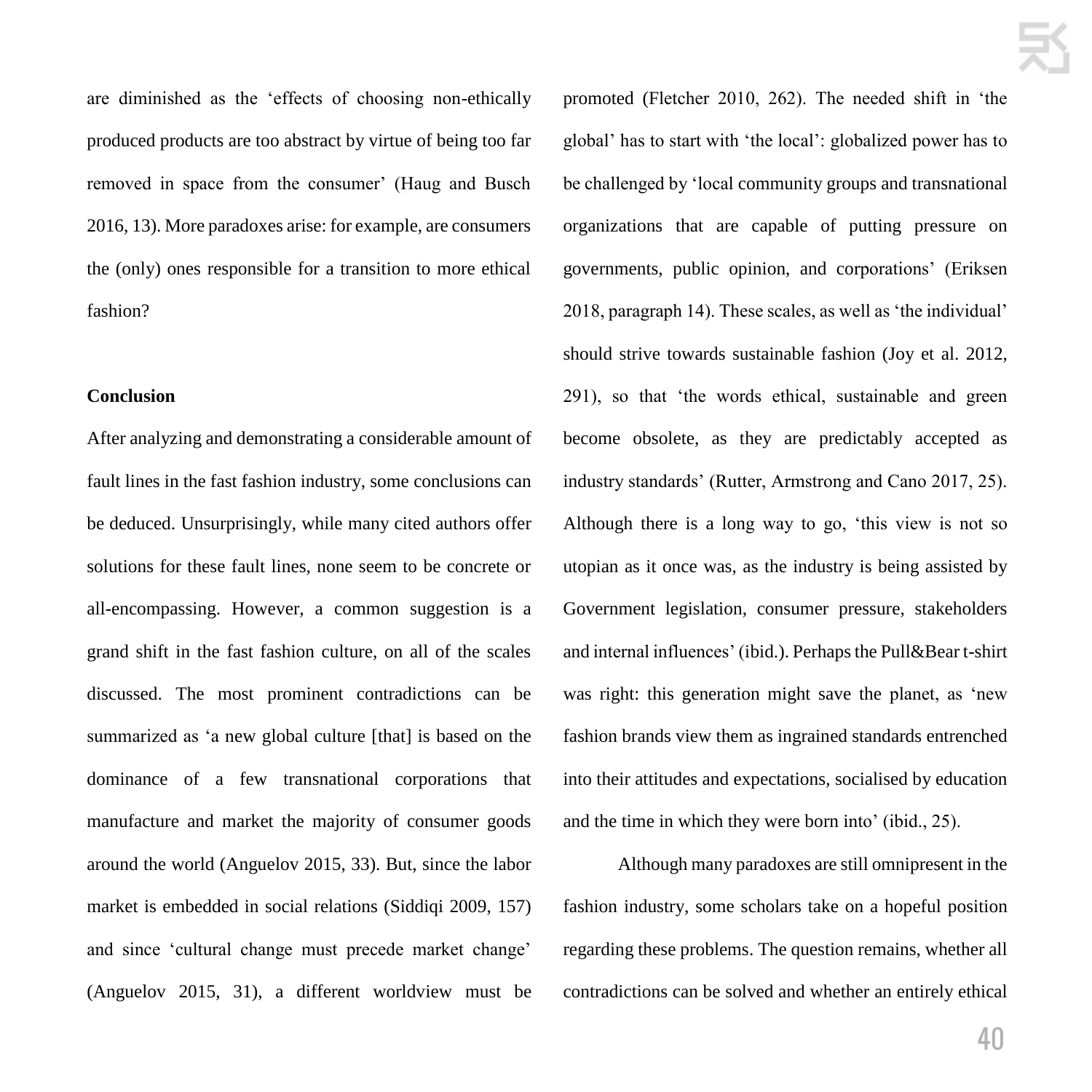and sustainable fashion industry is feasible. Until then, as has become clear, plenty of research must be conducted, taking into account many different dimensions, scales, and academic fields.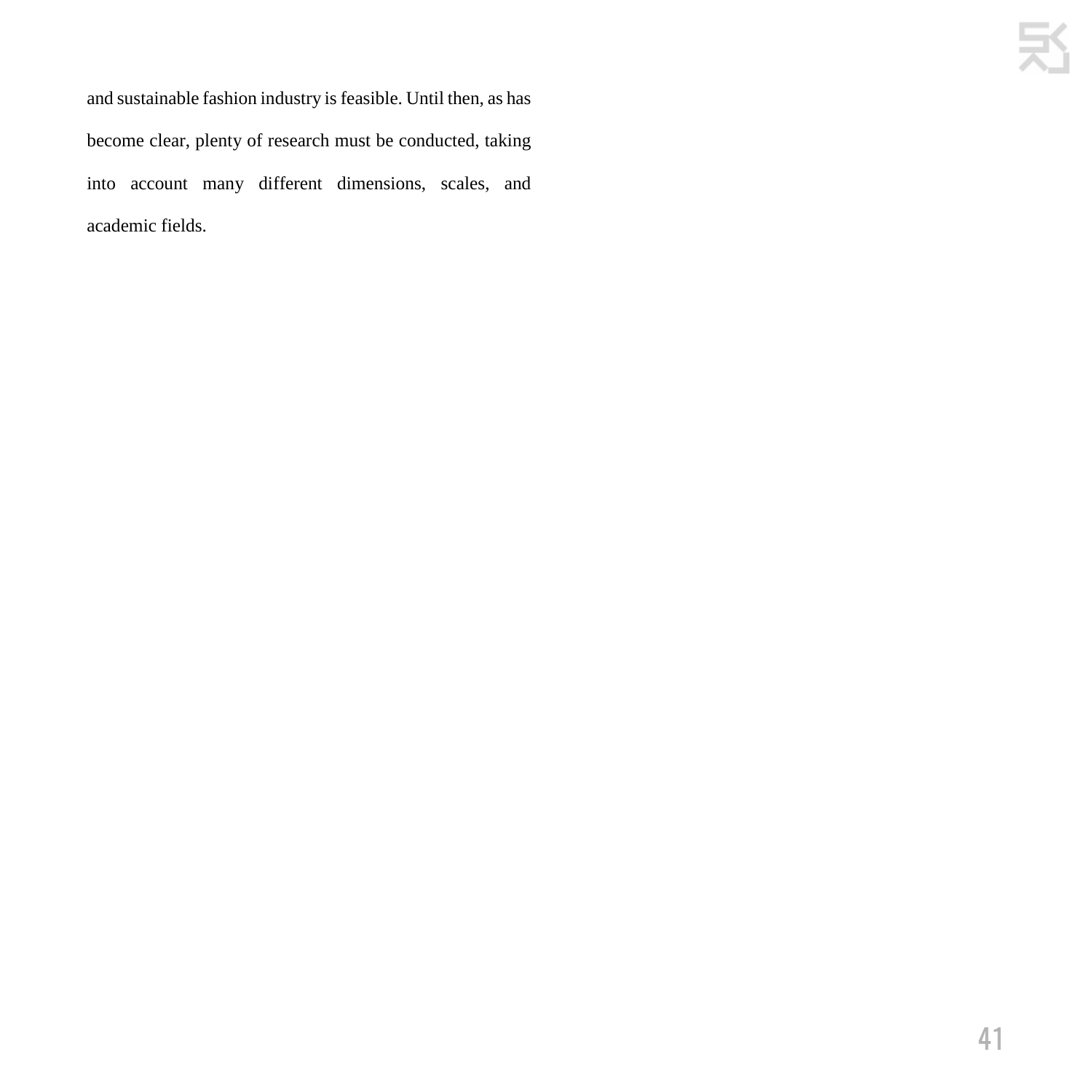# **Bibliography for** *Fast or Fashionable: An Analysis of the Global, Local and Individual Scale of the Fast Fashion Industry*

Ahmed, Nazneen, and Peerlings, Jack H.M.

2009. "Addressing workers' rights in the textile and apparel industries: Consequences for the Bangladesh economy". *World Development*, 37(3): 661- 675.

Anguelov, Nikolay.

2015. *The dirty side of the garment industry: Fast fashion and its negative impact on environment and Society*. CRC Press.

Antunes, Anderson.

2011. "Zara Accused of Alleged 'Slave Labor' In Brazil". *Forbes*, August 17, 2011. Available at:

https://www.forbes.com/sites/andersonantunes/2011/08/17/zar a- accused-of-alleged-slave-labor-in-brazil/

Byun, Sang Eun, and Sternquist, Brenda.

2008. "The antecedents of in-store hoarding: measurement and application in the fast fashion retail environment" *The International Review of Retail, Distribution and Consumer Research* 18(2): 133-147.

# Chapman, Ben.

2017. "H&M, Zara, M&S and others found buying from highly polluting factories in Asia". *The Independent,* June 13, 2017. Available at:

https://www.independent.co.uk/news/business/news/h-and-mzara-marks-spencer-clothes- supply-chain-pollution-factoriesasia-a7786716.html

De Brito, Marisa. P., Carbone, Valentina, and Blanquart, Corinne Meunier.

> 2008. "Towards a sustainable fashion retail supply chain in Europe: Organisation and performance". *International journal of production economics*, 114(2): 534-553.

Eriksen, Thomas Hylland.

2018. "How Globalization Has Broken the Chain of Responsibility". *Sapiens*, August 9, 2018. Available at: https://www.sapiens.org/culture/globalization-downfallgladstone-australia/

Fashion Network.

2018. "Pull&Bear lance à son tour une capsule durable sous l'étendard "Join Life"." Collection. Last modified April 12, 2018. https://fr.fashionnetwork.com/news/Pull- Bear-lance-ason-tour-une-capsule-durable-sous-l-etendard-Join-Life-

,967444.html#.XI9qx1NKiqB

Fletcher, Kate.

2010. "Slow fashion: An invitation for systems change". *Fashion Practice*, 2(2): 259-265.

Haug, Anders and Busch, Jacob.

2016. "Towards an ethical fashion framework". *Fashion Theory*, 20(3): 317-339.

Inditex. n.d.

"Who we are". About Us. Accessed March 17, 2019. https://www.inditex.com/en/about-us/who-we-are

Joy, Annamma, Sherry Jr, John, Venkatesh, Alladi, Wang, Jeff, and Chan, Ricky.

2012. "Fast fashion, sustainability, and the ethical appeal of luxury brands". *Fashion theory*, 16(3): 273-295.

Knowles, Caroline.

2015. "The Flip-Flop Trail and Fragile Globalization." *Theory, Culture & Society* 32(7-8): 231-244.

Moisander, Johanna.

2007. "Motivational complexity of green consumerism". *International journal of consumer studies,* 31(4): 404-409.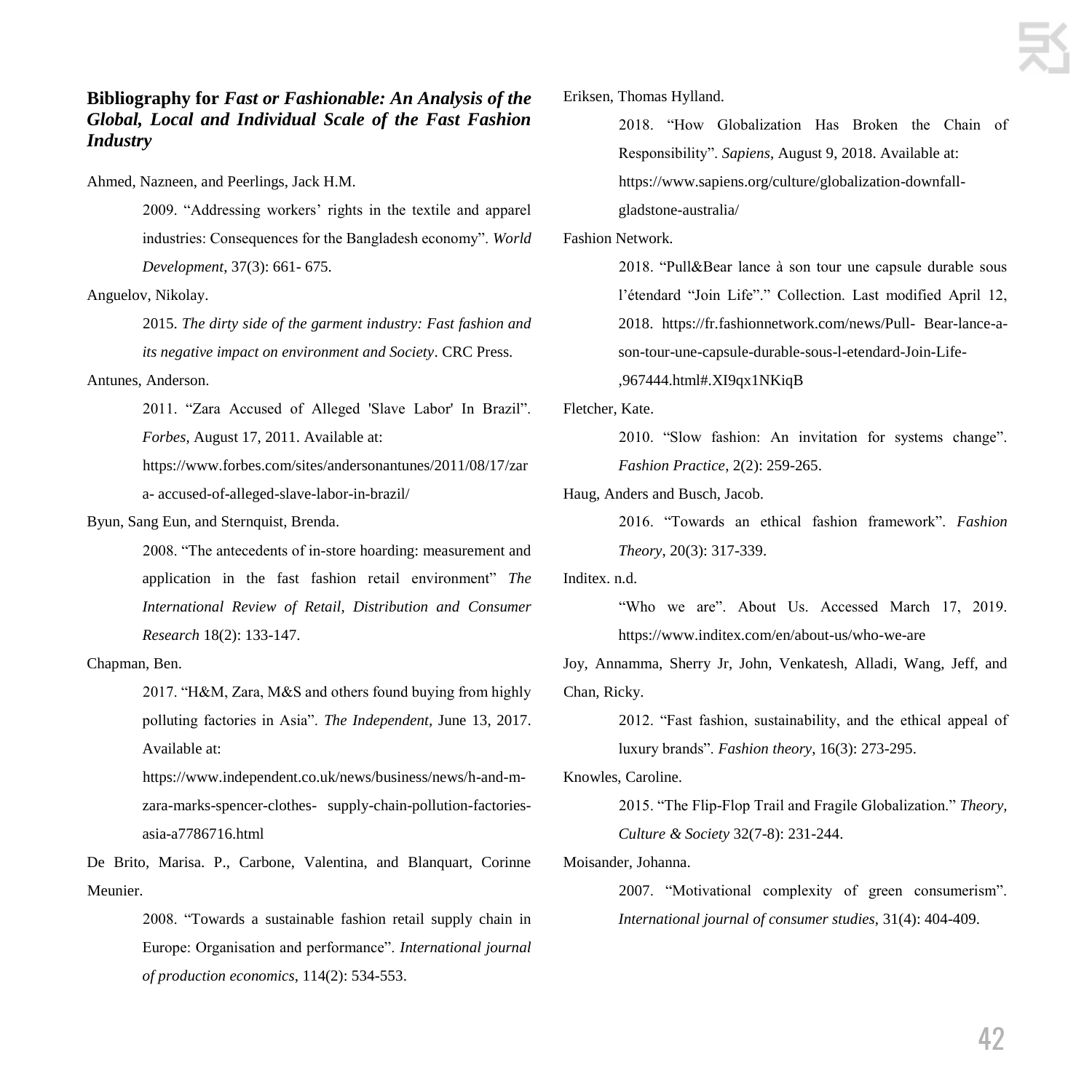Partridge, Damani J, and Burda, Bena. 2011.

"Activist capitalism and supply-chain citizenship: producing ethical regimes and ready-to-wear clothes". *Current Anthropology*, 52(3): 000-000.

# Perez, Martha. 2014.

"The Social (Ir)responsibility of Inditex". *United Explanations,*  January 20, 2014. Available at:

http://unitedexplanations.org/english/2014/01/20/the-socialirresponsibility-of-inditex-2/

## Pull&Bear.

2019. "Short sleeve Join Life T-Shirt." Women's T-Shirts. Accessed March 17, 2019.

https://www.pullandbear.com/nl/en/woman/clothing/t-

shirts/short-sleeve-join-life-t- shirt-c29020p501219930.html

# Pookulangara, Sanjukta, and Shephard, Arlesa.

2013. "Slow fashion movement: Understanding consumer perceptions—An exploratory study". *Journal of retailing and consumer services* 20(2): 200- 206.

Rutter, Charlotte and Armstrong, Kate, & Cano, M. B.

2017. "The epiphanic sustainable fast fashion epoch". *Sustainability in Fashion*, edited by Claudia E. Henninger et al., 11-30. Cham: Palgrave Macmillan.

# Shen, Bin.

2014. "Sustainable fashion supply chain: Lessons from H&M". *Sustainability* 6, no. 9: 6236-6249.

# Siddiqi, Dina.

M. 2009. "Do Bangladeshi factory workers need saving? Sisterhood in the post- sweatshop era". *Feminist Review* 91(1): 154-174.

# Tokatli, Nebahat.

2008. "Global sourcing: insights from the global clothing industry—the case of Zara, a fast fashion retailer". *Journal of Economic Geography* 8(1): 21-38.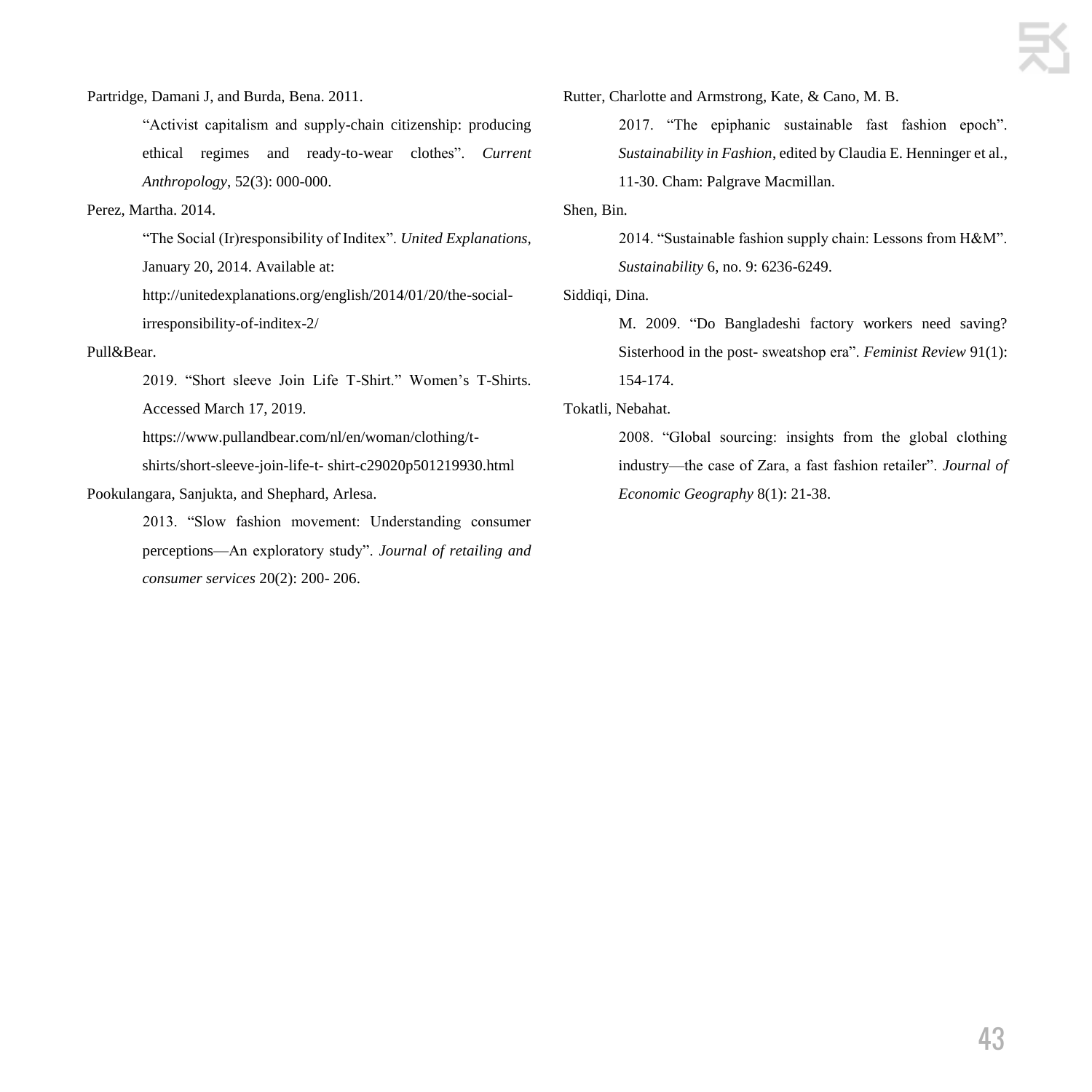# .The workings of Foucauldian power within occupied Palestine.

Mick Spaas

"My reason for submitting is that I am proud of how I used a philosophical concept to explain a problem in an anthropological way."

# **Introduction**

Following the atrocities committed upon the Jews during the Holocaust, the desire for a Jewish state increased. The United Kingdom and the UN crafted the two-state solution, which would incorporate a Jewish State combined with an Arab-Palestinian State. Israel seized control over the majority of Palestinian territories after multiple armed conflicts with Palestinian and other Arab forces between 1948 and 1967. This strengthened Israel's hold on both the West Bank and the Gaza Strip. Euphemistic terms such as 'disputed territories' or even 'liberated territories' were used to disguise what it really was, a military occupation (Gregory 2004, Bishara 2014). Settlements were erected on fertile, disputed land, for the explicit purpose of reclaiming land, believed to be their ancestral right, based upon biblical

interpretations (Penslar 2008). As of 2008, over 440,000 individuals (Allen 2008) have moved into these settlements, clearly violating the Fourth Geneva Convention, which forbids an occupying actor to move civilians into occupied territory (Galchinsky 2004, Penslar 2008, Allen 2008). Outrage over the occupation and treatment resulted in violent protests among the occupied civilians.

The Second Palestinian Intifada caused a shift in the position of Israel concerning the conflict. Where once the aim was to resolve the conflict it changed to an attempt to manage it, which produced eerie resemblances to apartheid (Yiftachel 2005). Multiple tools for surveillance and control are inflicted upon Palestinians: checkpoints, curfews, unclear residency, unclear legal status and frequent military incursions increasingly permeate their lives (Allen 2008,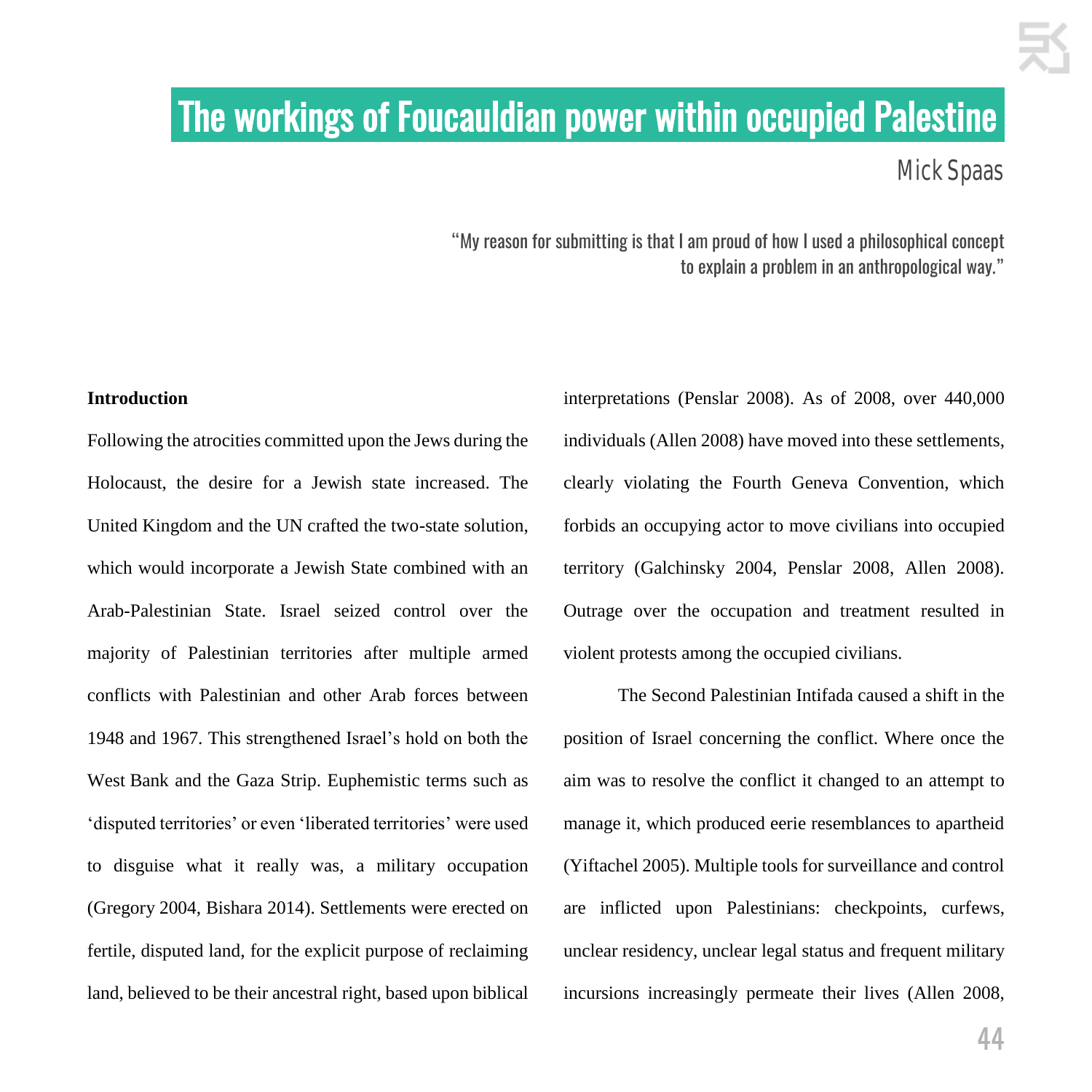Wick 2011, Kelly 2004, Gregory 2004). Not only do these policies affect militarised groups, civilians are on the receiving end as well. Restrictions such as those on mobility and space, these forms of structural violence, among physical violence, become a regular and normal occurrence within Palestinian territory. The control that is enforced upon the occupied is a result of Israeli governmentality (Lemke 2001, Parsons and Salter 2008) used to manage the Palestinians and, in extension, the conflict. This paper will dive into the Foucauldian mechanisms that govern Palestinian daily lives.

Foucault (1977) distinguishes three modalities of power: sovereignty, discipline and biopower. Each of these will be subject to analysis within the Palestinian context, where these modalities will be defined and used to analyse how the manifestations of governmentality, the way in which an actor governs, such as curfews and checkpoints, cooperate in the disputed territories.

# **Sovereignty**

Despite the fact that Palestine is recognized by 193 countries as a legitimate state, it has a remarkable lack of sovereignty,

defined as the power to decide over life and death (Mbembe 2003, Parsons and Salter 2008, Foucault 1977-178). In addition to the lack of a legitimized use of violence (Weber 1918) Palestine lacks the currency and control over its own borders to exercise sovereign power over its territory (Bishara 2014). As barriers, checkpoints and settlements fragment Palestinian communities, it becomes apparent that today Israel is acting sovereign over the disputed territories and as such rules over life and death outside Israeli borders, thus this paper concludes that a point is created where the two powers, discipline and sovereignty, overlap.

Use of checkpoints poses significant risk to Palestinians, as multiple have been killed while waiting in line, due to gestures such as moving a car or grabbing a handkerchief. Investigations often concluded that such unlawful killings are a result of negligent or nervous soldiers (Amnesty 2001). Fatima Jamal Abu Jish for example was killed while in a car, waiting in line at a checkpoint. At first IDF soldiers claimed it was in response to shooting. Later this was retracted and the incident investigated. No reason was produced as to why Fatima or the specific car were targeted.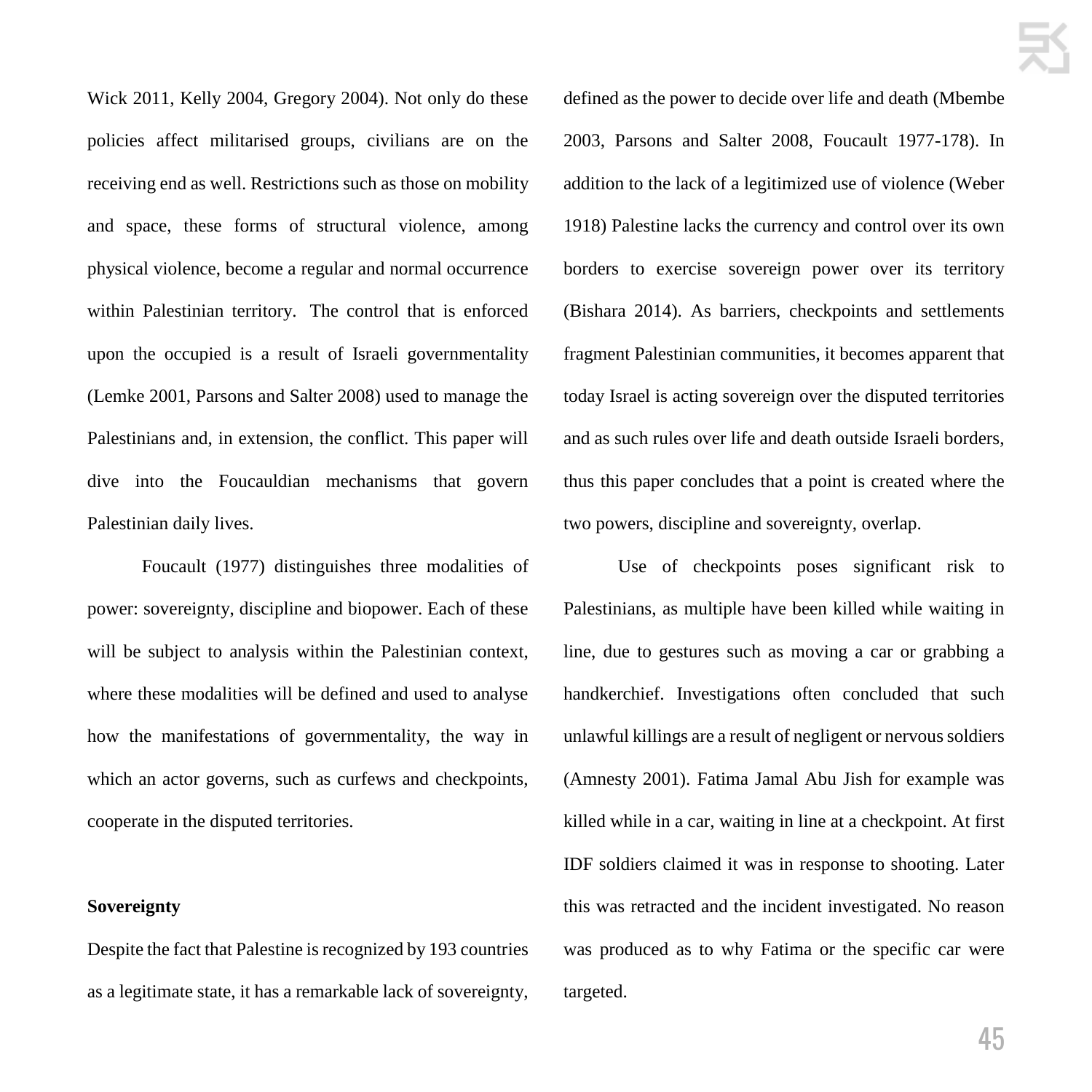An investigation took place that lasted three days, after which disciplinary measures were taken against the soldier that fired the fatal round (Amnesty 2001, 22). This incident shows firstly, the power to decide over life and death is wielded by a foreign individual, instead of native state apparatuses or representatives. Secondly, the foreign sovereign is exercising punishment. In this example the lack of Palestinian sovereignty is apparent, as both the power to decide and the power to punish are withheld. To elaborate further, incidents such as these only emphasize the lack of justice residents can expect from the occupiers, but also that their sovereignty resides not by themselves but rather is being held by a foreign state actor.

Israel's power over the disputed areas are reminiscent of territoriality, a process where an area is transformed into a territory through the exercise of power, thus claiming power and sovereignty over the space and inhabitants (Robben 2018). Territoriality thus becomes entwined with the Foucauldian power mechanisms. Even if observed in isolation rather than entwined, territoriality, as seen in Palestinian enclaves, is present in the way physical barriers are constructed to limit space for residents and increase power for those in control of the territory. The barriers themselves are a way for Israeli actors to mark the space over which they exercise control. Mbembe argues that space becomes the primal matter through which sovereignty is formed (Mbembe 2003, 26).

Amnesty International reports the creation of no-go areas. Delegates noted in January 2001 that areas visited in October 2000 were now abandoned by the population and they were advised to avoid that area. Townsfolk feared the approximately 200 metres between them and the border as IDF soldiers were known to fire both lethal and non-lethal rounds at Palestinians within that area (Amnesty 2001). The conclusion this paper draws here is that an encroachment of IDF controlled space into Palestinian terrain is both literal and symbolic for the shrinking space and slowly increasing control that is being projected over the disputed territories and its inhabitants.

Palestinian land is transformed through a network of checkpoints, physical barriers and byroads, ever increasing IDF presence within the region and with it, tightening the net of mobility around communities, seizing sovereignty,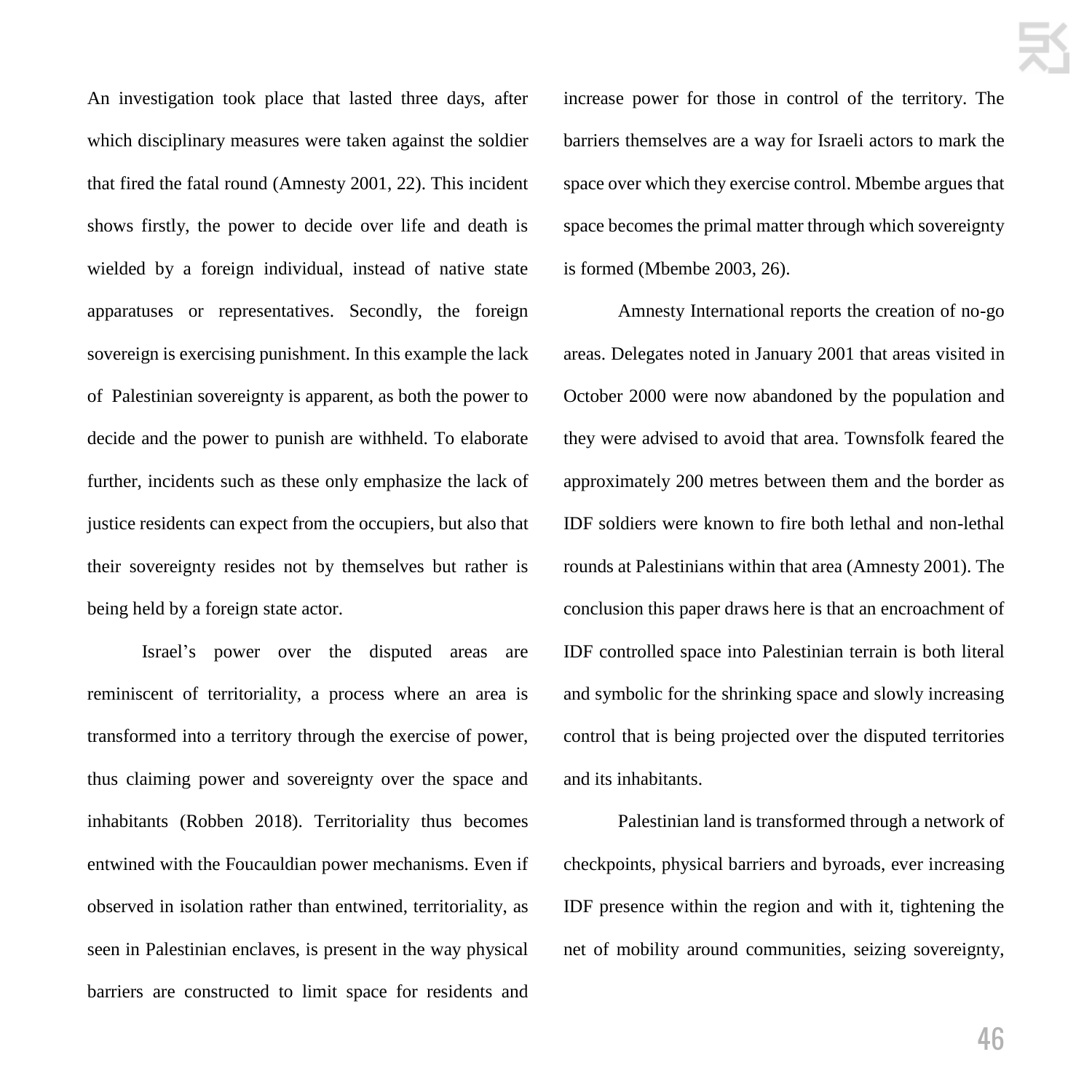repressing means of mobility and ultimately increasing Israeli hold over the occupied.

# **Discipline**

Discipline must be seen as the surveillance and corrections imposed on a subject and dictated by the disciplinary powers, in order to increase control over them (Parsons and Salter 2008). Through rigorous corrections and surveillance the subject internalizes conditions set by the power apparatuses. This internalization increases the normativity of the rules and expectations set by the apparatuses which in turn causes the subject to self-regulate their behaviour (Foucault 1977). This paper argues that the processes of disciplinary measures cannot be studied in isolation and must be observed within the appropriate context. The no-go areas mentioned in the previous paragraph are a prime example of discipline. Residents are taught entering a certain area will be met with, possibly violent, corrections and through surveillance, the possibility that IDF forces could be watching the area, thus creating a self-imposed tendency to avoid it. Space becomes interpreted by subjects through the apparatus .

The presence of checkpoints, IDF controlled entrances and exits of an area, become yet another disciplinary device. They should be seen as nodes in a network that generates territoriality. Residents must wait in line for hours, wait for permits, wait to be checked (Allen 2008, Wick 2011). The harassment at these checkpoints becomes mandatory and punishes dissidents. Inhabitants are at the mercy of IDF personal as well as the regulations, unavoidable as these checkpoints are, they normalize such a treatment and recreate these spaces in a controlling and disciplinary manner.

On the subject of space, Wick (2011) states that "Much of the literature on space, taking a cue from Michel Foucault, emphasizes mechanisms (dispositives) which reorganize the functioning of power, making space into a theatre of forms of discipline (surveillance). This approach privileges the apparatus producing discipline—not the apparatus exercising power as in the state and legal institutions, but the actually functioning system of discipline" (25-26). Following this argument, space must be seen as the abstract border in which mechanisms operate and thus create discipline. Discipline as a tool is used within the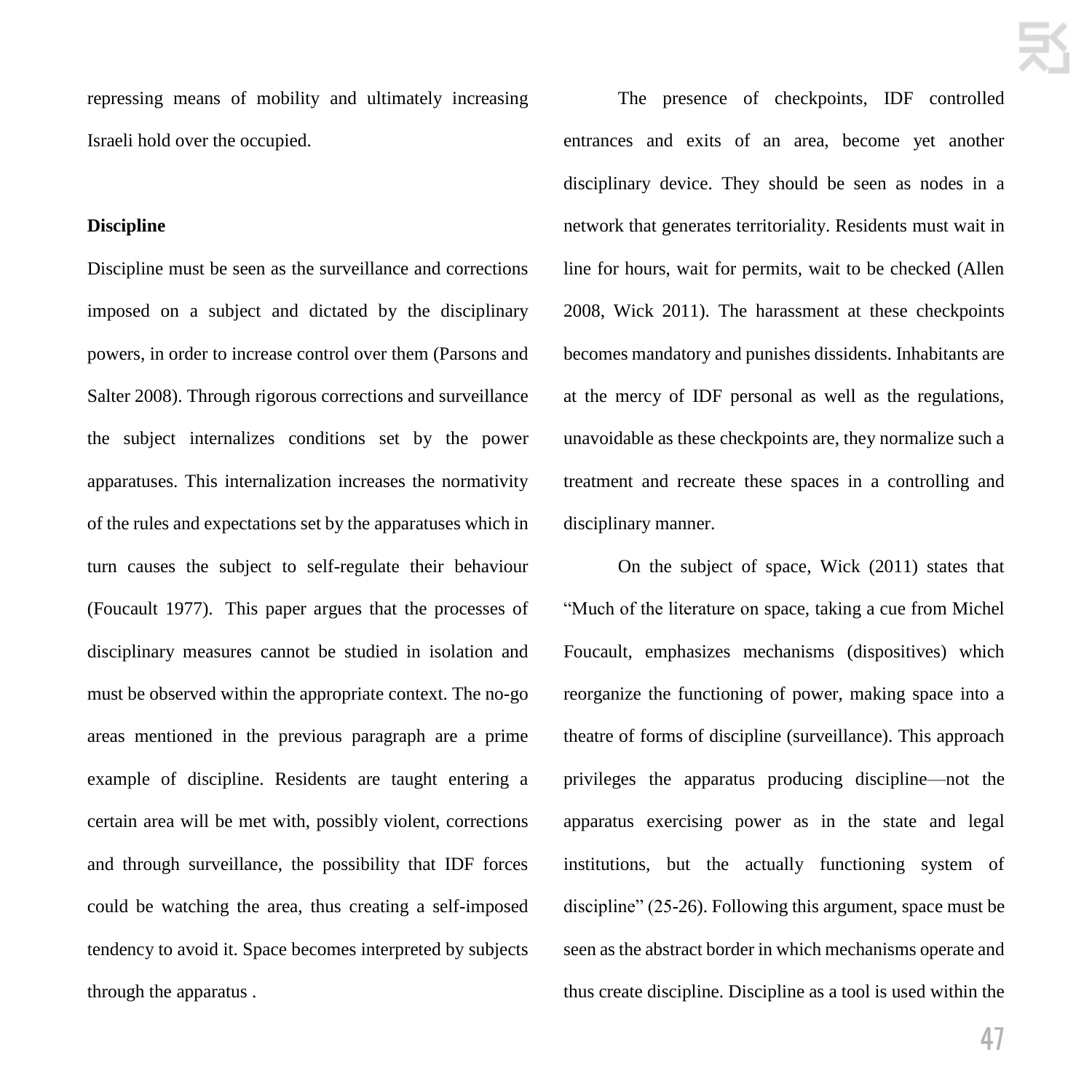Palestinian context to control a populace, already cut off from the world, through barriers and checkpoints, into a manageable whole. The aim of discipline is to create a social panopticon, where the uncertainty of being observed or breaking rules dictated by discipline generates internal selfmanagement regarding said rules. Unlike the panoptic effects Foucault (1977) uses as the punishing force, dissidents within the Palestinian context are punished with disproportionate violence. To return to Fatima Jamal Abu Jish, who was killed while in a car, waiting in line at a checkpoint. Amnesty reports no dissent, or other reason as to why the car was attacked. The disciplinary apparatus is met by sovereign power, where conforming or dissenting matters not in the context of personal safety.

# **Biopower**

According to Foucault biopower concerns "the problems presented to governmental practice by the phenomena characteristic of a group of living human beings constituted as a population: health, sanitation, birth rate, longevity, race" (Foucault 1977). In essence, biopower concerns the way power controls human bodies and their movement. The Israeli barrier and the corresponding checkpoints, the politics that come with it cannot be adequately explained using only an order to build or the fact that it encloses Palestinian territory, it does not function as a tool of incarceration but rather as a mechanism to narrow the flow of people or goods that pass through it. The predetermined points of entry and exit, the checkpoints, not only grant the operators of this mechanism information through passports or identification cards, but rather the power to control the flow and mobility of those trapped within the mechanism. The control this generates does not end at the checkpoint but rather permeates Israeli and Palestinian space (Parsons and Salter 2008).

Residents eager to work, visit family or perform other activities found their movement restricted as mobile and immobile checkpoints were constructed within the occupied territories (Allen 2008, Kelly 2004, Wick 2011). Palestinians were effectively cut off from the rest of the world through the combination of checkpoints and physical barriers. Intent on continuing with their lives, roads were found or created outside the regular infrastructure. However, IDF forces hindered this through mobile or 'flying'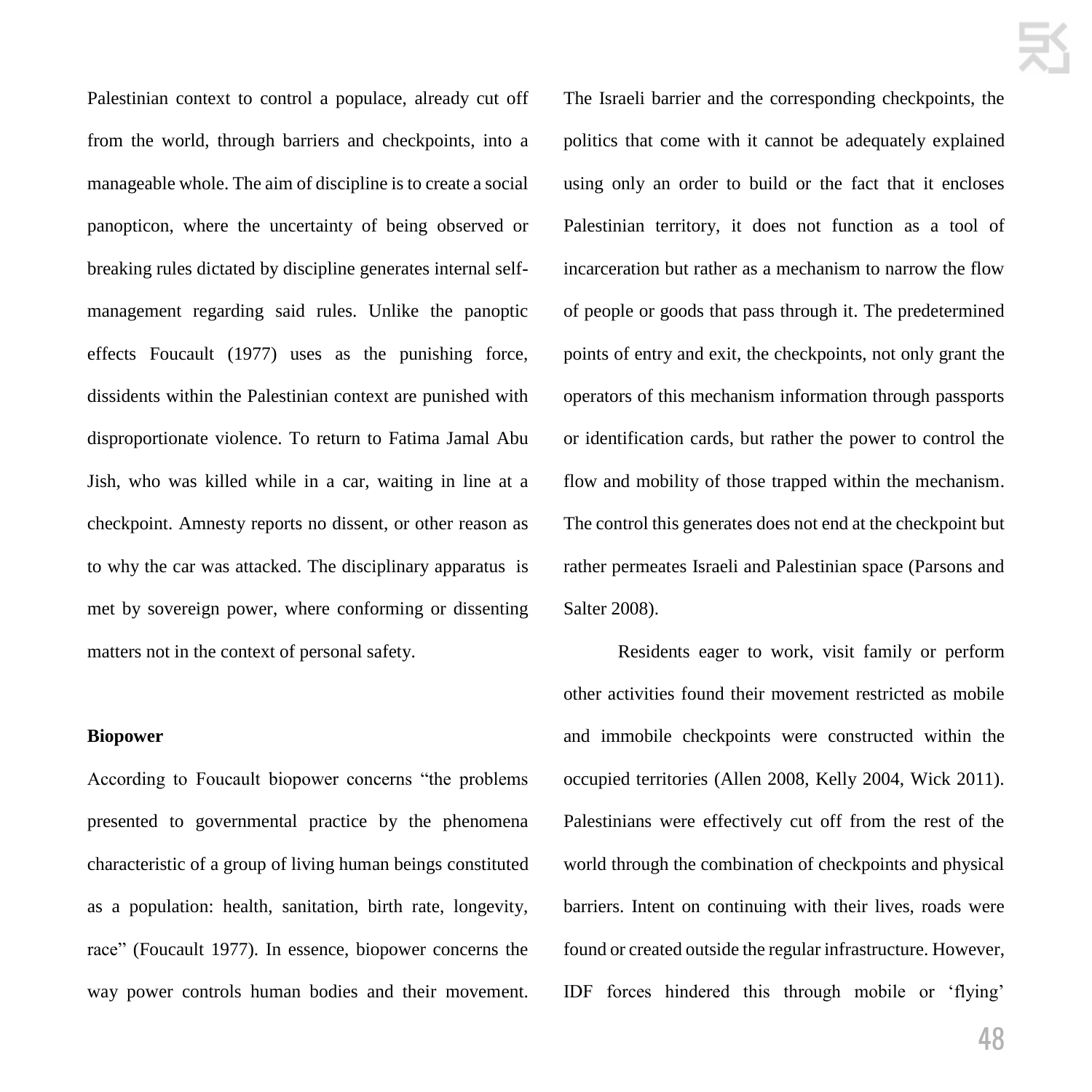checkpoints, which appeared and vanished unpredictably and thus creating substantial uncertainty for the occupied people within their daily routines as well as their ability to visit family or go to work (Allen 2008, Kelly 2004, Wick 2011).

The legal status of residents only increases the fear of checkpoints. Palestinians find themselves in a legal vacuum of statelessness, often designated as 'foreign nonresidents' resulting in a permanent uncertainty regarding their legal status. The goal of legal statuses is to determine where people can and cannot go. As a result of the uncertainty of the law and different ascribed statuses, residents find themselves without solid ground regarding their legal position, which in turn creates uncertainty over whether or not they are able to pass a checkpoint. (Kelly 2004). With their freedom of movement never guaranteed, family life and economic independence through work is seldom a given. Factions from Israeli military and business have argued for the inclusion of Palestinians of the Westbank within the local economy. The economic dependence created through this would not only confine the occupied population economically to an area, the lack of mobility would create a structure that becomes increasingly hard to escape, further landlocking the populace (Kelly 2004).

The infrastructure of checkpoints operates in two distinct ways outside of the control of bodily movement. One is that it helps reshape the infrastructure and its users. It creates the conditions necessary to connect Israeli settlements and state property to each other while simultaneously excluding the Palestinians from that infrastructure. The 180 miles of Israeli exclusive bypass roads constructed between 1994 and 1997 alone only emphasizes the scale of the restructuring (Galchinsky 2004). The second is to generate an undermaintained, rundown infrastructure for Palestinian use, complicating their movement even when able to move beyond the confines of their community (Parsons and Salter 2008)

Given all the apparatuses and mechanisms, used by Israeli governmentality, that subjectify, control and govern Palestinian lives, the argument could be made that there are repressive powers at play. To the contrary, according to Foucault, power does not repress or exclude. Power produces domains of objects and rituals of truth, it produces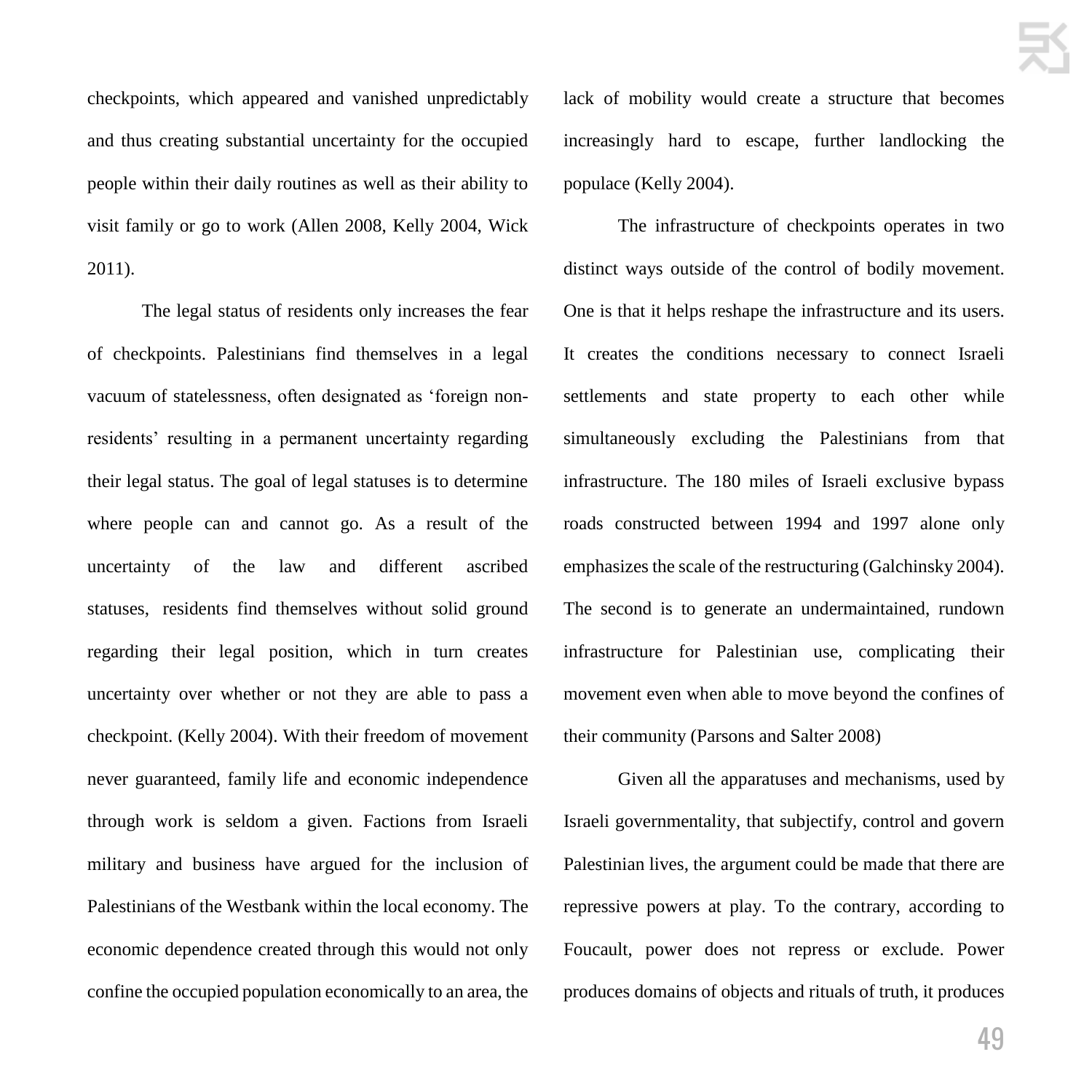reality itself (Foucault 1977) . The author therefore argues that any notion that Palestinians were first subjected to the occupation and later enclosed within the mechanisms of power is false. The powers themselves came into existence, thus creating the conditions that not only subjectify, control, govern, survey or punish, but entrenches and enhances each separate modality even further.

# **Conclusion**

In the wake of the armed conflicts that shaped the Israel-Palestine that we know today, a shift came in the policies dictating the management of the so-called disputed territories. Palestinian areas that came under IDF occupation felt themselves sink deeper into a complex relationship with measures imposed upon them by the occupiers. Physical barriers, checkpoints and no-go areas came into being and brought with them mechanism of power. These have been subject to analysis using Foucault's modalities of power, specifically sovereignty, discipline and biopower. While each of these mechanics can be analysed separately, they often coincide and overlap.

Sovereignty over Palestinian territory is becoming entrenched in these mechanics and in hands of the state of Israel. The physical means with which IDF forces contain disputed areas are a form of territoriality, gripping the power to control who lives in an area, while simultaneously claiming the space that is the foundation of sovereign power.

Inhabitants are subject to disciplinary mechanisms which normalize behaviours and routines, essentially conditioning them to create behaviour favourable to the IDF. Discipline and the associated tools, surveillance, normalisation and punishment are used by the state of Israel to force self-regulating behaviour upon the Palestinian population. The effects of this can be witnessed in the way no-go areas are created and sustained, in the way civilians have to put up with the insecurity of checkpoints.

These same checkpoints are used to control the flow of residents as well as goods into and out of an territorialized area. Combined with the mandatory identity papers and permits, this mechanism generates a flow of information and movement that does not end at the borders between Palestinian and Israeli areas, but rather permeates through all of Palestinian-Israeli space.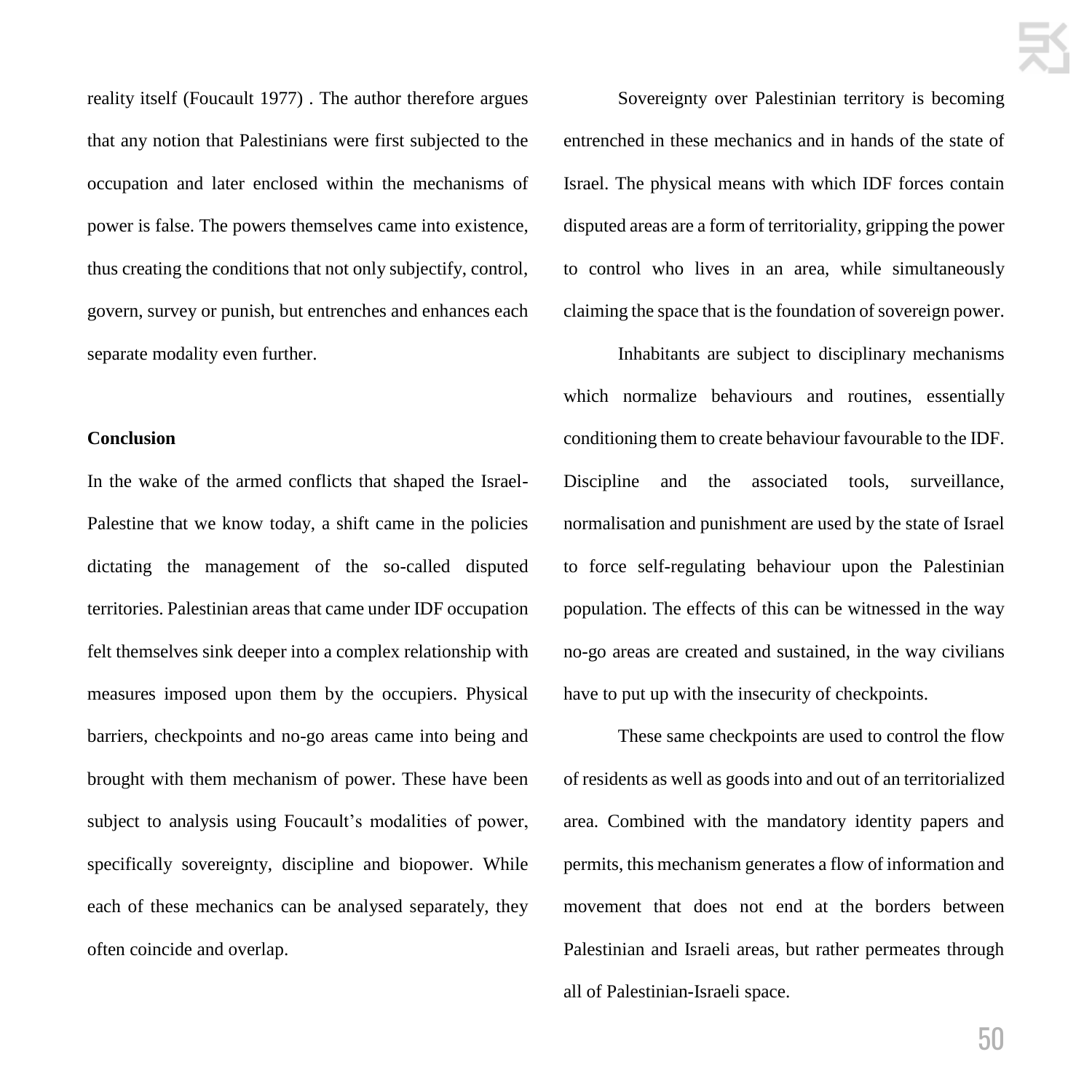In conclusion a biopolitical chokehold was erected on the occupied territories, effectively controlling the flow of individuals and goods, while simultaneously gaining intelligence on the subjects. The effects of the Foucauldian mechanics is unlikely to fade soon, as the conflict is yet to show any significant signs of improving. With this in mind, it is more likely that measures of this nature will proliferate and strengthen their grip on the Palestinian population.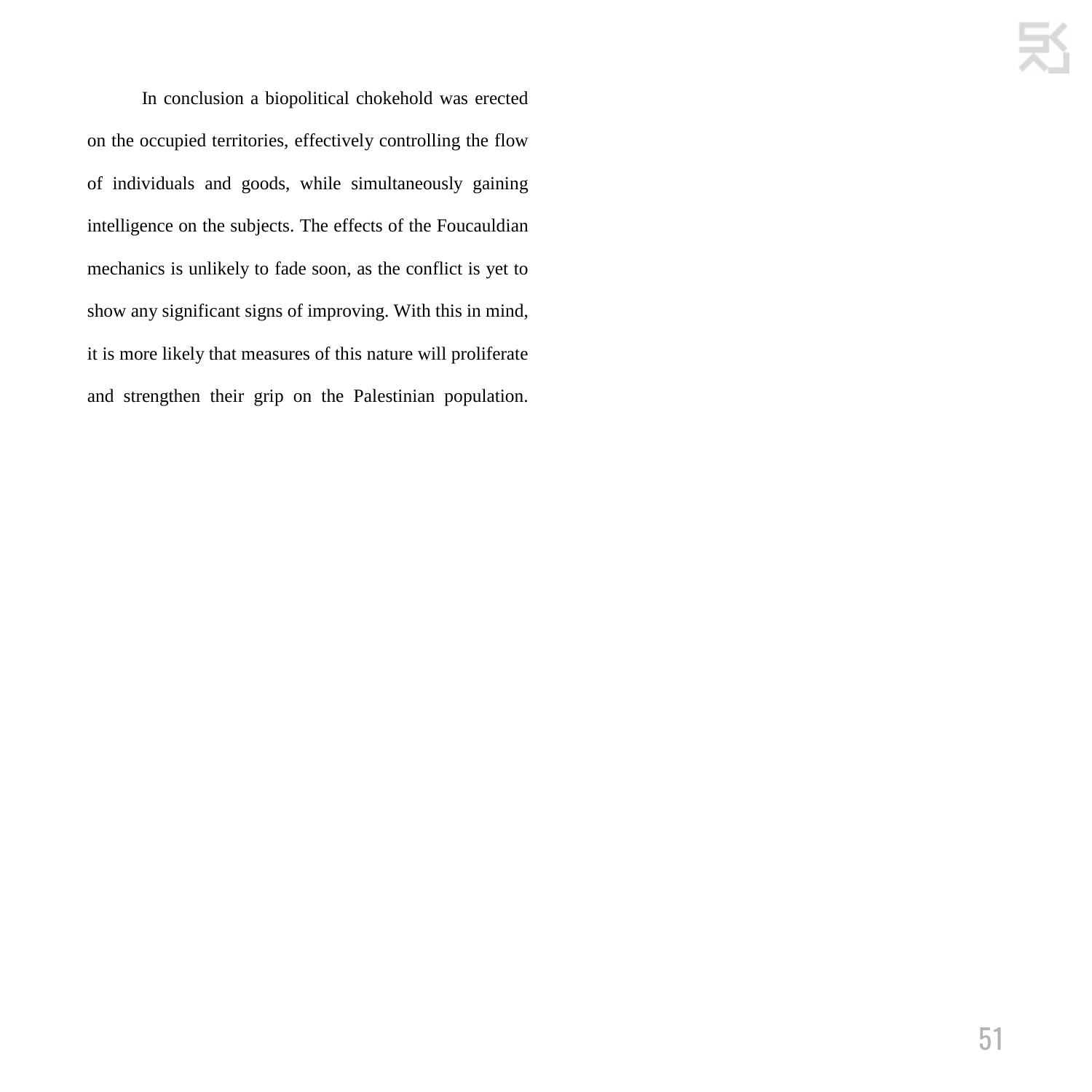# **Bibliography for** *The workings of Foucauldian power within occupied Palestine*

# Allen, Lori.

2008. Getting by the occupation: How violence became normal during the Second Palestinian Intifada. *Cultural Anthropology*, 23(3): 453-487.

# Amnesty International.

2001. Broken Lives – A Year of Intifada.

https://www.amnesty.org/en/documents/mde15/083/2001/en/ Bishara, Amahl.

> 2017. "Sovereignty and Popular Sovereignty for Palestinians and Beyond." *Cultural Anthropology* 32(3): 349-358.

# Foucault, Michel.

1977-1987. Security, Territory, Population. Lectures at the Collège De France.

# Foucault, Michel.

1977. *Discipline and Punish: The Birth of the Prison*. Penguin Books.

Galchinsky, Michael.

2004. "The Jewish settlements in the West Bank: International law and Israeli jurisprudence." *Israel studies* 9(3): 115-136. Gregory, Derek.

2004. "Palestine under siege." *Antipode* 36(4): 601-606. Kelly, Tobias.

> 2004. "Returning home? Law, violence, and displacement among West Bank Palestinians" *PoLAR: Political and Legal Anthropology Review*, 27(2): 95-112.

Lemke, Thomas.

2001. 'The birth of bio-politics': Michel Foucault's lecture at the Collège de France on neo-liberal governmentality" *Economy and Society* 30(2): 190-207.

Mbembe, Achille and Meintjes, Libby.

2003. "Necropolitics." *Public Culture* 15(1): 11-40.

Parsons, Nigel and Salter, Mark B.

2008. "Israeli biopolitics: Closure, territorialisation and Governmentality in the occupied Palestinian territories." *Geopolitics* 13(4): 701-723.

# Penslar, Derek J.

2001. "Zionism, Colonialism and Postcolonialism." *Journal of Israeli History* 20(2-3): 84-98.

# Robben, Antonius C.G.M.

2018. *Argentina Betrayed: Memory, Mourning, and Accountability*. University of Pennsylvania Press.

# Weber, Max.

"Politics as a Vocation." Lecture at Munich University, July 1918.

# Wick, Livia.

2011. "The practice of waiting under closure in Palestine" *City & Society*, 23: 24-44.

# Yiftachel, Oren.

2005. "Neither two states nor one: The disengagement and "creeping apartheid" in Israel/Palestine" *The Arab World Geographer/Le Géographe du monde arabe*, 8(3): 125-129.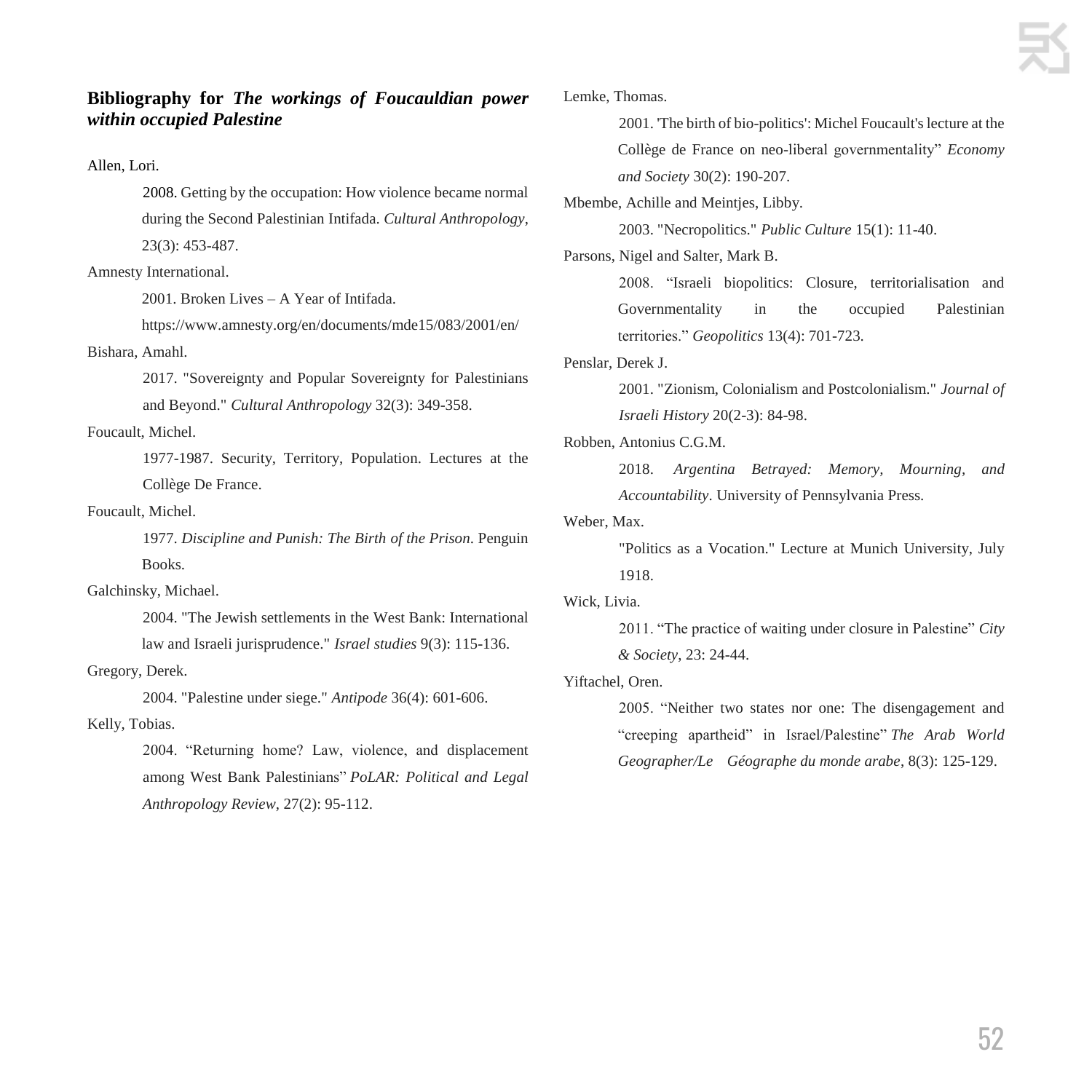# .A Modern Fairytale.

# Robin Ravestein

"In my opinion, this article offers a good example of a contemporary "mediated event", in which something traditional like a wedding is almost treated as a consumption product. This is made possible by the (social) media, allowing millions of spectators to follow the wedding of two famous people."

*"[…] weddings do not belong only to brides and grooms but to all who attend, watch and fantasize"*

(Grimes 2000: 161).

**Keywords:** Popular culture, religion, mediatization, authenticity, performativity.

# **Introduction**

On December 1st and 2nd 2018, the wedding of Priyanka Chopra and Nick Jonas took place. She is an Indian actress, feminist and philanthropist; he is an American singer (Hindustan Times 2019). To stay true to their origin, they explicitly chose to have two wedding ceremonies: one traditional Hindu Mehndi ceremony and one Christian ceremony. This decision did not only symbolize the merging of their faiths, but also of both their families. After the wedding many pictures, videos and interviews appeared in popular media sources like 'People Magazine' and social media platforms as Instagram. These insights into their wedding showed a highly romanticized image of their love story.

This paper will analyse how a wedding, due to among others the widespread sharing and display on social media, can be seen as a mediatized event, that illustrates the inextricable link between religion and popular culture. Therefore, this paper will try to answer the following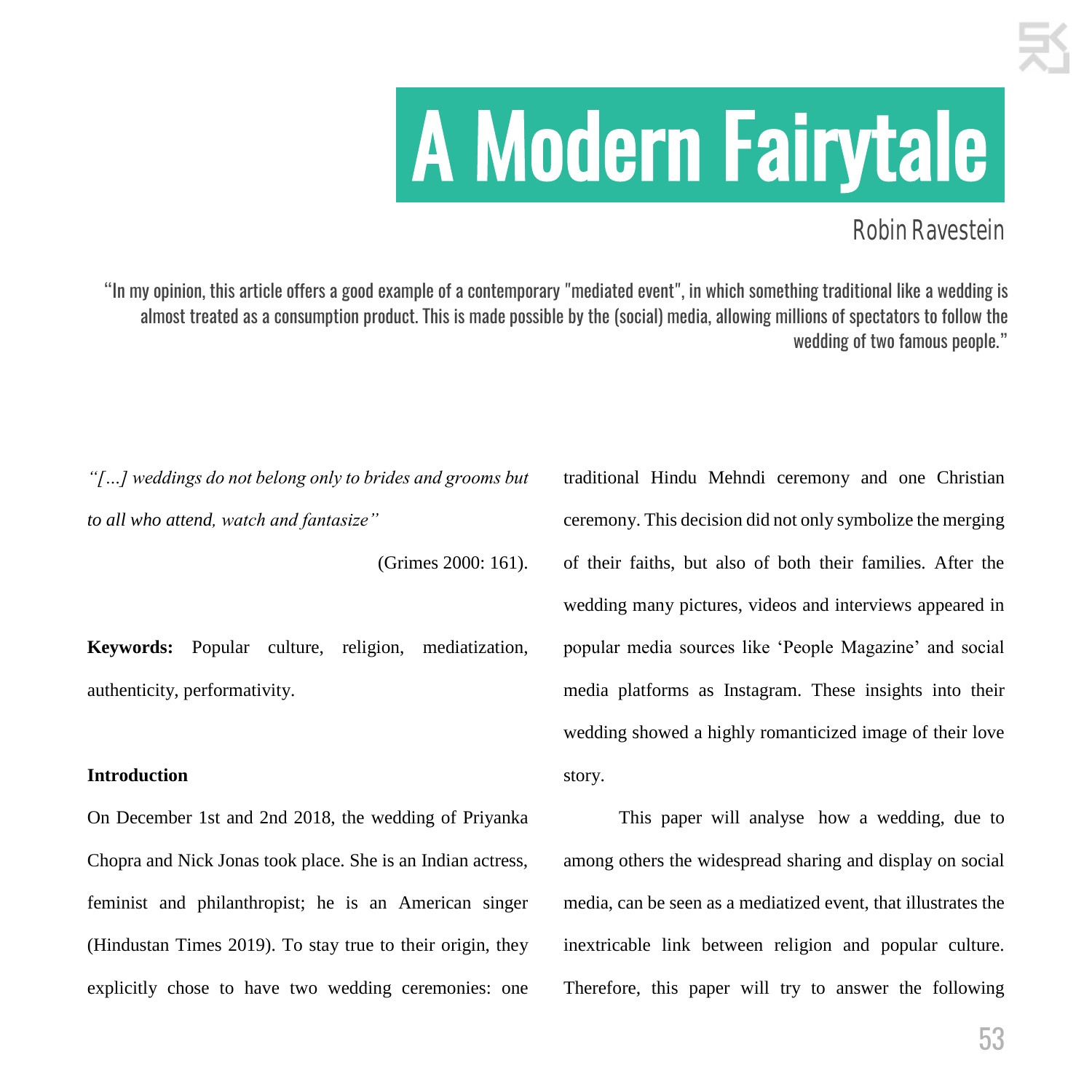question:: "How can the wedding of Priyanka Chopra and Nick Jonas be characterized as a prime example of the interaction between religion and popular culture".?" To answer this question the approach of Chris Klassen (2014) will be used as the main theoretical frame, complemented by concepts such as mediatization, performativity and the role of new media. Through the use of these concepts, this paper will show how a seemingly traditional and religious wedding ceremony, nowadays can be transformed into a highly popular and influential event.

First, the approach of Klassen (2014) will be discussed. Second, the concept of mediatization will be explained as well as its influence on society. Third, the concept of authenticity will be used to explain why this specific event, a wedding between cultures, is such a striking example of Klassen's approach of popular culture and religion in dialogue. In the end, this paper will conclude by explaining how this wedding is arguably not only a wedding between individuals, but can also be seen as a wedding between religion and popular culture.

**Klassen's approach of popular culture and religion in dialogue**

Chris Klassen (2016) provides us with a point of view through which this mediatized event can be seen. She argues that religion and popular culture are in dialogue. With this she is referring to the constant discussion in which religion and popular culture are intertwined, influencing each other. (Klassen 2016). This approach connects to their wedding in the way their marriage and the attached ceremonies can no longer be seen separately from the influence of modernity. In a similar way, popular culture cannot be considered completely separated from religion, rather they are in dialogue. As both popular culture and religion are permeable to several aspects of society, they should not be treated as separate entities.

What is popular culture? This concept has no clear definition. It constantly changes over time (Klassen 2014). In the late 18th and early 19th century the term was used to refer to mass and folk culture. These linked to a romanticized and idealized culture that was visible due to modernization (Klassen 2014). Popular culture is likely to be connected to religion in the way it is integrated in the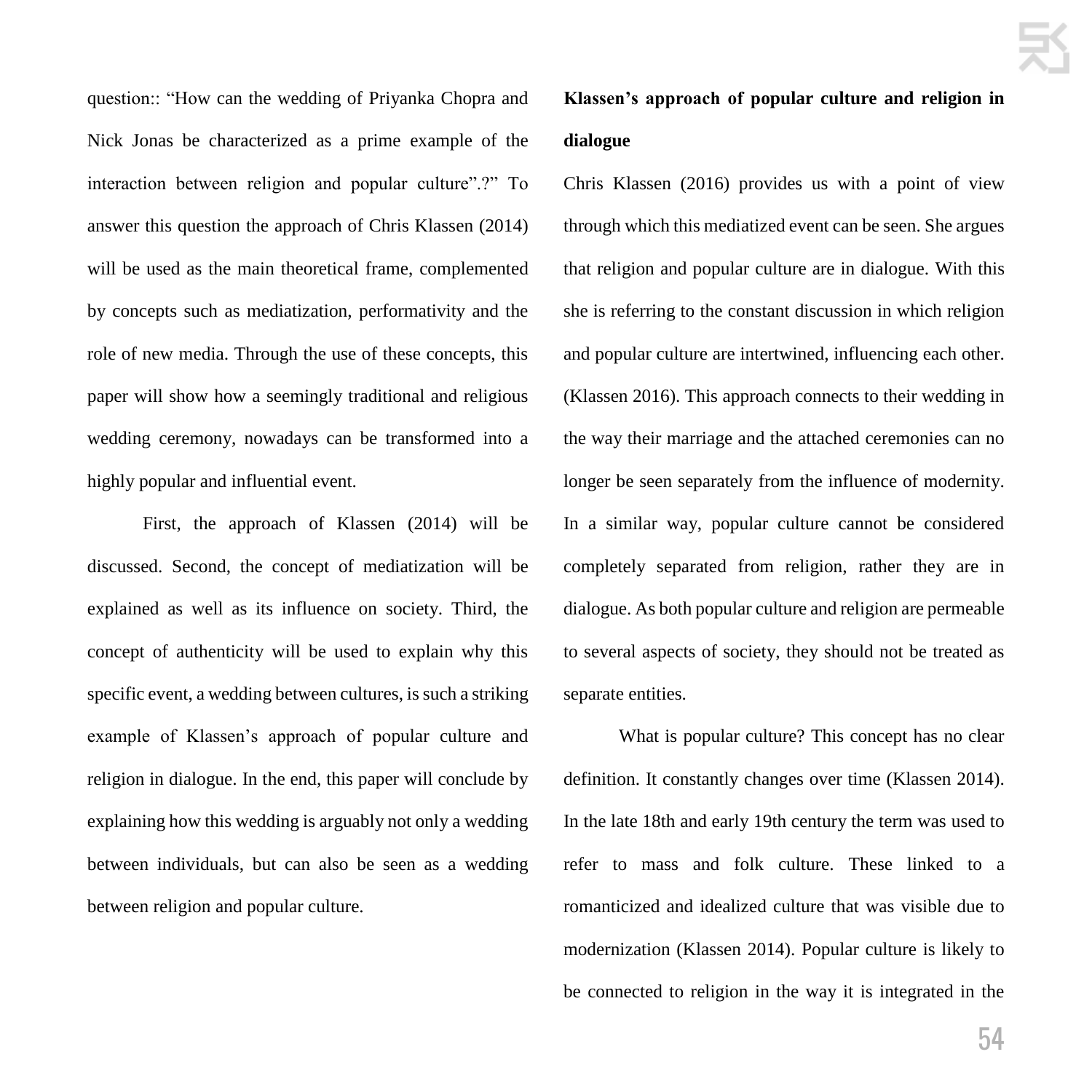political realms of religion, gender, class, globalization and post-colonialism (Klassen 2014).

Religion, according to Klassen is also hard to define. There are several ways to treat this phenomenon. One of them is the non-static state of religions. Thomas Tweed (2006) emphasizes "religions flux between individual and communal practice, between organic mindbrain activity and cultural constructions, between the movements of migrations and the groundedness of home". (Klassen 2014: 16). This so-called "lived approach" bases the elements of cultural production and activity on people's lived experiences, whether professed high culture of mass mediated popular culture. This approach emphasizes the hybrid character of religion and therefore applicable to this case.

# **Mediatization: the key concept to explain the influence of media on culture**

According to Hjarvard (2008) *mediatization* is the process which follows the making of media into an independent institution. This independent media provides an alternative interpretation of everyday life. He emphasizes that most of the religious issues represented in the media, do not originate from the institutionalized religions, "but are delivered through genres like news, documentaries, drama, comedy, entertainment and so on. Through these genres, the media provide a constant fare of religious representations that mixes institutionalized religion and other spiritual elements in new ways" (Hjarvard 2008:12). The media provides us a experience we can share together (Hjarvard 2008).

In sum, looking at Hjarvards definition, one can state that this specific wedding can be characterized as mediatized and is therefore an interesting case for the analysis of the dialogue between religion and popular culture.

# **Mediatization as a way to make religion more popular**

The article of Mankekar (2002) is a good example of mediatization. It is important to note that even though this article is about Hinduism and India, the aspect I want to cover is the one of mediatization of religion, through an example of a serial. 'Ramayan' is a serial based on an important Hindu epic. The serial is about gods, family and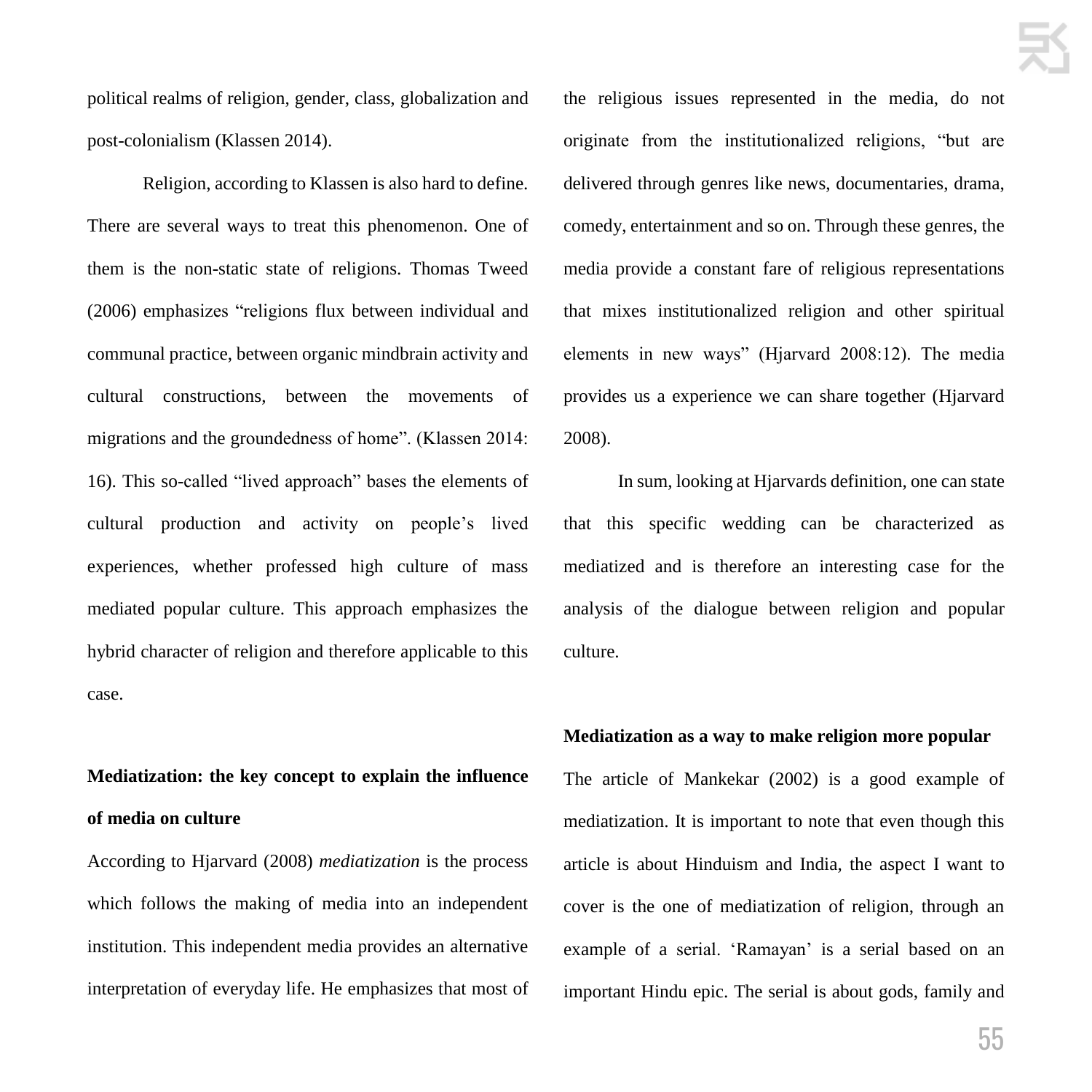Indian values like honor. It attracts especially Hindu viewers because, as they say it themselves, watching Ramayan made them relate to their Hinduism, going back to the authentic idea of being Hindu. Is also made them feel like they engaged in a religious ritual, touching the divine. Even though their *bhakti*, meaning the subject of worship, was electronically mediated, this did not lessen its authenticity. It actually increased the viewers' devotion to Hinduism, as the tv serial spoke to people's imagination and therefore helped building *darshan*, which represents an active relationship with the sacred. It can be seen as a form of interaction. The popularity of the serial is due to the important moral lessons to guide its viewers in everyday life (Mankekar 2002). Mankekar shows us people have the need to grasp a sense of belonging and can easily do so by watching a serial. He emphasizes that religion can be idealised, as seen in the serial. Therefore media cannot be seen as only fictional. It can also create new feelings of belonging to, for example, a certain nation state. Drawing the line to the case of the wedding of Chopra and Jonas, this wedding also spoke to people's imagination. With their wedding event the couple provided the world a highly romanticized spectacle, honoring the Hindu religion at the *Mehndi* ceremony. In here the media played an important role fueling the people's imagination of a romantic marriage, especially because the couple received a lot of criticism. He was accused marrying her solely for her money and the fact the age difference is 11 years, made it more special to celebrate their love in such an unique way (Hindustan times 2019). What a traditional Hindu ceremony entails and how this is applicable to Priyanka and Nick is outlined in the next paragraph.

# **Traditional Hindu wedding**

As Priyanka was born and raised in India, it was very important to her and her family to have a traditional Hindu wedding (Hindustan Times 2019). The traditional Hindu wedding ceremony consists of the following customs, *Mangal Snan*: both young man and woman do this ritual. Mangal is auspicious, snan denotes bath. It is customary to apply turmeric and sandalwood to the face and the body. This is because it should work healing and has medicinal qualities. The symbolic idea behind this is that it prepares the two to look attractive to each other. Nowadays a beauty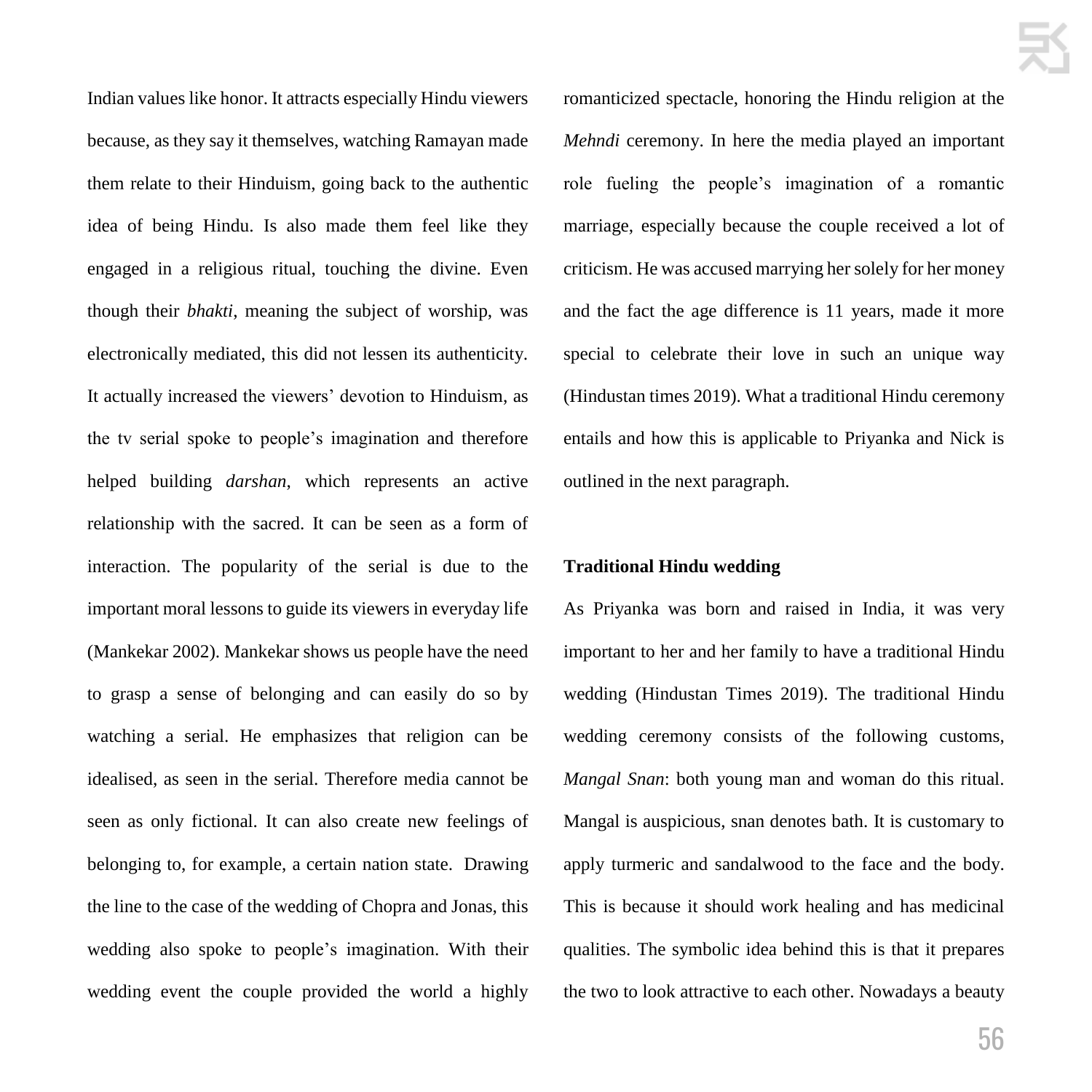parlour does the required work. The girls adorn their hands and feet with *mehndi*, or henna paste. Mostly all the women of the family apply the henna. At the Hindustan wedding ceremony of Chopra and Jonas they also included the mehndi ritual.

At the ceremony it is customary for the maternal uncle and maternal grandfather to give gifts to the bride, parents and other family members. This is called the *Bhath*  ceremony. This originates from the idea that women could derive wealth from their parents. In ancient times girls got married at a very young age and were dependent on the support of their husband's family. Now there are equal rights for man and woman (Bhalla 2002), as seen by the case of Priyanka and Nick. She is the most famous woman in India, who makes her own money and who is very independent. She is equal to her husband as he also earns a lot of money with his profession. This paragraph showed how the newlyweds integrated the traditional Hindu ceremony in their wedding, as part of the celebration and relating to Priyanka's origin. To have this ceremony at one day, and a Catholic the other day was a very conscious decision. In here we see the more traditional aspect of a marriage, unfolding in the rituals the Hindu ceremony contained. How both these ceremonies contributed to the mediatization of their marriage becomes clear in the next paragraph, but first we will zoom in on the specific event of a wedding to explain why the concept of marriage can be seen as more grasping and popular. To address this the concept of authenticity will be used.

# **There's nothing more authentic than a wedding**

Taylor (2007) takes up the notion of *authenticity* as the need of humans to grasp some sort of purity of human life. Everyone wants to find their own humanity, apart from conformity imposed on them from outside by society, religious or political authority. Besides a 'social imaginary' in which people seize themselves and others as existing and acting simultaneously, (Taylor 2007) at events as Lady Di's funeral or a rock concert, people are touched because they feel connected to something greater. It can be deeply moving or admirable that those who have the power to create some common feeling can take us out of everyday life, and make us grasp something exceptional (Taylor 2007).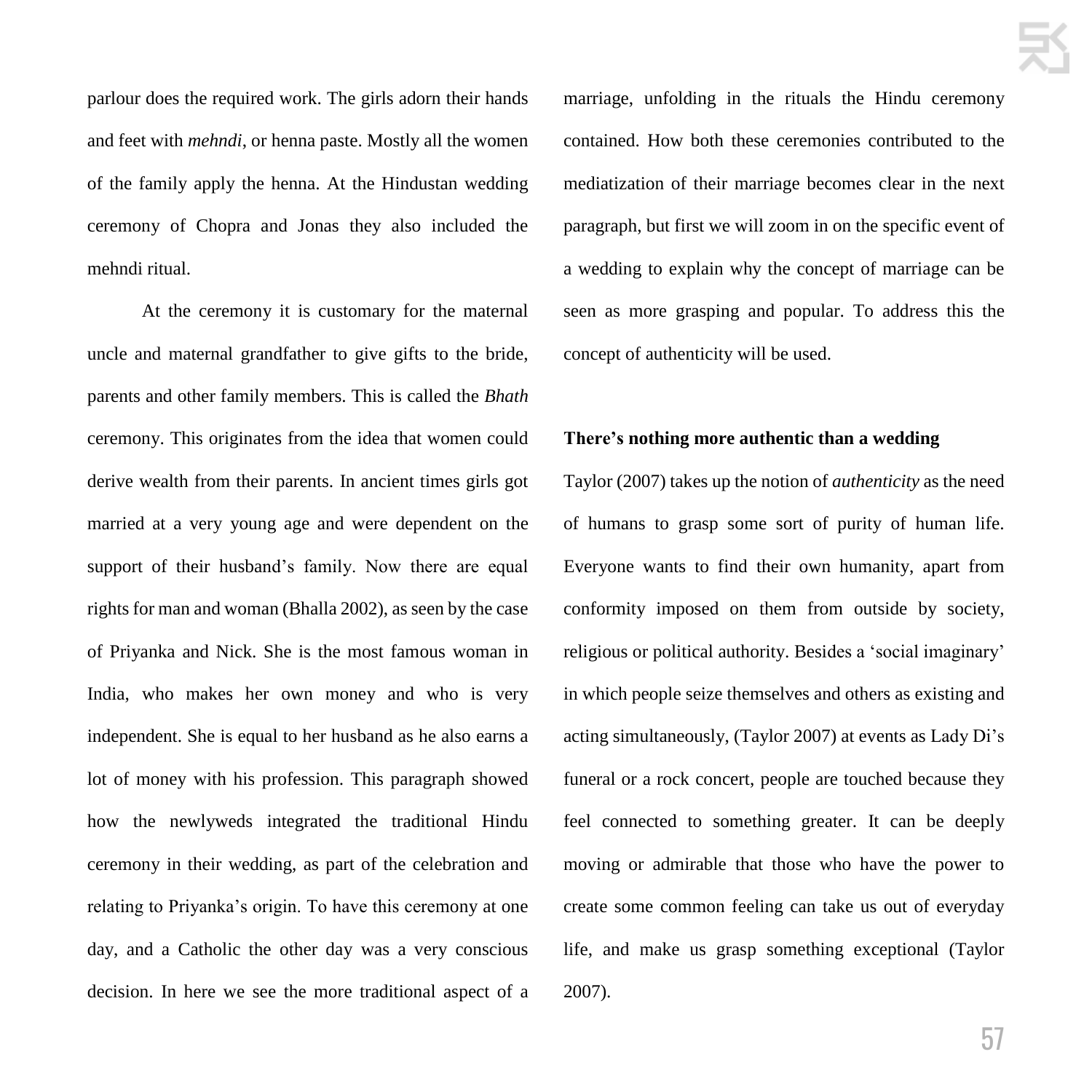Priyanka and Nick created their own fairytale wedding and moved their spectators. Not only the guests who attended physically, but also anyone who had access to the media platforms became spectators. A wedding can be seen as highly emotional event, in which the personal touch of those who are getting married seems very important. The authenticity of this particular wedding is not only to be found in the two wedding ceremonies. Also the wedding gown of Priyanka was filled with symbols, for example the date she had met Nick Jonas, all referring to their relationship (Hindustan Times 2019). Attending a wedding is an experience en sich, contemplating the rituals a wedding ceremony consists of. If rituals make us feel connected to each other, weddings definitely qualify as rituals (Otnes and Pleck 2003). "People seek to escape a world laden with bureaucracy and technology for a romantic utopia and actively employ goods and services that have been accorded a sacred aura in order to fill their lives with romantic overtones. We inhabit a world where romanticization of commodities and the commodification of romance go hand in hand" (Otnes and Pleck 2003, 11). Wedding magic is shielded from cynical interpretation by its association with religious symbolism and its status as a once-in-a-lifetime occasion (Otnes and Pleck 2003, 14). In here we see people do associate weddings with a certain symbolism, which is in line with religion. These authors also emphasize the need of people to grasp something as romance, to feel moved. Ironically they name people want to escape technology, even though we will see in the case of Priyanka and Nick, technology can actually contribute to feelings of romance. So while one can state that a wedding is emotional and authentic, it is also highly planned and intentional. When looking at the wedding of Priyanka Chopra and Nick Jonas, it was certain that nothing was left to chance. Therefore, the concept of performativity will be used in the next paragraph to define this wedding as being influential.

# **Their marriage: an act of performance?**

What is contributing to turning the wedding into a mediatized event is the way it is performed to the world. A groundbreaking scholar on the notion of *performativity* is Judith Butler. She argues among others that gender is constructed and thus not a natural given. It is performed, and can therefore be seen as performativity. Not only gender, but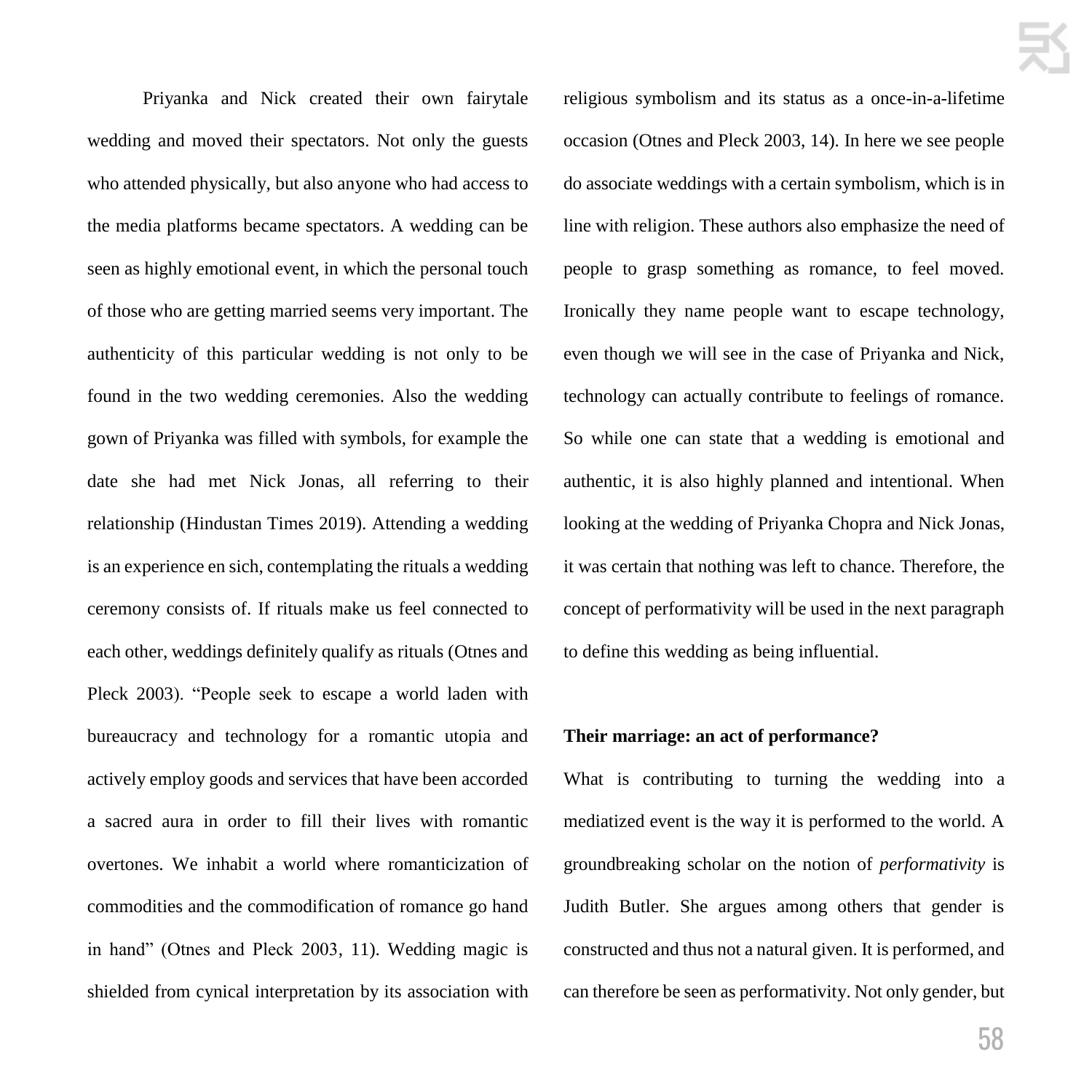many other aspects of human life can be expressed in different ways (Klassen 2014:45). Popular culture holds a strong power of representation (Klassen 2014). This becomes also visible regarding the Instagram followers of Priyanka and Nick and readers of People Magazine and other media. The pictures and videos shared on their accounts are picked out by the celebrities themselves. With posting pictures and videos of their wedding ceremonies, they are in a way *performing* their marriage to the outside world. The way they portray themselves is a very conscious one. By social media the lives of otherwise unreachable celebrities, become more tangible (Wheeler 2014). Chopra chose to put pictures of her wedding on social media chanel Instagram, with which she reaches the large amount of 34,4 million followers. As she says herself about her wedding photos: "one of the most special things that our relationship has given us is a merging of families who love and respect each other's faith and cultures. And so planning our wedding with an amalgamation of both was so amazing. An important part of the pe wedding rituals for the girl in an Indian wedding is the *Mehendi*. Once again we made it our own and it was an afternoon that kicked off the celebrations in the way we both dreamed" (Chopra 2018). Nick Jonas also posted many pictures of the wedding on his Instagram account, with captions emphasizing it was the happiest day of his life.

Grimes (2006) argues there is no other ritual conditioned to an iconized visuality, as getting married is. The visual documentation of the event validates it, instead of disrupting it. In his eyes weddings are quite clearly performative events (Grimes 2000). If we look specifically at American weddings, they can be seen as a direct result of the connection between ritual and consumption (Otnes and Pleck 2003). Nick Jonas and Priyanka Chopra showed their wedding did contain a high level of richness. As red before, the ritual part was very present in their ceremonies, as also the consumption. "[Modern] weddings evoke romance, allure, fashion, style, and glamour", states Lieu about Asian-American weddings (Lieu 2014: 133). They flew in all their family and friends, celebrated the whole week and held their wedding at a castle. This all shows they had the money to tackle it so big (Hindustan Times 2019).

It could not be defined as influential without the exposure that this event generated. Therefore, the aspect of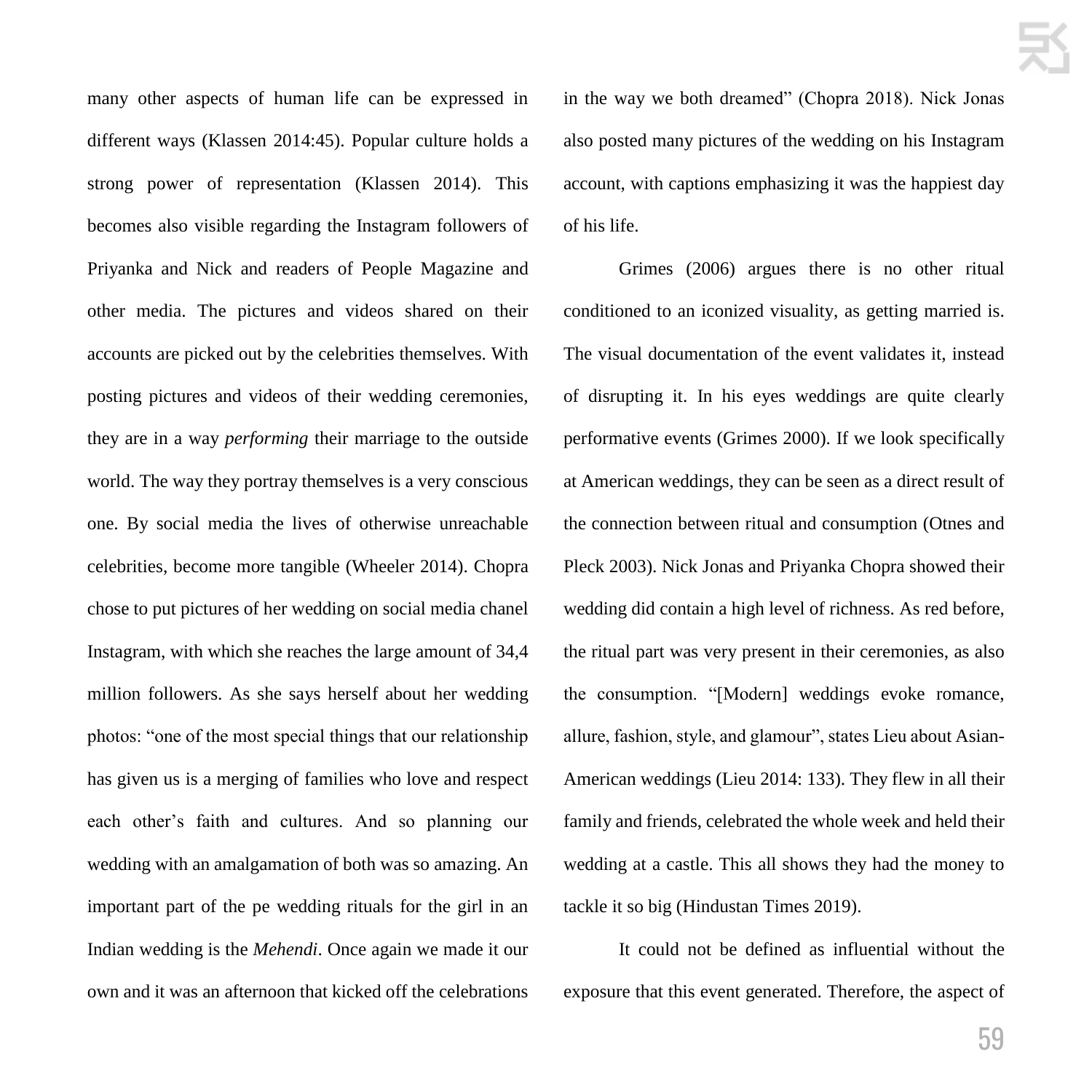new media (e.g instagram) was decisive in making this specific event so popular.

# **A wedding with more than 50 million 'witnesses'**

Marshall (2006) speaks of *new media*, for example social networking sites, SNSs, who are now taking over mass media in the production and circulation of celebrity discourse. They facilitate permeation of celebrity culture to the general population. This new media, which used to be the exclusive domain of celebrities and was managed by traditional media, is now encouraging regular people to show and promote the self in the public world. In this culture of presentation celebrities remain reinforcing cultural significance as they continue in constructing images and their public self via new media (Marshall 2006). "Over the years SNSs have become the major communication tool by which people develop their personal online network. Even though Facebook is still most popular, Instagram has exceeded Twitter and other social media platforms in terms of users" (Lee et al. 2015).

Instagram is a mobile photo-sharing application launched in 2010. As it markets itself: "a medium that

allows users ''to transform an image into a memory to keep around forever." Instagram users tell their stories through photographs and short videos. Text-only content cannot be created here, whereas on Facebook and Twitter this is possible. A strong visual-oriented culture is created by this "image first, text second" rule of Instagram (Lee et al. 2015: 552). As mentioned before, Priyanka has a lot of Instagram followers. Her husband is also doing not so bad, with 20.3 million followers (Jonas 2018). By sharing their wedding on this social media platform they eternalized their marriage.

"The text and images of celebrities propagated by mass media typically highlight celebrities' successful, happy, and glamorous lives" (Seo and Hyun 2018: 3480).

Marshall and the other authors above showed that by the help of media the wedding can be seen outside the boundaries of the traditional religious phenomenon, a wedding normally would be located.

# **Conclusion**

So after this amazing and fairytale wedding the main question of course is: will they live happily ever after? While this remains to be seen, the article did argue that their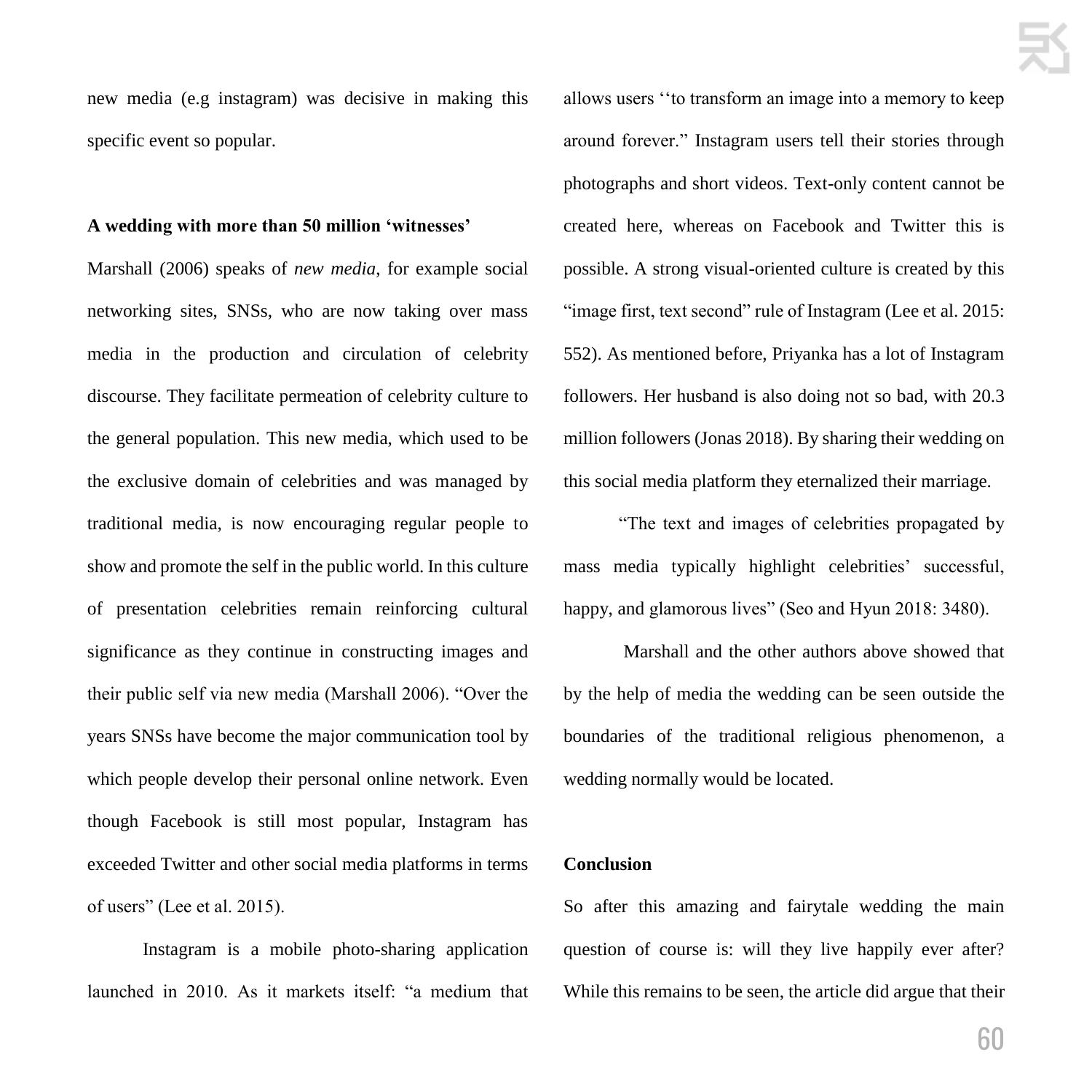wedding was much more than a wedding between two individuals. It can be defined as a perfect and influential illustration of the interplay between religion and popular culture.

By using the approach of Klassen (2014), this wedding can be used as a very apt case study of how different religions interact with popular aspects of culture and how they inextricably influence each other. Due to the fact that this wedding was not an isolated event, but on the contrary, highly mediatized - the mediatization effect is essential in stating that this wedding is a good illustration of the dialogue and its influence on society. According to Klassen, popular culture and religion are in constant dialogue, influencing each other.

The portrayal of their wedding can in one way be seen as very religious and traditional, while it at the same time also portrays aspects as consumerism, fashion and other aspects of modernity. In not many events, this interplay was made so obvious than in their wedding. Their deliberate choice to perform their marriage in a certain way contributed to this continuous interplay and dialogue. One could even say that the theme of their wedding was to bring together religions and cultures and to turn this combination into one of the most popular wedding themes. Without the use of new media, in this case specifically Instagram, it was shared with more than 50 million people all over the world. This influence and outreach cannot be underestimated.

In sum, this article analysed why this event is such a striking example of the different ways religion and popular culture are intertwined and interacting with each other and the important role of mediatization. So while one can argue that religion in itself is becoming less popular, this wedding could not have been so popular without religion.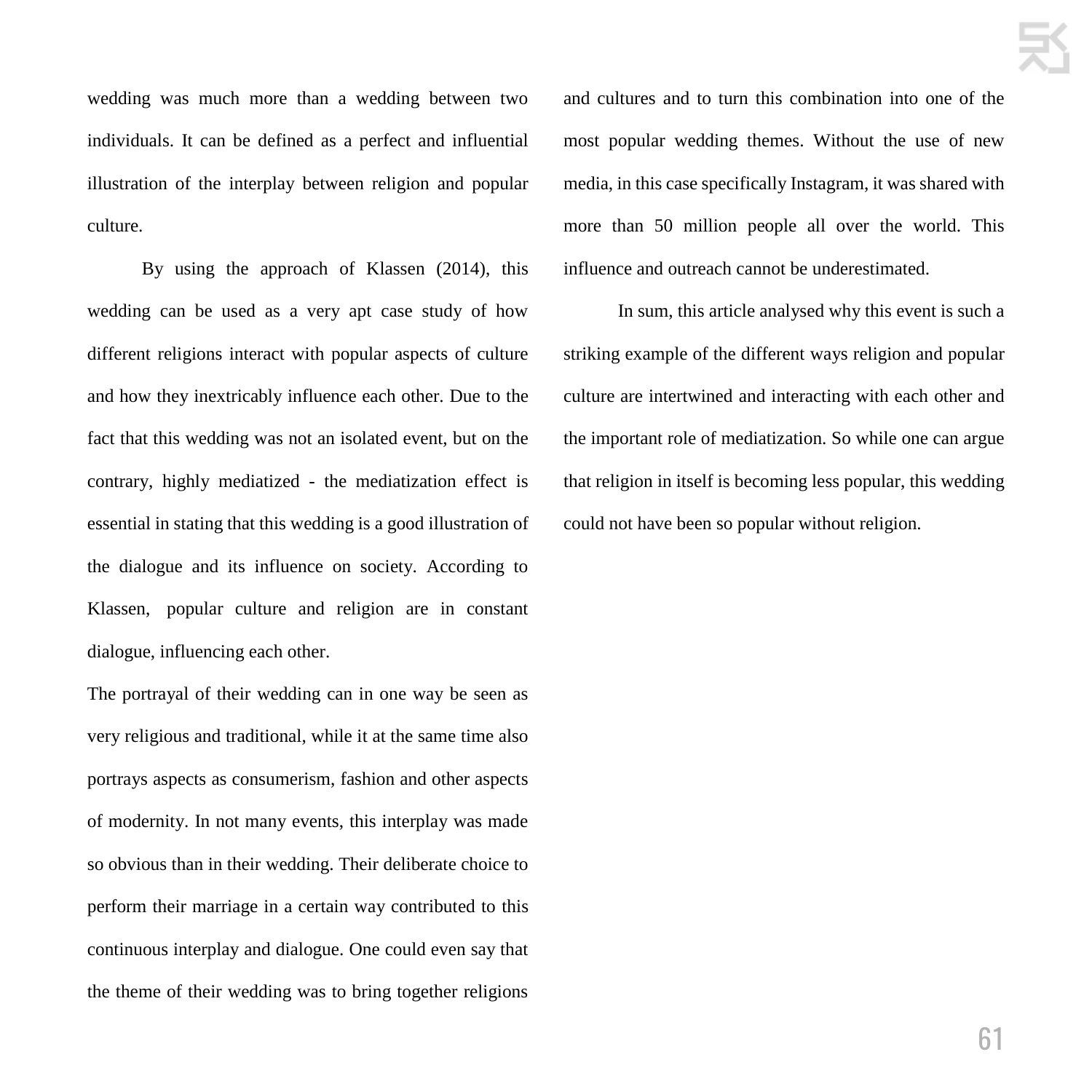# **Bibliography for** *A Modern Fairytale*

Bhalla, Prem P.

2009. *Hindu Rites, Rituals, Customs and Traditions: A to Z on the Hindu Way of Life*. Mumbai: Hindoology Books.

Chopra, Priyanka.

Instagram Photo, December 1, 2018. https://www.instagram.com/p/Bq2Y95tH9NL/

Hindustan Times.

"Priyanka Chopra's kaleere captured her love story with Nick Jonas". Last modified January 8, 2019.

https://www.hindustantimes.com/bollywood/priyanka-chopra-

s-kaleere-captured-her-love-story-with-nick-jonas-see-

pics/story-iL4vJW9DD1hKHb49Vn11MJ.html

Hjarvard, Stig.

2008. "The Mediatization of Religion. A Theory of the Media as Agents of Religious Change" *Northern Lights* 6: 9-26.

# Hjarvard, Stig.

2008. "The Mediatization of Society A Theory of the Media as Agents of Social and Cultural Change" in *Nordicom Review* 29(2): 105-134.

### Jonas, Nick.

Instagram account. December 1, 2018.

https://www.instagram.com/nickjonas/

Klassen, Chris.

2014. *Religion and Popular Culture: A Cultural Studies Approach.* Oxford: Oxford University Press.

Lee, Eunji, Lee, Jung-Ah, Moon, Jang Ho and Sung, Yongjun.

2015. "Pictures Speak Louder than Words" *Cyberpsychology, Behavior, and Social Networking* 18(9). Mary Ann Liebert, Inc. DOI: 10.1089/cyber.2015.0157.

# Mankekar, Purnima.

2002. "Epic contests: Television and religious identity in India*.*" *Media worlds: Anthropology on new terrain*. Berkeley: University of California Press. 134-147.

Marshall PD.

2006. "New media, new self: The Changing Power of the Celebrity*"* Marshall PD (ed.) *The Celebrity Culture Reader*. London: Routledge. 634–644.

Otnes, Cele C., and Pleck, Elizabeth.

2003*. Cinderella dreams: The allure of the lavish wedding*. University of California Press.

# Seo, Mihye and Hyun, Ki Deuk.

2018. "The effects of following celebrities' lives via SNSs on life satisfaction: The palliative function of system justification and the moderating role of materialism" *New Media & Society* 20(9): 3479–3497.

# Taylor, Charles.

2007. *A Secular Age*. Cambridge, Mass: Belknap Press of Harvard University Press. Chapter 13.

# Wheeler, Mark.

2014. *"*The Mediatization of Celebrity Politics Through the Social Media*" International Journal of Digital Television* 5(3).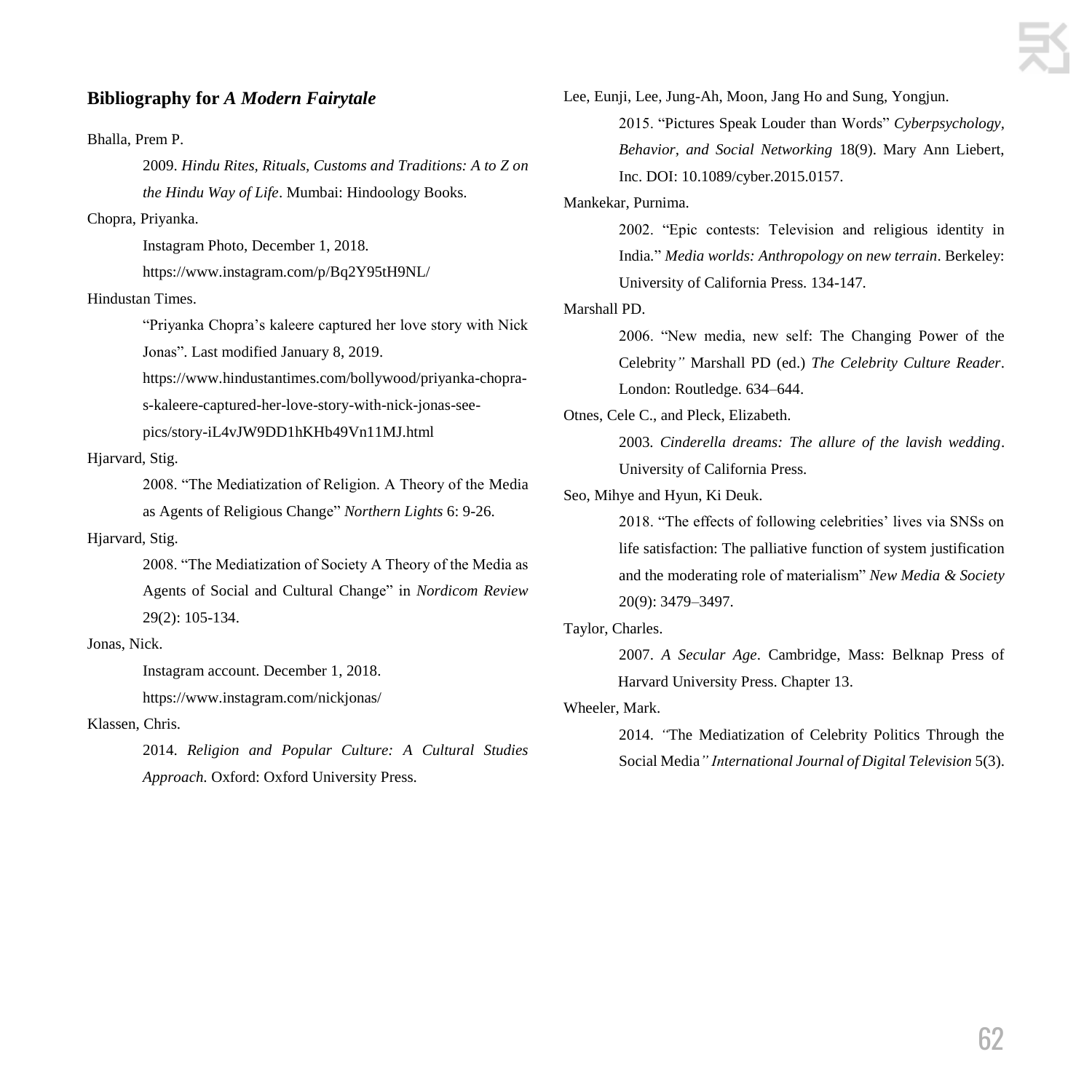# The chain of Hydro-treated Vegetable Oil

Contemporary fault lines in the Roundtable Sustainable Palm Oil Certification Scheme.

# Dineke Verkleij

"In this essay I tried to capture fault lines within a discourse of a Global Voluntary Certificate Scheme. Hegemonic discourses of sustainability such as Fairtrade, the SDG's and RSPO, which are so often blindly followed, can consist of fault lines we should not ignore. A framework is provided by analysing such schemes on several scales; local, national and international. Although schemes such as RSPO should be critically analyzed, we cannot forget that they are a good attempt at creating a better future."

# **Introduction**

The word sustainability seems to attract people to buy products presenting a promise for a better world. The Neste My Renewable Diesel (NMRD) is such a product that promises sustainable energy based on Hydro-treated Vegetable Oil (HVO). However, within academic circles sustainability is considered contested (Stuart 2010). Even though sustainability is not monolithically, there are Global Voluntary Certification Schemes promising to govern the idea of sustainability. These schemes have become a proxy for globalization, connecting a trans-locally connected world creating hegemonic versions of globalization (Sassen 2007; Giddens 2002).

**Hydro-treated vegetable oil** (**HVO**) is a plant based renewable resource, in this case based on palm oil, which can be converted into a biofuel or diesel as a source of energy. However, it is only considered a renewable resource if the rate of harvesting is consistent with the rate in which nature can replenish it.

**Neste My Renewable Diesel** (**NMRD**) is the product of the company Neste. It is a biodiesel based on hydro-treated vegetable oil and can be found at most gas stations. It is a relatively expensive biodiesel.

**Roundtable Sustainable Palm Oil** (**RSPO**) is a global voluntary certificate scheme. It is a non-profit organization that governs their idea of a sustainable production of palm oil. Their governance of sustainability is captured in eight principles (mentioned in the essay). They are active on a international scale connecting multiple stakeholders, on local, national and international scale, within the production and consumption of palm oil.

**Fedepalma**, is a Colombian national association of palm oil farmers. They connect and protect cultivators of palm oil on a national scale. Cultivators of palm oil consists of Big Holders, relatively large corporations producing palm oil with a high amount of resources, and Smallholders, relatively small-scale producers of palm oil with low amount of resources. Smallholders are often dependent on Big Holders for resources such as mills.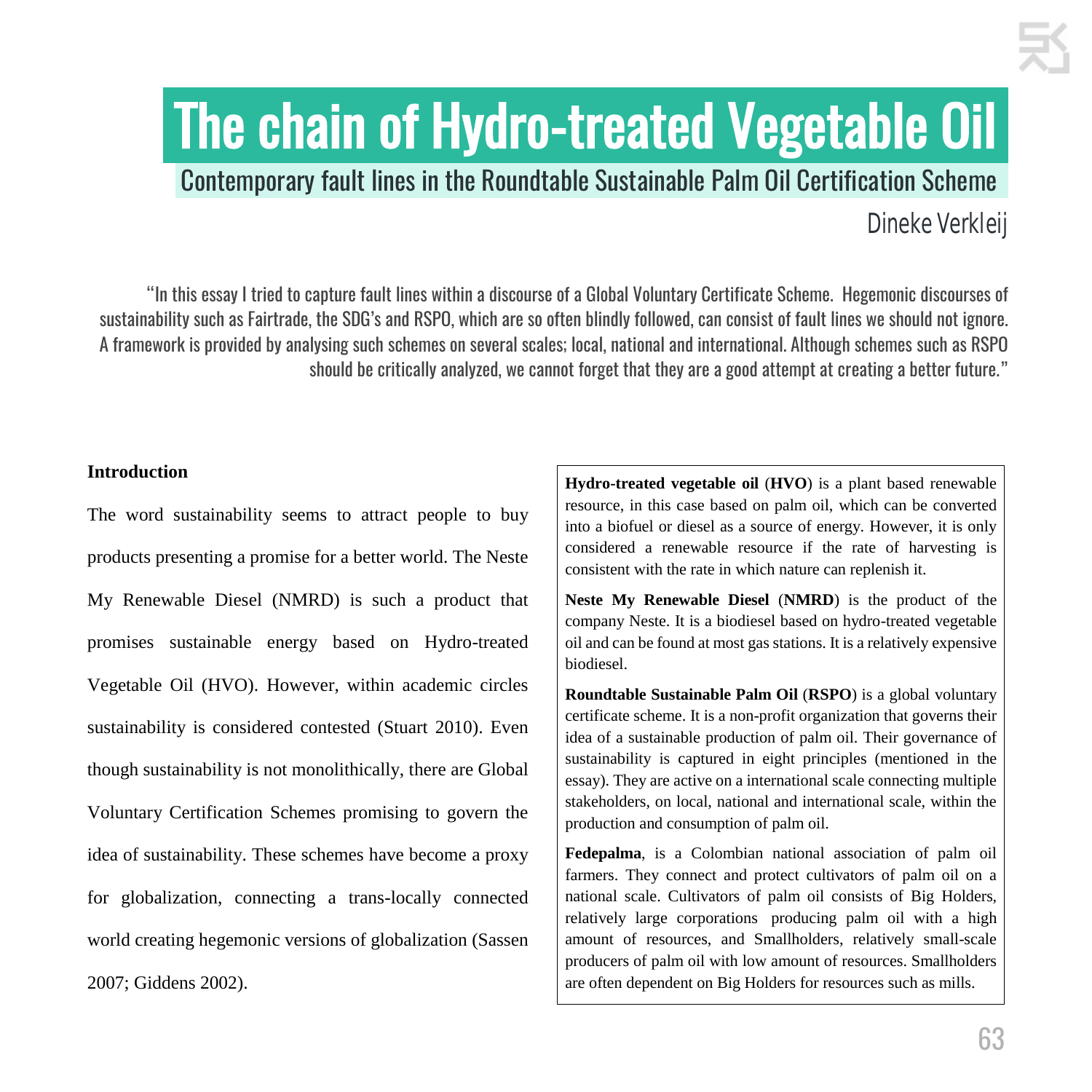This trans-locally connected world becomes evident in the commodity chain of NMRD HVO, that has three destinations, its place of origin where the palm fruit is cultivated, the palm oil mills that extract the mesocarp from the palm fruit into crude palm oil and finally the process of converting the crude palm oil into the HVO biodiesel at the Neste company in the Netherlands. From the start of the process at the palm plantation in Middle Magdalena region in Colombia until the conversion into HVO at Neste, the renewable resource is accompanied by the global voluntary certification scheme Roundtable Sustainable Palm Oil (RSPO).

 In this paper the chain of NMRD HVO is followed by analysing the relationship between RSPO and stakeholders involved on a local and national scale in Colombia, and on a national and international scale in the Netherlands. While analysing the social and political dynamics in the hunt of RSPO for sustainable palm oil, I argue that three fault lines can be discovered in its discourse.

 In this paper I have tried to provide a critical outline through which Global Voluntary Certificate Schemes could be understood. In specific I outline the fault lines that can be discovered in the discourse of RSPO that tries to ensure the sustainability of their products. Although this paper suggests that these schemes should be critically analyzed, we cannot deny that they are a good step towards a better future.

# **From palm fruit to palm oil in Colombia**

In Colombia the RSPO is intertwined on different scales within the chain of palm oil production. To analyse the involvement of RSPO in the production process of palm oil I have divided its interaction with actors on a local and national scale. At a local scale the palm oil cultivation company Daabon is analyzed in relation to RSPO. The trail of crude palm oil used for producing the HVO in NMRD start at the Daabon company as a member of the RSPO, and a Big Holder that connects over hundred Smallholders in the Middle Magdalena region. This region is located in northcentral Colombia between the central and eastern ranges of the Andes. Big Holders and Smallholders are actors who cooperate in the process of palm oil production within the national borders of Colombia. On the national scale the stakeholders Fedepalma, a national association of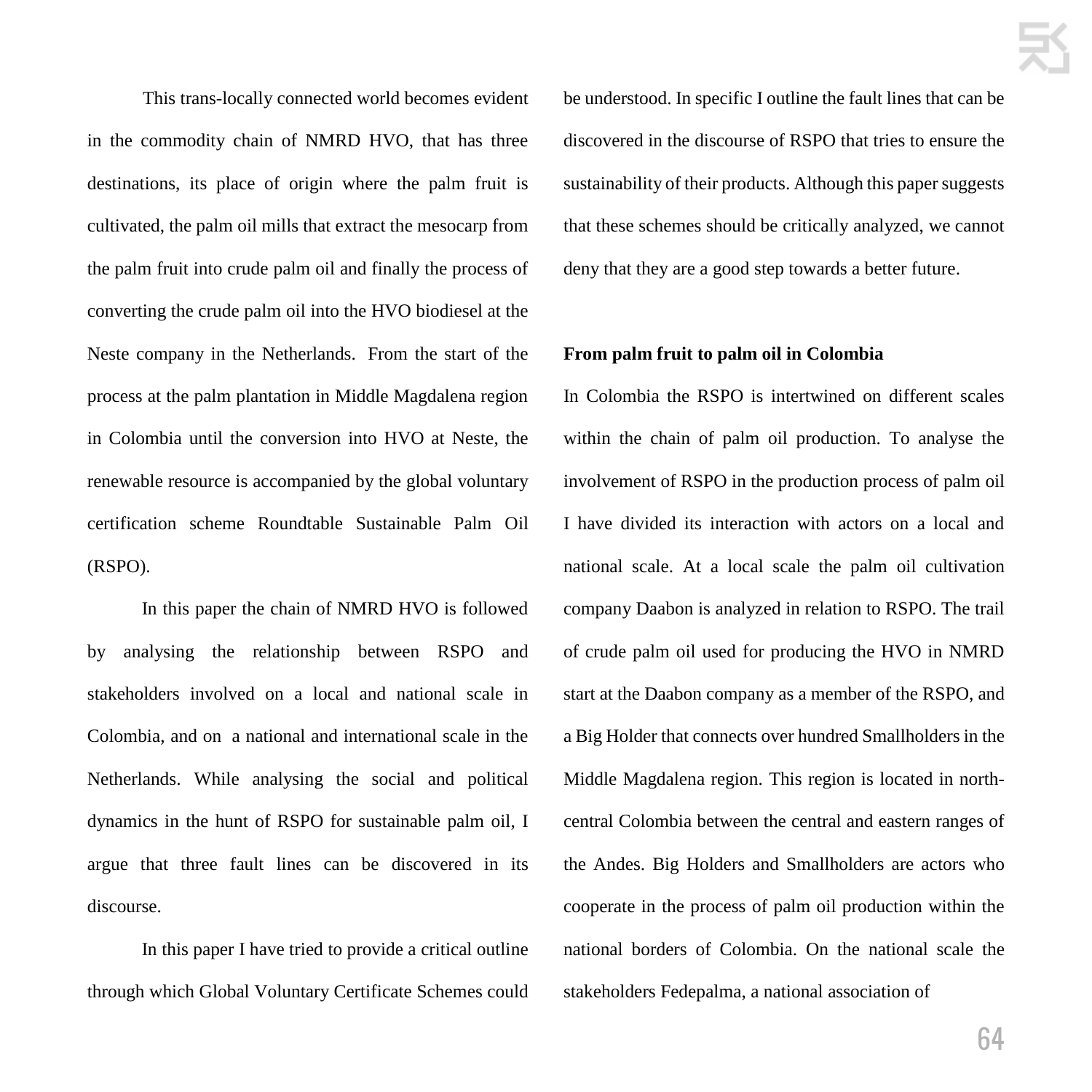palm farmer and millers, and the government of Colombia are analyzed in relation to RSPO.

 Even though I have divided the involvement of RSPO on a local and national scale, this does not mean the actors do not interact. The reason for the division is based on two contesting categories in literature concerning the development of palm oil expansion in Colombia that have led to conflicts. Sankey (2018) has captured this complexity and described the first category to be the resistance of politics to palm oil expansion in Colombia that advocates against the negative social and geopolitical consequences of the neoliberal politics implemented by the Colombian government. The second is provided by Sankey (2018) arguing for a more nuanced side of the politics of resistance showing that conflict also arise from contestation within the interpretation and meaning of sustainability. I argue that RSPO plays a role in both trends of literature uncovering two fault lines within their self-proclaimed governmental responsibility in Colombia.

# *Local scale*

On the local scale RSPO plays a role in the politics of resistance to palm oil expansion because it is a contributor to this expansion. RSPO needs the palm oil cultivation to expand to meet the demands of its customers. The rise of political resistance started since the implementation of neoliberal policies by the government of Colombia that had negative social and geopolitical consequences. Opening its borders and creating an attractive business climate for foreign investors resulted in violent land grabbing throughout the history of Colombia. Forced displacement for large mono-crop farms during the nacro-driven land grab of the 1980s-1990s, and again between 2001 and 2011 has led to an estimated 6.7 million hectares of land being abandoned and seized for capitalist development and commercial purposes, mostly by armed actors and paramilitary in the absence of the state. Especially palm oil as commercial crop has benefitted from the neo-liberal policies and during the displacement many land was seized for the cultivation of this crop. (Maher 2015).

 In Middle Magdalena region, the place where the chain starts, such conflicts have arisen as well. The land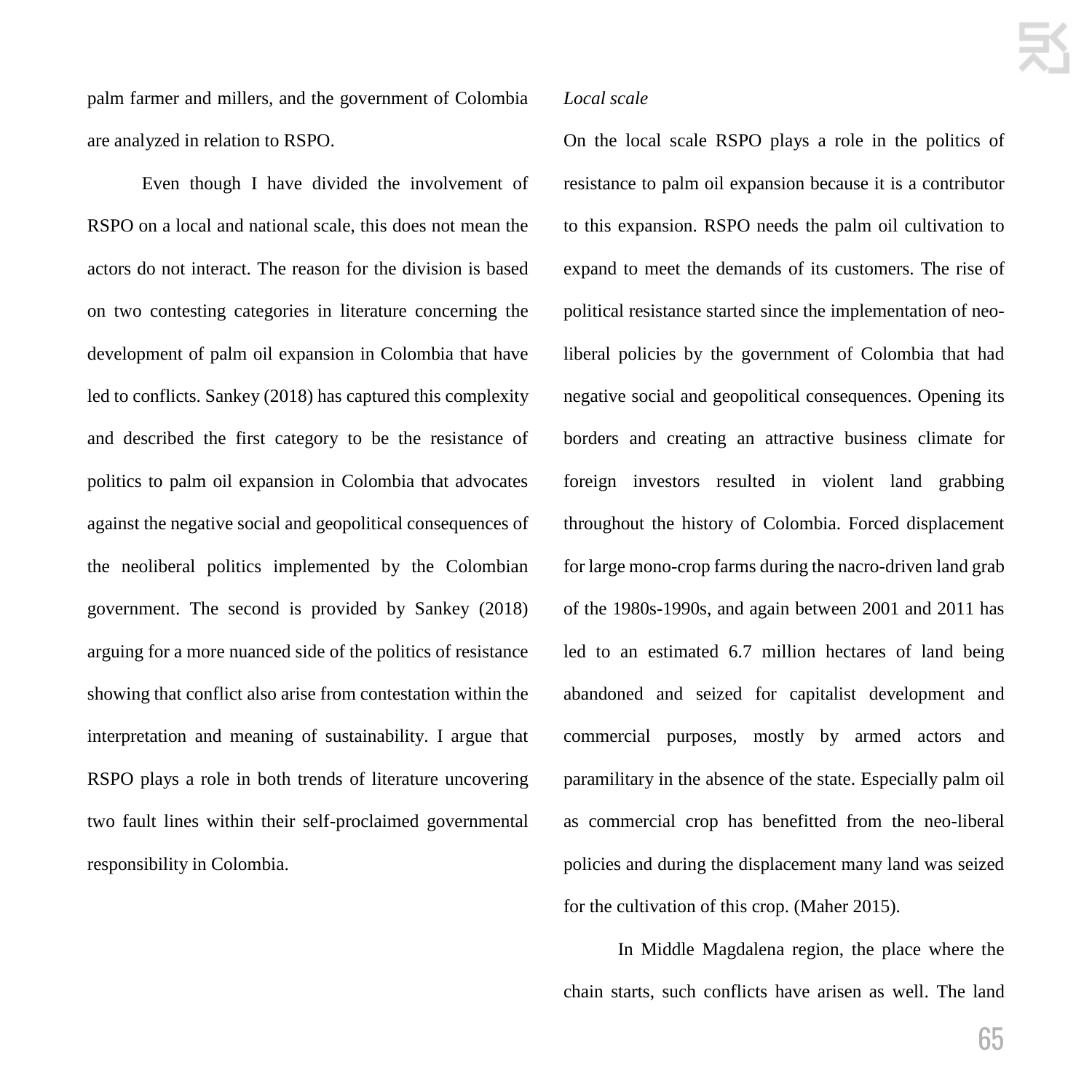grabbing between 2001 and 2011 that took place in Middle Magdalena was driven by the expansion of palm oil because the price of oil increased above six hundred percent (Sankey 2018). Daabon was established in 1914 and today its headquarters and farms are located in Santa Maria. Today, the company owns a total of 6,787 hectares of RSPO certified plantations where aside from palm oil, bananas, coffee and cacao are produced. Within a context where coercive land grabbing has taken place, advocating for expansion of palm oil cultivation has led RSPO into conflict with local political resistance that place RSPO within a neoliberal discourse. RSPO, that can arguably be similar to transnational non-governmental certifiers such as Fair Trade, has emphasized universal notions of social wellbeing and human rights protection. Besky (2008) argued for a critical analysis of certifiers such as Fair Trade that uphold a neoliberal ideology. Marin-Burgos et al. (2014) argue that RSPO is a non-state market-driven governance system. This means: "deliberative and adaptive governance institution designed to embed social and environmental norms in the global market that derive authority directly from interested audiences, including those who seek to regulate, not from sovereign state" (Bernstein and Cashhore 2007, 348). As a market-driven organization RSPO may prioritize the consumers and commercial needs before that of its proclaimed protection of human rights. This is evident in the socio-economic conflicts that have arisen between RSPO and people living in rural areas, such as peasants and Afro-Colombian communities resisting integration into the palm oil cultivation on the basis of values that oppose marketdriven logic. This political resistance wants to keep their authority over their territories which they value as their identity. Moreover they want to protect their established kinship-based relations as a form of social capital against corporate organization who want to use their lands for profit (Marin-Burgos et al. 2014). Although RSPO is a non-profit organization, its consumers: the 'interested audiences', including NMRR, are very much so. RSPO tries to meet their demands for more crude palm oil through expanding its plantation which has resulted, among other events, in a conflict with the community of Afro-Colombian territories in the *jiguamiandó* and *curvaradó* rivers basins.

 There seems to exist a fault line between their advocating the importance of social well-being and human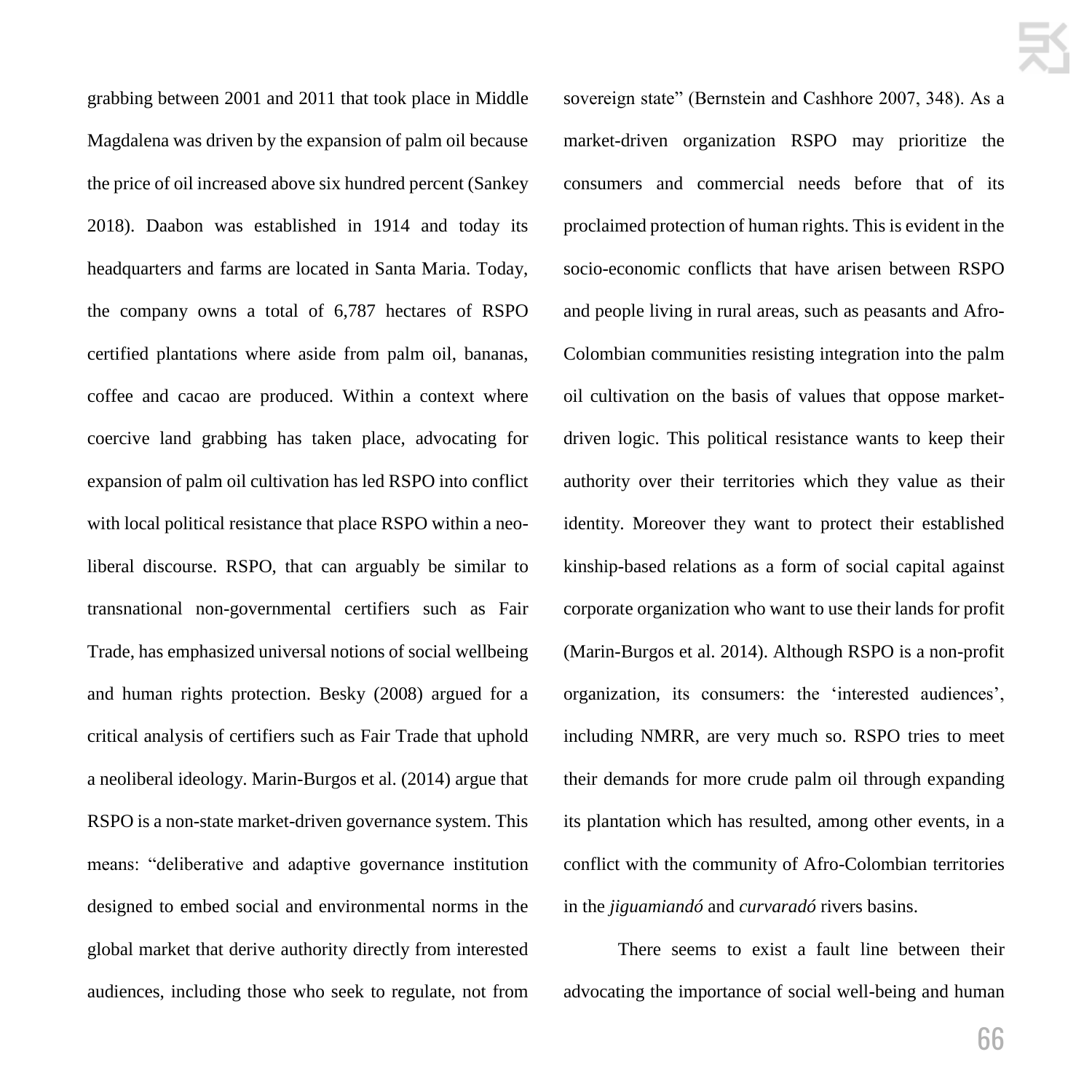rights and their local socio-environmental conflicts, as if their values of social well-being is limited to membership holders only. Moreover the promotion of economic growth by RSPO and being sustainable seems to be a fault line as well. It is hard to imagine that people will consume less to be more sustainable, so they consume the same or more with RSPO providing a more sustainable way to do so. What seems to be a more logically discourse of sustainability is advocating to consume less. Perhaps this has more to do with the debate surrounding the definition of sustainability which will be elaborated in the following paragraph.

# *National scale*

On a broader national scale, RSPO plays a role in the more nuanced side of the political resistance. Sankey (2018) argues that conflicts also arise in Middle Magdalena from contestation within the meaning of sustainability. She argues that palm oil cultivation has in many cases not been coercively imposed, but voluntarily by 'peasant palm' contract schemes. Peasants in Middle Magdalena are a part of the palm oil industry that has provided job opportunities and improved social wellbeing in rural areas which is supported by the Colombian government. This not only contradicts the framework of 'peasant logic' against the 'capitalist' as described in the prior paragraph, but also the idea that international governance structure such as RSPO can overrule national governments. Hereby we enter into a broader national scale of conflict in which RSPO is intertwined with actors beyond the local level. This includes national associations organizations and the government of Colombia who influence RSPO by connecting and protecting palm oil cultivation.

 Boons and Mendoza (2010) support Sankeys (2018) argument by concluding that there are uncertainties surrounding the economic, social and ecological impact of the criteria that actors use to evaluate the sustainability, referring especially to the Colombian palm oil production used as for renewable resource (Boons and Mendoza 2010). Using a social constructive approach they argue that the value of sustainability added to products, combining ecological, social and economic value, are not independently given nor objectively defined: "... definitions of sustainability are the result of activities of the involved actors which over time construe criteria of what are relevant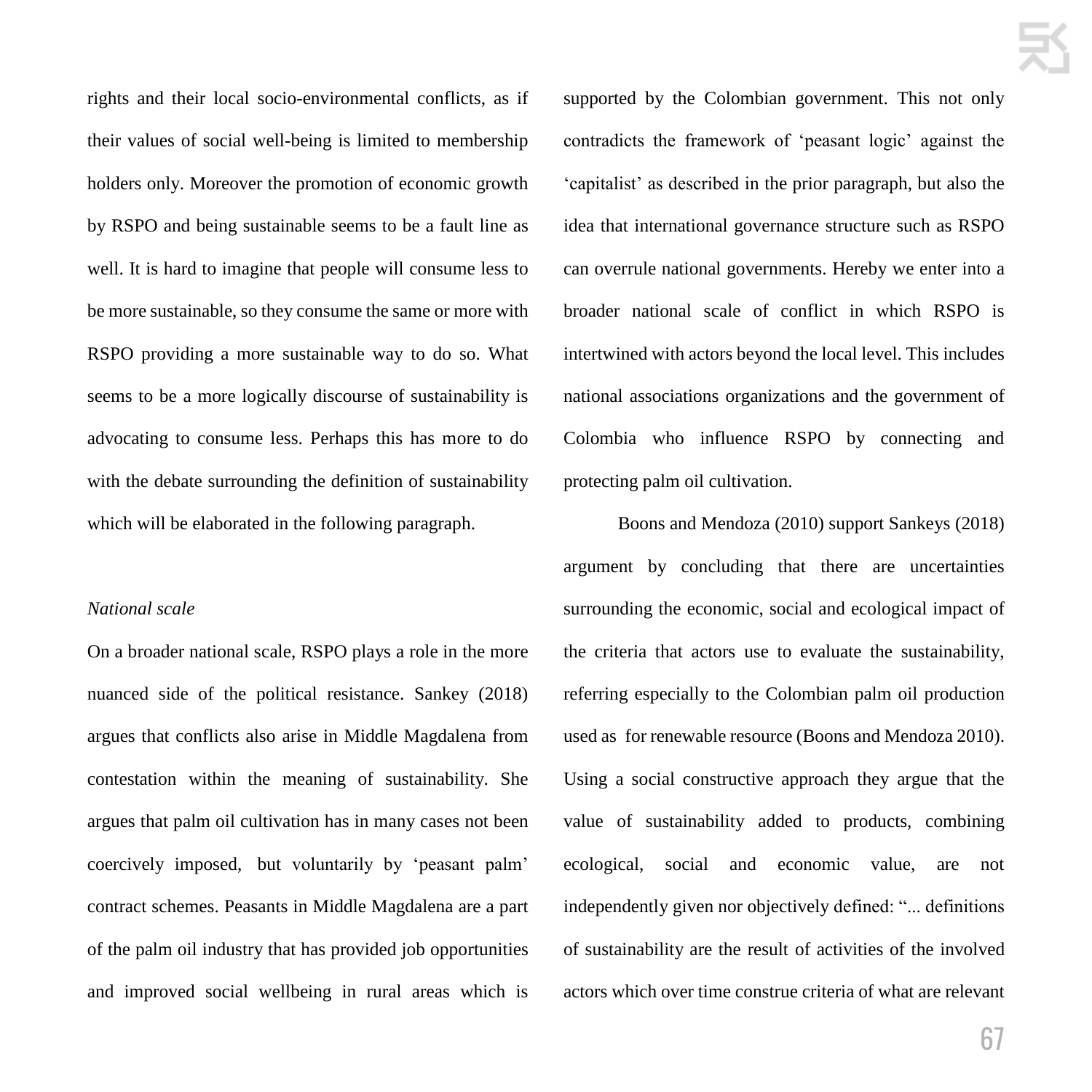ecological impacts to consider, what social issues need to be addressed, and in what way economic value is to be measured" (Boons and Mendoza 2010, 1687-8). This consists with Stuart Kirsch (2010) argument that the word sustainability is an example of what Urciuoli (2003) has called a strategically deployable shifter (Kirsch 2010). This means in the case of the eight principles created by RSPO as an effort to objectively define sustainability is easily dependent on the context and influences by stakeholders who interpret the definition for their own benefit. This is the second fault line within the RSPO certification scheme, sustainability is a controversial concept that can be used strategically to cover up harm to people and environment.

 Thus the eight principles; 1) Commitment to transparency; 2) Compliance with applicable laws and regulations; 3) Commitment to long-term economic and financial viability; 4) Use of appropriate best practices by growers and millers; 5) Environmental responsibility and conservation of natural resources and biodiversity; 6) Responsible consideration of employees and of individuals and communities affected by growers and mills and; 7) Responsible development of new plantings and; 8) Commitment to continuous improvement in key areas of activity, are subjected to the interpretation of several actors in Colombia. Most criteria remain underdeveloped, especially the criteria concerning the social wellbeing, because RSPO is strongly influenced by local regulations, laws and policies (Boons and Mendoza 2010). The complexity of the social and political dynamics is evident at the first two destinations in the chain.

 After harvesting the palm fruit from the palm plantation by Smallholders it needs to be conserved and converted into palm oil within 24 hours. Smallholders are depended on Big Holders because they often cannot afford the technology of mills needed to extract mesocarp from the fruit. In return the Big Holders, such as Daabon, are depended on Smallholders to meet the supply demand by their customers, including the demands made by RSPO. Fedepalma is the national association of palm farmers and millers that works parallel with the government to achieve a sustainable worldwide position within the global market. Fedepalma influences the certification schemes uphold by the RSPO by regulating national policy. Fedepalma and the government works towards a sector's culture that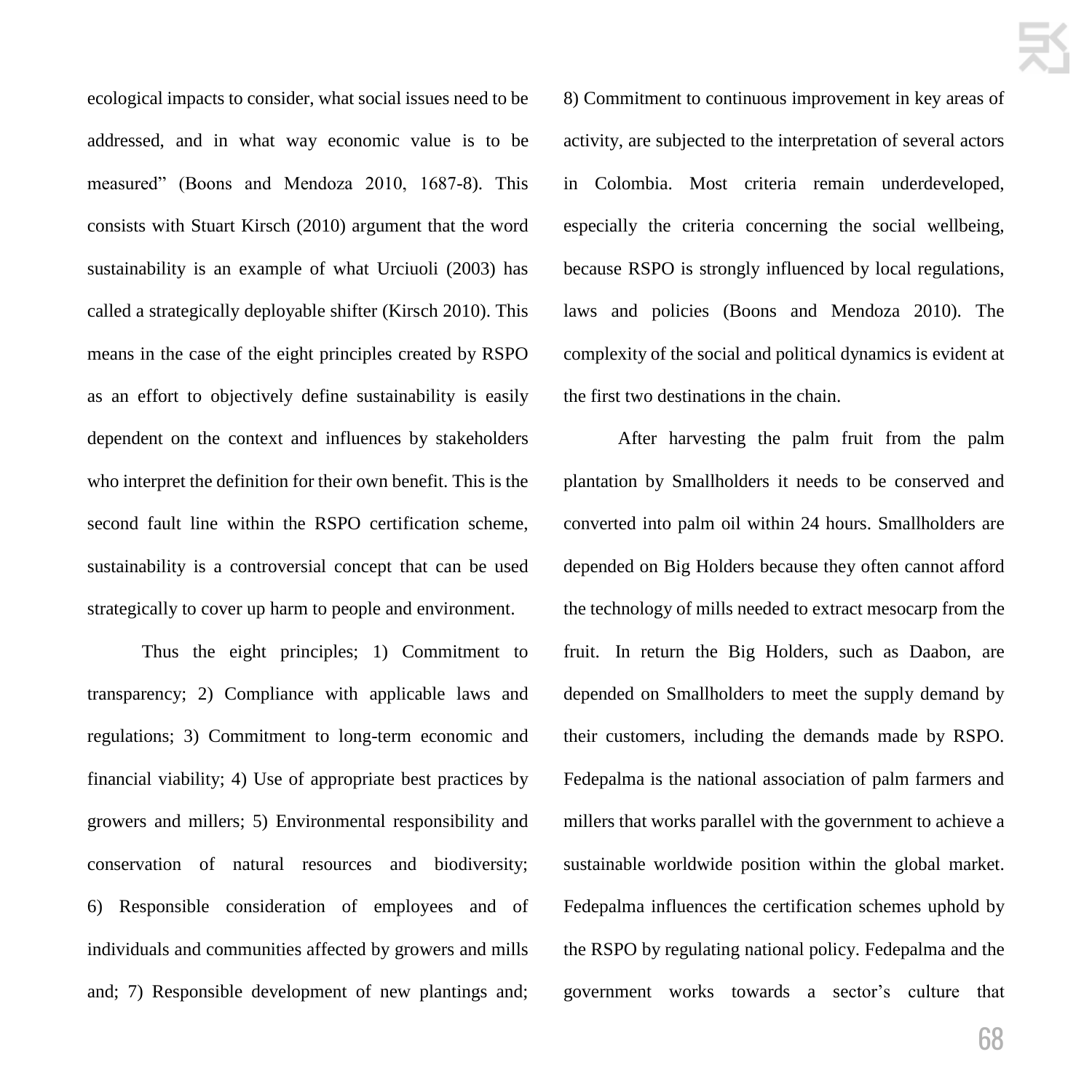internalizes sustainable practices, not due to market requirements, as voluntary certificate schemes have been convicted with, but due to benefits brought to rural areas benefiting local companies. (Boons and Mendoza 2010). A concrete project of Fedepalma is the 'model of development in solidarity'(Oosterkamp and Cordaid 2007). For Daabon this project created alliances between Smallholders to increase production and meet the international demands (Daboon Report 2009). Daabon also cooperate with Fedepalma to regulate the compliance with RSPO in 2009, since 2010 they have successfully earned their RSPO certificate (RSPO Annual Communications of Progress Report 2017).

 Although the successes of the implementation of the certificate, RSPO has little influence on the implementation of their criteria. As described above Fedepalma helps Big Holders to comply with RSPO criteria. Big holders thus do not directly conform to international RSPO, for the most part this is shaped by the context of dependencies of Smallholders to Big Holders and vice versa, in which Fedepalma constitute as a regulator. For example RSPO is against the use of chemical fertilizers. However, interaction between Smallholders, Big Holders and international corporations have resulted in sustainable palm oil production that included the use of chemical fertilizers. This is possible because Smallholders are left with choices, they can use chemical fertilizers that are financial more feasible or they can choose to cooperate with Big Holders who have the knowledge and financial capacity to use alternatives to chemical fertilizers. But Smallholders do not always comply with criteria infused by RSPO because they want to keep a certain degree of autonomy. (Boons and Mendoza 2010). Smallholders can still be a part of 'sustainable' palm oil cultivation whilst still harming people and environment.

# **From crude palm oil to HVO in the Netherlands**

From the palm plantations in the Middle Magdalena region to mills owned by Daboon that converted the fruits into oil, we have now arrived at the shipping of crude palm oil to the Netherlands. To be more specific, the shipping to the harbour of Rotterdam. Rotterdam is the center for the European market for Palm oil all over the world, including Colombia that received a total of 223 million euros for their export to the Netherlands in 2017 (CBS 2018). Moreover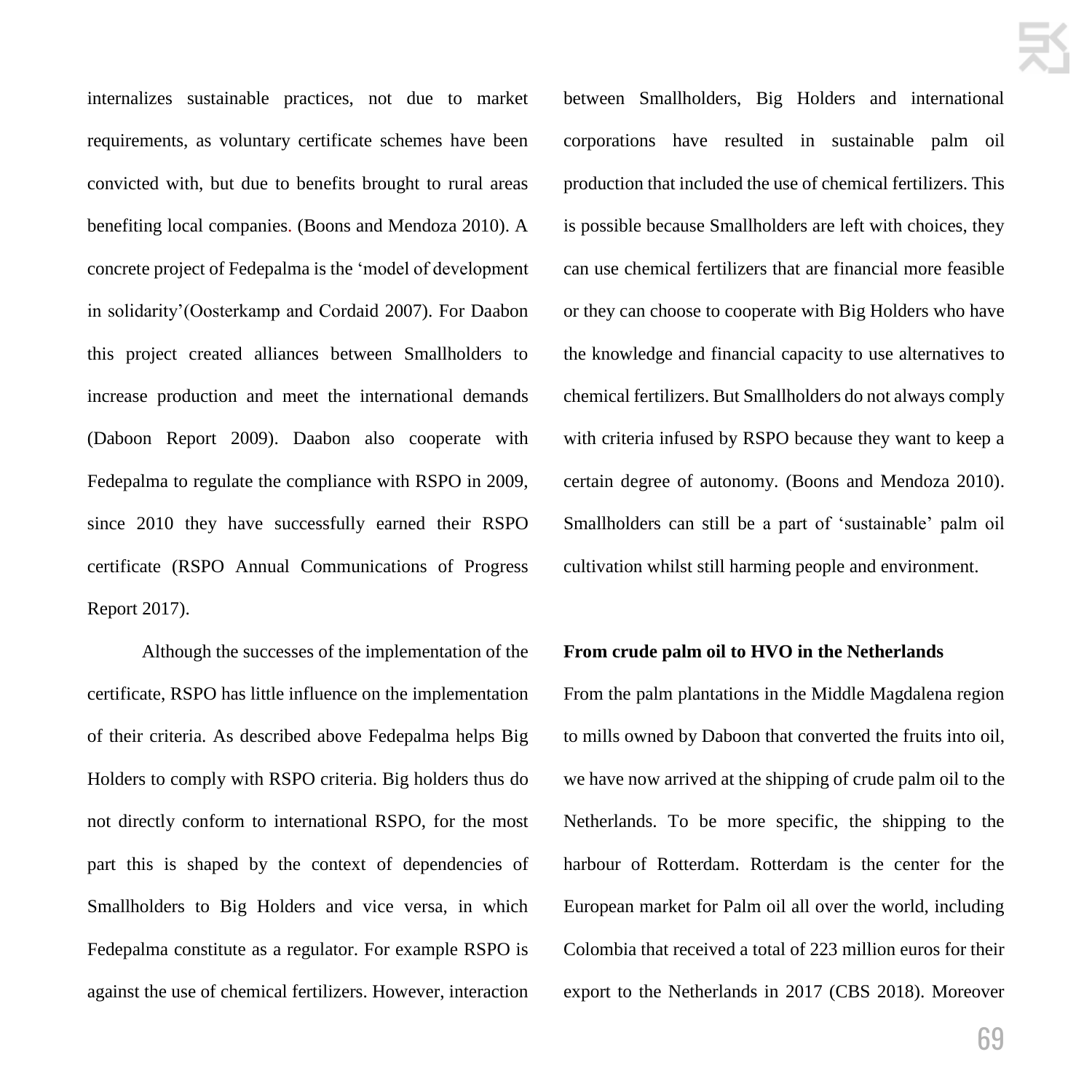Rotterdam is the transfer point of biomass from Colombia to many European countries. As NEA (NEA Report 2015) reported, there is only a marginal consumption of palmbased HVO biomass in the Netherlands, most of this biofuel is assumed to be transported. The company Neste is a supplier of biofuel in Europe. For this, the company uses a large portion of the imported palm oil to make the HVO used in their product NMRR. HVO stands for hydro-treated vegetable oils, a member of the biomass renewable resource family. In the process of converting crude palm oil into biofuel the process is still accompanied by RSPO certification. The relationship between the Neste and the RSPO in analyzed combined on a national and international scale. Moreover another fault line is discovered and described within the production chain of palm oil converted into HVO.

In the Netherlands RSPO provides Dutch companies with a model for implementing sustainability in their company. The Dutch parliament and several environmental groups have advocated for stronger policies that force companies to become more sustainable. In 2004, for example, the Court of Audit concluded that there was a lack of transparency concerning the definition of 'green electricity', again a strategically deployable shifter. The Dutch government installed the expert group *sustainable production of biomass* consistent of government officials, financial institutions and NGO's. They evaluated the sustainable biomass production and translated sustainable criteria into policies, for palm oil the RSPO model was used. The idea was that the Dutch government would start a dialogue with producing countries such as Colombia, aiming at responsible producing (Boons & Mendoza, 2010). An example of this planning is presented a research of Oxfam. At the international level, the International Confederation Oxfam is a member of the RSPO Executive Board, represented by the Dutch affiliate Oxfam Novib. They looked into the feasibility of an RSPO initiative in Colombia in 2010 (Seeboldt and Abdala 2010). Considering Daabon, they have concluded a successful opening of a dialogue between the Dutch and Colombian government. Mostly with the help of *Fedepalma.* This increase in dialogue results in increasing interconnectedness of Colombian cultivators and the Dutch government through RSPO.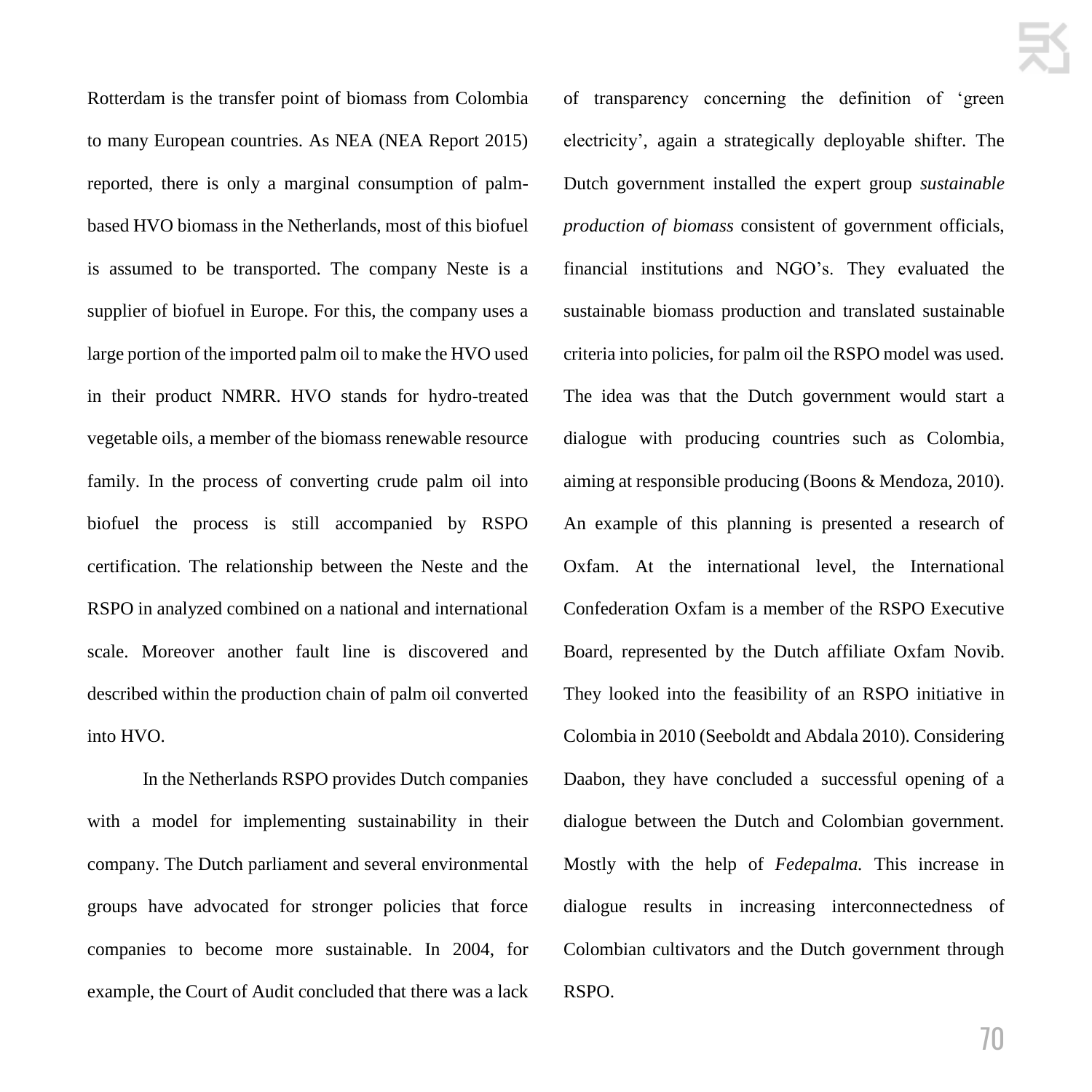Neste is a member of the RSPO. The company needs the RSPO so they can meet the government's commitment to import a hundred percent sustainable palm oil in Europe in 2020 (Rijksoverheid 2015). In February 2015 Ms Ploumen, Minister of Foreign Trade and Development Cooperation, together with Darrel Webber, the Secretary-General of the RSPO, set their goal to increase the amount of responsibility for the sustainability of the Dutch supply chain. Moreover, Neste benefits from their membership of RSPO because they acquire a certain status. In 2013 they were rewarded with the world's first RSPO-RED Supply Chain certificate. RSPO used a system that calculated the greenhouse emissions released over the entire life cycle of the Neste renewable diesel. Neste has patented its producing technology NExBTL for renewable energy making them a powerful supplier. NExBTL is a technology that makes it possible to convert palm oil into HVO used in the Neste product NMRD releasing a minimal amount of Greenhouse gasses.

The certificate together with the patented technology makes NMRD a highly exclusive product. Exclusive because the product is not only relatively more expensive than fossil fuels, but also because you need a diesel based vehicles to consume the biodiesel. Diesel based vehicles again, are relatively more expensive than vehicles using fossil fuel. This makes the product only affordable for people who have a relatively high economic status. In this situation a fault line within the sustainable certificate scheme RSPO is that it contributes to naturalize or legitimate social inequality and class boundaries. Ethical consumption is not something only elite engage in, for the most part because ethics such as good and bad are not universal. However, niche markets for product certified with Fair Trade or organics often only attract wealthy people because they are relatively more expensive, as is the case of RSPO certified products. Moreover culture shapes food choices, more than financial feasibility, through cultural capital. Cultural capital influences people's choice for consumption that are enjoyed and valued by different social classes, in most cases this cultural capital is a most important trait of upper middle-class creating a way to distinct themselves from other classes (Bourdieu 1984). This however does not mean that lower economic classes do not engage in ethical consumption, they only use a different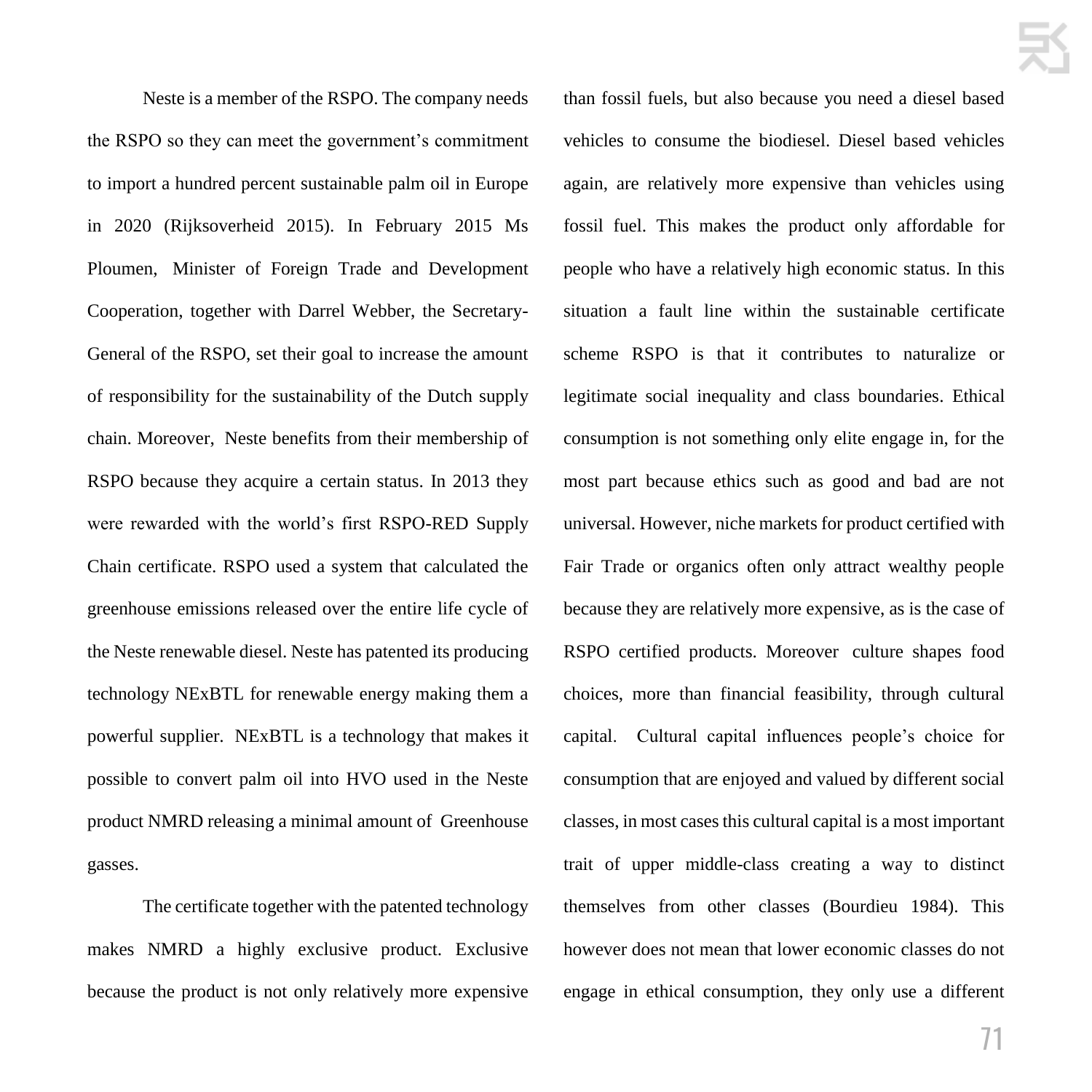discourse, just like people with a higher economic status, creating differentiation (Johnston, Szabo and Rodney 2011).

#### **Conclusion**

In this paper the chain of NMRD HVO was followed by analysing the relationship between RSPO and stakeholders involved on a local and national scale in Colombia, and on a national and international scale in the Netherlands. While analysing the social and political dynamics in the hunt of RSPO for sustainable palm oil, three fault lines were discovered in its discourse. The first fault line in the RSPO discourse is found on a local scale. RSPO advocates for social wellbeing and the protection of human right, whilst engaging in socio-environmental conflicts with local communities in Middle Magdalena. This situation makes it seem that the aspiration of RSPO for a better future is limited to membership holders only. The second fault line is discovered on a national scale, showing Colombian stakeholders interpreting the RSPO criteria for their own benefit. In this case sustainability is a controversial concept that can be used strategically to cover up the harm of people and the environment. The third fault line is the contribution of RSPO to naturalizing or legitimizing social inequality and class boundaries by creating a relatively exclusive discourse of sustainability for people with a high economic status through consumerism.

 In this paper I have tried to provide a critical outline through which Global Voluntary Certificate Schemes could be understood. This paper addressed RSPO as an international organization, however this paper lacks an extensive analysis on this scale of RSPO itself in comparison to other Global Voluntary Certification Schemes. For this reason the paper is weak in making generalizations about such schemes. Therefore I propose further investigation on comparing several certificate schemes on an international scale. The paper concludes with remarking that even though schemes such as RSPO should be critically analyzed, we cannot forget that they are a good step towards a better future.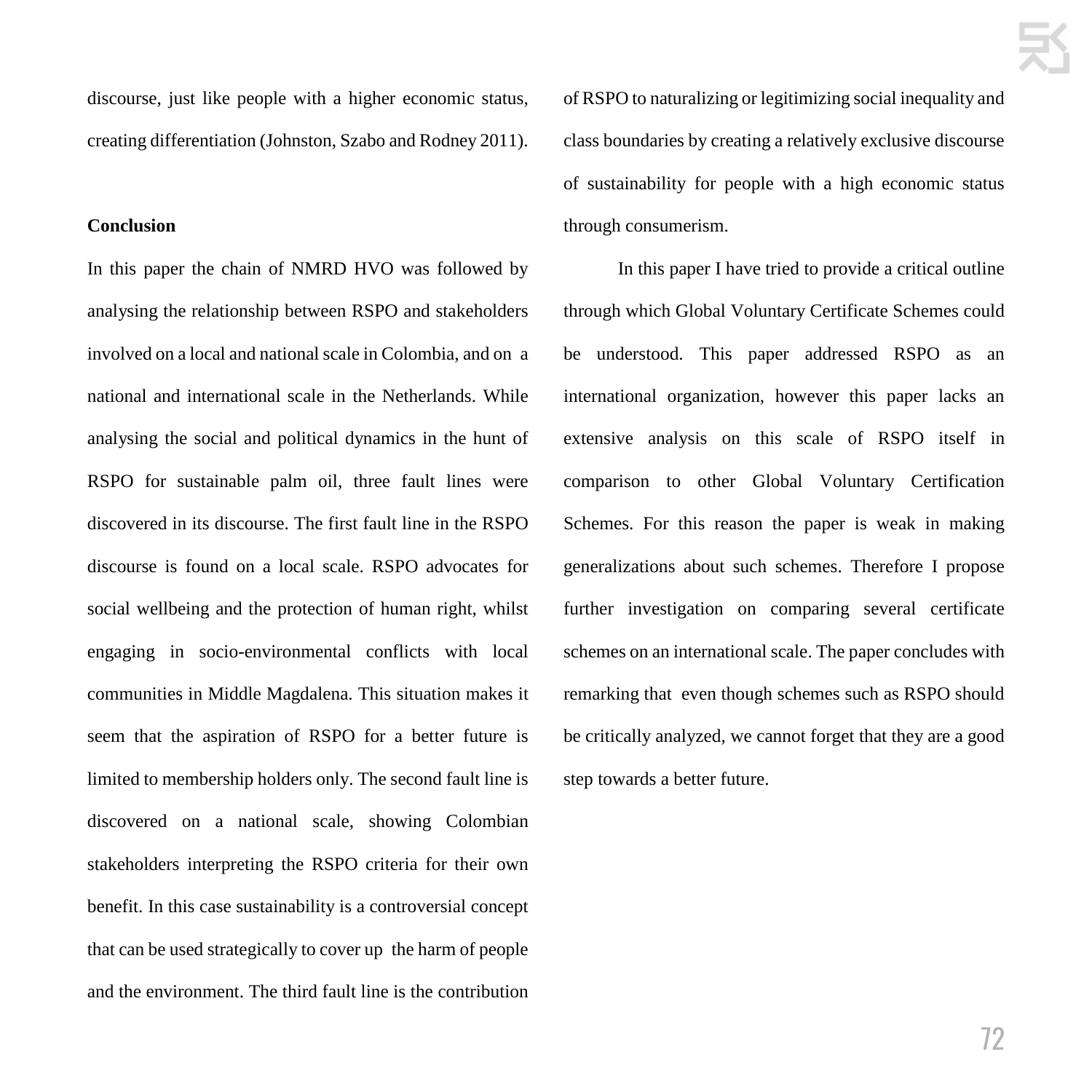**Bibliography for** *The chain of Hydro-treated Vegetable Oil: Contemporary fault lines in the Roundtable Sustainable Palm Oil Certification Scheme*

Abdala, Yamile Salinas, and Seeboldt Sarah.

2010. Responsibility and sustainability of the palm oil industry. Are the principles and criteria of the RSPO feasible in Colombia? The Hague: Oxfam NovIb. Accessed March 26, 2019. http://ediciones.indepaz.org.co/wp-content/uploads

/2012/02/magazine\_Palm-Oil.pdf

Bernstein, Steven and Cashore, Benjamin.

2004. "Can non-state global governance be legitimate? An analytical framework." *Regulation & Governance*. 1: 347-371.

Besky, Sarah.

2008. "Can a Plantation be Fair? Paradoxes and Possibilities in Fair Trade Darjeeling Tea Certification." *Anthropology of Work Review* 29(1):1-9.

Boons, Frank and Mendoza, Angelica.

2010. "Constructing sustainable palm oil: how actors define sustainability." *Journal of Cleaner Production* 18: 1686-1695.

Bourdieu, Pierre.

1984. *Distinction: A Social Critique of the Judgment of Taste, trans.* R Nice. Cambridge: Harvard University Press.

CBS.

2012. "Invoer Palm Olie trekt weer aan". 2018. Accessed March 26, 2019.

https://www.cbs.nl/nl-nl/nieuws/2018/12/invoer-palmolietrekt-weer-aan

Giddens, Anthony.

2002. *Runaway World*. London: Profile Books

Johnston, Josee, Szabo, Michelle, and Alexandra Rodney.

2011. "Good food, good people: Understanding the cultural repertoire of ethical eating." *Journal of Consumer Culture* 11(3): 293-318.

Kirsch, Stuart.

2010. "Sustainable Mining*." Dialectical Anthropology* 34(1): 87-93.

Maher, David.

2015. "Rooted in violence: Civil War, International Trade and the Expansion of Palm Oil in Colombia." *New Political Economy* 20(2): 299-330.

Marin-Burgos, Victoria, Clancy, Joy S, and Lovett, John C.

2015. "Contesting legitimacy of voluntary sustainability certification schemes: Valuation languages and power asymmetries in the Roundtable on Sustainable Palm Oil in Colombia". *Ecological Economies* 117: 303-313.

Mai-Moulin, T. Sheng Goh, C. and Junginger, M.

2015. 'Sustainable Biomass and Bioenergy in the Netherlands". *NEA Report.* Accessed March 26, 2019. https://english.rvo.nl/sites/default/files/2016/05/Sustainablebiomass-bioenergy-netherlands.pdf

Van Oorschot, Mark, Kok, Marcel, Brons, Johan, Van der Esch,

Stefan, Rood, Trudy, Vixseboxe, Edward and Vermeulen, Walter. 2014. Sustainability of International Dutch supply chains. Process, effects and perspectives. The Hague: PBL Netherlands Environmental Assessment Agency. Accessed March 26, 2019.

> https://www.pbl.nl/sites/default/files/cms/PBL\_2014\_Sustaina bility%20of%20international%20Dutch%20supply%20chains \_1289.pdf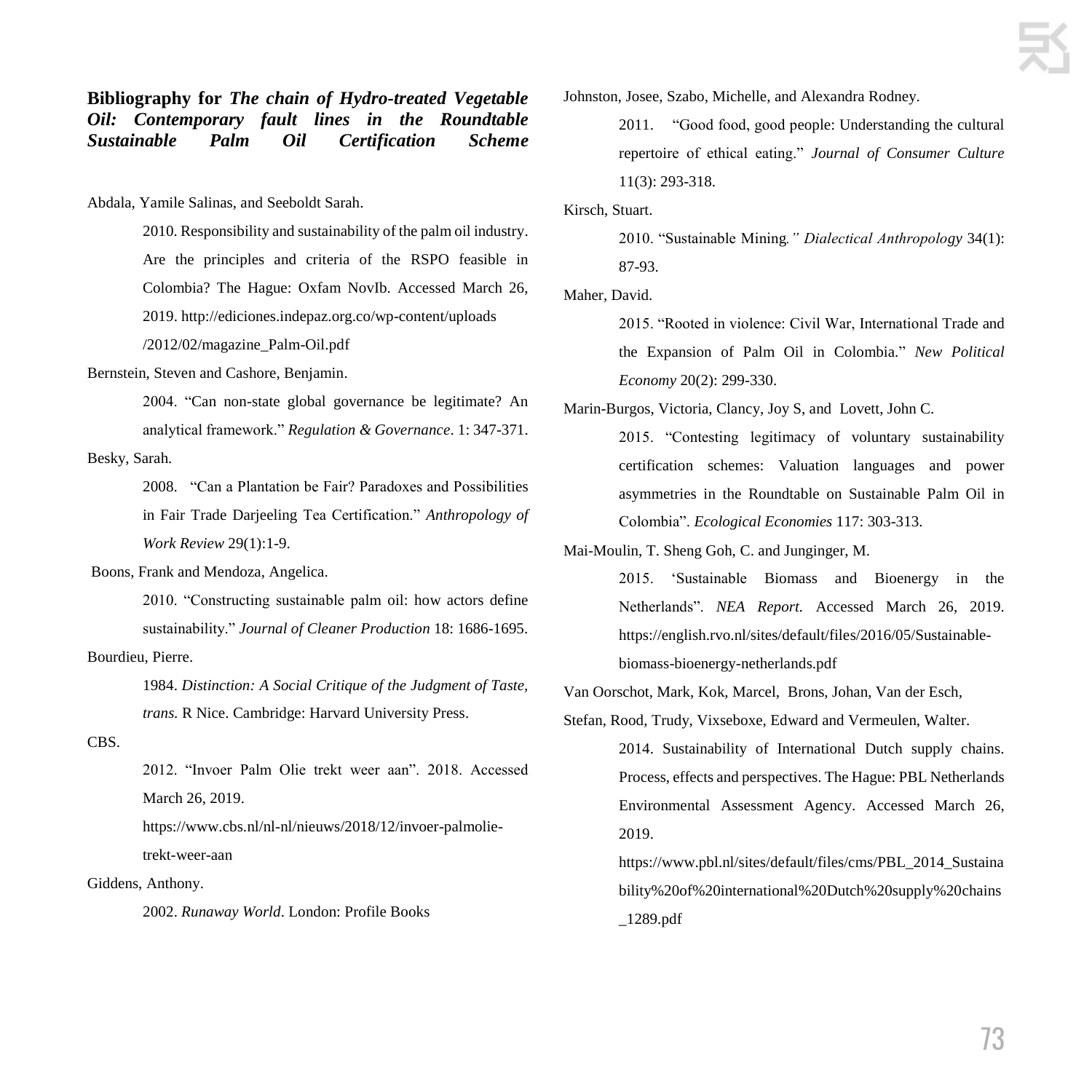Oosterkamp, J.W. Cordaid.

2007. "Oil Palm: Comparing Chocó (Colombia) with West Kalimantan (Indonesia)". In Collaboration with Irene de Bruin (AIDEnvironment- The Netherlands) and Guelly Auza Barrón (Bogatá – Colombia)

#### Rijksoverheid.

2015. "The Netherlands committed to 100% sustainable palm oil in Europe". Accessed March 2019.

https://www.government.nl/latest/news/2015/01/28/thenetherlands-committed-to-100-sustainable-palm-oil-ineurope

#### Sassen, Saskia.

2007. *A Sociology of Globalization*. New York: W.W. Norton Sankey, Kyla.

> 2018. "Communities against capital? The politics of palm oil expansion in Colombia's Middle Magdalena" in Bonanno, Alessandro, and Steven A Wolf, eds. 2018. *Resistance to the Neoliberal Argi-Food Regime: A Critical Analysis*. Abingdon, Oxon: Routledge.

Whitley, Richard.

1998. "Internationalization and varieties of capitalism: the limited effects of cross national coordination of economic activities on the nature of business systems*." Review of International Political Economy* 5 (3): 445-481.

#### RSPO.

2017. RSPO Annual Communications of Progress 2017 Report: Daboon group. 2018. Accessed March 26, 2019[.](https://www.rspo.org/file/acop2017/submissions/daabon%20group-ACOP2017.pdf) https://www.rspo.org/file/acop2017/submissions/daabon%20g roup-ACOP2017.pdf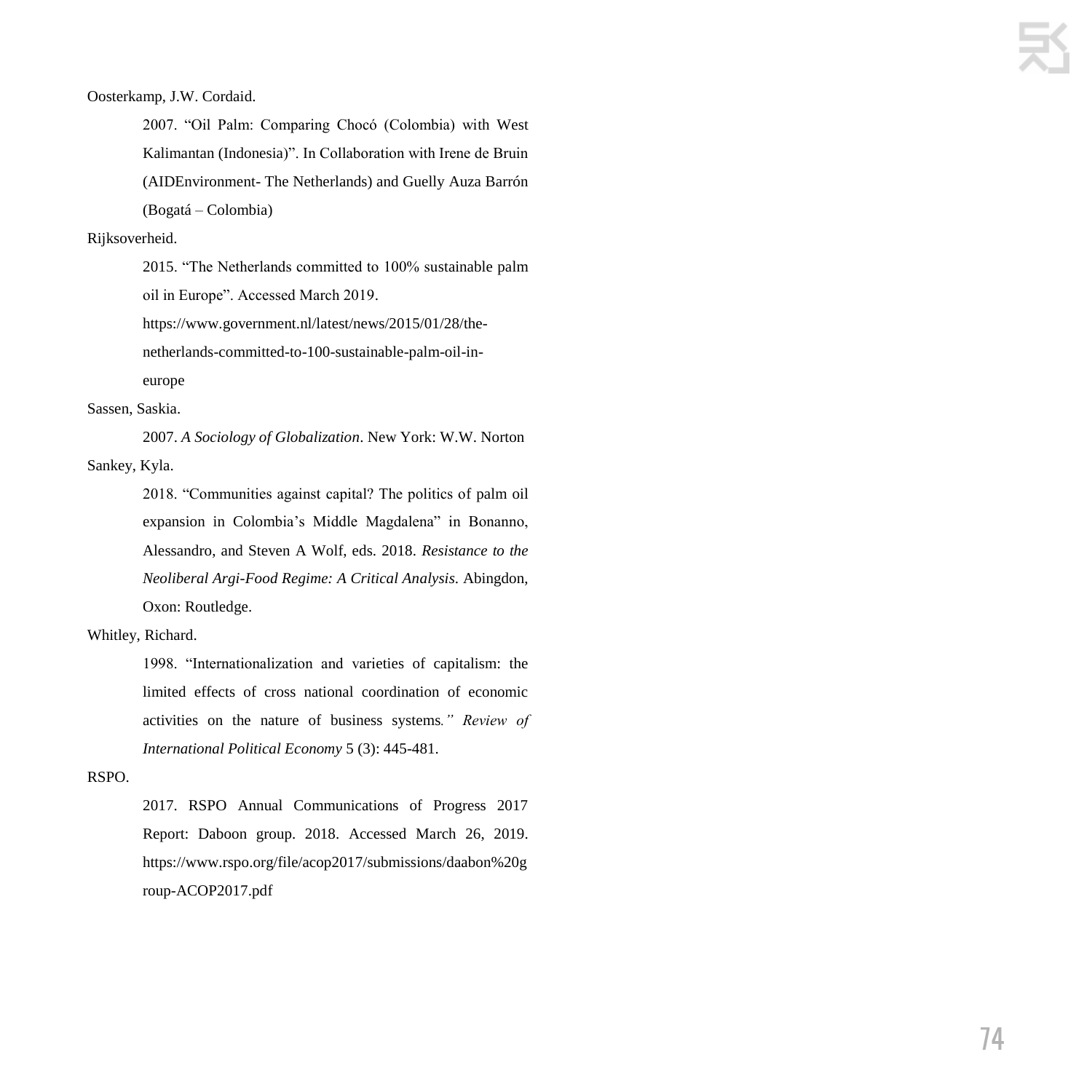## .Religion in Bethesda's: Elder Scrolls.

Ruben Pfeijffer

"This paper for the course Religion, Media & Popular Culture was perhaps the most enjoyable writing experience I have had so far. I decided to take on a topic that hasn't been covered that much in religion studies before, and was really intrigued by the results. I hope you will enjoy it as much as I did!"

#### **Introduction**

The gaming industry is a relatively young but fast developing branch of popular culture. Originally starting in the 80's with the invention of arcade gaming, the first game concepts were very basic, and because video games could only be played in local arcades, their reach was relatively limited. This changed drastically with the invention of gaming consoles. Gaming suddenly became available for every home. Nowadays, more than 2.5 billion people worldwide regularly play video games.

With the further development of gaming technology, not only did gaming consoles became more advanced, but video games themselves also started to become more

complex. Just like with books and films, video games became a platform for in-depth storytelling, and this is where religion started to play an important role in the gaming industry. Because religion is such a evident presence in daily society, the inclusion of religious elements is almost unavoidable when game producers try to create an immersive storytelling experience in their games, whether it is set in a fictional universe or that of our own. This is why religion is not only the realm of religious sub-niches in gaming, but are implemented by almost all major game producers and are part of major video game series (Radde-Antweiler et al. 2014). A couple of well-known examples are: 'The Church of the Children of Holy Atom' in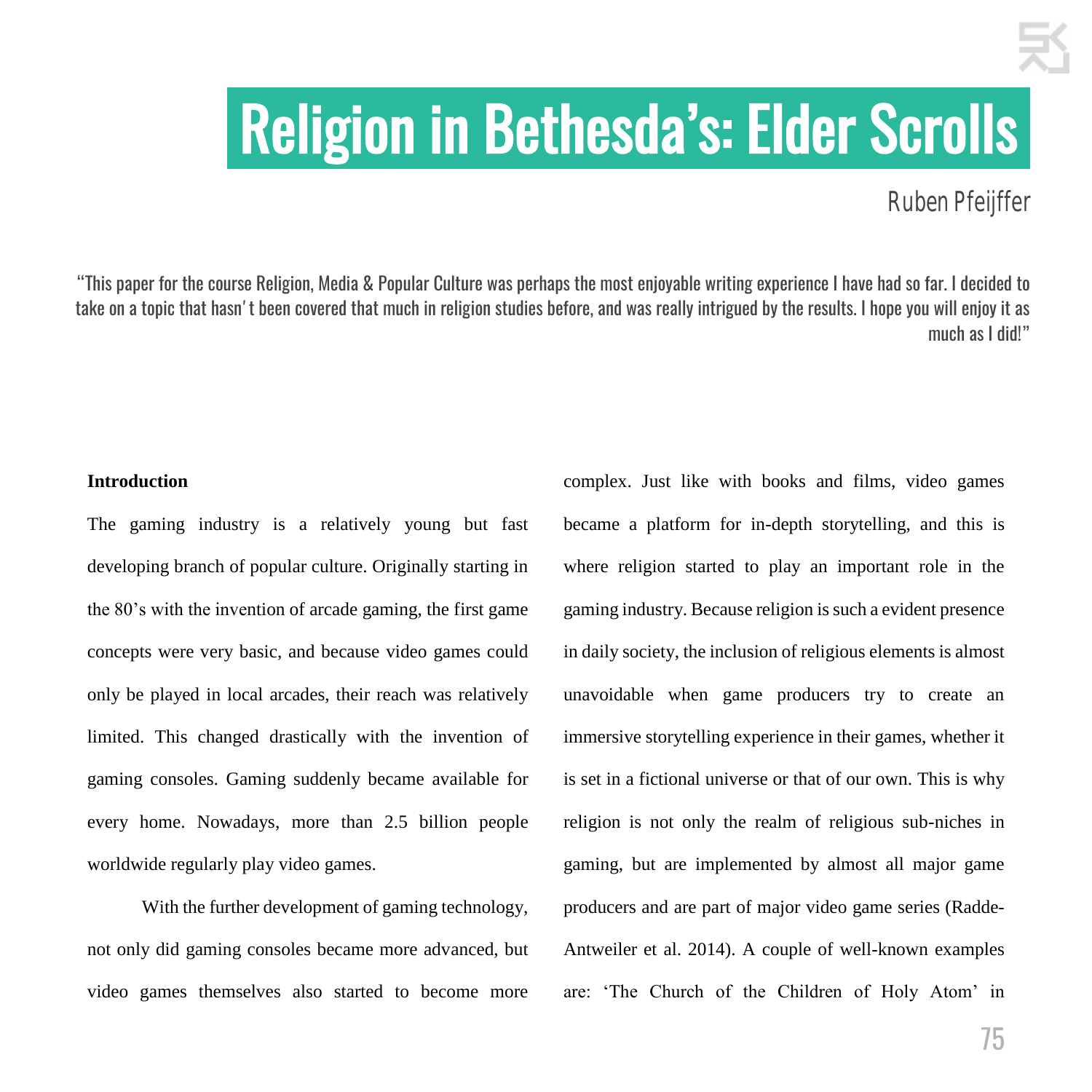Bethesda's: Fallout series, and 'The Isu' in Ubisoft's: Assassins Creed series. Another example of a very thorough depiction of religion in a major video games series is CD Projekt Red's: The Witcher series. Important to note however, is that the source material for this game series is the eponymous series of books written by the Polish author Andrzej Sapkowski. This paper on the other hand, is a case study of a similarly thorough depiction of religion in a major video game series, where the source material for the story, unlike with the Witcher series, is written by the game producer itself, as is the case with Bethesda's: Elder Scrolls series.

The Elder Scrolls are a major video game series that originally started during the 90's of last century with the introduction of '*The Elder Scrolls I: Arena'* (1994) and '*The Elder Scrolls II: Daggerfall'* (1996). Although these games were very basic in design in comparison with their later successors *'The Elder Scrolls III: Morrowind'* (2002)*, 'The Elder Scrolls IV: Oblivion'* (2006) and '*The Elder Scrolls V: Skyrim'* (2011), they were ahead of their time in terms of storytelling and game-world immersion. Bethesda created a universe of: empires, castles, dungeons, monsters, knights, mages, human and non-human races, and of course a variety of religions, unlike that of our own world, but still adapted from it in such a way that they might feel familiar.

This paper will analyse the incorporation of religious elements in Bethesda's: Elder Scrolls video game series, especially as a narrative tool or plot device, based on relevant theories about religion and popular culture, and thereby answer the question: *how can religion be utilized by video game producers in order to create a 'realistic' and 'immersive' game-world?*

#### **Relevant theories**

Even though the gaming industry is a relatively young branch of popular culture, the virtual worlds that are created by game producers, and the religious elements that can be found within those virtual worlds, are increasingly becoming subject to academic exploration by both social scientists and theologists alike. Especially the University of Heidelberg's Institute for Religious Studies has made huge strides in putting research into the incorporation of religion in video games on the academic agenda. Nowadays a lot of research is being done around themes such as; religious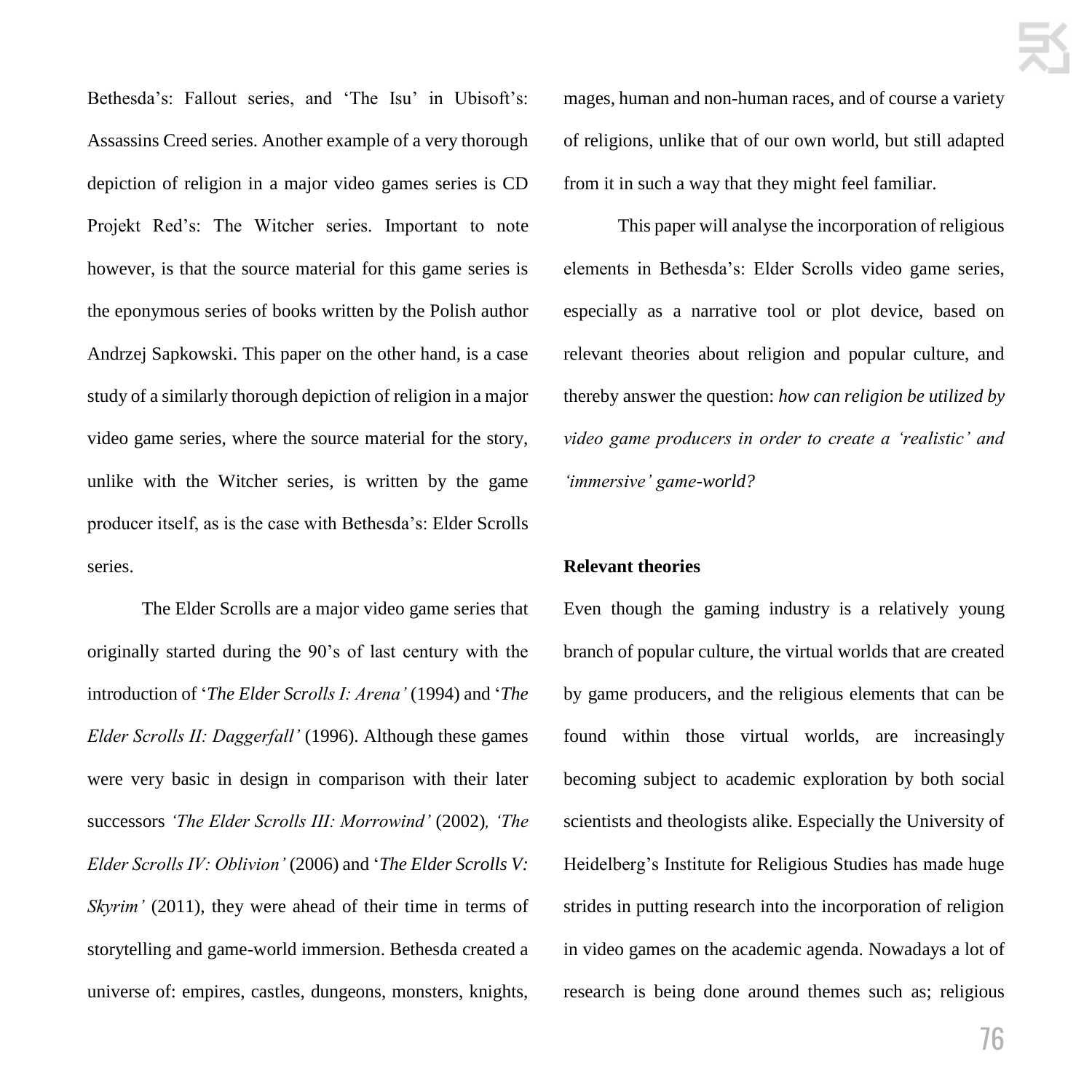identity formation through gaming, the performance of religious rituals in video games, and religion as a narrative tool or plot device in story-based video games. However, this much attention for themes related to religion and the gaming industry has not always been self-evident (Campbell and Grieve 2014).

According to Campbell and Grieve (2014), video games have often been misunderstood in the past as 'shallow childish entertainment', unable to communicate complex messages towards their 'target audience' in comparison with books or films. This is also one of the reasons why the incorporation of 'real world' religions in video games has sparked controversy in the past, and will likely continue to do so in the foreseeable future. Among religious institutions and pious believers, there are those that regard their religion as something that should not be played around with as a form of simplistic entertainment. A recent example of controversy caused by the incorporation of a 'real world' religion in a major video game series, was Ubisoft's: '*Farcry 5'*. In this game, a fictional Christian doomsday cult in Montana known as 'Eden's gate' was used as the main enemy of the player, with their vile practices closely resembling those of the 'real world' terrorist movement Islamic State. The role of the player was to hunt this Christian cult down, and kill them. This resulted in outrage among conservative Christians in rural American states, who regarded this move by Ubisoft as an attempt to vilify them, and depict violence against American Christians as a form of innocent 'entertainment'.

In academic circles however, video games are now beginning to lose their stigma as being forms of 'shallow children's entertainment'. On the one hand because figures show that the audience for video games is much more demographically diverse than initially believed, and on the other because video games are, contrary to the beliefs of some critics, in fact able to communicate complex religious messages to their audience. In recent years, an increasing number of scholars have started delving into subjects as to 'why' and 'how' religion is used in the gaming industry. Campbell and Grieve (2014) explain their interest for this field as follows: " We argue that studying digital gaming is not merely an end in itself, but a means of displaying and unlocking the meaning of religion in contemporary society as a whole. Digital games are not simply mirrors that reflect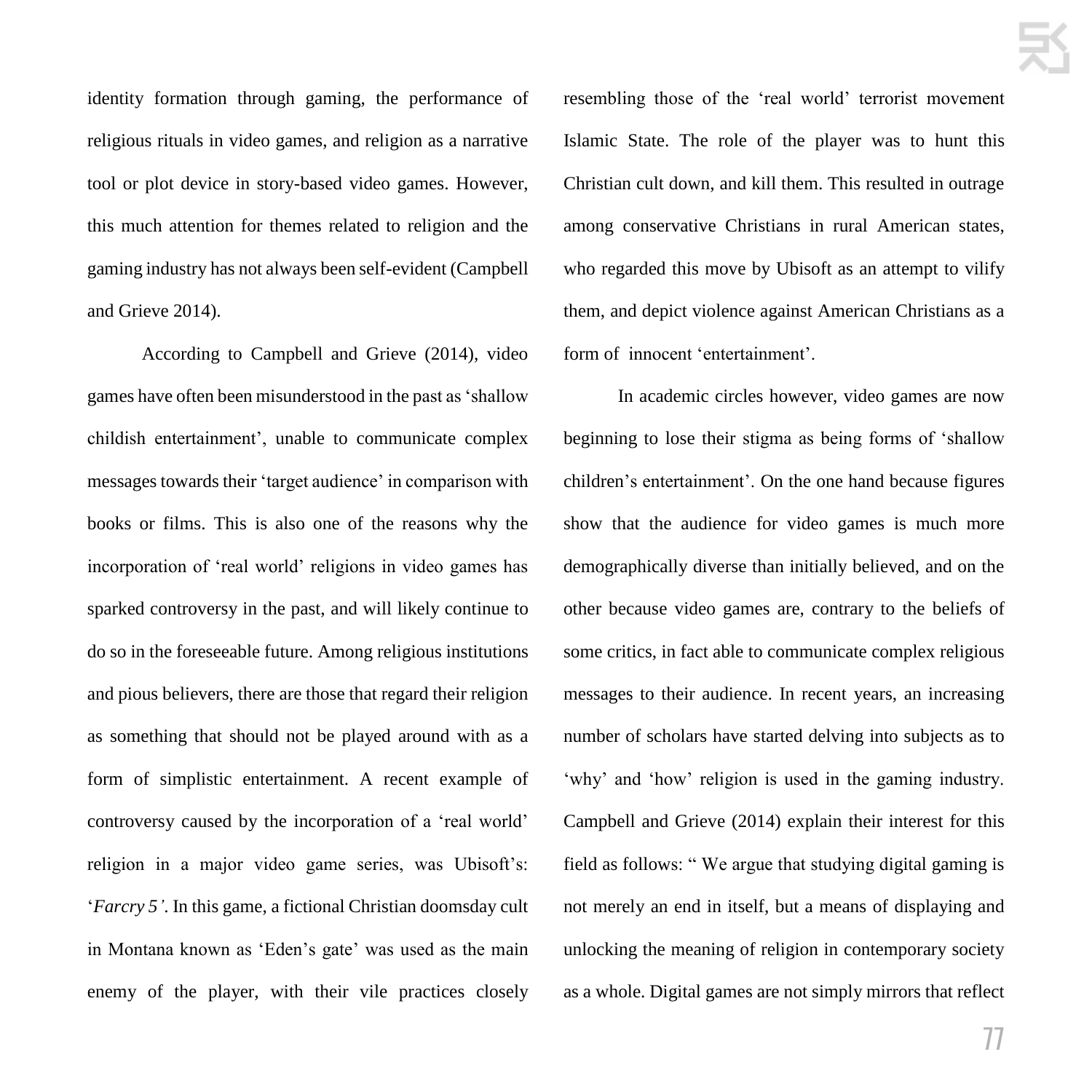culture. Rather, they frequently eschew or alter, like a funhouse mirror, assumptions about religion. This means they have the potential to inform or interpret religious practice as it is reflected back at us, with a selectivity determined by the source. Digital games do not simply mediate religion, but they also "mediatize" it" (60). One of the key concepts that is named in this small excerpt, and that is often being used in the study of religion in relation to the gaming industry is Stig Hjarvard's (2008) 'The Mediatization of Religion' theory. According to Hjarvard (2008), the mediatization of religion could be described as the process wherein popular media have taken over the role of traditional religious institutions in terms of transmitting religious messages to society. Especially in western society, where the media are largely independent, instead of being mere 'mediators' between traditional religious institutions and society, the media have become a prime source in transmitting religious messages themselves. As a result, religion is being 'modified' by the media in order to 'fit' their own logic, instead of the logic of traditional religious institutions. In that sense, religion has become 'mediatized'. However, the media do not only transmit religious messages related to traditional religious institutions: monsters, magic, spirits and other forms of religion that are often deemed fictional or 'untraditional' are also used by the media when transmitting religiously themed messages to society.

A term related to this usage of fictional and untraditional depictions of religion, is what Jean Baudrillard (1981) dubs: hyper-real religion. According to Baudrillard (1981) hyperreality can be described as the simulation of something without any referent in our actual world, but which can be experienced as 'real', sometimes even more real than our actual reality. However, some critics argue that Baudrillard's (1981) definition of hyperreality is too broad, and that as a consequence it can be applied on virtually anything, even on traditional religions, because traditional religions too, are based on ideas and beliefs that do not necessarily refer to objects, persons or events in our actual world. One of those critics, namely Markus Altena Davidsen (2013), has introduced the more straightforward term 'fiction-based religion' to differentiate religions that are based on fictional sources, from traditional religions. Davidsen (2013) argues that unlike traditional religions, sources of fiction-based religions do not claim to refer to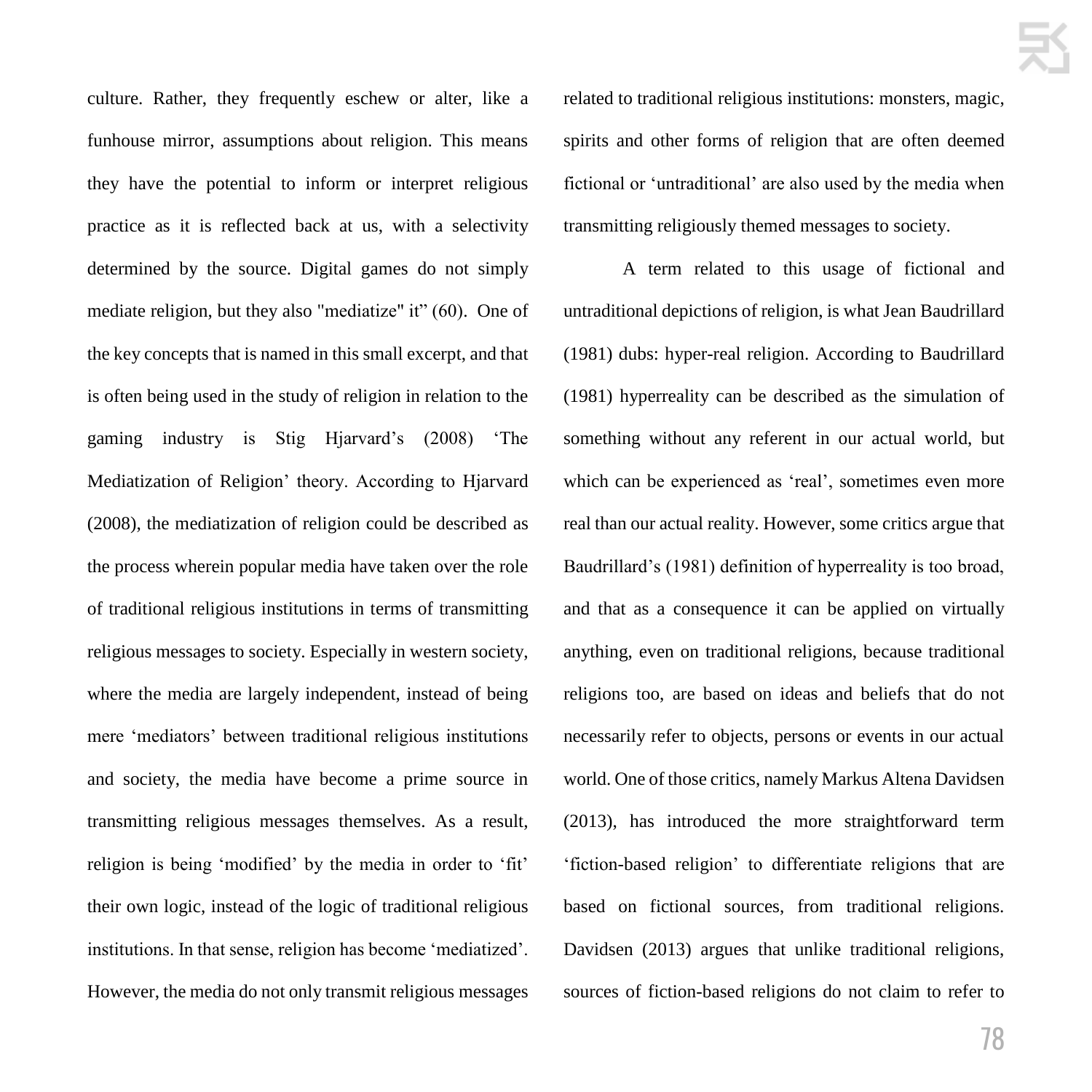objects, persons or events in our own world, but rather create entirely new fictional worlds, to which they refer instead.

Creators of fictional sources can have a variety of motives for the creation of their content. Some want to apply the personal vision they have on our own world, on a fictional one, by playing with alternative reality. Others want to instil morals that are represented by people in their fictional worlds, into people that our living in our own actual world. And of course there are those that just want to make creative use of their artistic freedom. Regardless, whether it is specifically the intent of the creator , the fictional worlds they create are heavily encoded with all kinds of subliminal and explicit religious and moral messages, that can in turn be decoded by the audience in different ways. It is not unusual different people read very different things in the symbolism of fictional worlds (Klassen 2014). That the mystique of fictional worlds is appealing to a large audience is evident. Some people can completely lose themselves in the fictional worlds created by popular media. Whether it is; the Hogwarts school of Witchcraft and Wizardry in J.K. Rowling's '*Harry Potter'* book series, the seven kingdoms of Westeros in the popular HBO television series '*Game of* 

*Thrones'*, or the continent of Tamriel in Bethesda's *'Elder Scrolls'* game series. Some only temporarily go up in these fictional worlds, the moment they are reading a '*Harry potter'* book, watch a '*Game of Thrones'* episode on television, or play a '*Elder Scrolls'* game. Others, according to Davidsen (2013), even let these fictional worlds influence their daily lives in the real world, whether it is in the form of subtle changes in values, extreme fandom, or even the adoption of religions depicted in these fictional worlds. This is why according to Adam Possamai (2012) hyper-real or fiction-based religions should be taken seriously, because from an academic perspective, understanding these fictional worlds have become a part of understanding our own world. Especially when it comes to video games, hyper-real religion and its connection to the 'real world' are a very interesting subject, because in video games interaction is key. When gamers perform religious activities in a video game, a connection is being established between the 'simulated world' of the video game, and our own 'real' world. Tuckett and Robertson (2014) even go as far as to argue that video game religions are in many aspects just as real as 'real world' religions, in terms of their functionality.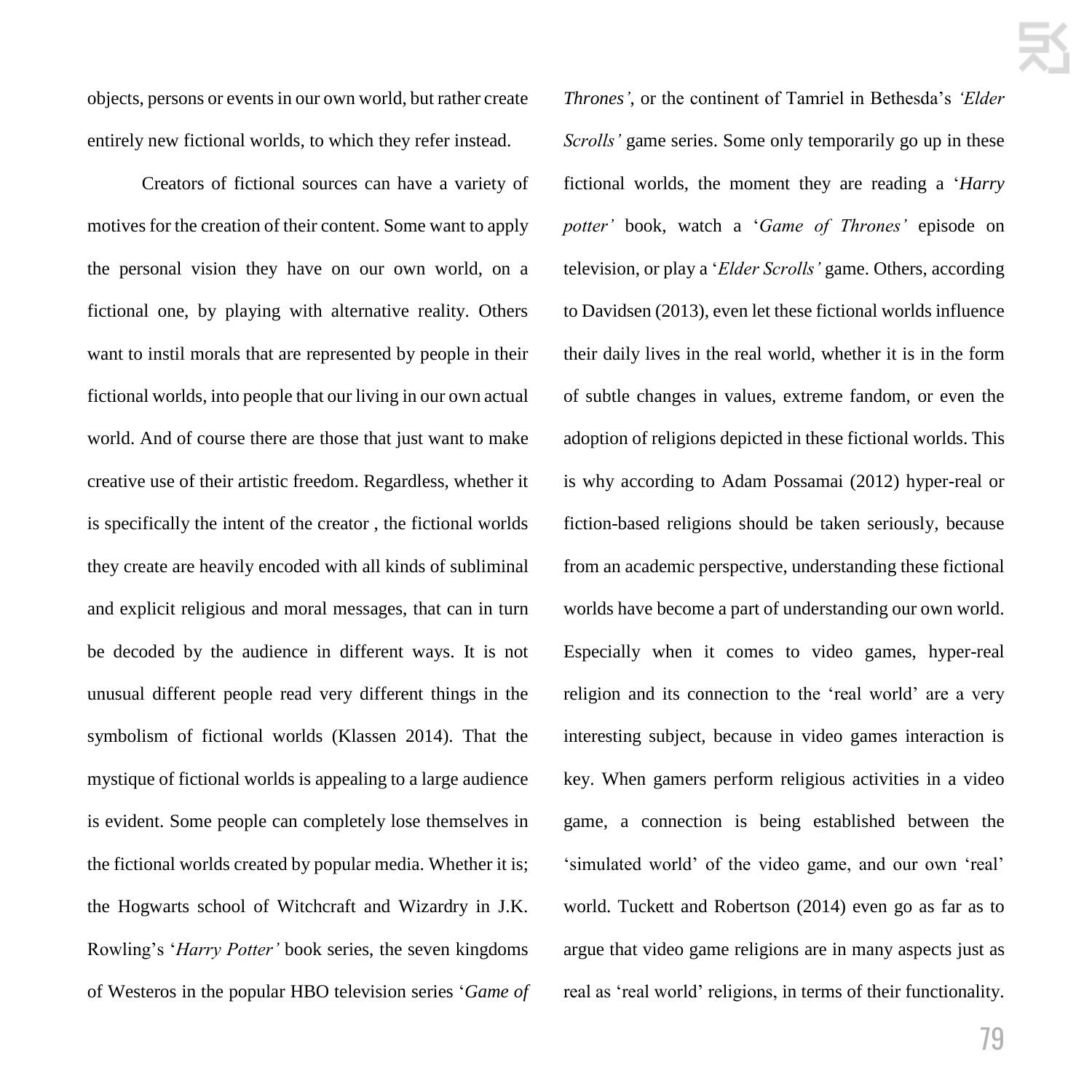Just like some people pray for good fortune before performing certain actions in real life, some video games offer gamers the opportunity to perform in-game religious rituals that let them acquire certain divine blessings that will benefit them in their gameplay.

However, religion in video games do not always necessarily feature in a direct interactive function. Often times, religion is primarily included in a video game as a narrative tool or plot device. This can either be done directly, by including religion as a major part of the storyline, or indirectly, by using religion to aesthetically 'dress-up' the game-environment, in order to provoke a sense of realism and game-world immersion in the player (Heidbrink and Knoll 2014). The latter is especially the case in video games that take place in fictional worlds. Cooper (2016) explains this as follows; "The fantasy genre is particularly fruitful for exploration primarily because it is overtly fantastical, depicting itself as providing an alternate reality, whilst simultaneously working hard to make itself feel real by modelling itself on the ideologies and social structures of the real world"(22). In other words, the challenge that many creators of fiction face is to appeal to the fantasy of their audience, while still keeping their alternative reality more or less believable. It is often almost impossible to create a 'realistic' or 'immersive' fictional world without including religion, because religion is simply such an evident presence in our own reality. This is why almost all major games that take place in fictional worlds feature religion to some extent, whether it is purely aesthetical or actively functional. In this paper, the terms 'realism' and 'immersion' refer to the ability of a game producer to create a believable game-environment, in terms of narrative, gameplay and aesthetics, not 'graphics' which is also often used as a measure of 'realism' in game-related reviews.

#### **Case Study analysis –** *Bethesda's: Elder Scrolls*

Bethesda Game Studios (henceforward simply called Bethesda) is a major video game producer based in Rockville, Maryland. The studio is well known in the gaming industry for the production of major video game series such as *'Fallout'* and the *'Elder Scrolls'*. At the base for the huge success of these video game series lies Bethesda's ability to breathe life in the fictional worlds they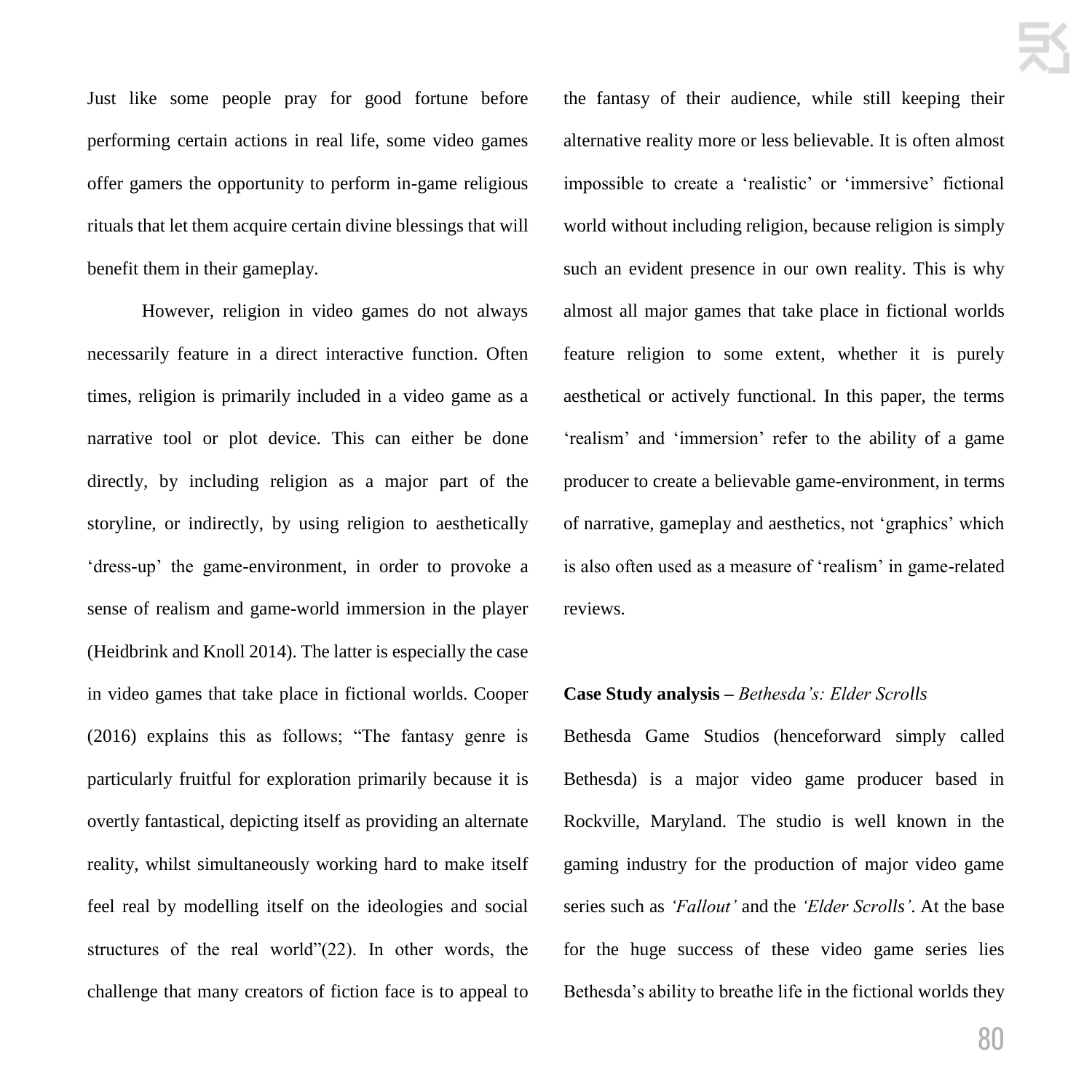create. A large part of this is achieved through so called 'lore'. The post-nuclear wasteland of *'Fallout'* and the ancient continent of Tamriel in the '*Elder Scrolls'* series, are littered with: books, objects and characters that can tell the player more about the fictional world they are playing in. Historical accounts, myths and legends, and religious texts all contribute to the creation of an immersive game-world (Cooper 2016). Although Bethesda's *'Fallout'* series only features religion to a small extent, primarily in the form of the cult-like religious group 'The church of the Children of Holy Atom', it is Bethesda's '*Elder Scrolls'* series that really stands out in terms of the incorporation of religious elements. According to Cooper (2016), this can be explained by looking at the historical timeframe Bethesda tries to portray in their '*Elder Scrolls'* series. The world of the *'Elder Scrolls'* is in many aspects a fantasy version of our own medieval era. Cooper (2016) states; "One lore-element that is almost universal within medieval games is the construction of religion. Its ubiquitous nature implies that cultures in historical settings require aspects of religion and spirituality in their societies in order to engender depth." (39). This is interesting, because this suggests that the

depiction of religion in the '*Elder Scrolls'* is primarily based on both Bethesda's own understanding of religion in relation to our medieval era, and assumptions about their target audience's expectations about religion in a medieval era video game. Religion in the '*Elder Scrolls'* is thus shaped based on the 'media logic' of Bethesda, meaning it is heavily 'mediatized' (Hjarvard 2008).

So what exactly is the role of religion in the '*Elder Scrolls'* series*,* and how does it fit in with the game's lore? Given the serious amount of lore related to religion in the series, for the purpose of this paper, only a summarized version will be analysed. The '*Elder Scrolls'* series is set on a fictional planet that goes by the name of 'Nirn'. This is also immediately where religion comes into play, because like our own world, Nirn has its own religious origin story. All the polytheistic religions featured in the '*Elder Scrolls'* hold the believe that the deity Lorkhan (otherwise known as; Shor, Shezarr and Sep) is responsible for the creation of the realm of existence in which the planet Nirn exists, known as the 'mortal plane' or 'Mundus'. Lorkhan convinced the other 'original spirits' known as the et'Ada to help construct the realm of Mundus. However, this would cost them an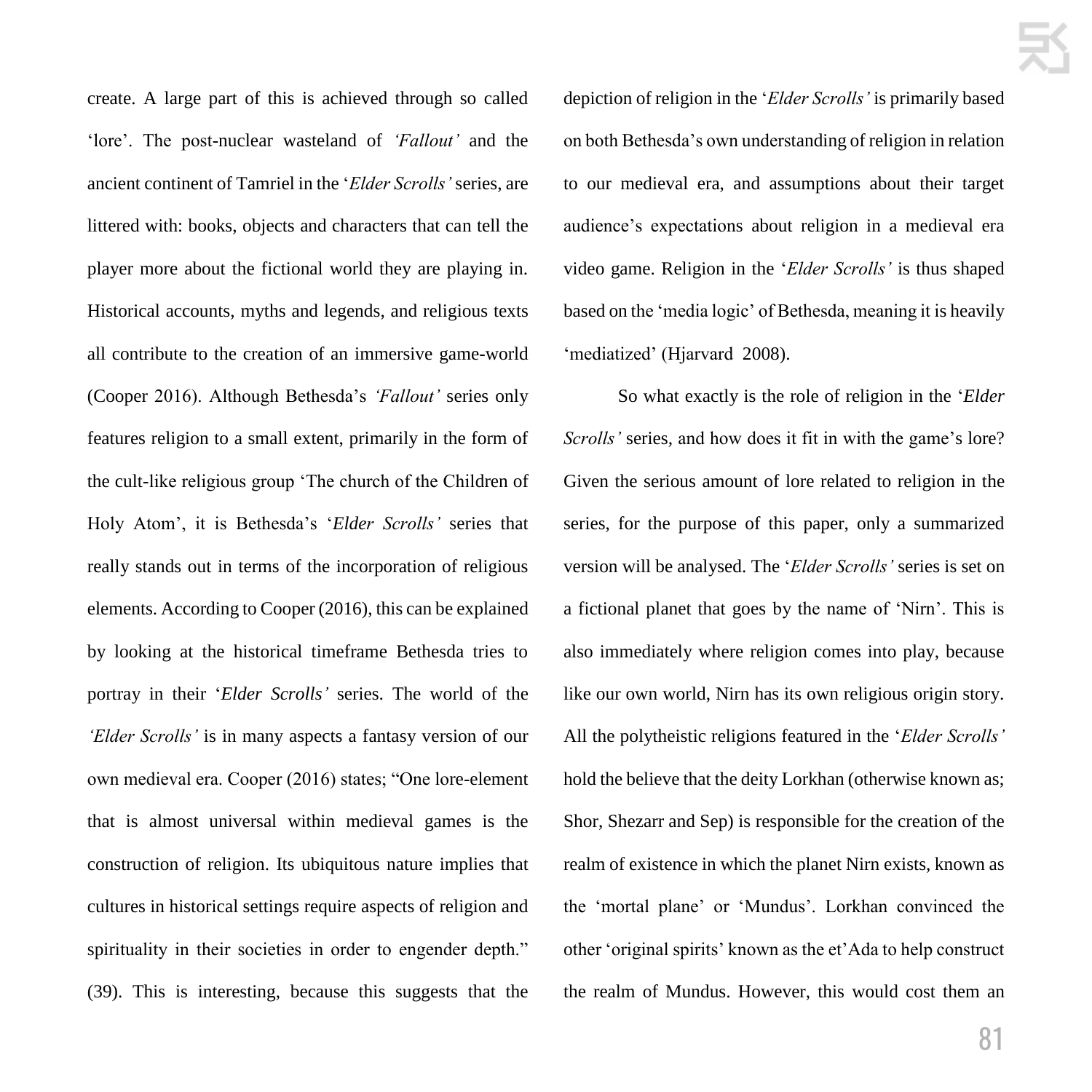enormous amount of their power. Therefore, the deities that wished to retain their full powers, refused to help in the creation. They later became known as the 'Daedra', who are considered 'evil deities' by many, while the creators of Mundus became known as the 'Aedra', who are believed to be the more benevolent deities. The Daedra inhabit the dark and mysterious realm of 'Oblivion', while the Aedra are believed to embody the stars and planets surrounding Nirn. Almost all religious 'pantheons', as they are called in the '*Elder Scrolls',* either worship the Aedra or the Daedra. Only the names of the deities, the pantheon's composition, and the surrounding religious mythology differ from race to race.

Apart from religion's aesthetical role in the video game series, in the form of; temple's, burial crypts and shrines. And its functional role in the form of divine blessings, magical abilities and powerful Daedric artefacts that can benefit the player. Religion also has major implications for the plot line of their more recent games *'The Elder Scrolls IV: Oblivion'* (2006) and '*The Elder Scrolls V: Skyrim'* (2011). As a narrative tool or plot device, religion in the "*Elder Scrolls"* is heavily encoded with messages that, to some extent, refer to religions in our own world, or certain historical events. In *'The Elder Scrolls IV: Oblivion'* the main story is all about the fight between 'good' and 'evil' spirits. A theme that is very common in 'real world' religions. The plot revolves around a Daedric cult known as 'Mythic Dawn', that manages to remove the magical barrier between the Daedric realm of Oblivion and the mortal realm of Mundus, meaning the Daedra were given the chance to freely interfere in the world of mortals. This event is known as the 'Oblivion crisis'. The role of the player in the video game is to fend of the Daedric hordes, which creatures closely resemble the 'real world' Christian idea of demons, and acquire a 'divine artefact' that would restore the magic boundary between the realms, thereby defeating 'evil' and protecting Nirn. The storyline of '*'The Elder Scrolls IV: Oblivion'* is in many aspects a simulation of 'real world' religious narratives about the fight between 'good and evil', 'angels and demons' or 'heaven and hell'. This means that even though the story of '*The Elder Scrolls IV: Oblivion'* is set in an entirely fictional world, with entirely fictional religions, it incorporates religious elements of 'real world' religions in such a way that the player is likely to experience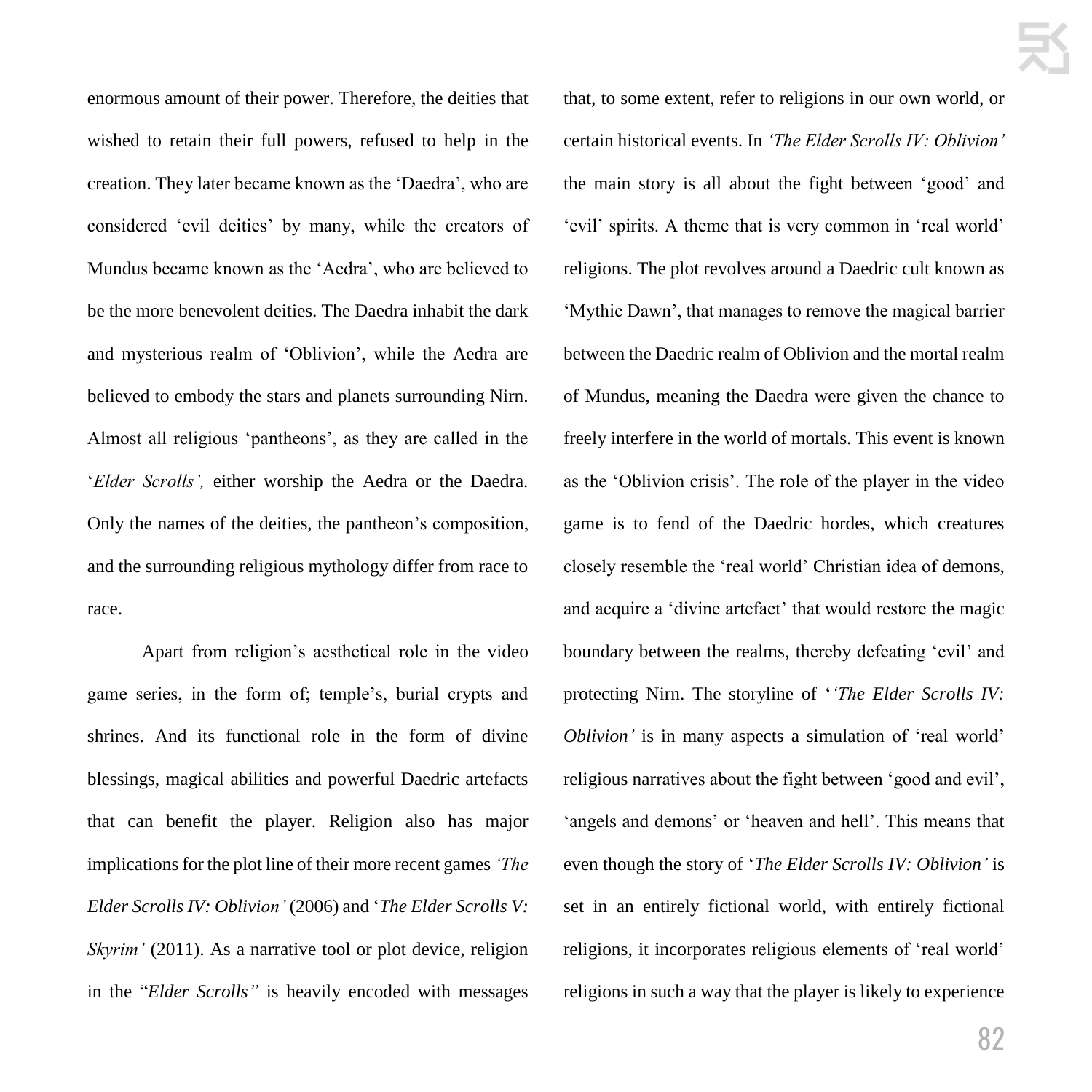a sense of 'familiarity, 'realism' and of course, 'immersion'.

In the '*The Elder Scrolls IV: Oblivion'* successor '*The Elder Scrolls V: Skyrim'* (2011), the usage of religion as a narrative tool or plot device features both heavily in the main storyline, as in various sub-plots. The sub-plot that has the most obvious connection to our 'real world' is the one that revolves around the ban on the worship of the 'Ninth Divine' known as 'Talos', imposed by the faction known as the Aldmeri Dominion. Talos is the only divine that was born as a mortal. For the remarkable life he lived, and the fact that he founded the Empire of Tamriel, it was rumoured that upon his death he was welcomed by the 'Eight Divines' as the 'Ninth Divine', and was worshipped as a deity ever since. The Aldmeri Dominion however, the faction of 'High Elves' featuring in the '*Elder Scrolls'* series, and the main rival of the Empire of Tamriel, were not fond of the idea that a 'mortal man' was being worshipped as a god. The 'High Elves' are known for their sense of superiority over other races, claiming they are the direct descendants of the chief deity known as Auriel (or Akatosh). When they managed to defeat the Empire in a gruesome war, they asserted their

dominance over the Empire by outlawing the worshipping of Talos in their territories, much to the resentment of the Empire's inhabitants, mainly in the province of Skyrim. Those that did not obey the new religious law were dragged of in the night by the Aldmeri Dominion's secret police, known as the 'Thalmor' and then imprisoned, tortured or even killed. Obviously, this shows a lot of resemblance with our 'real world's' history of religious intolerance, especially historical events like the Spanish inquisition and the persecution of Jews by Nazi-Germany. Just like with Oblivion, a hyper-reality is established, that is supposed to 'immerse' the player into the game-world created by Bethesda.

To conclude this paper. There are multiple ways in which game producers can utilize religion in order to create a 'realistic' and 'immersive' game-world for their players. This is achieved mainly through the use of three dimensions: A functional dimension, wherein the player actively interacts with in-game religion while playing a video game. An aesthetic dimension, wherein the game-world is 'dressed up' in ways that support the religious setting of a video game. And lastly, a narrative dimension, wherein religion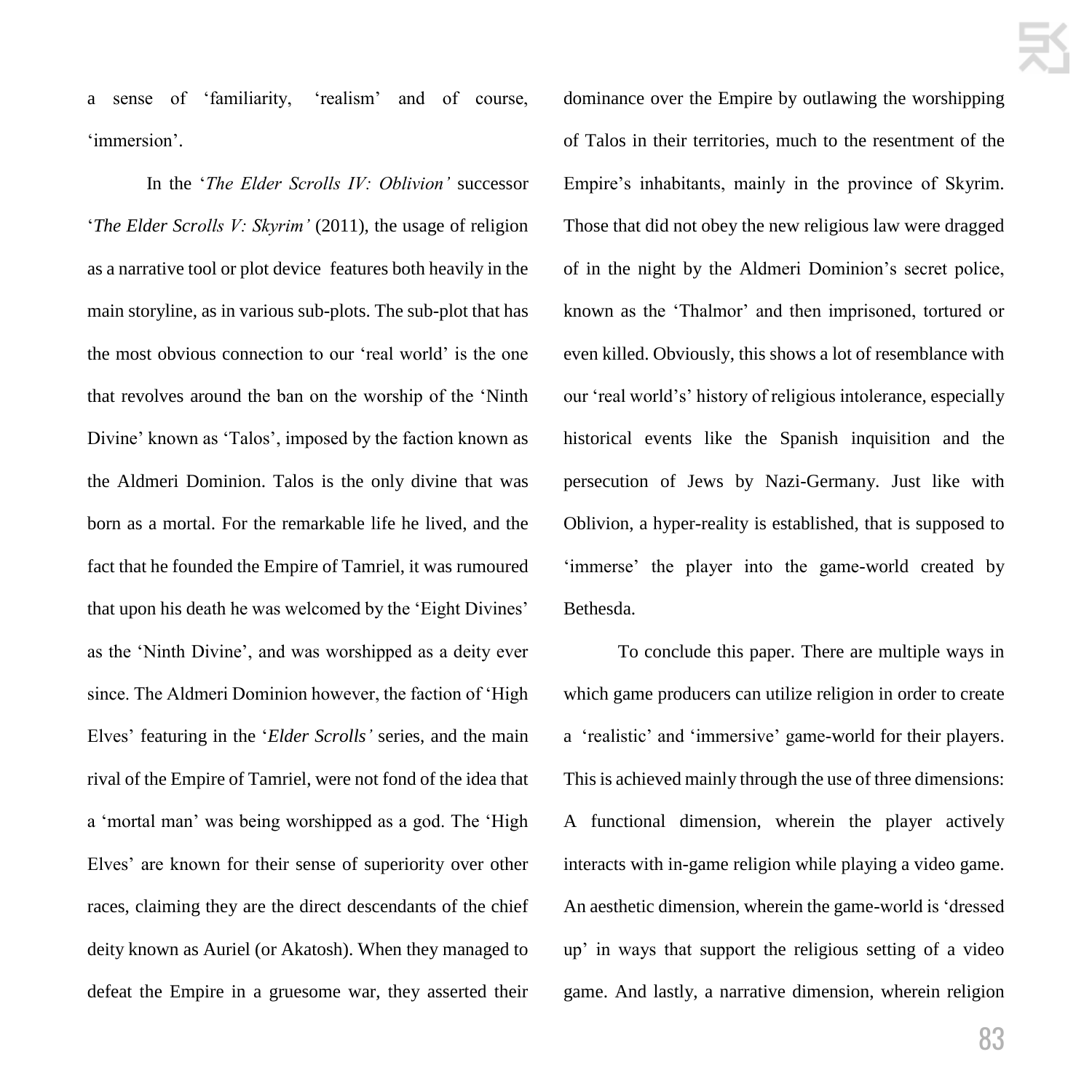directly features in the plot and 'lore' of a video game. Preferably, all three dimensions need to be linked to religion or other elements in our 'real world', in order to create an optimal sense of 'familiarity', 'realism' and 'immersion'.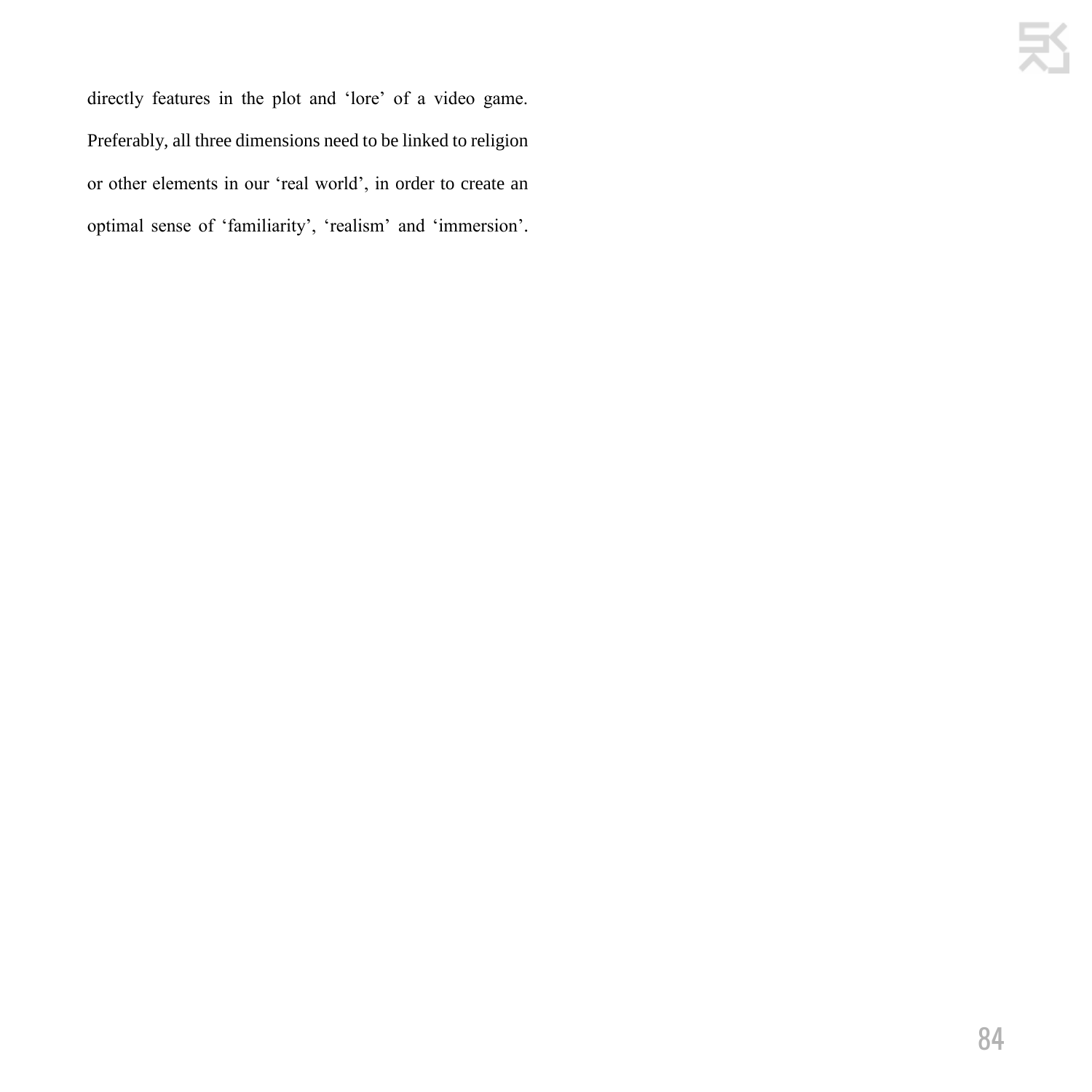#### **Bibliography for** *Religion in Bethesda's: Elder Scrolls*

Baudrillard, Jean and Glaser, Sheila Faria.

1994. *Simulacra and Simulation*. Michigan, USA: University of Michigan Press.

#### Cooper, Victoria Elizabeth.

2012. *Fantasies of the North: Medievalism and Identity in Skyrim*. Retrieved January 6, 2019.

http://etheses.whiterose.ac.uk/16875/1/Cooper\_VE\_English\_P hD\_2016.pdf

Davidsen, Markus Altena.

2013."Fiction-based Religion: Conceptualising a New Category Against History-Based Religion and Fandom" *Culture and Religion* 14(4): 378-395.

Grieve, Gregory Price and Campbell, Heidi A.

2014. "Studying Religion in Digital Gaming. A Critical Review of an Emerging Field*" Online - Heidelberg Journal of Religions on the Internet* 5.

DOI: https://doi.org/10.11588/rel.2014.0.12183

#### Heidbrink, Simone and Knoll, Tobias.

2014. "Let's Talk Video Games! Introduction to the Special Issue on Religion in Digital Games" *Religion in Digital Games. Multiperspective and Interdisciplinary Approaches* 5. DOI: https://doi.org/10.11588/rel.2014.0.12155

#### Hjarvard, Stig.

2008. "The Mediatization of Religion: A Theory of the Media as Agents of Religious Change" *Northern Lights: Film and Media Studies Yearbook* 6(1): 9-26.

Klassen, Chris.

2014. *Religion and Popular Culture: A Cultural Studies Approach*. Ontario, Canada: Oxford University Press.

Possamai, Adam.

2012. *Handbook of Hyper-real Religions.* Leiden, Nederland: Brill.

Radde-Antweiler, Kerstin, Waltmathe, Michael and Zeiler, Xenia.

2014 "Video Gaming Let's Plays and Religion: The Relevance of Researching Gamevironments" *Gamevironments* 1 (Inaugural Issue): 1-36.

Tuckett, J. D. F., and Robertson, David. G.

2014. "Locating the Locus of Study on "Religion" in Video Games" *Online - Heidelberg Journal of Religions on the Internet.* 5. DOI: https://doi.org/10.11588/rel.2014.0.12160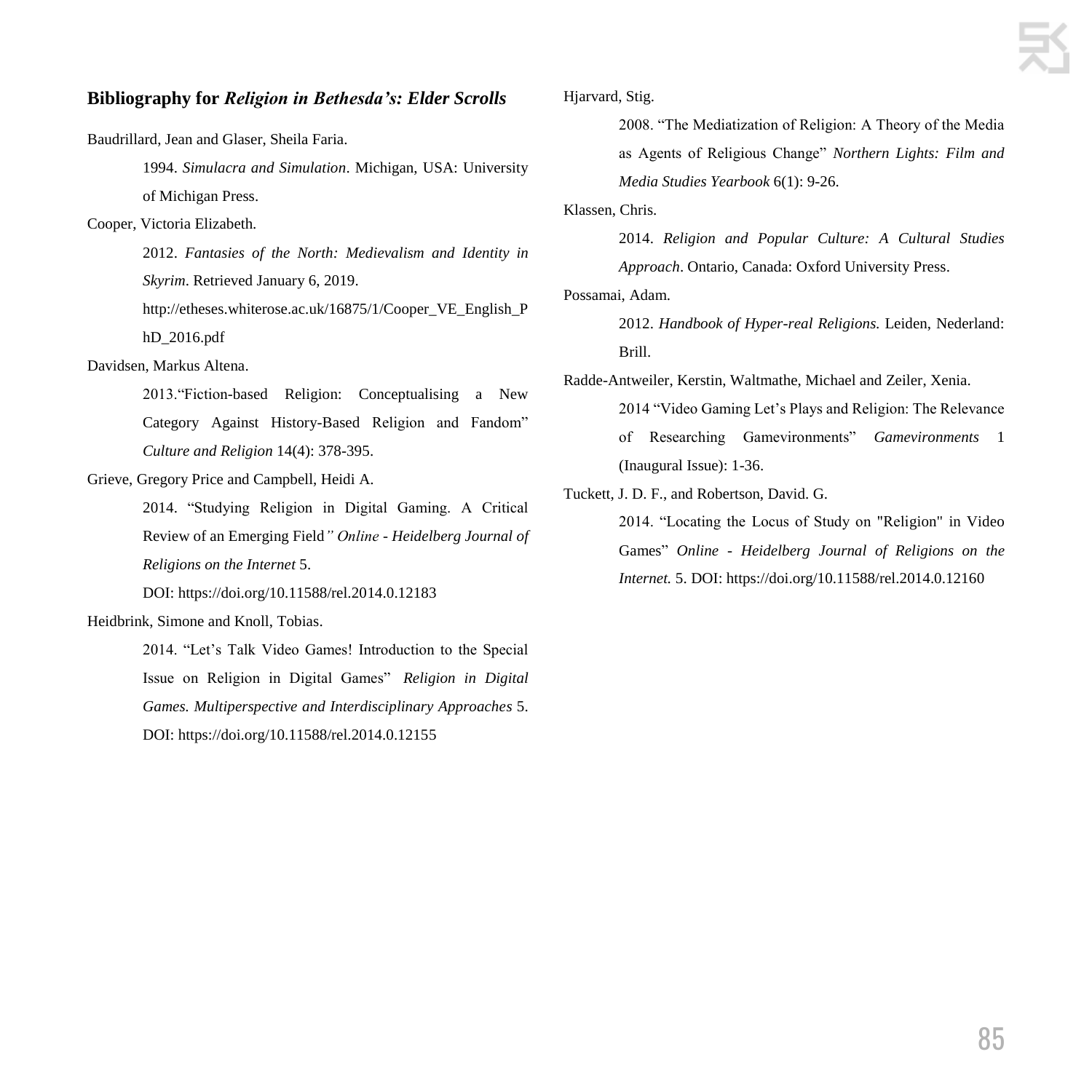# The "Voice of the People"

## Solutions on how to tackle climate change by the Guardian commentators.

## Jasper Steggink

"I'm quite proud of this paper, for it is written in a compelling and original way, making it fun to read."

#### **Abstract**

Dissecting online users' reactions on an article by *the Guardian*, this essay examines a variety of written opinions on how to deal with climate change. The online article used for this is titled *Huge reduction in meat-eating 'essential' to avoid climate breakdown*, written by Damian Carrington (2018). Through the examination of the comments, this essay problematizes multiple possible solutions to problems caused by climate change and touches upon academic debates revolving these solutions.

**Key Words:** *Climate change, the Guardian, meat consumption, population control, responsibility, comment section.*

#### **Introduction**

The Internet is a peculiar place. You can share knowledge from all over the world, meet amazing people with a diversity of backgrounds, take all day to browse cat pictures and GIF recipes, or… have an overheated flame war with anonymous others.

Everybody is familiar with both the useful and useless side of the World Wide Web. Personally, I tend to kill most time browsing what for me *feels* useful, but which arguably is not. One thing in particular fuels my curiosity, my guilty pleasure regarding internet culture: the comment sections of online articles published by *the Guardian*. 1

**.** 

<sup>1</sup> Website: https://www.theguardian.com/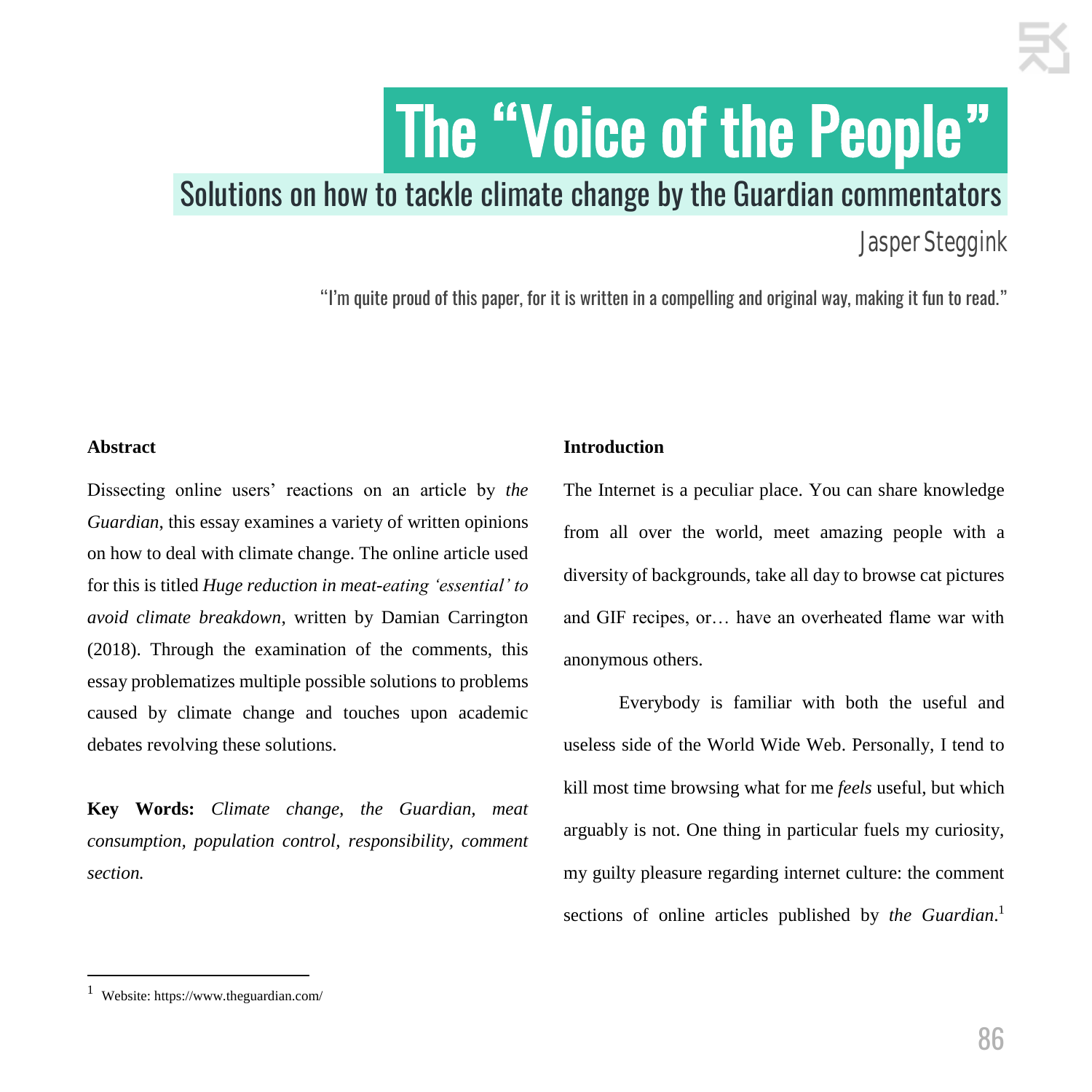Lurking over those comments, I get the idea that I'm reading the "voice of the people". Mostly because the site offers users to "vote" for the most insightful comment. Users that deem a written comment informative or agree with what it says, can "recommend" this comment. Comments with the most recommendations appear higher in the thread, thus the ones on top hold what seems to be the popular opinion. This works best with articles that spark massive debate.

Politically laden articles tend to be most commented on, mainly those with Brexit in the title, but also other large debates, like the Israel/Palestine conflict, or on how to battle climate change. The latter got my attention because the comment section seemed very contested and showed a variety of trajectories we, as mankind, can consider to prevent the annihilation of the human race. And since *the Guardian* receives over 50.000 comments per day (The Guardian 2016), the opinions on the matter tend to vary considerably.

Through a limited qualitative analysis on the comments below one article by *the Guardian*, this essay portrays different written opinions on how to deal with climate change. The article used for this is titled *Huge*  *reduction in meat-eating 'essential' to avoid climate breakdown*, written by Damian Carrington (2018). Through the examination of the comments, this essay problematizes multiple possible solutions to problems caused by climate change and, by doing so, touches upon academic debates revolving these intertwined solutions.

#### **Population pressure**

The article starts off strong. The first paragraph of the article summarizes; "Huge reductions in meat-eating are essential to avoid dangerous climate change, according to the most comprehensive analysis yet of the food system's impact on the environment. In western countries, beef consumption needs to fall by 90% and be replaced by five times more beans and pulses". The article addresses the predicted population growth and rise in global income, which demands a dietary change: "[f]eeding a world population of 10 billion is possible, but only if we change the way we eat and the way we produce food" (Carrington 2018). It was perhaps this last sentence that inspired user *ianx* to write his or her reaction, which resulted in becoming the most recommended comment: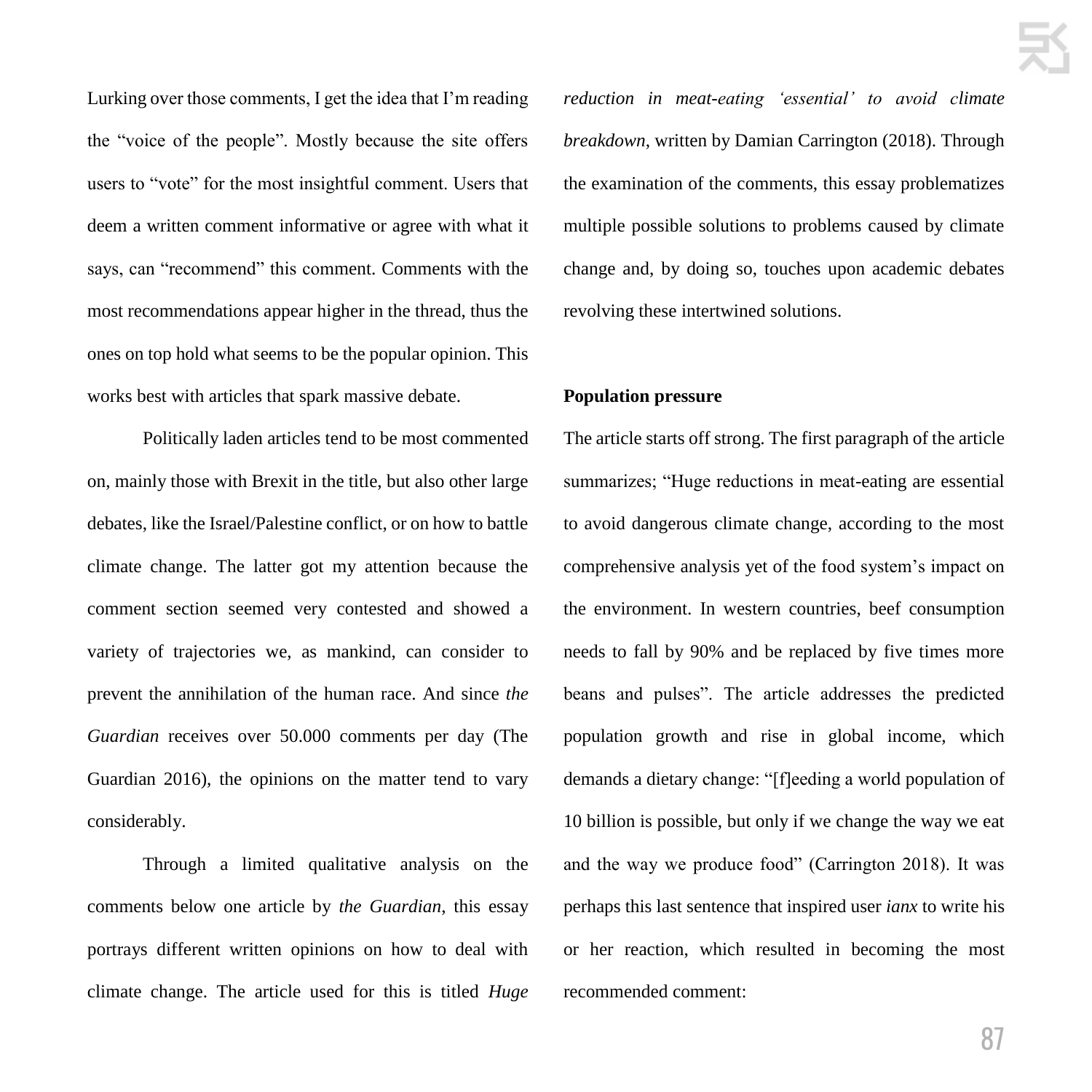#### **ianx**

Why 10billion people? Once it'd reached that we'll try to fit 15billion on the planet. Control the human population and the environment has a chance.

*ianx*'s statement speaks of fear of the *Malthusian collapse*: uncontrolled population growth that surpasses growth in the food supply, resulting in massive famine (Ebenstein 2010, Malthus 1798). It is noteworthy that the first reply on *ianx*'s comment is a rather simple yet most important "How?" This question is important because although population control can involve policies that improve citizens lives by providing them (better) ways to control their reproduction, more forceful programs, like the one-child policy of the Chinese government, quickly come to mind. This extreme example of population planning restricted families to have more than one child. Although the Chinese policy did reduce the fertility rate, it came with a price, for its inadvertent outcome was a worrisome distortion in the country's sex ratio. According to Avraham Ebenstein, the unintended consequences of the one-child policy were that the policy created a sex ratio at birth reaching 118 boys born for every 100 girls in 2005 (Ebenstein 2010). The lesson that policy makers in family planning can derive from this is that

"encouraging or forcing people to change their fertility behavior without addressing their fundamental preferences may have unanticipated consequences" (Ebenstein 2010), Failing to do so will effect succeeding generations, signifying the importance of the "How?".

#### **Anthro-accountability?**

Leaving the complexity of the practicalities around population planning aside, another remark can be made out of *ianx*'s comment. By linking the human population to the current state of the environment, the commentator lays bare a fundamental term when it comes to sustainability: the Anthropocene, made popular by Paul J. Crutzen (2002). The term holds the idea that humans have altered the global environment to such a degree that a new geological epoch is introduced to recognize this impact, supplementing the Holocene (2002). This same observation can be seen in the comment of *Mizakov*, who not only adds weight to the problem, but also proposes a contested solution:

#### **Mizakov**

30% of greenhouse gases come from farming to feed an ever growing number of humans....

How about we give free contraception to the third world instead of forcing westerners to make all the sacrifices...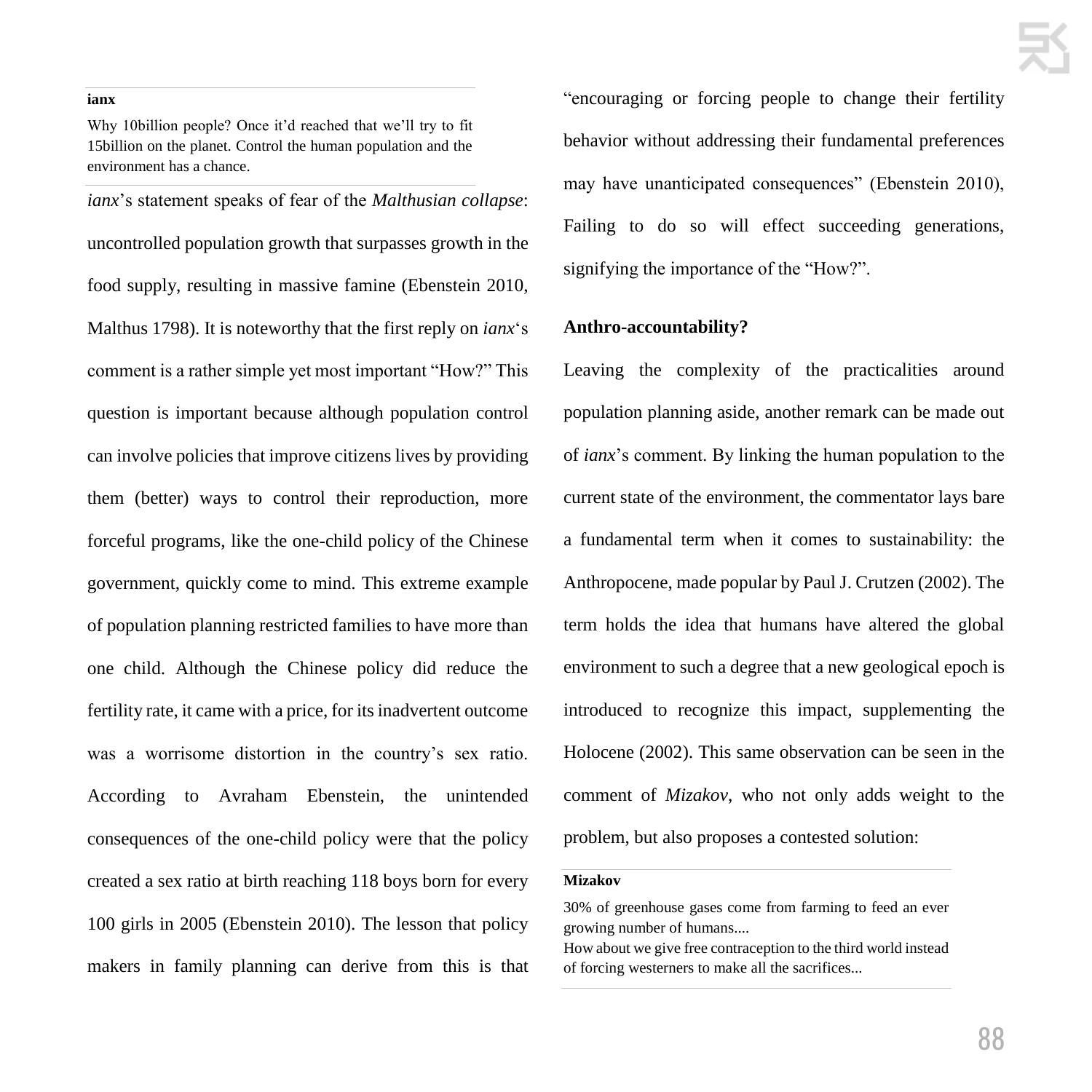The comment is contested for two reasons, firstly because it imposes the accountability on the "Third World". The issue of accountability and responsibility is a much-debated subject within the discourse of the Anthropocene. One side of the debate sees problems caused by human activity as a global problem, implying that "we" are all equally responsible and thus should all participate in taking action, yet others argue against this logic, stating that there is inequality in global consumption patterns. The latter is illustrated by Vaclav Smil, in his book *Energy in Nature and Society: General Energetics of Complex Systems* (2008), in which he looks at annual energy consumption in gigajoule (GJ) per capita, calculated through measuring the total primary energy supply (TPES) of a country, divided by its population. Smil states that in 2003, the Canadian TPES averaged 450 GJ per capita, and 360 GJ per capita for the U.S. Comparing this to Western Europe (160 GJ), Brazil (50 GJ), India (15 GJ) and the poorest African countries (>1 GJ), made Smil conclude that "the difference in modern energy consumption between a subsistence pastoralist in the Sahel and an average Canadian may easily be larger than 1,000 fold" (Smil 2008, 258). Through this reasoning one could

argue that since the "West" is the biggest contributor, it too should live up to its responsibilities. Thus, for *Mizakov* to reason that it shouldn't be the "westerners to make all the sacrifices" seems like the world upside down.

Secondly, *Mizakov* talks of "we", yet it remains unclear who *Mizakov* means with "we". The commentator could mean "westerners", as in, the inhabitants of the west, especially of western Europe or North America. If so, then who exactly? The western nation-states? The U.N.? Or western NGO's? Or does the commentator addresses someone else entirely? *Mizakov*'s statement signifies a lack of a global agent that *can* create collective action. The danger is that if it does become a sole western project, environmental colonialism is prone to happen. Like Conrad P. Kottak notes as one of the contesting issues for "the new ecological anthropology" (1999), is that ethnoecological clashes can occur when environmentalists from northern nations "preach ecological morality to the rest of the world". Kottak writes that "Brazilians complain that Northerners talk about global needs and saving the Amazon only after they destroyed their own forests for First World economic growth" (1999, 27). When people are asked to change the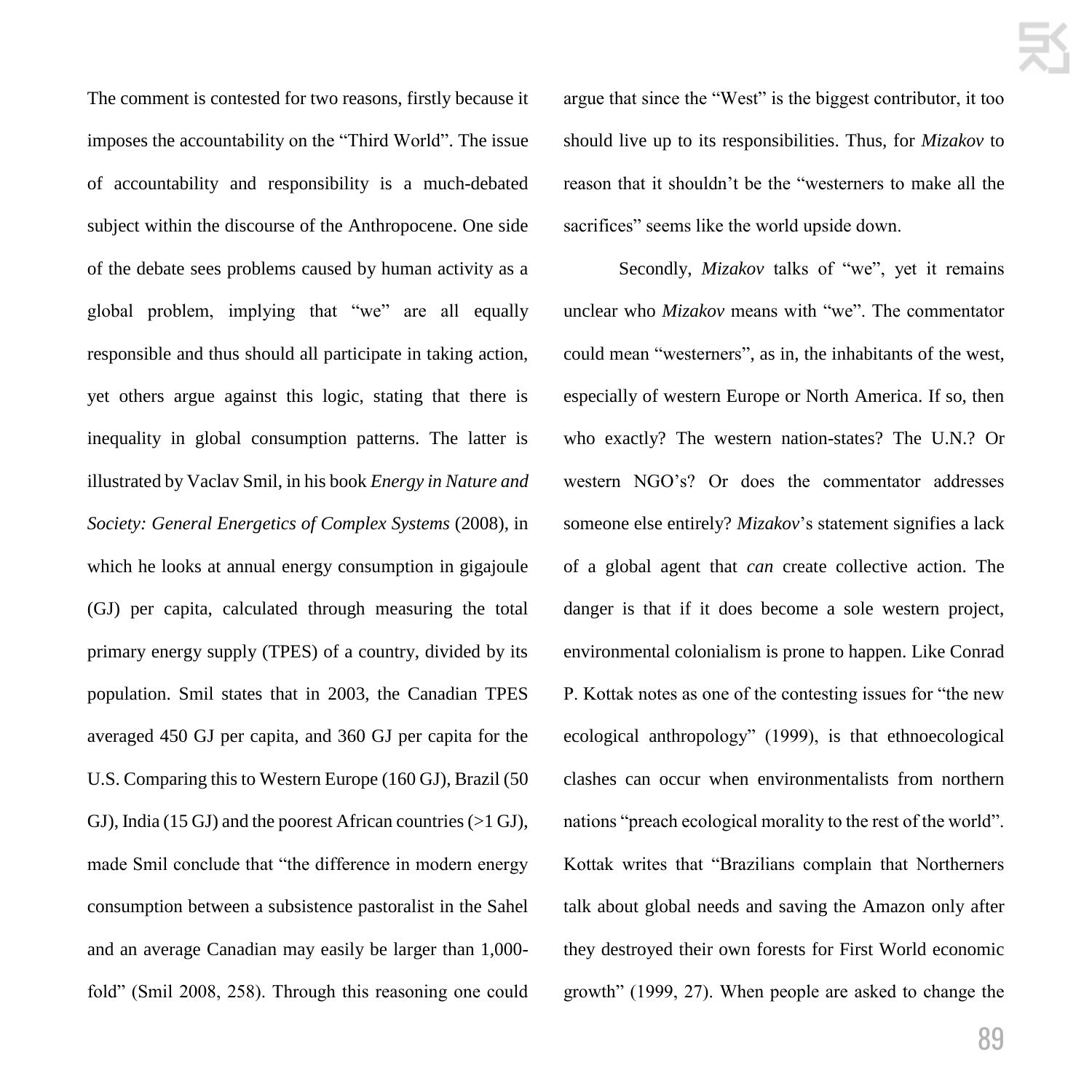way they live, they usually resist. Ironically, the article indirectly asks citizens of western nations to change, which exemplifies the contesting arguments of the academic discourse and which might explain *Mizakov*'s fingerpointing.

#### **Technology, our savior**

A more refreshing approach to solve the climate breakdown comes user *Neutronstar2080*, who points the finger to the "huge multinationals" and the capitalist society they benefit from. A fair point, taking into consideration that "100 [corporate and state producing entities] account for 71% of global industrial GHG emissions" (Griffin 2017, 8).

#### **Neutronstar2080**

I'm all up for this, less meat, less consumption, less fucking plastic, to me it's a no brainer. But let's face it, the reason we're in this shit is capitalism and it's need for constant growth. Huge multinationals with deep pockets, lobbyists bribing governments, corrupt governments who have zero interest in the environment and the well being of our fellow human only profit. I'm afraid to say our only hope is technology because you can forget it if you think we're all going to pull together. It would need a disaster where literally billions died for us to sit up and say enough is enough and by then [there] maybe noone left.

As understood from the comment, *Neutronstar2080* sees technology as the only way out of the "shit" created by capitalism. Although it is rather speculative to guess what *Neutronstar2080* means with the word "shit", let us presume the user means the Anthropocene.

Ideas about capitalism as the cause of the Anthropocene, and with technology as the "only hope", is contested. One scholar that problematizes this line of thinking is anthropologist and professor of Human Ecology Alf Hornborg, who understands not human life but specifically modern technology as critically influencing the evolution of money, capitalism, the Industrial Revolution and, as a result, the Anthropocene (2015). Hornborg argues that "our biological capacity for abstract representation (as in language and other semiotic systems) is prerequisite to the very idea of money, and [money] was in turn prerequisite to the Industrial Revolution that inaugurated the Anthropocene. [I]t is precisely through this chain of events that studies of natural and human history, while each reserving its specific arsenal of concepts and methods, can be integrated. Modern technology is the pivot of both, because it implicates both biophysical and socio-cultural dimensions of our increasingly globalised history" (2015, 62). Because of the importance of technology, and to critique post-Cartesian dualism in social science, he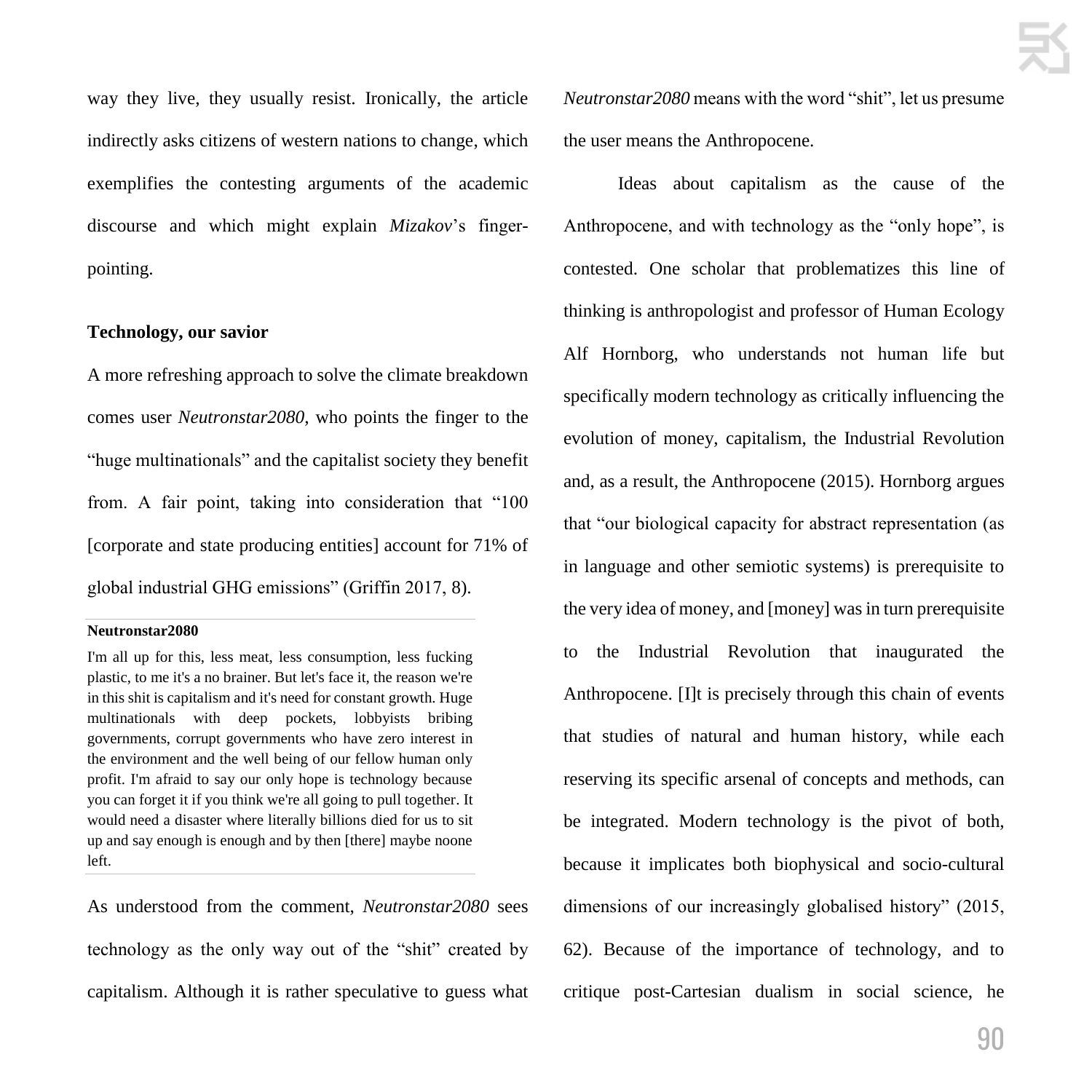proposes to rename the current epoch the *Technocene*  (2015).

Hornborg address technology neither as threat nor solution for the problems that come with living in the Technocene, but rather as a cause. Therefore, if technology caused the current predicament, it almost feels paradoxical to think it will also "save" us from it. That being said, I wouldn't dare to say that technology (with all the vagueness surrounding the term) *can't* help humanity to overcome the problems linked to either the Anthropocene or the Technocene, simply because I'm no futurologist or prophet.

#### **Conscious consumers**

All of the highlighted commentators above have put the solution to the problems caused by climate change outside their own range of responsibilities. According to the mentioned users, the problems are caused by either too many people *(ianx)*, overpopulation in the "Third World" (*Mizakov*), or capitalism, lack of corporate responsibility and a corrupt government (*Neutronstar2080*). But what about individual responsibility? Why not take matters in one's own hands? According to *LondonRoots*, this is what needs to be done, and probably *is* done by the user itself, judging from the comment:

#### **LondonRoots**

Here come the incredulous meat eaters…

*LondonRoots* doesn't make many friends with this open attack on non-vegetarians. Logically, perhaps, since according to a four year study done by *Public Health England*, a mere 2% of the U.K. population considers themselves to be vegetarian (Beverley et al. 2014, 57). And, if what's written in the article is correct, if a reduction of 90% in meat-eating is needed to avoid a climate crisis, practically all current meat eaters have to reconsider their diet, and have to be willing to lower the amount of meat they consume. Perhaps this social change needs to be initiated politically, perhaps through social movements, ideally through both.

There are numerous movements and initiatives that are striving to achieve social change. Examples are the *Ecological footprint*, which accounts "the proportion of land and water needed to support someone's overall consumption levels and reabsorb the associated waste" (MySTOA 2013), the *Food miles*, which assesses the distance that food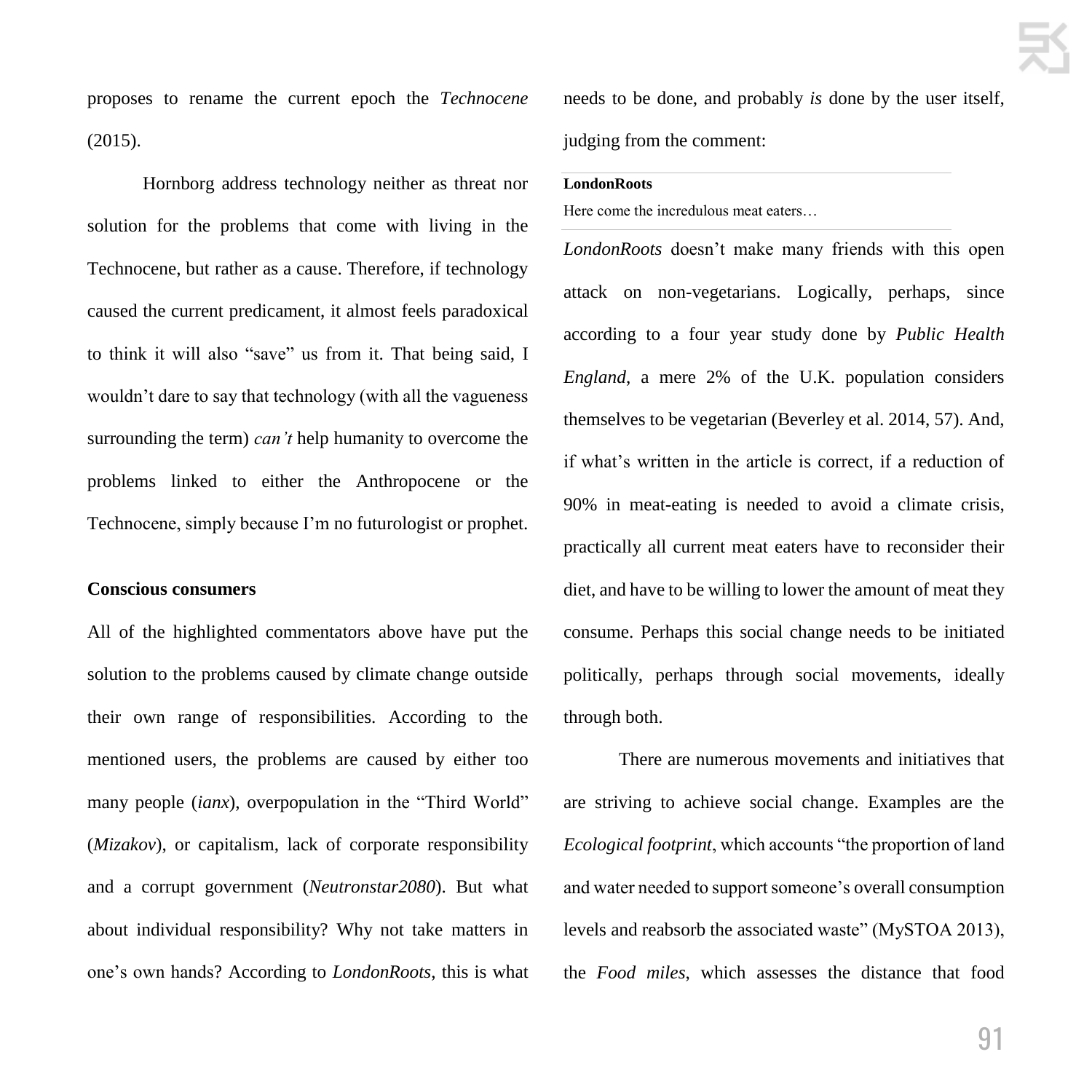travelled to reach the consumer (Engelhaupt 2008, 3482), and the *Food Emissions*, measuring the life-cycle greenhouse gas (GHG) emissions associated with food production (Popp, Lotze-Campen, and Bodirsky 2010; CGIAR:CCAFS, n.d.). A fundamental idea behind these initiatives is that through the strength of an informed decision, the consumer has the agency to change the structure he or she is living in. Making those who don't believe their behavior has an effect on the world "incredulous", as written by *LondonRoots*. Yet, even those who are trying to be "conscious consumers" might have problems deciding which initiative should function as a guideline for their consumption, for some of them are deemed contested. While many people tend to think that "buying local", consuming that which has the lowest food miles, is most ecologically sustainable, global climate and energy lead scientist Christopher L. Weber and civil and environmental engineer H. Scott Matthews beg to differ. According to them, the amount of greenhouse gasses produced by specific foods have a greater negative impact than the average food miles. A change in diet is thus crucial. "Shifting less than one day per week's [sic] worth of calories from red meat and dairy products to chicken, fish, eggs, or a vegetable-based diet achieves more GHG reduction than buying all locally sourced food" (2008, 3508). Perhaps "buying local" is a way to legitimize the consumption of GHG heavy foods, making *LondonRoots*'s comment sound a bit more like a teasing wakeup call than a direct insult.

#### **Conclusion**

By dissecting popular comments in reaction to an article by *the Guardian*, I have tried to playfully problematize the issues around preventing a future climate crisis. By the incorporation of the commentators I aimed not only to touch upon the contesting debates revolving around this topic, but also to bridge the gap between the "voice of the people" and the academic world. Not to create a hierarchy in validity, but to show that contestation is present in both. To show a parallel between debates on open message boards and that within academic discourse.

From examining both the online arguments as well as the academic discourse on the subject of climate change, one can conclude that many of the posed problems and proposed solutions intertwine. Considering the scope of the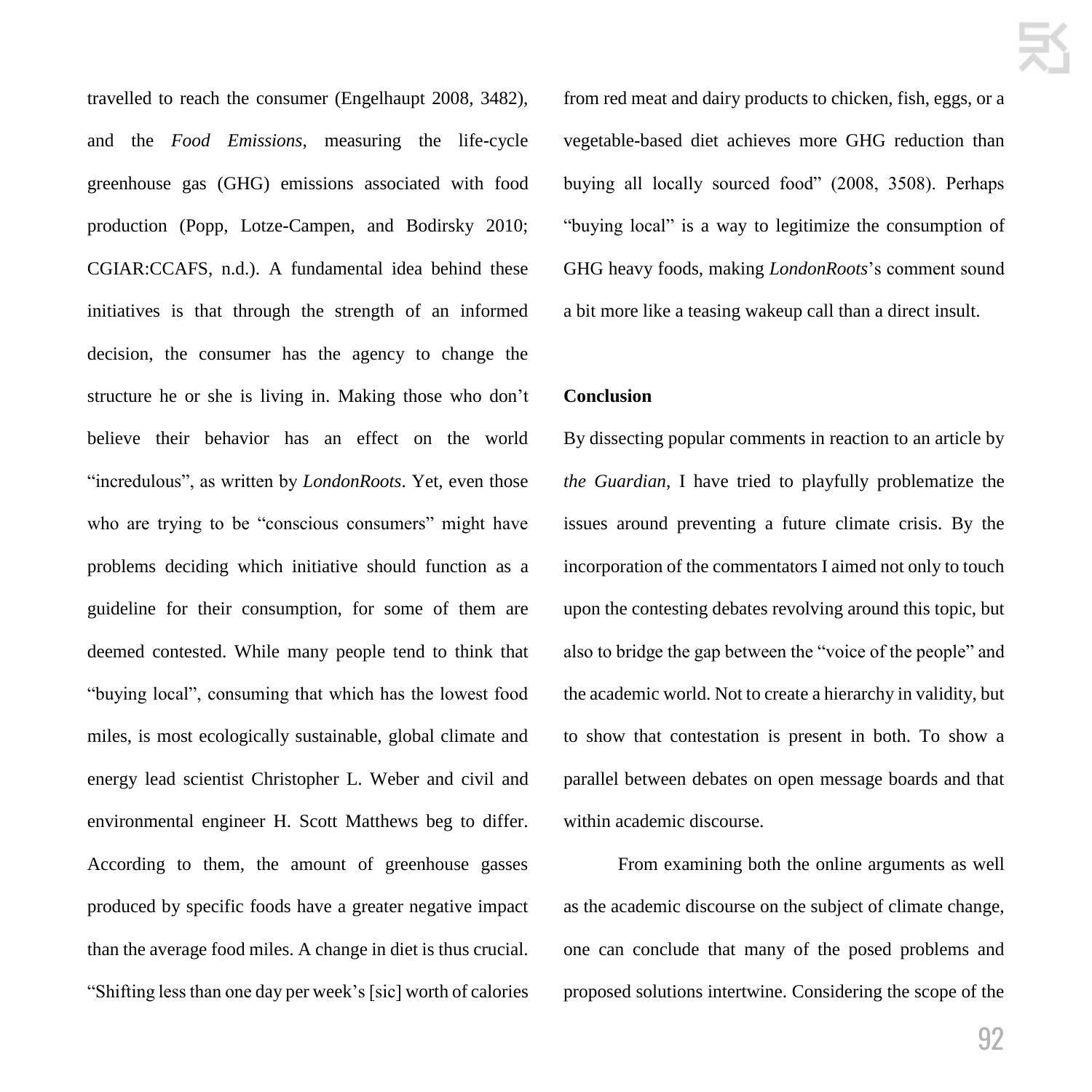problem, every solution has consequences that will impact the livelihoods of large numbers of people, and not one solution further problematizes the issue. This intertwined nature of the debates is something I have tried to underline on a more meta-level within the essay.

Lastly, I have also shown the variety of responsibility claims, ranging from westerners, people in the "Third World" and capitalists onto individuals. Yet, when addressing these actors, questions regarding power and interest arise. Who is to blame for the situation humanity has found itself in? Which groups of people will suffer the most from negative effects caused by climate change? And do they have the means to make a change? Will climate change effect only those who are marginalized and economically poor? Or is Dipesh Chakrabarty right when he writes that there will neither be lifeboats for the rich and privileged (2009), making us all equally vulnerable. Either way, referring to the source of *the Guardian* article, we can make an effort by committing ourselves to eating less meat. Climate change is proven to be a valid threat and the meat industry plays a big part in this, making

*BeyondnessOfThings*'s observation spot on, when the user writes:

#### **BeyondnessOfThings**

The steaks are high...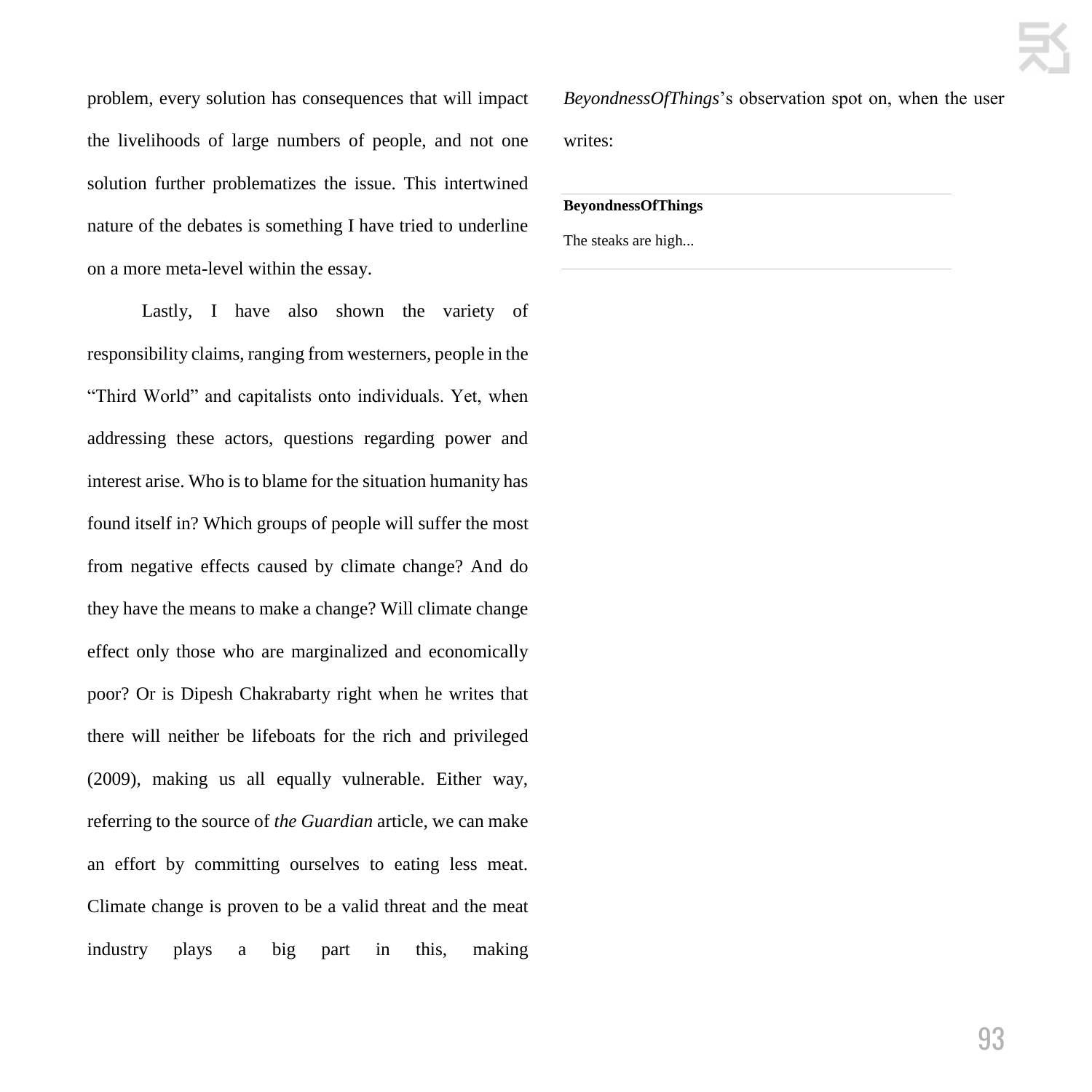#### **Bibliography for** *The "Voice of the People": Solutions on how to tackle climate change by the Guardian commentators*

Bates, Beverley, Lennox, Alison. Prentice, Anne, Bates, Chris, Page, Polly, Nicholson, Sonja and Swan, Gilian.

2014. "National Diet and Nutrition Survey Results from Years 1 , 2 , 3 and 4 (Combined) of the Rolling Programme (2008/2009-2011/2012)."*London Crown Copyright* 4: 1–158. Carrington, Damian.

> 2018. "Huge Reduction in Meat-Eating 'Essential' to Avoid Climate Breakdown." *The Guardian*.

#### CGIAR:CCAFS. n.d.

2014. "Food Emissions." *CGIAR: Research Program on Climate Change, Agriculture and Food Society. CCAFS*. https://ccafs.cgiar.org/blog/big-facts-focus-food-emissi ns#.Xck47zNKjIU

Chakrabarty, Dipesh.

2009. "The Climate of History: Four Theses." *Critical Inquiry* 35 (4): 197–222.

#### Crutzen, Paul J.

2002. "Geology of Mankind." *Nature* 415 (6867): 23.

#### Ebenstein, Avraham.

2010. "The 'Missing Girls' of China and the Unintended Consequences of the One Child Policy." *Journal of Human Resources* 45 (1): 87–115.

http://muse.jhu.edu/content/crossref/journals/journal\_o human\_resources/v045/45.1.ebenstein.html.

#### Engelhaupt, Erika.

2008. "Do Food Miles Matter?" *Environmental Science and Technology* 42 (10): 3482.

Griffin, Paul.

2017. "The Carbon Majors Database CDP: Carbon Majors Report 2017." *CDP*

#### Hornborg, Alf.

2015. "The Political Ecology of the Technocene." In *The Anthropocene and the Global Environmental Crisis*, 57–69. Abingdon: Routledge.

Kottak, Conrad P.

1999. "The New Ecological Anthropology." *American Anthropologist* 101 (1): 23–35.

Malthus, Thomas Robert.

1798. *An Essay on the Principle of Population*. London: J. Johnson.

#### MySTOA.

2013. "Food Eco-Footprint." *YouTube*.

Popp, Alexander, Hermann Lotze-Campen, and Benjamin Bodirsky.

2010. "Food Consumption, Diet Shifts and Associated Non-CO2greenhouse Gases from Agricultural+Production." *Global Environmental Change* 20 (3). Elsevier Ltd: 451–62.

#### Smil, Vaclav.

2008. *Energy in Nature and Society: General Energetics of Complex Systems*. Massachusetts: The MIT Press.

The Guardian.

2016. "How Can We Improve the Guardian Comments? Share Your Views." *The Guardian*.

https://www.theguardian.com/media/2016/apr/08/how-

an-we-improve-the-guardian-comments-share-your-views.

Weber, Christopher L. and Matthews, Scott H.

2008. "Food-Miles and the Relative Climate Impacts of Food Choices in the United States." *Environmental Science & Technology* 42 (10): 3508–13.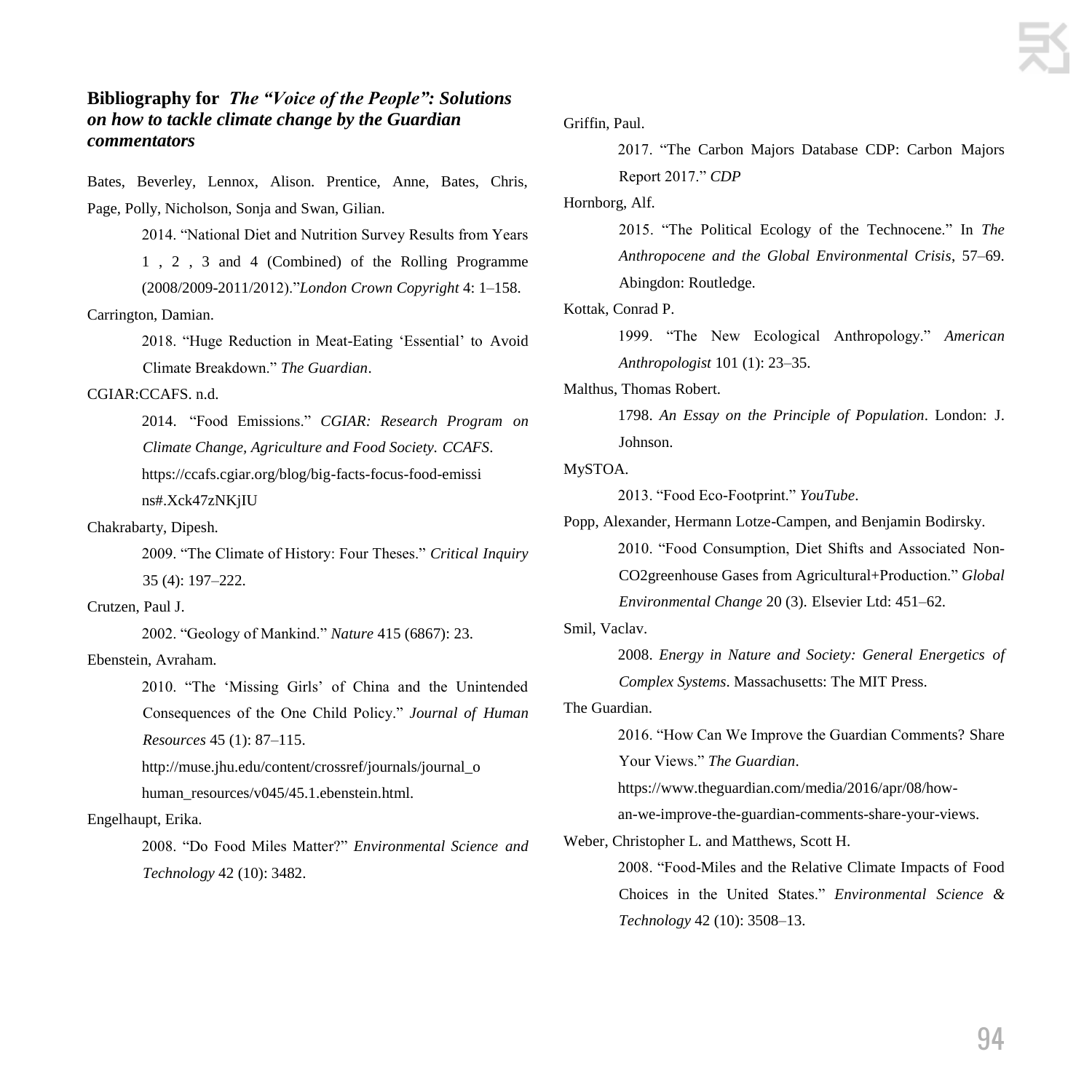## .Further information.

### Article: Written for the course: **Intercommunal violence in Northern Ireland:** Culture, Violence, Trauma and Death Sectarian spatial demarcation and the performance of masculinity *By Anna-Lea van Ooijen* **The New Gods:** Religion, Media and Popular Culture The Depiction of Religion in the Works of H. P. Lovecraft *By Ivan Dimitrov* **"Are you** *really* **this highly educated?"** Etniciteit en Nationalisme Confronting My Own Prejudice: An Exploration of Racism and the Dutch Cultural Archive *By Ellen Hobelman* **Fast or Fashionable:** Anthropology and Sustainability: An Analysis of the Global, Local and Individual Scale of the Fast Fashion Contemporary Fault Lines Industry *By Guusje Weber* **The workings of Foucauldian power within occupied Palestine Culture, Violence, Trauma and Death** *By Mick Spaas* **A Modern Fairytale Religion, Media and Popular Culture** Religion, Media and Popular Culture *By Robin Ravestein* **The chain of Hydro-treated Vegetable Oil** Anthropology and Sustainability: Contemporary fault lines in the Roundtable Sustainable Palm Oil Contemporary Fault Lines Certification Scheme *By Dineke Verkleij* **Religion in Bethesda's: Elder Scrolls** Religion, Media and Popular Culture *By Ruben Pfeijffer* **The "Voice of the People"** Sustainability and Social Contestation Solutions on how to tackle climate change by the Guardian commentators *By Jasper Steggink*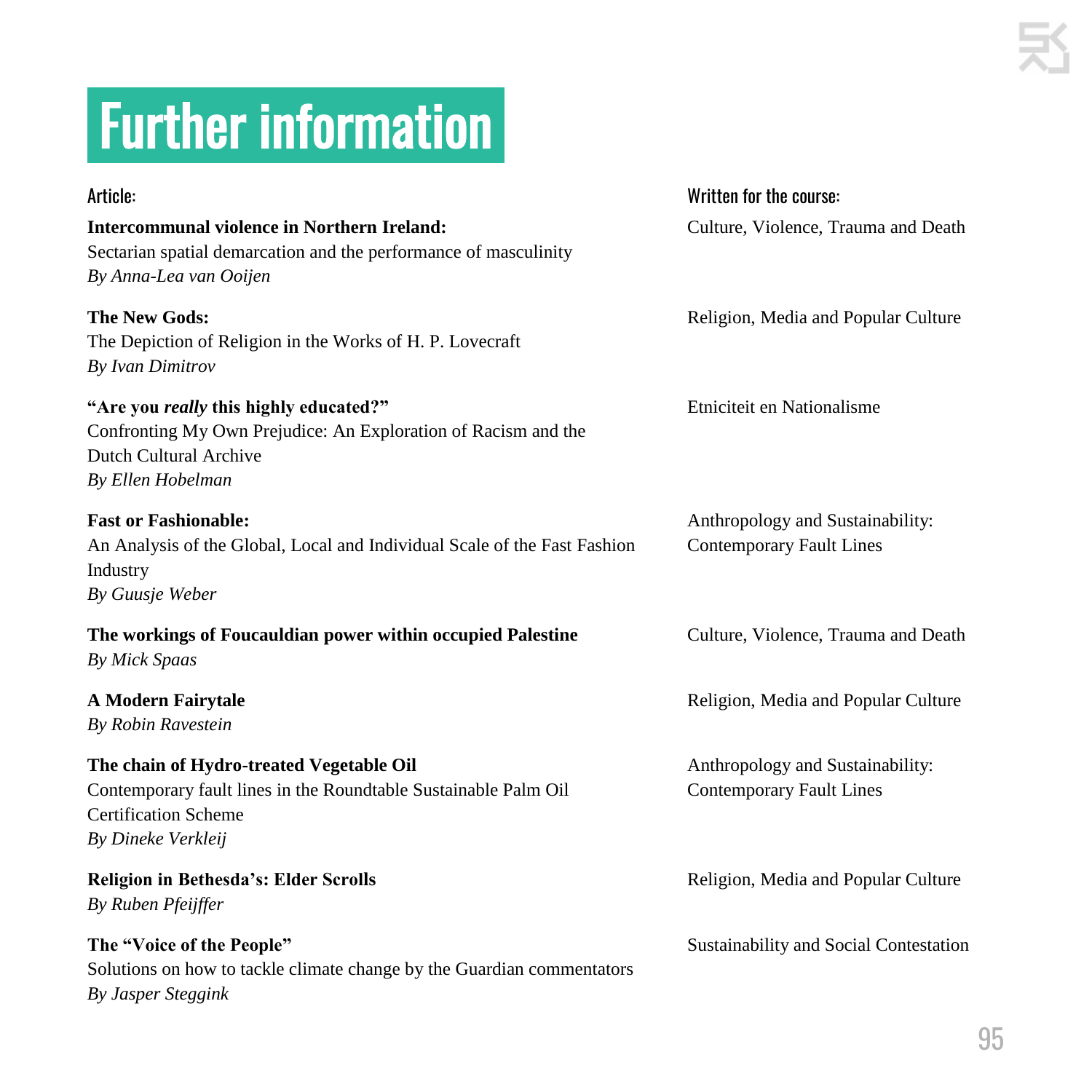# Notes on the selection process

The papers in this edition of SCAJ have been selected by our selection committee from a broader range of submissions. This committee consists of fifteen students of Cultural Anthropology from different years of study, including four members of our core team. During the process of selection, the committee was divided into four subgroups all including one member of our core team. Every group used the same set of reading questions as a guideline for the selection process. These reading questions focused on readability, creativity, originality, structure, grammar, and the use of references. However, every reviewer was given the freedom to deviate from these reading questions. We believe that the ability to freely discuss allows for dynamic analyses, which provides more valuable insights than rigidly conforming to previously set guidelines. Every group read a number of fully anonymized papers, of which they made a selection fit for publication. Afterwards, the four members of the core team discussed the results and considerations of their respective selection groups to make this final selection.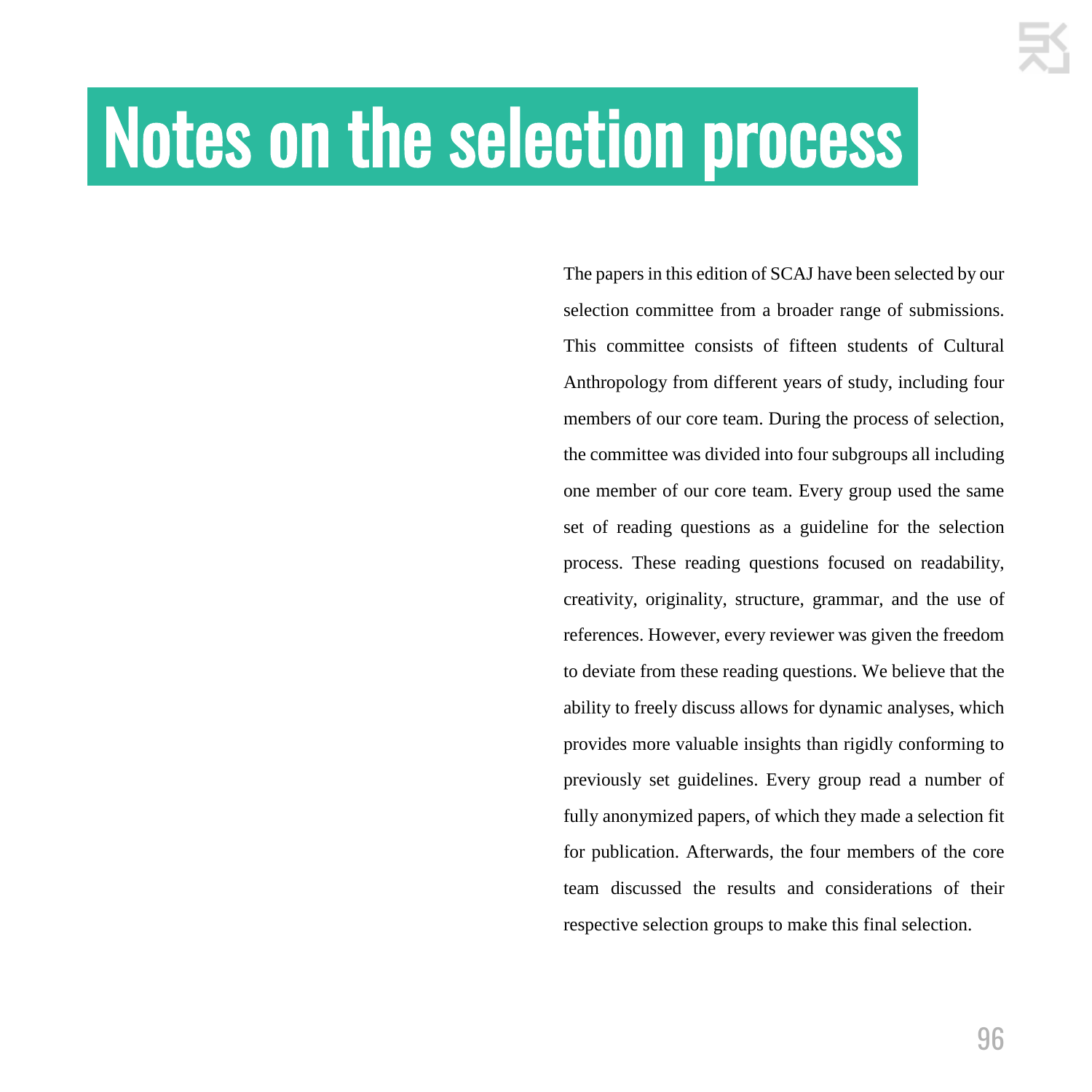# 乏

SCAJ is a journal by and for students of cultural anthropology. As such, we aspire to include and represent as many people and ideas as possible. Please feel free to contact us, in person or via email if you have any questions or ideas about ways in which the journal might be improved.

Have you written a paper that you would like to submit for the next publication? Or are you interested in becoming part of the selection committee? Please contact us! You can also leave a message on our website. Our contact information can be found in the colophon.